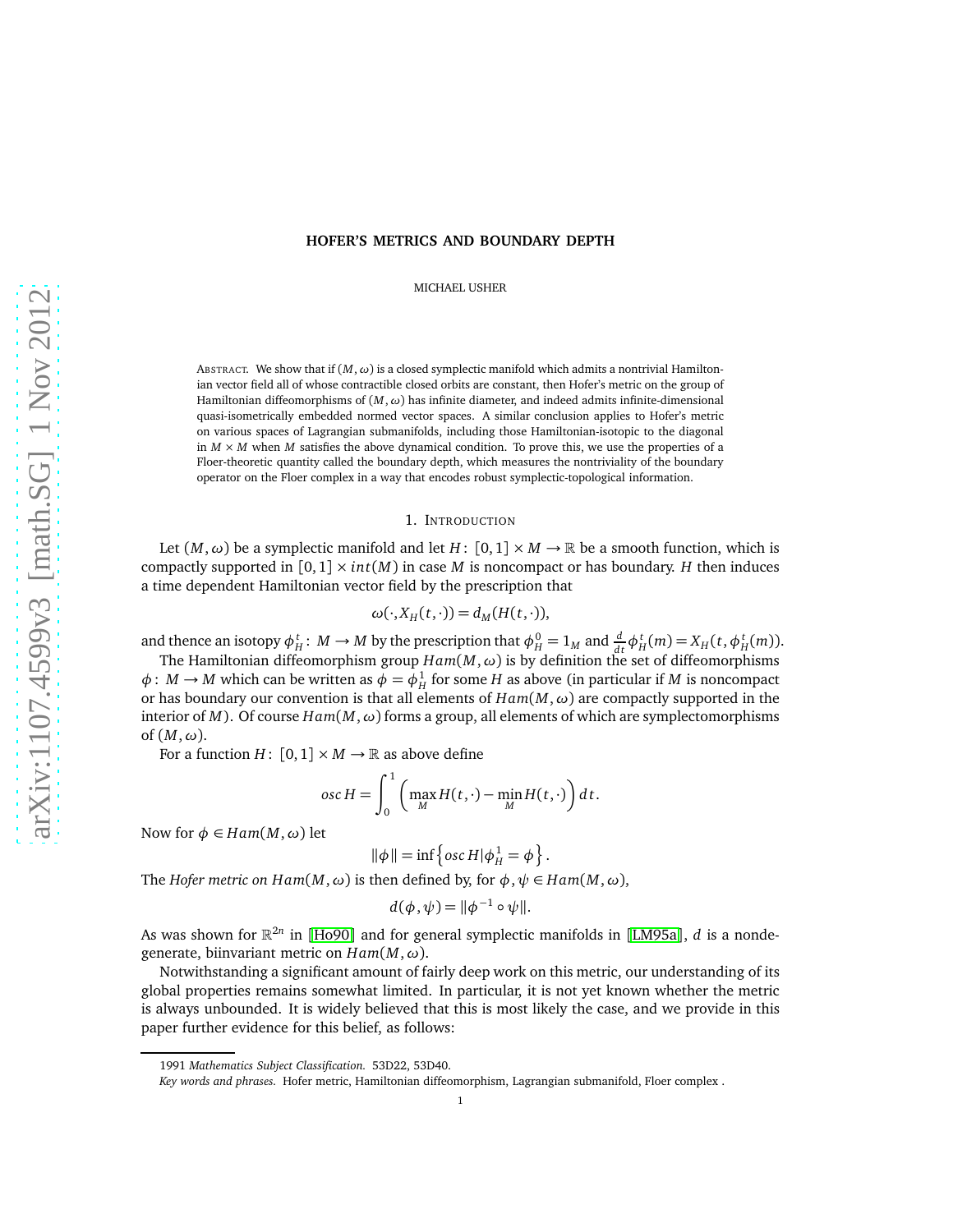<span id="page-1-0"></span>**Theorem 1.1.** *Suppose that a closed symplectic manifold* (*M*,*ω*) *admits a nonconstant autonomous Hamiltonian H* :  $M \to \mathbb{R}$  *such that all contractible closed orbits of*  $X_H$  *are constant. Then the diameter of Ham*(*M*,*ω*) *with respect to Hofer's metric is infinite. In fact, there is a homomorphism*

$$
\Phi\colon\mathbb{R}^\infty\to Ham(M,\omega)
$$

*such that, for all*  $v, w \in \mathbb{R}^{\infty}$ ,

$$
||v - w||_{\ell_{\infty}} \leq d(\Phi(v), \Phi(w)) \leq osc(v - w).
$$

Theorem [1.1](#page-1-0) is proven in Section [5.2.](#page-26-0)

To clarify notation,  $\mathbb{R}^{\infty}$  denotes the direct sum of infinitely many copies of  $\mathbb{R}$ , *i.e.*, the vector space of sequences  $\{v_i\}_{i=1}^{\infty}$  where  $v_i \in \mathbb{R}$  and all but finitely many  $v_i$  are zero, and for  $v = \{v_i\}_{i=1}^{\infty}$ we write  $osc(v) = \max_{i,j} |v_i - v_j|$  and  $||v||_{\ell_{\infty}} = \max_i |v_i|$ . Thus  $||v||_{\ell_{\infty}} \leq osc(v) \leq 2||v||_{\ell_{\infty}}$ , and if either all  $v_i$  are nonnegative or all  $v_i$  are nonpositive then  $||v||_{\ell_\infty} = osc(v)$ . It will be apparent from the construction that  $\Phi(v)$  is generated by a Hamiltonian  $G_v$ <sup>*v*</sup> with *osc*  $G_v = \text{osc } v$ . From this it follows that, for those  $v \in \mathbb{R}^{\infty}$  with  $||v||_{\ell_{\infty}} = osc(v)$ , every segment of the path  $s \mapsto \Phi(sv)$  minimizes the Hofer length among *all* paths connecting its endpoints. For comparison, there are criteria guaranteeing that a path will be Hofer-length minimizing within its homotopy class in [[MSl01](#page-61-0)], [[S06](#page-61-1)] (and our paths do satisfy these criteria), but (except in the rare case that  $Ham(M, \omega)$  is known to be simply connected) it seems to be unusual to find such globally length-minimizing paths in the Hamiltonian diffeomorphism group of a closed symplectic manifold.

To put Theorem [1.1](#page-1-0) into context we indicate some examples of symplectic manifolds (*M*,*ω*) obeying its hypotheses:

(A) Any positive-genus surface Σ with area form *ω* admits Hamiltonians as in Theorem [1.1.](#page-1-0) Indeed if *γ* ⊂ Σ is a noncontractible closed curve and *U* ≅ {(*s*, *θ*)|*s* ∈ (−*ε*, *ε*), *θ* ∈ *S*<sup>1</sup>} is a Darboux–Weinstein neighborhood of *γ* and if *f* : (−*ε*, *ε*) → R is a compactly supported smooth function then where  $H(s, \theta) = f(s)$  for  $(s, \theta) \in U$  and  $H(z) = 0$  for  $z \notin U$ , all orbits of  $X<sub>H</sub>$  either will be constant or will wrap around a noncontractible loop parallel to *γ*.

Generalizing this somewhat, consider fiber bundles  $\pi: M \to \Sigma$  which admit a Thurstontype symplectic form  $\Omega = \Omega_0 + K\pi^*\omega$  where  $\Omega_0$  is closed and fiberwise symplectic and  $K \in \mathbb{R}$ . The  $\Omega_0$ -orthogonal complements to the fibers determine a horizontal subbundle  $T^h$ *M*, and in order to ensure that  $\Omega$  is symplectic one should take *K* sufficiently large as to guarantee that at every point it holds that Ω|*<sup>T</sup> <sup>h</sup><sup>M</sup>* is a positive multiple of the pullback of  $\omega$ . As long as this condition on *K* holds, one can check that if *H* :  $\Sigma \to \mathbb{R}$  is as in the previous paragraph then  $H = H \circ π$  will obey the hypothesis of the theorem, as all orbits *γ* of  $X_{\tilde{H}}$  which are not constant will be contained in  $\pi^{-1}(U)$  and will have  $\int_{\gamma} \pi^* d\theta \neq 0$ . Of course this property depends only on the behavior of the symplectic form near  $\pi^{-1}(\gamma) \subset M$ and so the property will continue to hold for suitable symplectic forms if instead the map *π*: *M* → Σ has singularities away from *γ* (*e.g.*, if *π* is a Lefschetz fibration).

(B) Work of Perutz implies that if  $\Sigma$  is a positive-genus surface and  $d \geq 2$  then the symmetric product  $M = S y m^d \Sigma$  obeys the hypothesis of Theorem [1.1,](#page-1-0) when M is equipped with any of the continuous family of Kähler forms from [[Pe07,](#page-61-2) Theorem A]. Indeed, let *γ*: *S* <sup>1</sup> → Σ be a homologically essential simple closed curve, and let Σ*<sup>γ</sup>* denote the result of surgery along *γ* (*i.e.*, cut Σ along *γ* and cap off the resulting boundary components by discs). Perutz then obtains a Lagrangian correspondence  $\hat{V}_\gamma \subset Sym^d \Sigma \times Sym^{d-1} \Sigma_\gamma$  with the property that the first projection embeds  $\hat{V}_{\gamma}$  as a hypersurface  $V_{\gamma}\subset Sym^d\Sigma$  while the second projection exhibits  $\hat{V}_\gamma$  as a  $S^1$ -bundle over  $Sym^{d-1}\Sigma_\gamma.$  One can then find a tubular neighborhood  $U=$  $(-\epsilon, \epsilon) \times V$ <sup>*γ*</sup> ⊂ *Sym<sup>d</sup>* Σ such that, where *s* denotes the  $(-\epsilon, \epsilon)$  coordinate, a Hamiltonian *H* which is compactly supported in *U* and such that  $H|_U$  depends only on *s* will have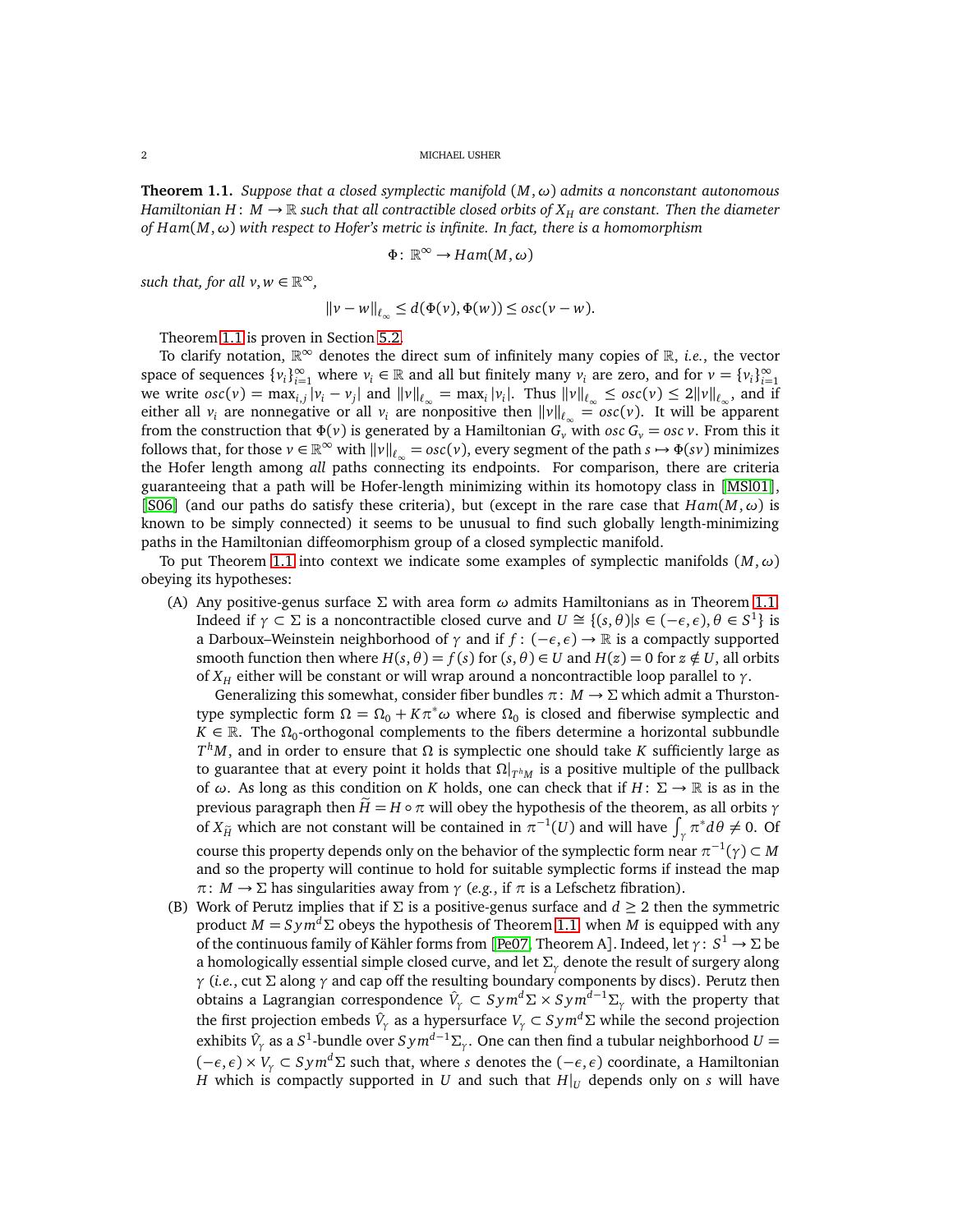the property that, at all points,  $X_H$  either vanishes or is directed along the fibers of the  $S^1$ -bundle  $V_\gamma \to Sym^{d-1} \Sigma_\gamma$ . Thus any nonconstant closed orbits of  $X_H$  are homotopic to iterates of these *S* <sup>1</sup> fibers. It follows from [[Pe07,](#page-61-2) Lemma 3.16] that the *S* <sup>1</sup> fibers are homotopic in  $Sym^d \Sigma$  to loops of the form  $t \mapsto \{\gamma(t), p_1, \ldots, p_{d-1}\}$  for any fixed choice of *p*<sub>1</sub>, . . . , *p*<sub>*d*−1</sub> ∉ *Im*(*γ*). So the fact that *γ* is homologically essential in Σ implies (by standard facts about the topology of symmetric products, see *e.g.* the proof of [[BT01,](#page-59-0) Theorem 9.1]) that the fibers have infinite order in  $\pi_1(Sym^d\Sigma)$ . Thus indeed such a Hamiltonian *H* : *Sym<sup>d</sup>* $\Sigma \rightarrow \mathbb{R}$  obeys the requirements of Theorem [1.1.](#page-1-0)

- (C) A variety of symplectic manifolds (*M*,*ω*) which admit a nonconstant autonomous Hamiltonian *H* :  $M \to \mathbb{R}$  such that  $X_H$  has no nonconstant closed orbits at all (contractible or otherwise) are exhibited in [[U12a](#page-61-3)]. Especially in dimension four, these examples are quite topologically diverse: they include for instance the elliptic surfaces  $E(n)$  with  $n \geq 2$  as well as infinitely many manifolds homeomorphic but not diffeomorphic to them; the symplectic four-manifolds  $X_G$  constructed by Gompf [[Go95](#page-60-2)] having  $\pi_1(X_G) = G$  for any finitely presented group *G*; and simply-connected symplectic four-manifolds whose Euler characteristics and signatures can be arranged to realize many different values. In general, these examples have a hypersurface  $V \subset M$  diffeomorphic to the three-torus such that a suitable Hamiltonian *H* supported near *V* will have the property that  $X_H$  points along an irrational line on the torus and so has no nonconstant closed orbits. The construction in [[U12a](#page-61-3)] requires *ω* to represent an irrational de Rham cohomology class in *H* 2 (*M*;R); it is not clear whether one can obtain such Hamiltonians when [*ω*] is rational.
- (D) Obviously, if  $(M, \omega)$  obeys the hypothesis of Theorem [1.1](#page-1-0) then so will  $(M \times N, \omega \oplus \sigma)$  for any closed symplectic manifold  $(N, \sigma)$  (regardless of whether  $(N, \sigma)$  obeys the hypothesis). Namely, we can just pull back the Hamiltonian  $H: M \to \mathbb{R}$  to  $M \times N$ .
- (E) If  $(M, \omega)$  obeys the hypothesis of Theorem [1.1](#page-1-0) and if  $(M, \tilde{\omega})$  is obtained by blowing up a sufficiently small ball  $B \subset M$ , then  $(\widetilde{M}, \widetilde{\omega})$  will also obey the hypothesis. For if  $H: M \to \mathbb{R}$ is as in Theorem [1.1](#page-1-0) and if the ball *B* is small enough that *H*(*B*) is properly contained in *H*(*M*), we can choose a nonconstant smooth function *f* : *H*(*M*)  $\rightarrow \mathbb{R}$  such that  $f|_{\overline{H(B)}} = 0$ . Then since  $X_{f \circ H} = f'(H)X_H$ , the vector field  $X_{f \circ H}$  will still have no nonconstant contractible closed orbits. But  $f \circ H$  now lifts to a Hamiltonian on  $\dot{M}$ , whose Hamiltonian vector field again has no nonconstant contractible closed orbits.
- (F) A well-established criterion (used *e.g.* in [[LPo97](#page-60-3)]) for  $(M, \omega)$  to obey the hypothesis of Theorem [1.1](#page-1-0) is for there to exist a Lagrangian submanifold  $L \subset M$  such that the inclusioninduced map  $\pi_1(L) \to \pi_1(M)$  is injective and such that *L* admits a Riemannian metric of nonpositive sectional curvature (for in this case the metric on *L* will have no contractible closed geodesics, and one can take a Hamiltonian supported in a Darboux–Weinstein neighborhood of *L* which generates a reparametrization of the geodesic flow). Of course the case of a noncontractible closed curve in a surface as in (A) above is a baby example of this. In the presence of such a Lagrangian submanifold, a somewhat weaker version of Theorem [1.1](#page-1-0) was proven in [[Py08](#page-61-4)]—namely Py proves that for all *N* one has an embedding  $\phi: \mathbb{Z}^N \to Ham(M, \omega)$  obeying a bound  $C_N^{-1} |v - w|_{\ell_\infty} \leq d(\phi(v), \phi(w)) \leq C_N |v - w|_{\ell_\infty}$ . (Actually, our embedding in Theorem [1.1](#page-1-0) appears to reduce to Py's in this special case, and so Theorem [1.1](#page-1-0) improves Py's constants.)

It should be clear from the examples that we have provided that the hypothesis of The-orem [1.1](#page-1-0) is substantially more general than the assumption that  $M$  contains a  $\pi_1$ -injective Lagrangian submanifold which admits a metric with nonpositive sectional curvature. Writing  $2n = \dim M$ , so that  $\dim L = n$ , in order for *L* to admit such a metric *L* would have to be either flat and hence (by old results of Bieberbach) a finite quotient of *T n* , or else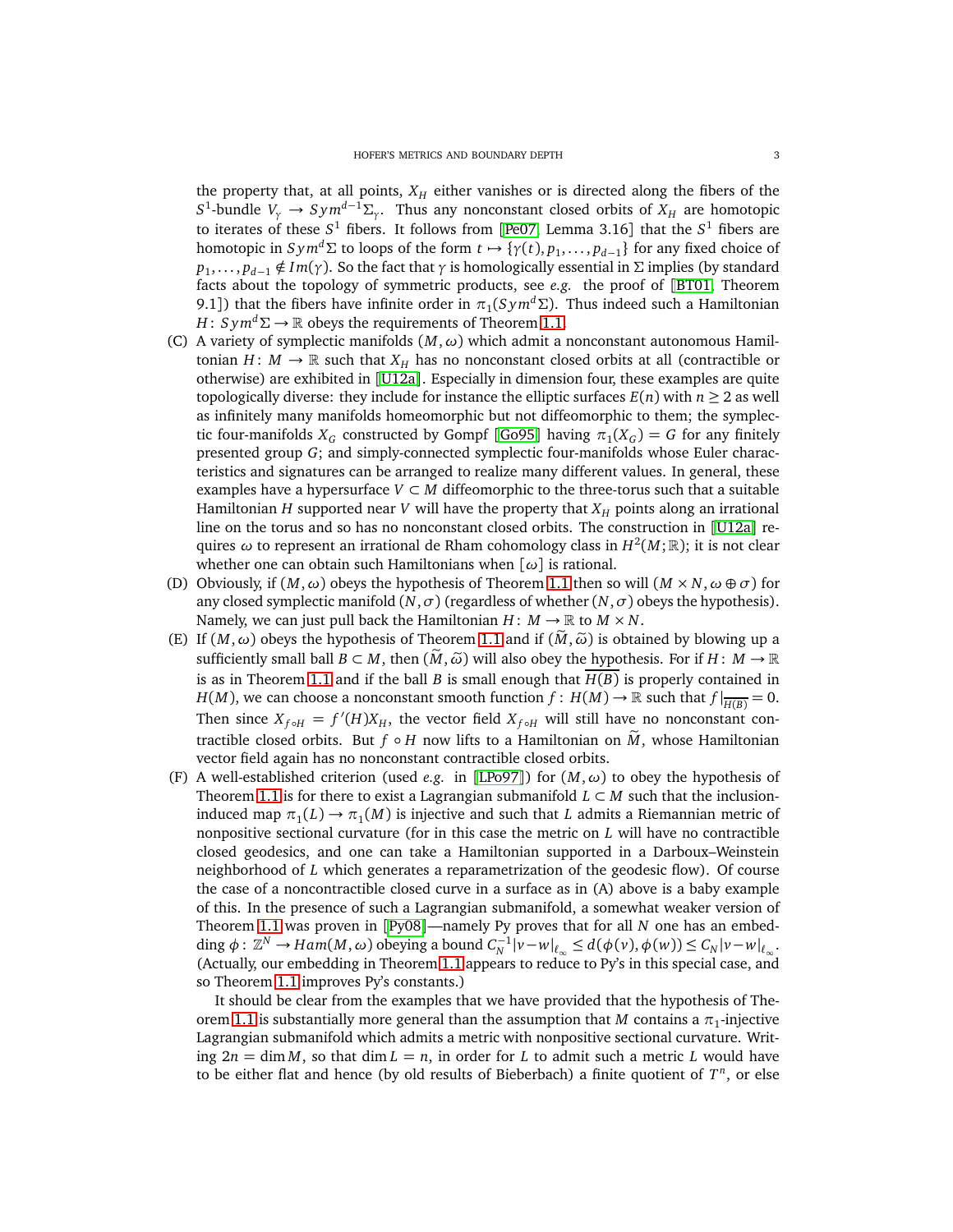by [[BE87,](#page-59-1) Theorem A]  $\pi_1(L)$  would contain a nonabelian free group. Thus  $\pi_1(M)$  would have to contain either  $\mathbb{Z}^n$  or the free group on two generators. But in many of the above examples  $\pi_1(M)$  is not large enough to accommodate such subgroups—indeed in some of the examples *M* is even simply connected.

There are however closed symplectic manifolds to which Theorem [1.1](#page-1-0) can be proven not to apply, namely those which have finite  $\pi_1$ -sensitive Hofer–Zehnder capacity. It is shown in [[Lu06,](#page-60-4) Corollary 1.19] (using an argument that essentially dates back to [[HV92](#page-60-5)]) that any closed symplectic manifold which admits a nonvanishing genus-zero Gromov–Witten invariant counting pseudoholomorphic spheres that pass through two generic points has finite  $\pi_1$ -sensitive Hofer–Zehnder capacity; if the manifold is simply connected one can instead use arbitrary-genus Gromov–Witten invariants counting curves through two generic points. For instance this applies to all closed toric manifolds (to see this one can use Iritani's theorem [[Ir07](#page-60-6)] that a toric manifold has generically semisimple big quantum homology, so that in particular the class of a point is not nilpotent in quantum homology), and also to any simply-connected closed symplectic four-manifold with  $b<sup>+</sup> = 1$  (this follows from work of Taubes and Li–Liu; see [[U12a,](#page-61-3) Appendix A] for the argument).

There is a substantial history of results showing Hofer's metric on  $Ham(M, \omega)$  to have infinite diameter for a variety of symplectic manifolds  $(M, \omega)$ ; Theorem [1.1](#page-1-0) overlaps somewhat with these prior results but also includes many new cases (and conversely, there are a some examples which are covered by previous results but are not covered by Theorem [1.1,](#page-1-0) including  $\mathbb{C}P^n$ ). Notable early results in this direction include those in [[LM95b,](#page-60-7) Section II.5.3], [[Po98](#page-61-5)], [[Sc00,](#page-61-6) Section 5.1], and [[EP03,](#page-60-8) Remark 1.10]. More recent work of McDuff [[M09,](#page-60-9) Lemma 2.7] shows that the Hofer metric has infinite diameter provided that the asymptotic spectral invariants, which *a priori* are defined on the universal cover  $Ham(M, \omega)$ , descend to  $Ham(M, \omega)$ . [[M09,](#page-60-9) Theorems 1.1 and 1.3] provide a range of sufficient conditions for the asymptotic spectral invariants to descend, which are general enough to encompass nearly all of the cases in which infinite Hofer diameter has been proven for closed  $(M, \omega)$  until now.<sup>[1](#page-3-0)</sup> The argument in [[M09](#page-60-9)] combines a construction of Ostrover [[Os03](#page-61-7)] of a path  $\{\phi_t\}_{t\in\mathbb{R}}$  in  $Ham(M, \omega)$  for any closed  $(M, \omega)$  for which the asymptotic spectral invariants (and hence the lifted Hofer pseudo-norm on  $Ham(M, \omega)$ ) diverge to  $\infty$ , with a detailed analysis of the properties of the Seidel representation [[Se97](#page-61-8)] of  $\pi_1(Ham(M, \omega))$  which finds that the asymptotic spectral invariants descend and hence that Ostrover's path has  $\|\phi_t\| \to \infty$  under the conditions given in [[M09,](#page-60-9) Theorems 1.1 and 1.3]. Roughly speaking, the hypotheses of [[M09,](#page-60-9) Theorems 1.1 and 1.3] ask for  $(M, \omega)$  to either have large minimal Chern number (at least  $n + 1$ , or *n* under additional hypotheses, if dim  $M = 2n$  or else to admit few nonvanishing genus zero Gromov–Witten invariants (for instance  $(M, \omega)$  could be weakly exact or, under mild topological hypotheses, negatively monotone). As is shown in [[M09](#page-60-9)], once these conditions are violated the asymptotic spectral invariants can very well fail to descend—for instance by [[M09,](#page-60-9) Proposition 1.8] they never descend when  $(M, \omega)$  is a point blowup of a non-symplectically-aspherical manifold; in this case the minimal Chern number of *M* can be as large as  $n - 1$ .

There are many manifolds obeying Theorem [1.1](#page-1-0) which are not covered by the results of [[M09](#page-60-9)] or by any other results on infinite Hofer diameter that I am aware of. For instance McDuff's criteria are not robust under taking products or point blowups, whereas we have noted above that (at least for sufficiently small blowups) the criterion in Theorem [1.1](#page-1-0) is preserved under these operations. Thus for instance while the non-symplectically-aspherical *minimal* examples from (C) above obey both Theorem [1.1](#page-1-0) and McDuff's criteria, when these examples are blown up or when they are replaced by their products with (say) *S* 2 they obey only Theorem [1.1.](#page-1-0) Prior results also do not

<span id="page-3-0"></span> $1$ The only exceptions to this that I am aware of are products of positive genus surfaces with other manifolds (for which the result follows from the stabilized non-squeezing theorem of [[LPe99](#page-60-10)], as mentioned on [[LM95b,](#page-60-7) II, p. 64]—of course this case is also covered by Theorem [1.1\)](#page-1-0) and the case of a small blowup of  $\mathbb{CP}^2$  which is covered in [[M10](#page-61-9)].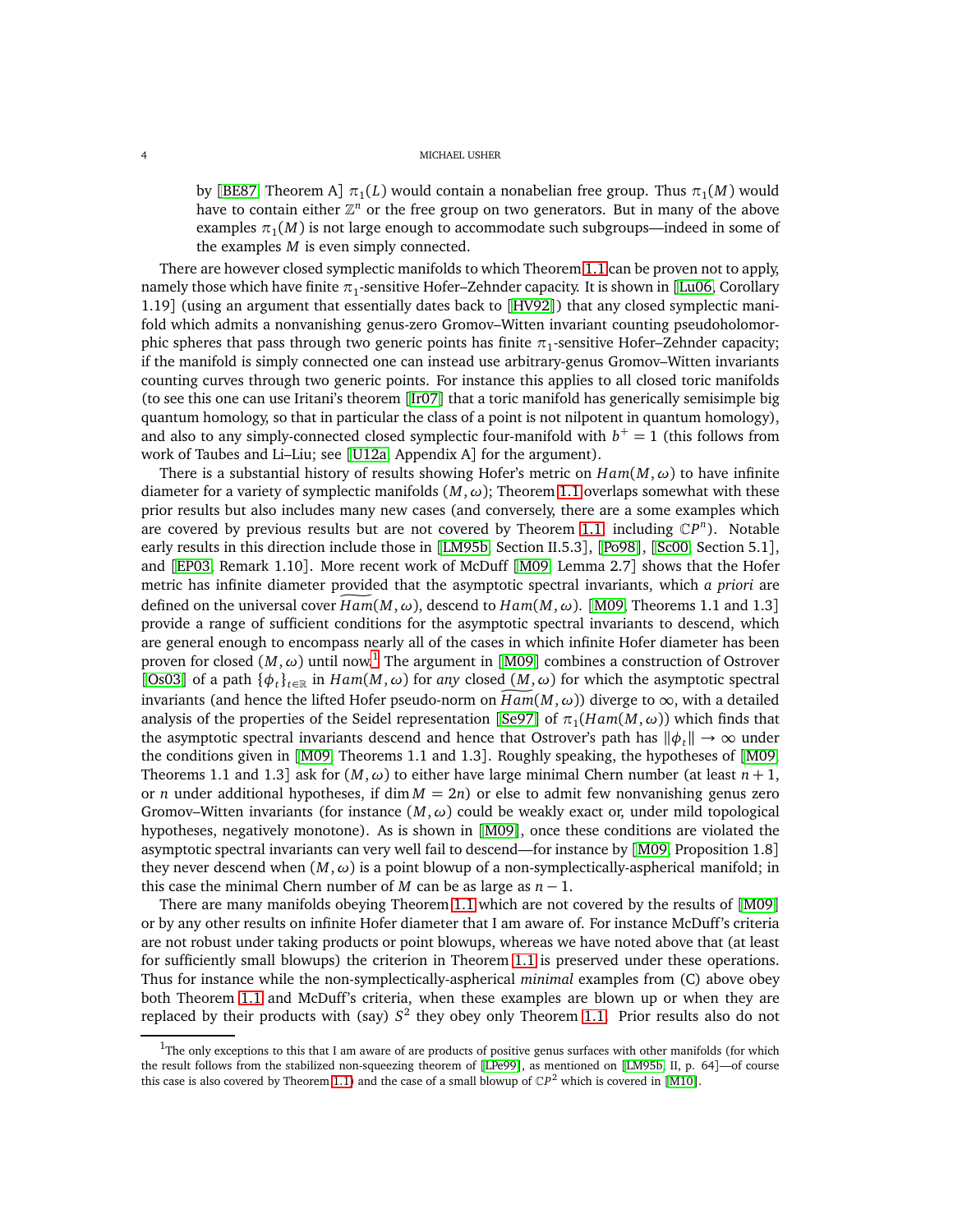seem to suffice to prove infinite Hofer diameter for a variety of nontrivial bundles over positive genus surfaces (for instance nontrivial irrational ruled surfaces) as in (A) above. Also from the calculations of Gromov–Witten invariants in [[BT01](#page-59-0)] one can see that  $Sym^d\Sigma_g$  does not satisfy the hypotheses of [[M09,](#page-60-9) Theorems 1.1 and 1.3] when  $d \ge g \ge 1$ .

Of course, another advantage of Theorem [1.1](#page-1-0) is that it yields not just infinite diameter but also a quasi-isometrically embedded infinite-dimensional normed vector space in *Ham*(*M*,*ω*). In the case that  $(M, \omega)$  obeys *both* the assumptions of Theorem [1.1](#page-1-0) and the property that the asymptotic spectral invariants descend to *Ham*(*M*,*ω*) as in [[M09](#page-60-9)], one can use [[U10a,](#page-61-10) Proposition 4.1] to prove Theorem [1.1—](#page-1-0)in fact in this case the embedding Φ: R <sup>∞</sup> → *Ham*(*M*,*ω*) can actually be seen to obey precisely  $d(\Phi(v), \Phi(w)) = osc(v - w)$  rather than just being quasi-isometric (verification of this is left to the reader). While it seems likely that  $Ham(M, \omega)$  always has infinite Hofer diameter, there is less consensus as to whether  $Ham(M, \omega)$  should always admit embeddings of infinite-dimensional normed vector spaces like those in Theorem [1.1.](#page-1-0) For instance L. Polterovich has pointed out that nothing currently known about *Ham*(*S* 2 ) is incompatible with it being quasiisometric to R.

Our proof of Theorem [1.1,](#page-1-0) like McDuff's proof of [[M09,](#page-60-9) Lemma 2.7], uses a quantity arising from filtered Hamiltonian Floer theory as a lower bound for the Hofer norm. Whereas McDuff uses the asymptotic spectral invariants for this purpose, we use a different quantity called the **boundary depth**, which was formally introduced in [[U11](#page-61-11)], though one can find hints of it earlier—in particular an argument in [[Oh09](#page-61-12)] was influential in leading me to it. Unlike the asymptotic spectral invariants, the boundary depth is, as we will show, *a priori* well-defined on  $Ham(M, \omega)$  rather than just on  $Ham(M, \omega)$ ; consequently there is no need for a subtle analysis of the Seidel morphism as in [[M09](#page-60-9)]. On the other hand, while Ostrover's construction in [[Os03](#page-61-7)] produces a sequence of Hamiltonians with diverging asymptotic spectral invariants on any closed symplectic manifold, it is not clear whether there always exists a sequence in *Ham*(*M*,*ω*) with diverging boundary depths indeed it seems plausible that no such sequence exists for  $M = \mathbb{C}P^n$ . In particular Proposition [5.10](#page-33-0) shows that the boundary depths of the Hamiltonians in Ostrover's sequence remain bounded. However for manifolds obeying Theorem [1.1](#page-1-0) many sequences with diverging boundary depths do exist.

Another advantage of the boundary depth is that it quite naturally and generally adapts to Lagrangian Floer theory and yields results concerning Hofer's metric on Lagrangian submanifolds, as we now discuss.

1.1. **The Lagrangian Hofer metric.** Now suppose that  $(M, \omega)$  is tame (*i.e.*, there is an  $\omega$ -compatible almost complex structure on *M* whose induced Riemannian metric is complete with injectivity radius bounded below and with bounded sectional curvature). Fix a closed Lagrangian submanifold *L* ⊂ *M* and let

$$
\mathcal{L}(L) = \{ \phi(L) | \phi \in Ham(M, \omega) \};
$$

thus  $\mathcal{L}(L)$  is the orbit of *L* under the natural action of the Hamiltonian diffeomorphism group on the set of Lagrangian submanifolds.<sup>[2](#page-4-0)</sup> Now for  $L_0, L_1 \in \mathcal{L}(L)$  define

$$
\delta(L_0, L_1) = \inf\{\|\phi\|\|\phi(L_0) = L_1\}.
$$

Chekanov showed in [[Ch00](#page-60-11)] that  $\delta$  defines a nondegenerate metric on  $\mathcal{L}(L)$ ; obviously Hamiltonian diffeomorphisms act by isometries with respect to this metric, which we will refer to as *the Hofer metric on*  $\mathscr{L}(L)$ *.* 

Relatively little is known about the global properties of the Hofer metric on  $\mathcal{L}(L)$ , especially when *M* is closed. In the model noncompact case in which  $M = T^*L$  with its standard symplectic

<span id="page-4-0"></span><sup>&</sup>lt;sup>2</sup>To be clear, elements of  $\mathscr{L}(L)$  are viewed as *unparametrized* submanifolds; equivalently we can think of  $\mathscr{L}(L)$  as the set of Lagrangian embeddings of *L* modulo precomposition by diffeomorphisms of *L*.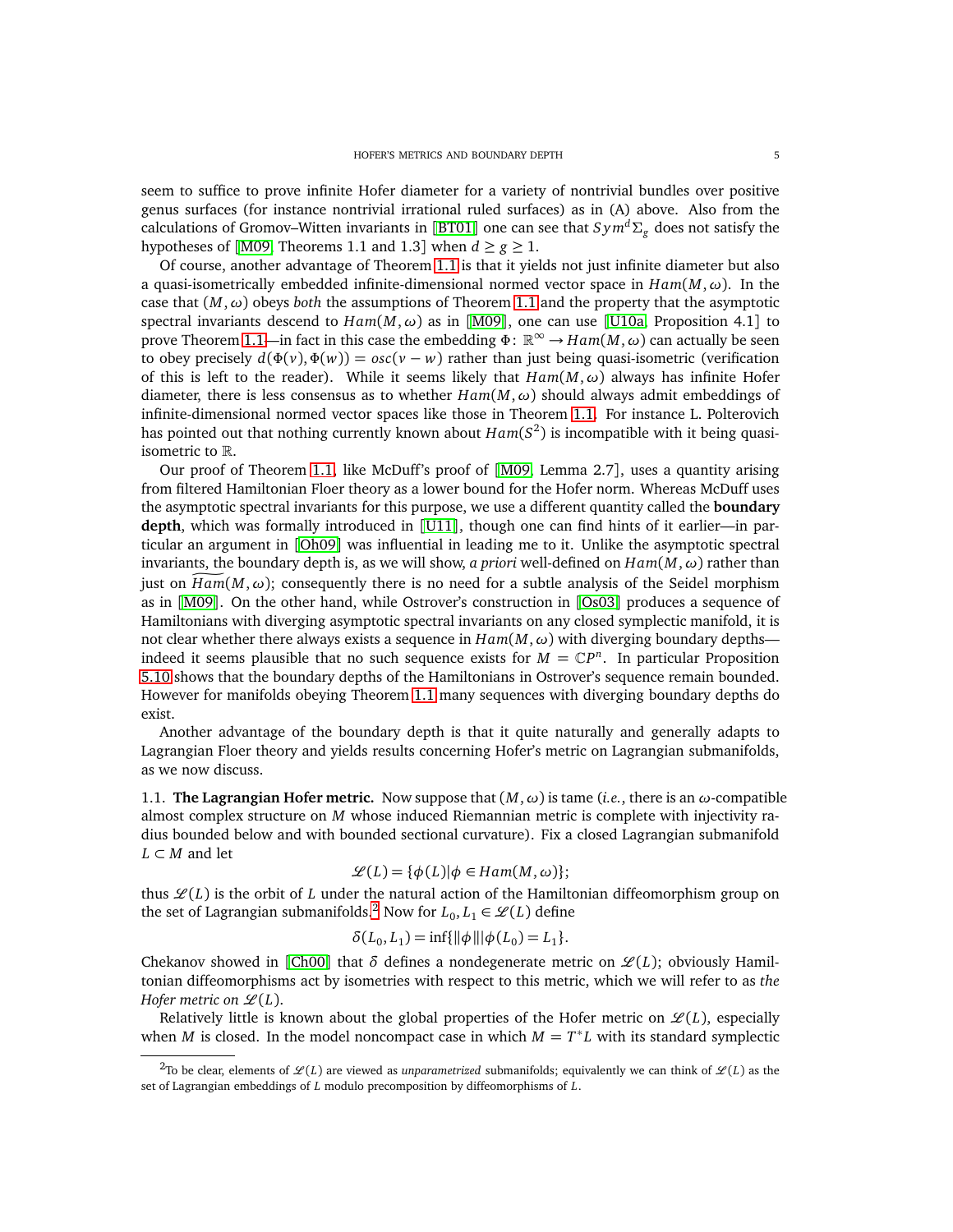structure and where *L* is the zero section, results of Oh and Milinković imply that, where  $C_0^{\infty}(L)$ denotes the space of smooth functions on *L* modulo addition of constants, the embedding  $f \rightarrow$  $graph(df)$  is isometric with respect to the norm *osc* on  $C_0^{\infty}(L)$  and the Hofer norm on  $\mathscr{L}(L)$ (this does not seem to be explicitly stated in Oh and Milinković's work, but can be extracted from [[Mi02,](#page-61-13) Theorem 3]). More recently Khanevsky [[Kh09](#page-60-12)] proved that  $\mathcal{L}(L)$  has infinite diameter in case  $M = S^1 \times (-1, 1)$  and  $L = S^1 \times \{0\}$ , or when  $M = D^2$  and  $L = \{(x, 0) | -1 \le x \le 1\}$ . It is also mentioned in [[Kh09](#page-60-12)] that arguments from [[LM95b](#page-60-7)] can be used to show that  $\mathcal{L}(L)$  has infinite diameter when *L* is a homologically essential curve on a positive genus surface. Another approach to this statement in the case that *L* is a meridian on a torus appears in [[Le08,](#page-60-13) Remark 5.3], where spectral invariants in Lagrangian Floer theory are used. Leclercq's approach could also be used in some other weakly exact cases (for instance for standard Lagrangian tori in  $T^{2n}$ ); however extensions beyond the weakly exact case seem more difficult due to the lack of a more general theory of Lagrangian spectral invariants.

In contrast to the Hamiltonian case, it should not be expected that Hofer's metric on  $\mathcal{L}(L)$  *always* has infinite diameter; indeed we prove by an elementary argument in Section [9](#page-51-0) that when *L* is the unit circle in  $\mathbb{R}^2$  the diameter of  $\mathscr{L}(L)$  is no larger than  $2\pi$ .

By using the Lagrangian Floer-theoretic version of the boundary depth, we extend the class of *L* for which  $\mathcal{L}(L)$  has infinite diameter in two directions.

For the first of our results in this regard, note that if  $(M, \omega)$  is a symplectic manifold, then if we endow *M* × *M* with the symplectic structure  $(-\omega) \oplus \omega$  and denote by  $\Delta$  the diagonal, we have an embedding

$$
Ham(M, \omega) \hookrightarrow \mathcal{L}(\Delta)
$$
  

$$
\phi \mapsto \Gamma_{\phi} = \{(x, \phi(x)) | x \in M\}
$$

This embedding preserves lengths of paths, and hence we have a relation

$$
\delta(\Gamma_{\phi}, \Delta) \le ||\phi||
$$

(of course equality can in principle fail to hold, since there might be a shorter path from ∆ to Γ*<sup>φ</sup>* which leaves the image of the embedding). We show:

<span id="page-5-0"></span>**Theorem 1.2.** *Let* (*M*,*ω*) *be a closed symplectic manifold such that there is a nonconstant autonomous Hamiltonian H*:  $M \to \mathbb{R}$  *such that all contractible closed orbits of*  $X_H$  *are constant. Then the embed-* $\dim g \Phi: \mathbb{R}^{\infty} \to Ham(M, \omega)$  *from Theorem [1.1](#page-1-0) has the property that, for all*  $v, w \in \mathbb{R}^{\infty}$ *,* 

$$
||v - w||_{\ell_{\infty}} \leq \delta(\Gamma_{\Phi(v)}, \Gamma_{\Phi(w)}) \leq osc(v - w).
$$

In other words, our lower bound on the Hofer distance persists when we pass from the Hamiltonian to the Lagrangian context by replacing Hamiltonian diffeomorphisms by their graphs. Thus for any  $(M, \omega)$  as in Theorem [1.1,](#page-1-0) the space  $\mathcal{L}(\Delta)$  of Lagrangian submanifolds of  $M \times M$  Hamiltonianisotopic to the diagonal has infinite diameter, and indeed contains an infinite-dimensional quasiisometrically embedded normed vector space. Theorem [1.2](#page-5-0) is proven just after the proof of Theorem [1.7](#page-9-0) in Section [6.](#page-34-0)

This behavior should be contrasted with that seen in [[Os03](#page-61-7)]. As mentioned earlier, Ostrover constructs therein a path  $\{\phi_t\}$  in  $Ham(M, \omega)$  for any closed  $(M, \omega)$  which, at least in  $Ham(M, \omega)$ , goes arbitrarily far away from the identity. Under topological conditions on  $(M, \omega)$  such as those from [[M09](#page-60-9)], one will indeed have  $\|\phi_t\| \to \infty$  where  $\|\cdot\|$  denotes the Hofer norm on  $Ham(M, \omega)$ . However, Ostrover shows in [[Os03](#page-61-7)] that the Lagrangian submanifolds Γ*φ<sup>t</sup>* remain within a finite distance from ∆. Thus the Hamiltonian diffeomorphisms in Theorem [1.2](#page-5-0) exhibit rather different behavior than those in Ostrover's path.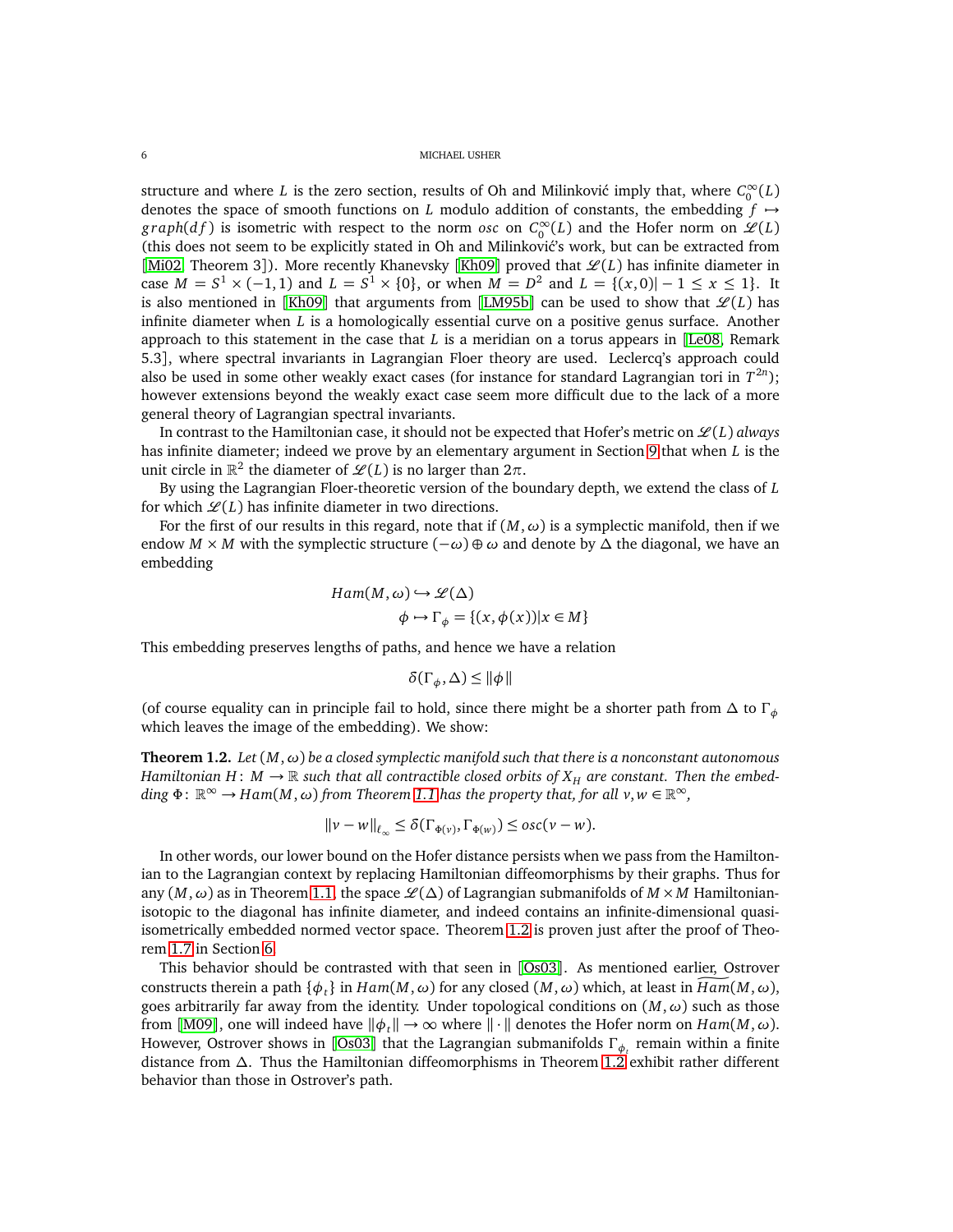To state our other main result on the Lagrangian Hofer metric, we prepare some notation. We denote  $S^1 = \mathbb{R}/\mathbb{Z}$ , and, for  $m \in \mathbb{Z}_+$ , denote

$$
C_m^{\infty}(S^1) = \{f : S^1 \to \mathbb{R} | (\forall x \in S^1)(f(x + 1/m) = f(x)) \}
$$

and

$$
C_{m,0}^{\infty}(S^1) = \frac{C_m^{\infty}(S^1)}{\mathbb{R}}
$$

where  $\mathbb R$  acts by addition of constants. Thus  $C^{\infty}_{m,0}(S^1)$  carries the norm  $osc(f) = \max f - \min f$ . Let  $T^2 = \mathbb{R}^2/\mathbb{Z}^2$  and for  $f \in C^\infty_{m,0}(S^1)$  denote  $L_f = \{(x, f'(x)) | x \in S^1\}$  (where of course the both coordinates are evaluated mod  $\overline{Z}$ ). We then have:

<span id="page-6-0"></span>**Theorem 1.3.** *Let L* ⊂ *M be a monotone Lagrangian submanifold of a tame symplectic manifold M with minimal Maslov number at least* 2 *whose Floer homology H F*(*L*, *L*) *is nonzero. Consider the space*  $\mathscr{L}(L_0 \times L)$  of Lagrangian submanifolds of  $T^2 \times M$  Hamiltonian-isotopic to  $L_0 \times L$ . Then there is a  $constant$   $C \geq 0$  such that for any integer  $m \geq 2$  and any  $f,g \in C^{\infty}_{m,0}(S^1)$ , we have

$$
osc(f-g)-C\leq \delta(L_f\times L, L_g\times L)\leq osc(f-g).
$$

*In the case that H F*(*L*, *L*) *is isomorphic to the singular homology of L, the constant C may be set to zero, so that*  $f \mapsto L_f \times L$  *is an isometric embedding of*  $C^{\infty}_{m,0}(S^1)$  *into*  $\mathscr{L}(L_0 \times L)$ *.* 

Theorem [1.3](#page-6-0) is proven at the end of Section [6](#page-34-0) (with key input provided by Theorem [8.5\)](#page-50-0). Various small modifications to this result can also be established, as will be apparent in the proof. First, the torus  $T^2$  can be replaced by the infinite cylinder  $T^*S^1$ , yielding the same conclusion. Moreover in this latter statement one could replace  $S^1$  by a more general closed manifold  $L_0$ , so that one considers Lagrangian submanifolds in  $(T^*L_0) \times M$ , and one would obtain at least that  $\mathscr{L}(L_0 \times L)$  has infinite diameter. Also the monotonicity assumption on *L* appears to be only technical; assuming that  $HF(L, L) \neq 0$  all that is really needed is a Künneth-type formula relating the Floer complex of *L* ⊂ *M* to that of  $S^1 \times L$  ⊂  $T^2 \times M$ . This Künneth formula is well-known in the monotone context, but likely is true in the more general setup of [[FOOO09a](#page-60-14)]; there is work in progress by L. Amorim aimed at showing this.

In the case where  $L = M$  is a point (so that we are just considering Lagrangians in  $T^2$  Hamiltonianisotopic to the meridian) Theorem [1.3](#page-6-0) can be inferred from Leclercq's arguments in [[Le08](#page-60-13)] using spectral invariants; indeed in this case there is no need to assume  $m \geq 2$ . However our use of the boundary depth requires one to take  $m \geq 2$  in order to get nontrivial lower bounds.

1.2. **Boundary depth.** As mentioned earlier, the proofs of our main results are based on the properties of a Floer-theoretic quantity called the boundary depth, which was introduced in the Hamiltonian context in [[U11](#page-61-11)]. We indicate in this subsection some of the basic features of this quantity. Either the Hamiltonian Floer complex associated to a Hamiltonian diffeomorphism, or the Lagrangian Floer complex associated to two Hamiltonian-isotopic Lagrangian submanifolds, can be seen formally as the Morse–Novikov complex of an action functional on a cover of a suitable path space.<sup>[3](#page-6-1)</sup> As such, the complex carries a natural filtration by  $\mathbb{R}$ , obtained by considering sublevel sets of the action functional. Given a chain complex  $(C, \partial)$  with a filtration by R, its boundary depth  $b(C, \partial)$  is the infimal (actually, in the cases considered in this paper, minimal by Proposition [7.4\)](#page-45-0) number *β* with the following property: whenever *x* lies in the image of  $\partial$ , there must be a chain *y* with  $\partial y = x$  and with filtration level at most  $\beta$  larger than that of *x* (see Section [3](#page-14-0) for a more

<span id="page-6-1"></span> $3$ Of course, the same is true of the Lagrangian Floer complex of a pair of non-Hamiltonian-isotopic Lagrangians, but since we have not (yet) found interesting applications of the boundary depth in this more general context this paper will restrict to Floer theory for Hamiltonian-isotopic Lagrangians in order to simplify the discussion.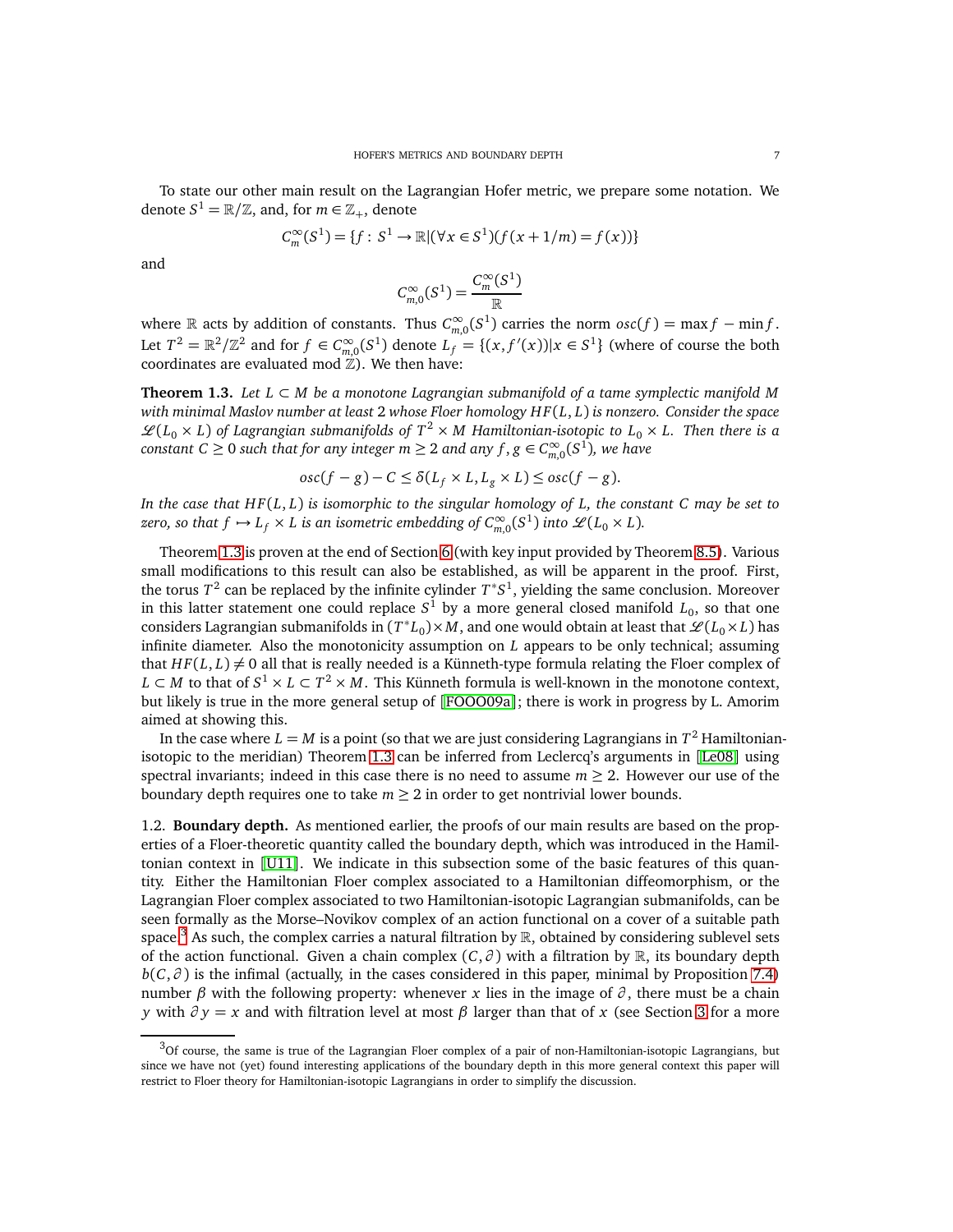formal definition). Thus  $b(C, \partial)$  can be seen as a quantitative measurement, in terms of the filtration, of the nontriviality of the differential  $\partial$ . In particular if  $\partial = 0$  then  $b(C, \partial) = 0$ . Unlike, for instance, spectral invariants, *b* has relatively little to do with the *homology* of the complex; indeed in some cases in Lagrangian Floer theory (and also in the sectors of Hamiltonian Floer theory corresponding to noncontractible loops) the homology vanishes but the boundary depth still provides nontrivial information.

Now the Floer complexes associated to Hamiltonian diffeomorphisms *φ* or to pairs of Hamiltonianisotopic Lagrangian submanifolds  $(L, L' = \phi^{-1}(L))$  depend on some additional data, notably including a specific Hamiltonian function  $H: [0,1] \times M \to \mathbb{R}$  inducing  $\phi$  as its time-one map. We will see however that the boundary depth is unaffected by changes in the choices of additional data, and so gives an invariant of the diffeomorphism  $\phi$  or of the pair of Lagrangians  $(L, L')$ .<sup>[4](#page-7-0)</sup> This occurs because different choices result in chain complexes which are what we call in Section [3](#page-14-0) "shift-isomorphic"—roughly speaking, up to isomorphism of filtered chain complexes, the complexes associated to different choices differ only by uniform shifts in their filtrations (because in this paper we incorporate homotopically nontrivial loops and paths into the definition of Floer theory the appropriate definition is slightly more complicated than just allowing for a single uniform shift; see Definition [3.4\)](#page-14-1). Since the boundary depth is obtained by considering *differences* of filtration levels, it is unaffected by such uniform shifts.

This allows one to canonically define the boundary depth for a Hamiltonian diffeomorphism *φ* or a pair of Lagrangian submanifolds (*L*, *L* ′ ) which satisfies the standard nondegeneracy hypotheses required in Floer theory. Moreover, the notion so obtained is continuous with respect to the Hofer norm, and so by continuity one can then extend the definition to degenerate cases.

We will consistently work over a field *K* in this paper (standard choices for *K* in various situations are Z*/*2Z or Q—of course, there is also typically a Novikov ring (which we denote by Λ *K*,Γ ) involved in the definition of the Floer complex, but what we call *K* refers not to the Novikov ring but to the field in which the coefficients of elements of the Novikov ring take values). The boundary depth can of course be formulated for complexes over rings which are not fields, but for the proofs of some of our algebraic results about the behavior of the boundary depth (*e.g.*, Proposition [7.4](#page-45-0) and Theorem [8.5\)](#page-50-0) it is convenient to take *K* to be a field.

In any case, for a closed manifold  $(M, \omega)$  we obtain a boundary depth function

$$
\beta(\cdot;K)\colon Ham(M,\omega) \to \mathbb{R},
$$

and for a closed Lagrangian submanifold *L* of a tame symplectic manifold  $(M, \omega)$ , equipped if necessary with a relative spin structure s and a bounding cochain *b* as in [[FOOO09a](#page-60-14)] (we denote by  $\hat{L}$  the tuple  $(L, \mathfrak{s}, b)$ , we obtain a boundary depth function

$$
\beta_{\hat{L}}(\cdot;K)\colon\mathscr{L}(L)\to\mathbb{R}.
$$

Here *K* denotes any field over which the appropriate Floer complex can be defined. We give complete definitions of these functions in Sections [5](#page-19-0) and [6,](#page-34-0) but presently we state some of their properties.

In the Hamiltonian case, we can form the Floer complex over *K* where *K* is equal to any field of characteristic zero on arbitrary closed symplectic manifolds ([[FO99](#page-60-15)],[[LT98](#page-60-16)]), or to any field whatsoever if  $(M, \omega)$  is semipositive [[HS95](#page-60-17)].

<span id="page-7-1"></span>**Theorem 1.4.** *Let* (*M*,*ω*) *be a closed* 2*n-dimensional symplectic manifold, and let K be a field, with characteristic zero if*  $(M, \omega)$  *is not semipositive. The boundary depth function*  $\beta(\cdot; K)$ :  $Ham(M, \omega) \rightarrow$ [0,∞) *obeys the following properties:*

<span id="page-7-0"></span><sup>4</sup> In the Lagrangian case, at least if *L* is not monotone, one must also choose at the outset a relative spin structure and bounding cochain for *L*; the boundary depth (like the homology) may depend on this choice.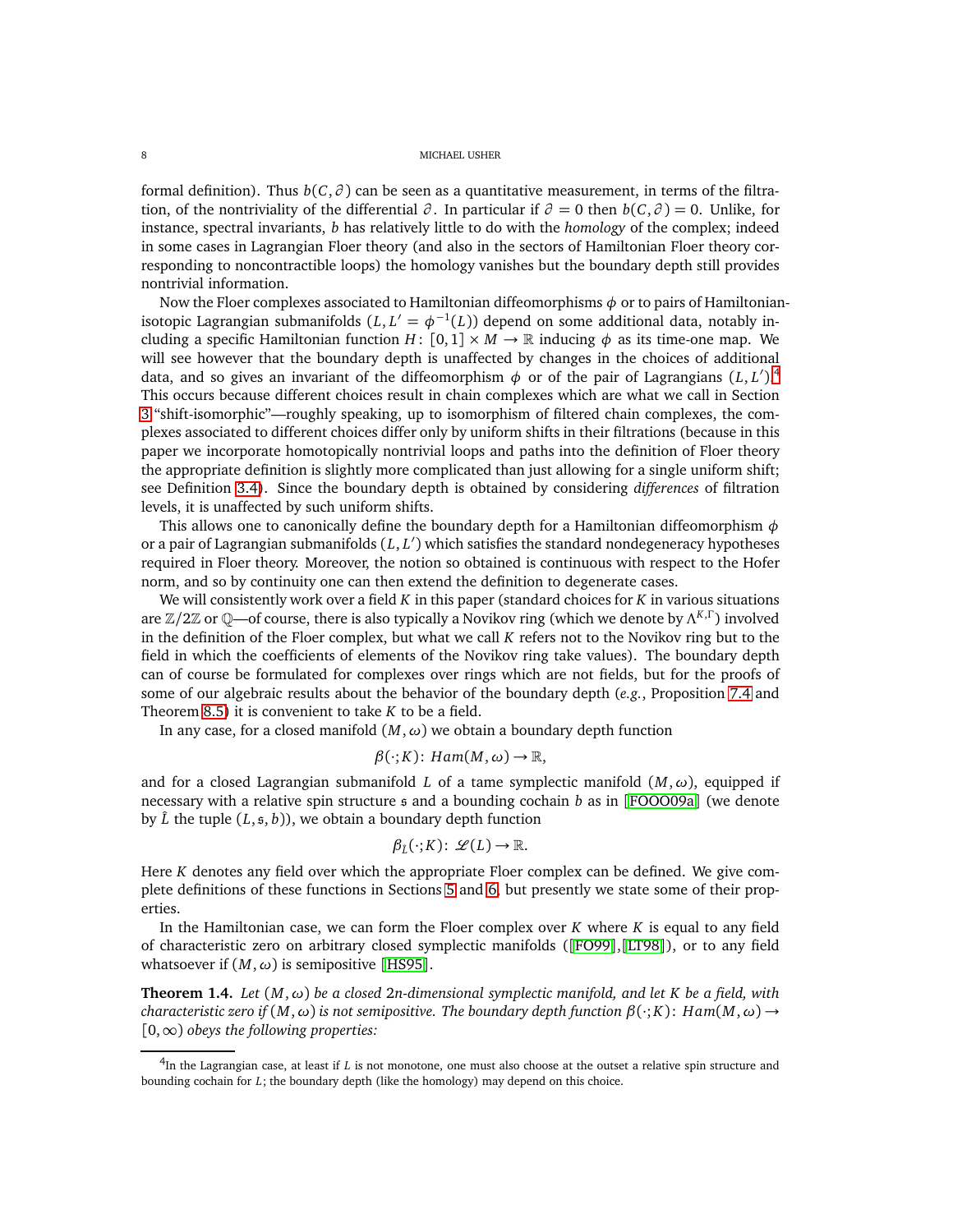- (i) *If*  $\psi \in Symp(M, \omega)$  *and*  $\phi \in Ham(M, \omega)$  *then*  $\beta(\psi^{-1}\phi \psi; K) = \beta(\phi; K)$ *.*
- (ii) *For any*  $\phi$  *in Ham* $(M, \omega)$ *,*

$$
\beta(\phi; K) = \beta(\phi^{-1}; K).
$$

(iii) *β is* 1*–Lipschitz with respect to the Hofer norm: for any φ*,*ψ* ∈ *Ham*(*M*,*ω*) *we have*

$$
|\beta(\phi;K) - \beta(\psi;K)| \le ||\phi^{-1}\psi||.
$$

- (iv)  $\beta(1_M; K) = 0$ , where  $1_M$  is the identity.
- (v) *If*  $(N, \theta)$  *is another closed symplectic manifold and*  $\phi \in Ham(M, \omega)$ ,  $\psi \in Ham(N, \theta)$ , then *the diffeomorphism*  $\phi \times \psi$ :  $M \times N \rightarrow M \times N$  *obeys*

$$
\beta(\phi \times \psi; K) \ge \max{\{\beta(\phi; K), \beta(\psi; K)\}}.
$$

Modulo an algebraic result (Theorem [8.5\)](#page-50-0) which is needed in the proof of part (v), Theorem [1.4](#page-7-1) is proven in Section [5.1.](#page-24-0)

Of course (iii) and (iv) combine to yield the following important corollary, which drives most of our applications:

**Corollary 1.5.** *For any*  $\phi \in Ham(M, \omega)$  *we have* 

$$
\beta(\phi; K) \leq ||\phi||.
$$

Before describing the next important property of *β* we introduce some notation. If  $(M, \omega)$  is a closed symplectic manifold we will denote by Γ<sub>ω</sub> the subgroup of R given by

$$
\Gamma_{\omega} = \left\{ \langle [\omega], A \rangle | A \in H_2^T(M; \mathbb{Z}) \right\}
$$

where  $H_2^T(M; \mathbb{Z})$  is the subgroup of  $H_2(M; \mathbb{Z})$  generated by classes of form  $u_*[S^1 \times S^1]$  where  $u: S^1 \times S^1 \to M$  is continuous. (As a technical point, our use of toroidal classes  $H_2^T$  rather than just spherical classes has to do with the fact that we consider the sectors of Floer theory given by noncontractible orbits in addition to the contractible ones. Of course, any spherical class is also toroidal.)

Let  $\mathscr{L}M$  denote the free loopspace of M. For each path component c choose an element  $\gamma_c$ representing c. If  $\gamma: S^1 \to M$  and  $u: [0,1] \times S^1 \to M$  obeys  $u(0,\cdot) = \gamma_c$  and  $u(1,\cdot) = \gamma$ , and if  $H\colon S^1\times M\to\mathbb{R}$  is smooth let

$$
\mathscr{A}_H(\gamma, u) = -\int_{[0,1]\times S^1} u^*\omega + \int_0^1 H(t, \gamma(t))dt.
$$

The c-action spectrum of *H* is then by definition

$$
\mathcal{S}_H^{\mathfrak{c}} = {\mathcal{A}_H(\gamma, u)|\dot{\gamma}(t) = X_H(t, \gamma(t))}.
$$

In general we have  $\mathscr{A}_H(\gamma, u) - \mathscr{A}_H(\gamma, u') \in \Gamma_\omega$ ; thus  $\mathscr{S}_H^c$ *H* is a union of cosets of Γ*ω*, one for each 1-periodic orbit of *H*. Note that  $\mathcal{S}_{\mu}^{\mathfrak{c}}$  $H_H^{\circ \epsilon}$  depends on the basepoint  $\gamma_{\epsilon}$  that was chosen for *c*; however one easily sees that the *difference set*  $\{s - t | s, t \in \mathcal{S}_H^c\}$  is independent of that choice.

<span id="page-8-0"></span>**Theorem 1.6.** Assume that  $\phi$  is nondegenerate and is generated by the Hamiltonian H $: S^1 \times M \to \mathbb{R}$ . Then where  $\mathscr{S}^{\mathfrak{c}}_{\mu}$  $H^{\circ}$  is the c-action spectrum of H for  $\mathfrak{c} \in \pi_0(\mathscr{L} M)$ , we have

$$
\beta(\phi;K) \in \{0\} \cup \bigcup_{\mathfrak{c} \in \pi_0(\mathscr{L}M)} \{s - t | s, t \in \mathscr{S}_H^{\mathfrak{c}}\}
$$

*Moreover, again assuming that φ is nondegenerate, β*(*φ*; *K*) = 0 *if and only if the number of fixed points of*  $\phi$  *is equal to*  $\sum_{k=0}^{2n} rankH_k(M; K)$ *.* 

*Proof.* See the end of Section [5.1.](#page-24-0) □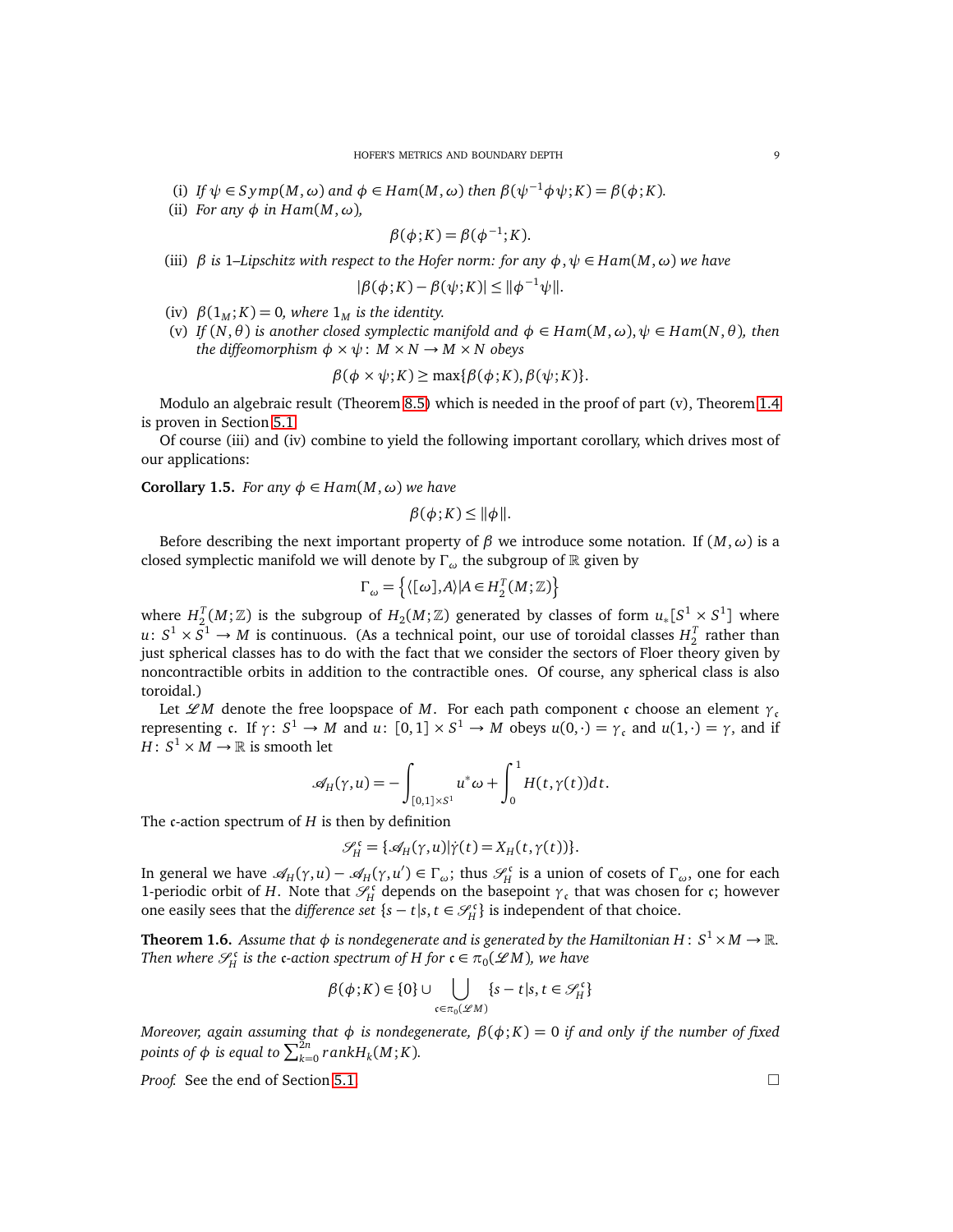We now turn to the Lagrangian case. Lagrangian Floer theory was formulated for closed monotone Lagrangian submanifolds *L* of tame symplectic manifolds  $(M, \omega)$  in [[Oh93](#page-61-14)] over  $\mathbb{Z}/2\mathbb{Z}$  coefficients assuming that the minimal Maslov number of *L* is at least 2; and for relatively spin Lagrangians which satisfy an unobstructedness condition in [[FOOO09a](#page-60-14)] over Q. In the formulation in [[FOOO09a](#page-60-14)] one must additionally choose a relative spin structure on *L* and a "bounding cochain" in order to obtain a chain complex (and the quasi-isomorphism type will depend on these choices); our convention throughout this paper will be to denote by  $\hat{L}$  a choice of a Lagrangian submanifold together with whatever such additional structure is needed in the case at hand.

Where *K* is a field as above, the following theorem describes some salient properties of the boundary depth function *β*<sup>ˆ</sup>*<sup>L</sup>* (·; *K*): L (*L*) → R on Lagrangian submanifolds Hamiltonian-isotopic to *L*. As in [[Ch98](#page-60-18)], for an almost complex structure *J* compatible with  $\omega$  we let  $\sigma(M, L, J)$  equal the smaller of either the minimal area of a nonconstant *J*-holomorphic disc with boundary on *L*, or the minimal energy of a nonconstant *J*-holomorphic sphere intersecting *L*.

<span id="page-9-0"></span>**Theorem 1.7.** *For any*  $L_1, L_2 \in \mathcal{L}(L)$  *we have:* 

- (i)  $|\beta_{\hat{L}}(L_1; K) \beta_{\hat{L}}(L_2; K)| \leq \delta(L_1, L_2)$ .
- (ii) *If the Floer homology H F*(*L*, *L*) *is isomorphic to the singular homology H*<sup>∗</sup> (*L*) *(with the appropriate Novikov ring coefficients) then β*ˆ*<sup>L</sup>* (*L*; *K*) = 0*. However, if H F*(*L*, *L*) *is not isomorphic to H*<sub>∗</sub>(L), then  $β_1(L; K) ≥ σ(M, L, J)$  for any  $ω$ -compatible almost complex structure J.
- (iii) *If*  $L \cap L_1 = \emptyset$  *then*  $\beta_{\hat{L}}(L_1) = 0$ *.*
- (iv) *Let*  $(M, \omega)$  *be a closed symplectic manifold,*  $\phi \in Ham(M, \omega)$ *, and let*  $\Gamma_{\phi} \subset M \times M$  *be the graph of φ. Then where M* ×*M is endowed with the symplectic structure* (−*ω*)⊕*ω and where* ∆ *is the diagonal, for a suitable relative spin structure and bounding cochain on* ∆ *we will have*

$$
\beta_{\hat{\Delta}}(\Gamma_{\phi}; K) = \beta(\phi; K).
$$

More specifically, in [[FOOO09b,](#page-60-19) p. 32] the authors construct a relative spin structure on  $\Delta$ such that 0 is a bounding cochain, and in (iv) we may use this relative spin structure and the zero bounding cochain.

Points (i)–(iii) above evidently combine to recover Chekanov's famous result [[Ch98](#page-60-18)] (at least for Lagrangians with well-defined Floer homology) that any Lagrangian submanifold has displacement energy equal to at least  $\sup_I \sigma(M, L, J)$ . When one unravels the arguments underlying the proofs, though, it becomes clear that this is not really a new proof of Chekanov's theorem, as similar ideas (though organized differently, of course) have been used in proofs such as the one in [[CL05,](#page-60-20) Section 4.3]. This approach to estimating the displacement energy of a Lagrangian submanifold seems to be very closely related to the approach using "torsion thresholds" in Floer homology in [[FOOO11](#page-60-21)].

We next consider boundary depths of products of Lagrangians. Suppose that we have Lagrangian submanifolds  $L \subset M$ ,  $L' \subset M'$  with well-defined Floer homologies (at least after enriching them with appropriate additional data to give  $\hat{L}$ ,  $\hat{L}'$ ). Let us say that  $\hat{L}$  and  $\hat{L}'$  *satisfy the Künneth property* if, for generic Hamiltonians  $H: [0,1] \times M \to \mathbb{R}, H': [0,1] \times M \to \mathbb{R}$ , auxiliary data can be chosen in such a way that the Floer complex  $CF(\overline{L} \times L^7 : H + H'; K)$  is isomorphic as a filtered chain complex to the tensor product of  $CF(\hat{L} : H; K)$  and  $CF(\hat{L'} : H'; K)$  once coefficients are extended so that all three chain complexes are defined over the same Novikov ring. When  $L, L', L \times L'$  are all monotone the Künneth property is well-known; see for instance [[Li04,](#page-60-22) Section 4]. In the much more general setting of [[FOOO09a](#page-60-14)], the Künneth property has yet to appear in the literature, but is the subject of work in progress by L. Amorim.

<span id="page-9-1"></span>**Theorem 1.8.** Assume that  $\hat{L}$  and  $\hat{L}'$  satisfy the Künneth property, and let  $N \in \mathcal{L}(L)$ ,  $N' \in \mathcal{L}(L')$ . *Assume moreover that the Floer homology H F*( ˆ*L* ′ , ˆ*L* ′ ) *is nonzero. Then*

$$
\beta_{\widehat{L\times L'}}(N\times N') \geq \beta_{\widehat{L}}(N).
$$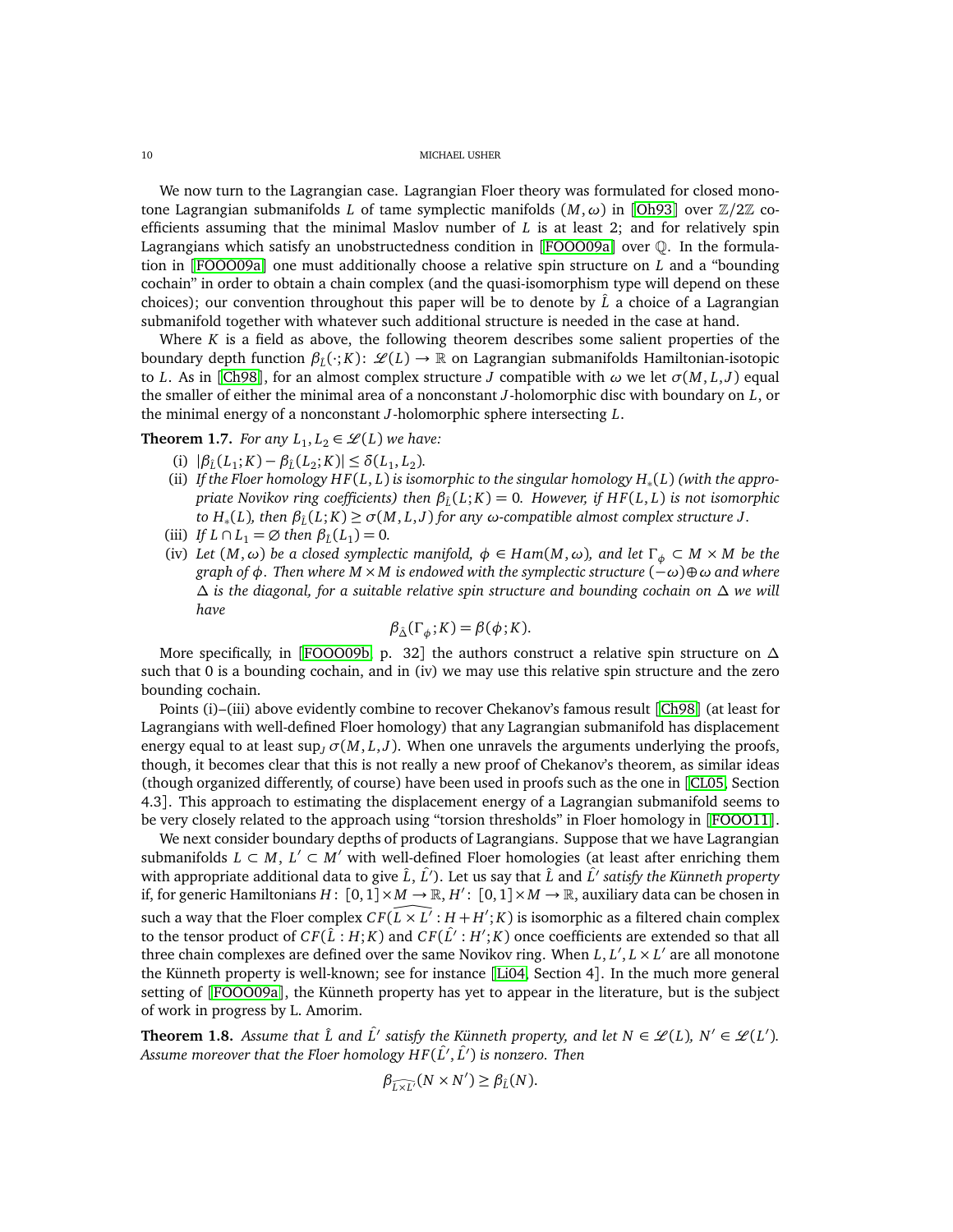1.3. **Outline of the paper.** The focus of this paper alternates between geometry and algebra. In the upcoming Section [2](#page-11-0) we introduce the notion of the boundary depth in a simple yet still interesting case, namely that of Morse functions on *S* 1 . This discussion will later become relevant in the proof of Theorem [1.3;](#page-6-0) it has been placed near the start of the paper in the hope that it will also help the reader develop an intuition for the boundary depth.

Section [3](#page-14-0) introduces the boundary depth from an algebraic standpoint, proving for instance continuity properties of the boundary depth under algebraic assumptions which model the behavior of continuation maps in both Hamiltonian and Lagrangian Floer theory. Section [4](#page-16-0) is devoted to an algebraic result about the boundary depths of filtered chain complexes that are obtained as "quantum corrections" of unfiltered complexes in a way reminiscent of the "Morse–Bott" approach to calculating Floer homology. This result is the key ingredient in Theorem [1.7](#page-9-0) (ii).

Our main results about  $Ham(M, \omega)$  are proven in Section [5,](#page-19-0) while those about Lagrangian submanifolds are proven in Section [6,](#page-34-0) modulo some algebraic details which are deferred to the following two sections, as well as a technical point relating to transversality that is needed for the proof of Theorem [1.1](#page-1-0) and is deferred to the Appendix. Another result of Section [5,](#page-19-0) Corollary [5.12,](#page-34-1) asserts an *a priori* upper bound on the boundary depths of Hamiltonian diffeomorphisms generated by Hamiltonians supported in a given displaceable set (a slightly weaker result appears in [[U11](#page-61-11)]). Thus, while one might in principle hope to show that an arbitrary closed symplectic manifold admits a sequence of Hamiltonian diffeomorphisms with diverging boundary depths (and hence Hofer norms), Corollary [5.12](#page-34-1) suggests that one could not expect to obtain such a sequence by any purely local construction.

We turn back to algebra in Section [7,](#page-43-0) whose main result is Proposition [7.4,](#page-45-0) which asserts roughly speaking that the supremum in one version of the definition of the boundary depth is attained. This fact is used in the proof of Theorem [1.6,](#page-8-0) and also in the following Section [8,](#page-47-0) which concerns boundary depths of tensor products of chain complexes. Theorem [8.5](#page-50-0) plays an important role in the proof of Theorem [1.8](#page-9-1) and hence also of Theorem [1.3.](#page-6-0)

In Section [9](#page-51-0) we give an elementary proof of the fact that the Hofer metric on the space of Lagrangian submanifolds of  $\mathbb{R}^2$  Hamiltonian-isotopic to the unit circle has finite diameter. It would not surprise me if this fact is already known, but I was unable to find documentation of this. This example suggests that some degree of rigidity should be required of a Lagrangian submanifold *L* before one expects  $\mathcal{L}(L)$  to have infinite diameter.

Finally, the Appendix proves a technical result which implies that the index-one, *t*-independent solutions to the Floer equation for a time-independent Hamiltonian and almost complex structure can be arranged to be cut out transversely in certain circumstances. This is needed in order to justify the identification of the Floer- and Morse-theoretic boundary depths that occurs in the proof of Theorem [5.6,](#page-27-0) and hence to complete the proof of Theorem [1.1.](#page-1-0)

**Acknowledgements.** I am grateful to the organizers of the Workshop on Symplectic Geometry and Topology (Kyoto, February 2011) and of GESTA 2011 (Castro Urdiales, June 2011) for the opportunity to present some of this work as it was in development. In particular, talks by and conversations with F. Lalonde, A. Oancea, Y.-G. Oh, and C. Viterbo in Kyoto were influential in prompting me to see that the methods discussed here could prove more than I originally realized. I also thank the University of Chicago for its hospitality during a visit in March 2011. L. Polterovich's penetrating questions about the boundary depth during this time motivated me to develop the material in Section [2.](#page-11-0) Finally, I am grateful to the anonymous referee for helpful comments and corrections. This work was partially supported by NSF grant DMS-1105700.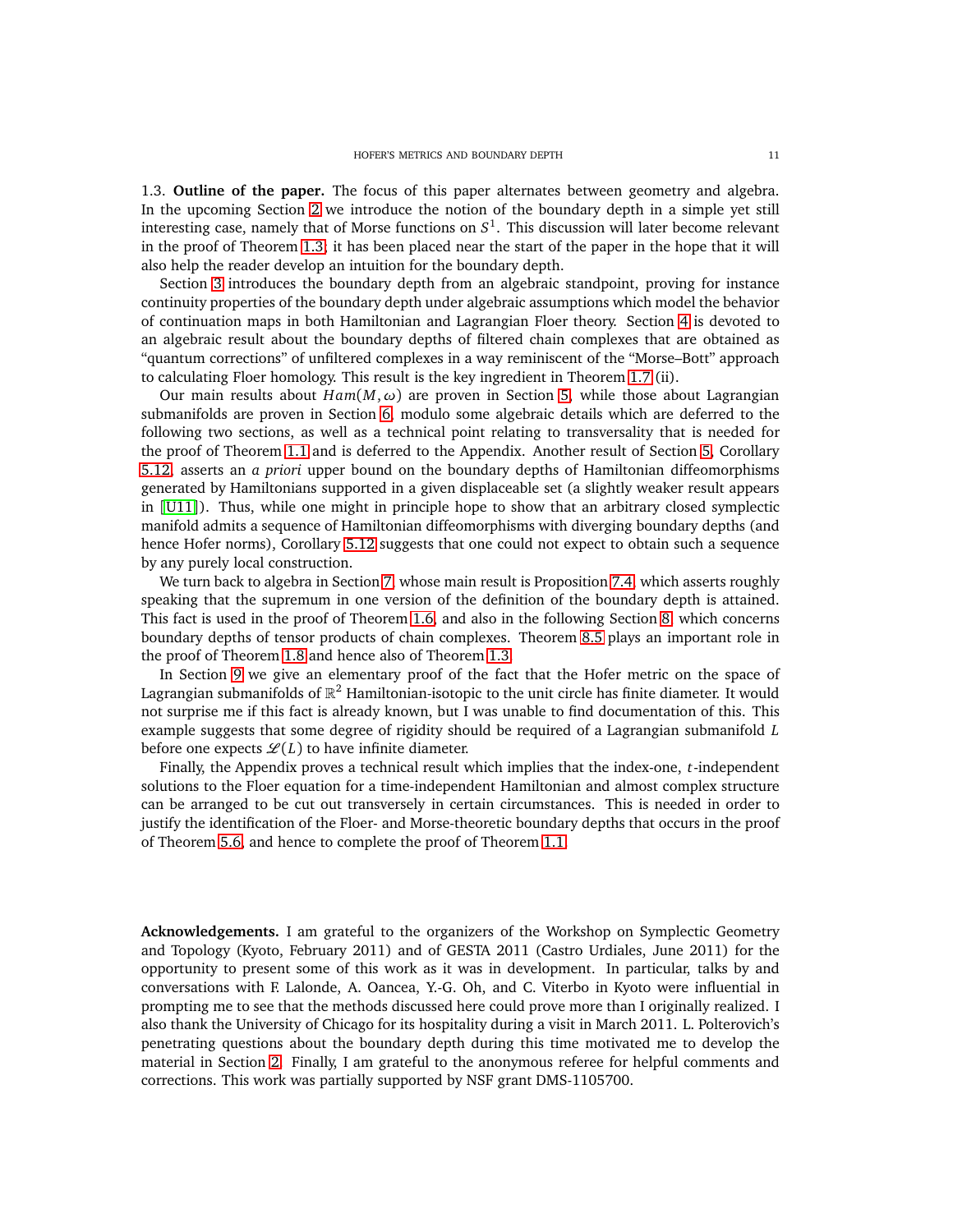# 2. MORSE-THEORETIC BOUNDARY DEPTH IN *S* 1

<span id="page-11-0"></span>As an introduction to our main tool, we examine its behavior in perhaps the simplest nontrivial context, namely for Morse functions on the circle. The calculation which we perform here will be of use to us later in our proof of Theorem [1.3.](#page-6-0)

If *M* is a closed manifold, *K* a field,  $f : M \to \mathbb{R}$  a Morse function, and *g* a metric with respect to which the gradient flow of *f* is Morse-Smale, one obtains a Morse complex *CM*<sup>∗</sup> (*f* ) in a standard way (see, *e.g.*, [[Sc93](#page-61-15)]): let *C ri t<sup>k</sup>* (*f* ) be the set of critical points of *f* with Morse index *k*, and let  $CM_k(f;K)$  be *K*-vector space spanned by  $Crit_k(f)$ . The boundary operator  $\partial: CM_k(f;K) \rightarrow$ *CM*<sub>*k*−1</sub>(*f* ; *K*) is given by, for *p* ∈ *Crit<sub>k</sub>*(*f*),

$$
\partial p = \sum_{q \in Crit_{k-1}(f)} n(p,q)q,
$$

where  $n(p,q)$  is the number of negative *g*-gradient flowlines from *p* to *q*, counted in the field *K* with appropriate signs as determined by chosen orientations of the unstable manifolds of the various critical points of *f* . Of course one has  $\partial \circ \partial = 0$ , and the resulting homology is isomorphic to the singular homology  $H_*(M; K)$ . For an element  $a = \sum_i a_i p_i \in CM_*(f; K)$  set

$$
\ell(a) = \max\{f(p_i)|a_i \neq 0\}
$$

and, for  $\lambda \in \mathbb{R}$ , define

$$
CM_*^{\lambda}(f;K) = \{a \in CM_*(f;K)| \ell(a) \leq \lambda\}.
$$

This gives a filtration by  $\mathbb R$  on  $CM_*(f\,;K)$ . Now define the boundary depth by

$$
\beta_{Morse}(f;K) = \inf \{ \beta \ge 0 | (\forall \lambda \in \mathbb{R}) (CM_*^{\lambda}(f;K) \cap (Im \partial) \subset \partial (CM_*^{\lambda+\beta}(f;K)) ) \}.
$$

Equivalently, as follows from a moment's thought,

$$
\beta_{Morse}(f;K) = \begin{cases} 0 & \text{if } \partial = 0, \\ \sup_{0 \neq x \in Im \partial} \inf \{ \ell(y) - \ell(x) | \partial y = x \} & \text{if } \partial \neq 0. \end{cases}
$$

One can also express the boundary depth in terms of the homologies of the sublevel sets of *f* and their inclusions into *M*; we leave it to the reader to find a suitable formula.

We will now give another formula for the boundary depth of a Morse function on *S* 1 . As notation, if *k* ≥ 2, define

$$
S_{cyc,k}^1 = \left\{ (p_1, \ldots, p_k) \in (S^1)^k \middle| \text{ in counterclockwise cyclic order on } S^1 \right\}.
$$

<span id="page-11-2"></span>**Theorem 2.1.** Let  $f : S^1 \to \mathbb{R}$  be a Morse function. Then

<span id="page-11-1"></span>(1) 
$$
\beta_{Morse}(f;K) = \sup \left\{ \min \{ f(t_1), f(t_3) \} - \max \{ f(t_2), f(t_4) \} \Big| (t_1, t_2, t_3, t_4) \in S^1_{\text{cyc}, 4} \right\}.
$$

*Proof.* A Morse function on *S* <sup>1</sup> has the same number of local maxima as local minima; let *m* denote this number. Moreover maxima and minima obviously alternate as one goes around the circle, so we can denote the maxima by  $p_1, \ldots, p_m$  and the minima as  $q_1, \ldots, q_m$ , labeling in such a way that

$$
f(p_1) = \max_{S^1} f
$$
 and  $(p_1, q_1, p_2, q_2, \dots, p_m, q_m) \in S^1_{cyc, 2m}$ .

With respect to the standard orientations of the unstable manifolds one has

$$
\partial p_i = q_i - q_{i-1}
$$

where the indices are evaluated modulo *m* (so  $\partial p_1 = q_1 - q_m$ ).

We first dispense with a trivial case: that in which  $m = 1$ . In this case the Morse differential vanishes, and so  $\beta_{Morse}(f; K) = 0$ . Meanwhile we assert that in this case the set over which the sup is taken in [\(1\)](#page-11-1) contains no positive numbers. Indeed, if  $(t_1, t_2, t_3, t_4) \in S^1_{cyc, 4}$  had the property that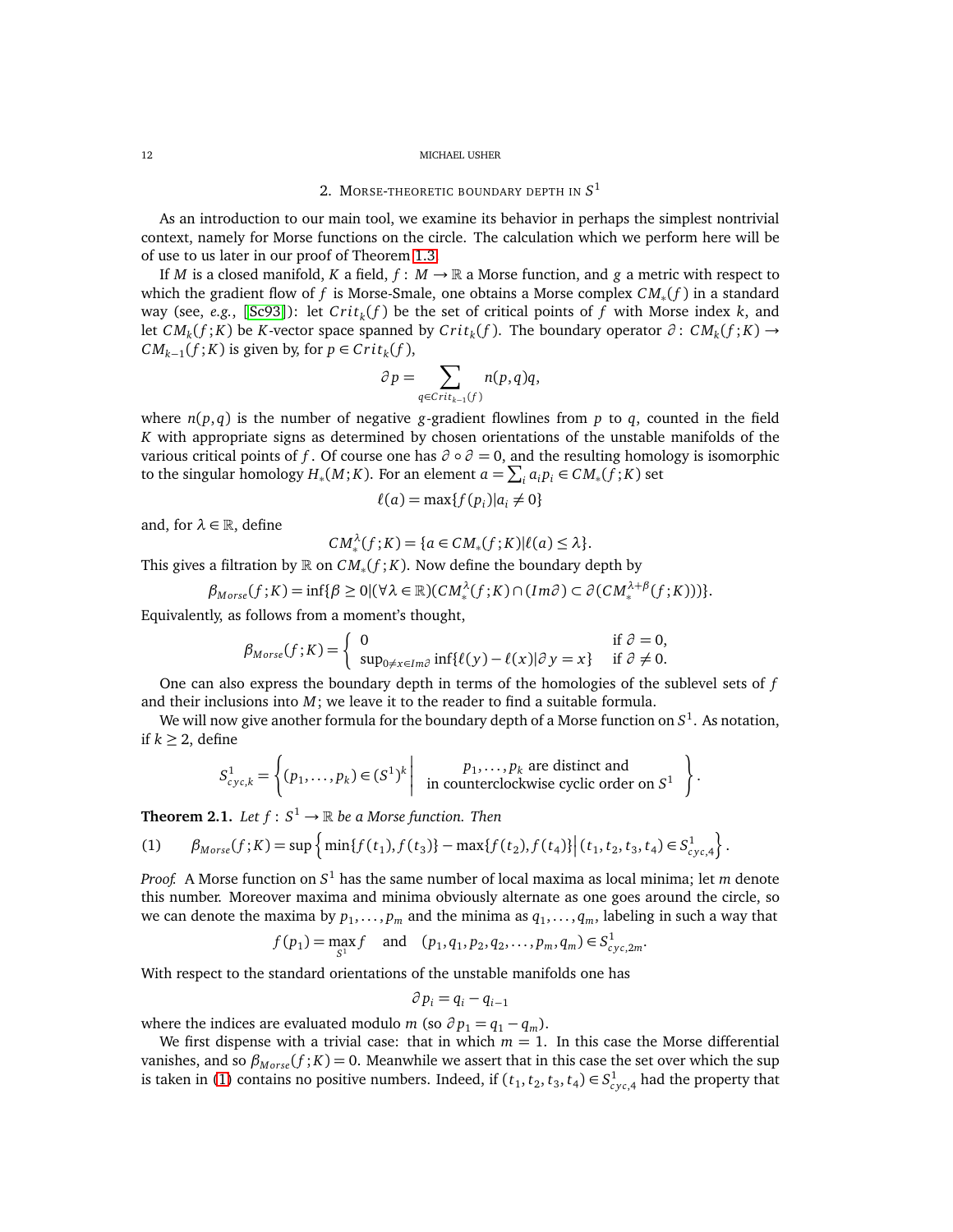$\min\{f(t_1), f(t_3)\} > \max\{f(t_2), f(t_4)\}\$ then we would obtain two distinct local minima  $q_1, q_2$  of *f* by having  $q_1$  be a minimum of  $f$  on the oriented interval from  $t_1$  to  $t_3$  and having  $q_2$  be a minimum of *f* on the oriented interval from  $t_3$  to  $t_1$ , thus contradicting the assumption that  $m = 1$ . On the other hand the set over which the sup is taken in [\(1\)](#page-11-1) certainly contains numbers arbitarily close to zero: just take the  $t_i$  to be very close to each other. Thus when  $m = 1$  both sides of [\(1\)](#page-11-1) are zero.

So for the rest of the proof assume that  $m \geq 2$ . Since  $p_1$  is a global maximum for  $f$  and  $p_2$ is the unique local maximum on the oriented interval from  $q_1$  to  $q_2$  we have  $\min\{f(p_1), f(p_2)\}$  –  $\max\{f(q_1), f(q_2)\} > 0$  with  $(p_1, q_1, p_2, q_2) \in S^1_{cyc,4}$ , so the right hand side of [\(1\)](#page-11-1) is positive.

*Claim* 2.2*.* The right hand side of [\(1\)](#page-11-1) is equal to

<span id="page-12-0"></span>(2) 
$$
\gamma(f) = \max \left\{ \min \{ f(p_i), f(p_j) \} - \max \{ f(q_k), f(q_l) \} \left| (p_i, q_k, p_j, q_l) \in S_{\text{cyc}, 4}^1 \right. \right\}.
$$

In other words, we are claiming that (when  $m \ge 2$ ) we may evaluate the right hand side of [\(1\)](#page-11-1) by restricting to the case that  $t_1, t_3$  are local maxima and  $t_2, t_4$  are local minima. Indeed, suppose we have some  $(t_1, t_2, t_3, t_4) \in S^1_{\text{cyc},4}$  with  $\min\{t_1, t_3\} > \max\{t_2, t_4\}$  (by our earlier remarks such  $t_i$  do exist when  $m \ge 2$ ). Set  $p_i$  equal to a global maximum of  $f$  on the oriented interval from  $t_4$  to  $t_2$ , and  $p_j$  equal to a global maximum on the oriented interval from  $t_2$  to  $t_4$ . Then  $(p_i, t_2, p_j, t_4) \in S^1_{cyc, 4}$ with  $\min\{f(p_i), f(p_j)\} > \max\{f(t_2), f(t_4)\}$ , so set  $q_k$  equal to a global minimum of  $f$  on the oriented interval from  $p_i$  to  $p_j$  and  $q_l$  equal to a global minimum of  $f$  on the oriented interval from  $p_j$  to  $p_i$ . Then  $(p_i, q_k, p_j, q_l) \in S^1_{\text{cyc},4}$  and

$$
\min\{f(p_i), f(p_j)\} - \max\{f(q_k), f(q_l)\} \ge \min\{f(t_1), f(t_3)\} - \max\{f(t_2), f(t_4)\},\
$$

which clearly suffices to prove the claim.

It thus remains only to show that  $\beta_{Morse}(f;K) = \gamma(f)$  where  $\gamma(f)$  is defined in [\(2\)](#page-12-0). Note that since  $\partial p_i = q_i - q_{i-1}$  we easily find that

(3) 
$$
\ker \partial = \left\{ n \sum_{i=1}^{m} p_i \middle| n \in \mathbb{Z} \right\}
$$

and

(4) 
$$
Im \partial = \left\{ \sum_{j=1}^{m} n_j q_j \middle| \sum n_j = 0 \right\}.
$$

Choose *i*, *j*, *k*, *l* achieving the maximum in [\(2\)](#page-12-0); without loss of generality (since  $S^1_{\text{cyc,4}}$  is invariant under cyclic permutations) say  $k < l$ . Let

<span id="page-12-2"></span><span id="page-12-1"></span>
$$
x_0 = q_l - q_k \in CM_0(f; K).
$$

Then where

$$
y_0 = \sum_{r=k+1}^{l} p_r
$$

*w*e have  $\partial y_0 = x_0$ . So given [\(3\)](#page-12-1), any  $y \in CM_1(f; K)$  such that  $\partial y = x_0$  has the form

$$
y = \sum_{r \in \{k+1, \dots, l\}} (n+1)p_r + \sum_{r \notin \{k+1, \dots, l\}} np_r
$$

for some  $n \in \mathbb{Z}$ . Now since  $(p_i, q_k, p_j, q_l) \in S^1_{\text{cyc},4}$  we have  $j \in \{k+1,\ldots,l\}$  and  $i \notin \{k+1,\ldots,l\}$ . Hence if  $y = \sum a_r p_r$  has  $\partial y = x_0$ , the coefficients on  $a_i$  and  $a_j$  differ by one; in particular (regardless of what field we are working over) they are not both zero. Thus  $\ell(y) \ge \min\{f(p_i), f(p_j)\}$ . So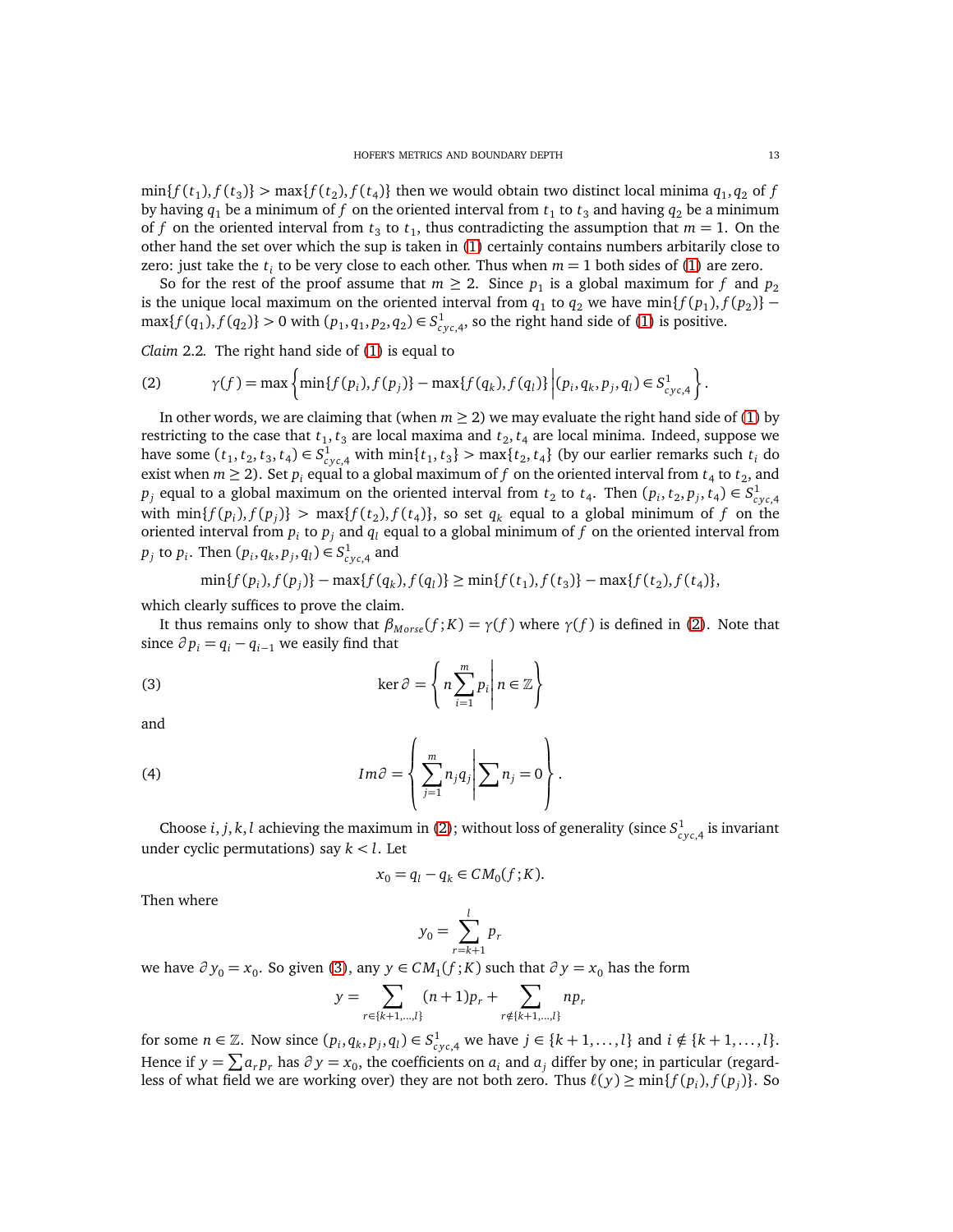by our choice of *i*, *j*, *k*, *l* we have shown that

$$
\inf\{\ell(y) - \ell(x_0)|\partial y = x_0\} \ge \min\{f(p_i), f(p_j)\} - \max\{f(q_k), f(q_l)\} = \gamma(f).
$$

This proves that

$$
\beta_{Morse}(f;K) \geq \gamma(f).
$$

We now prove the reverse inequality. To do this we must show that, if  $x = \sum_i n_i q_i$  is a nonzero element of *Im* $\partial$ , then there is *y* such that  $\partial y = x$  and  $\ell(y) - \ell(x) \leq \gamma(f)$ .

We will show, specifically, that the element

<span id="page-13-0"></span>
$$
y = -\sum_{j=2}^{m} \left( \sum_{i=1}^{j-1} n_i \right) p_j
$$

satisfies the required property. Given that  $x \in Im \partial$  and hence  $\sum_{i=1}^{m} n_i = 0$  by [\(4\)](#page-12-2), it is easy to see that  $\partial y = x$ . Now we have

(5) 
$$
\ell(y) = \max \left\{ f(p_j) \middle| \sum_{i=1}^{j-1} n_i \neq 0 \right\}
$$

(of course, the set above is nonempty since we assume  $x \neq 0$ ), and

$$
\ell(x) = \max\{f(q_i)|n_i \neq 0\}
$$

Let  $j_1$  be the index corresponding to the maximum in [\(5\)](#page-13-0) and let  $i_1$  be the index corresponding to the maximum in [\(6\)](#page-13-1). Since our ordering was such that  $p_1$  was a global maximum for  $f$ , we have

<span id="page-13-1"></span>
$$
\ell(y) = f(p_{j_1}) = \min\{f(p_1), f(p_{j_1})\}.
$$

Let *i*<sub>0</sub> and *i*<sub>2</sub> be, respectively, the minimal and maximal elements of  $\{i|n_i \neq 0\}$ . Since

$$
\sum_{i=1}^{m} n_i = \sum_{i=i_0}^{i_2} n_i = 0
$$

we have  $i_0 + 1 \leq j_1 \leq i_2$ . Of course,

$$
\ell(x) = f(q_{i_1}) = \max\{f(q_{i_0}), f(q_{i_1})\} = \max\{f(q_{i_1}), f(q_{i_2})\}.
$$

If  $i_1 < j_1$ , then we have  $(p_1, q_{i_1}, p_{j_1}, q_{i_2}) \in S^1_{\text{cyc}, 4}$  with

$$
\ell(x) - \ell(y) = \min\{f(p_1), f(p_{j_0})\} - \max\{f(q_{i_1}), f(q_{i_2})\} \leq \gamma(f),
$$

while if  $j_1 \leq i_1$  we have  $(p_1, q_{i_0}, p_{j_1}, q_{i_1}) \in S^1_{\text{cyc}, 4}$  with

$$
\ell(x) - \ell(y) = \min\{f(p_1), f(p_{j_0})\} - \max\{f(q_{i_0}), f(q_{i_1})\} \leq \gamma(f).
$$

So we have indeed shown that any nonzero  $x \in Im \partial$  has a preimage *y* with  $\ell(y) - \ell(x) \leq \gamma(f)$ , implying that  $\beta_{Morse}(f;K) \leq \gamma(f)$ .

*Remark* 2.3. While  $\beta_{Morse}(f; K)$  is defined using Morse theory, the formula on the right-hand side of [\(1\)](#page-11-1) obviously does not require *f* to be a Morse function—or even to be differentiable. Moreover Theorem [2.1](#page-11-2) clearly shows that  $\beta_{Morse}(\cdot;K)$  is continuous with respect to the  $C^0$ -norm. This latter property continues to hold on a general manifold *M*, and so implies that *βM orse* (·; *K*) can always be canonically extended to all of  $C^0(M;\mathbb{R})$ ; we will prove analogues of this fact in the Floer-theoretic context later.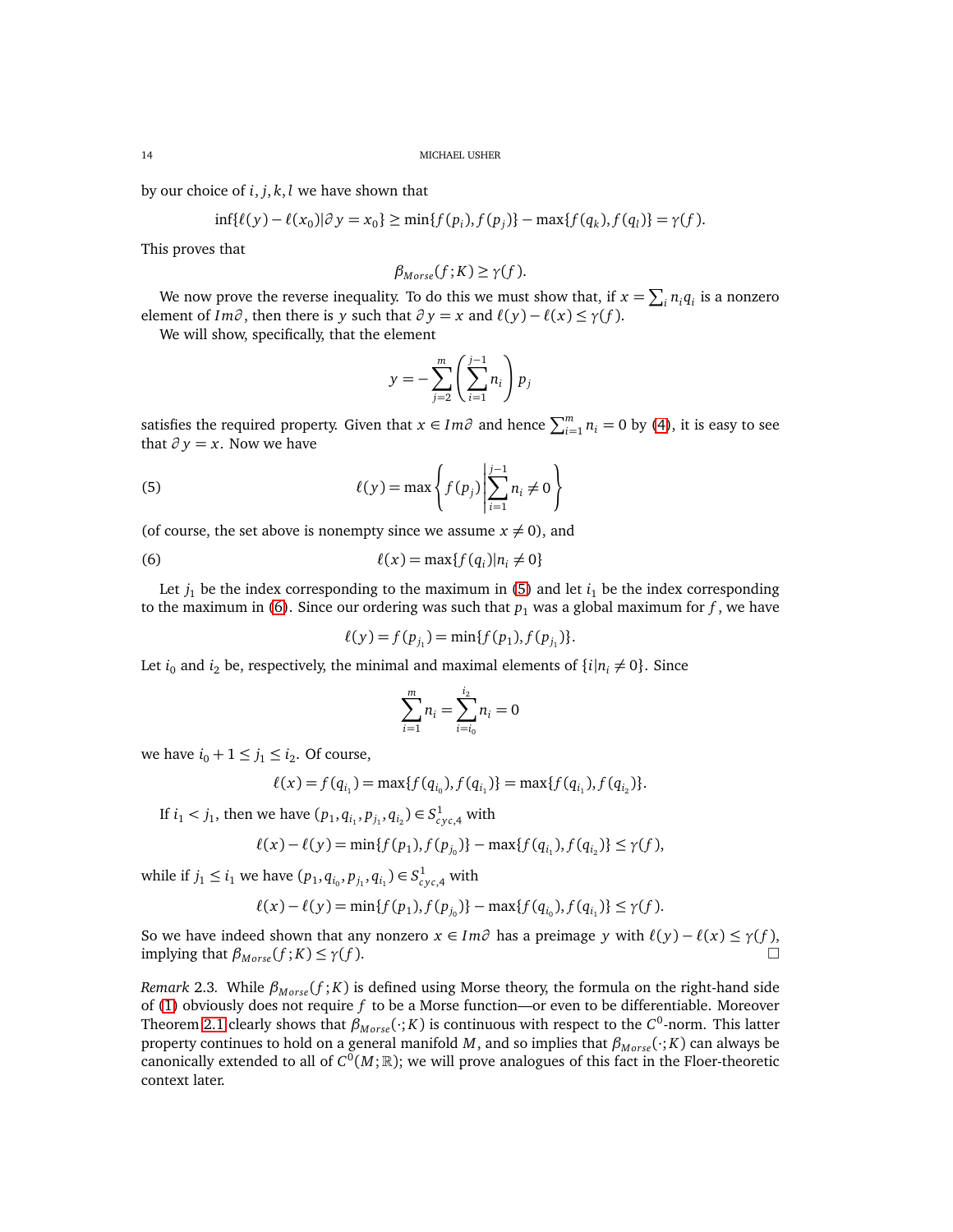*Remark* 2.4. In [\(1\)](#page-11-1), the fact that  $(t_1, t_2, t_3, t_4) \in S^1_{\text{cyc},4}$  amounts to the fact that the two copies of  $S^0 \subset S^1$  given by  $\{t_1, t_3\}$  and  $\{t_2, t_4\}$  are *linked* in the sense that, while both copies of  $S^0$  are nullhomologous, any chain whose boundary is equal to one of the copies of *S* <sup>0</sup> must intersect the other copy. Thus on  $S^1$  the statement that the boundary depth of a function  $f$  is nonzero amounts to the statement that one can find two linked copies  $C_0$ ,  $C_1$  of  $S^0 \subset S^1$  such that  $f|_{C_0} > f|_{C_1}$ . A similar "linking" interpretation of the Morse-theoretic boundary depth on more general manifolds has recently been obtained in [[U12b,](#page-61-16) Proposition 5.6 and Theorem 5.9].

### 3. GENERAL ALGEBRAIC CONSIDERATIONS

<span id="page-14-0"></span>Let us formulate abstractly some of the relevant algebraic notions. First of all, as notation, if *S* is a set equipped with an action of the integers  $\mathbb Z$  and if  $k \in S$  we denote by  $k + 1$  and  $k - 1$  the results of acting on  $k$  by, respectively, 1 and  $-1$ .

<span id="page-14-2"></span>*Definition* 3.1*.* Let *S* be a set equipped with an action of Z, and let *K* be a field. An *S*-graded, R-filtered complex over *K* consists of the following data:

- A *K*-vector space *C* together with a *K*-linear map  $\partial : C \to C$  such that  $\partial \circ \partial = 0$ .
- For each  $k \in S$ , a subspace  $C_k \leq C$  such that  $C = \bigoplus_{k \in S} C_k$  and  $\partial(C_k) \leq C_{k-1}$ .
- For each  $k \in S$  and each  $\lambda \in \mathbb{R}$ , a subspace  $C_k^{\lambda} \leq C_k$  such that

 $-C_k = \bigcup_{\lambda \in \mathbb{R}} C_k^{\lambda}$ ;  $-\bigcap_{\lambda\in\mathbb{R}} C_{k}^{\lambda} = \{0\};$  $-$  if  $\lambda < \mu$  then  $C_k^{\lambda} \leq C_k^{\mu}$  $\binom{\mu}{k}$ ; and  $-\partial(C_k^{\lambda}) \leq C_{k-1}^{\lambda}$ . We write

$$
C^{\lambda} = \oplus_{k \in S} C^{\lambda}_k.
$$

*Definition* 3.2*.* Let  $(C, \partial)$  and  $(D, \delta)$  be two *S*-graded, R-filtered complexes over *K*, and let  $c \in \mathbb{R}$ . A *c*-morphism  $\Phi: C \rightarrow D$  is a *K*-linear map such that

- $\Phi$  is a chain map:  $\Phi \circ \partial = \delta \circ \Phi$
- For all  $k \in S$  and  $\lambda \in \mathbb{R}$  we have

$$
\Phi(C_k^{\lambda}) \le D_k^{\lambda+c}.
$$

*Definition* 3.3. Let  $\Phi_1, \Phi_2$ :  $C \to D$  be two chain maps where  $(C, \partial)$  and  $(D, \delta)$  are two *S*-graded,  $\mathbb{R}$ filtered complexes over *K*, and let  $c \in \mathbb{R}$ . A *c-homotopy* from  $\Phi_1$  to  $\Phi_2$  is a *K*-linear map  $\mathscr{K} \colon C \to D$ which, for each  $k \in S$  and  $\lambda \in \mathbb{R}$ , obeys

- $\mathcal{K}(C_k^{\lambda}) \leq D_{k+1}^{\lambda+c}$ , and
- $\Phi_2 \Phi_1 = \mathcal{K}\partial + \delta\mathcal{K}.$

<span id="page-14-1"></span>*Definition* 3.4. Let  $(C, \partial)$  and  $(D, \delta)$  be two *S*-graded, R-filtered complexes over *K*. A *shiftisomorphism* from *C* to *D* consists of the following data:

- A bijection  $\phi$ : *S* → *S* such that  $\phi$ (*k* + 1) =  $\phi$ (*k*) + 1 for all *k* ∈ *S*.
- A function  $\sigma: S \to \mathbb{R}$  such that  $\sigma(k+1) = \sigma(k)$  for all  $k \in S$ .
- A chain map  $\Phi: C \to D$  such that, for each  $k \in S$  and  $\lambda \in \mathbb{R}$ ,  $\Phi$  restricts as an isomorphism from  $C_k^{\lambda}$  to  $D_{\phi(k)}^{\lambda+\sigma(k)}$ *φ*(*k*) .

Of course, using that compositions and inverses of bijective chain maps are bijective chain maps, shift-isomorphism defines an equivalence relation on *S*-graded, R-filtered complexes.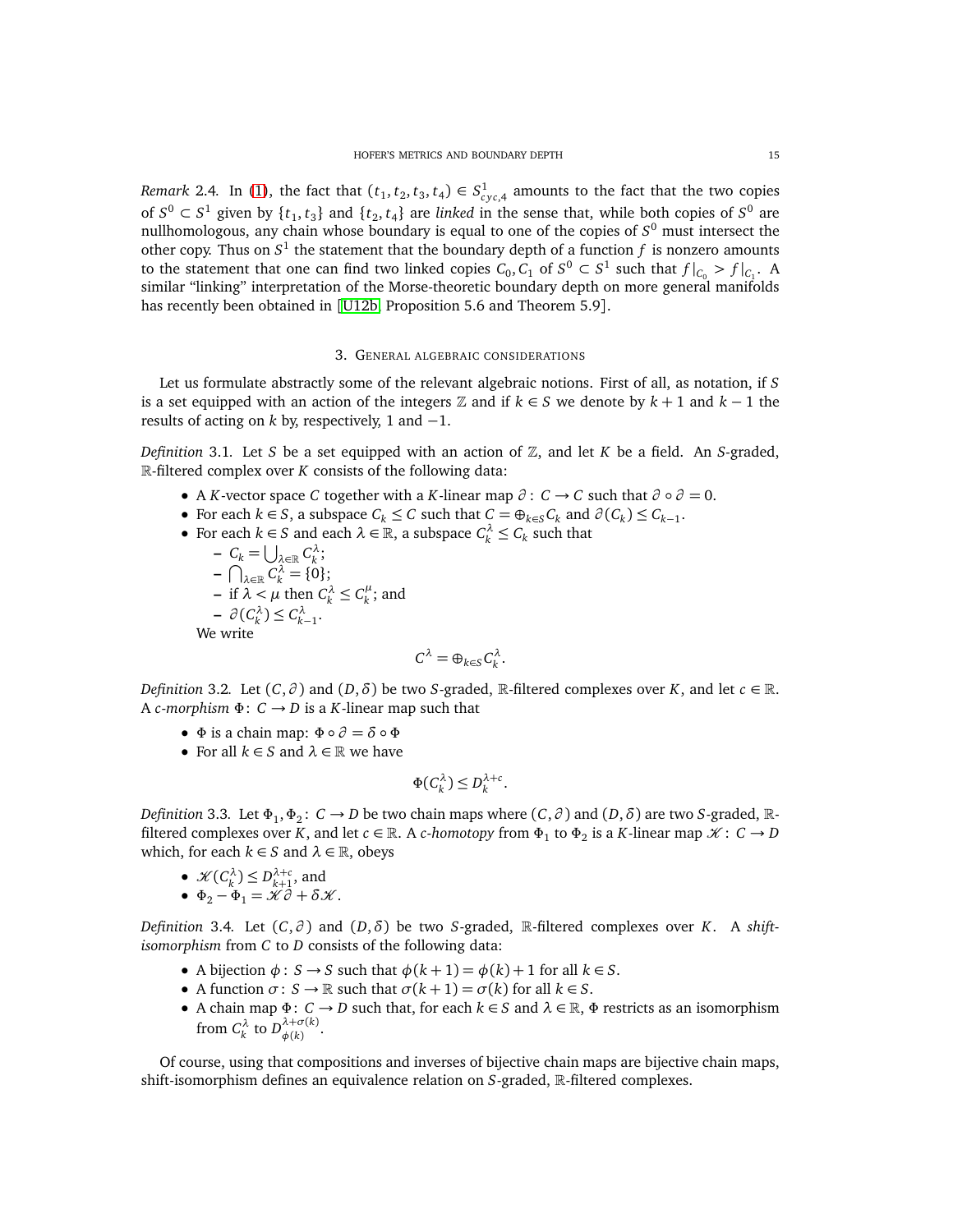*Definition* 3.5*.* Let (*C*, *∂* ) be an *S*-graded, R-filtered complex over *K*. If *k* ∈ *S*, the *boundary depth of C in grading k* is the quantity

$$
b_k(C, \partial) = \inf \left\{ \beta \ge 0 \, \middle| (\forall \lambda \in \mathbb{R}) \left( (\text{Im} \partial) \cap C_k^{\lambda} \subset \partial (C_{k+1}^{\lambda + \beta}) \right) \right\}.
$$

The *boundary depth of C* is simply the quantity

$$
b(C, \partial) = \sup_{k \in S} b_k(C, \partial).
$$

It is easy to check that, equivalently,

$$
b(C, \partial) = \inf \left\{ \beta \ge 0 \Big| (\forall \lambda \in \mathbb{R}) \left( (Im \partial) \cap C^{\lambda} \subset \partial (C^{\lambda + \beta}) \right) \right\},\
$$

*i.e.*,  $b(C, \partial)$  is just the boundary depth that we would obtain by forgetting about the grading (or rather, by considering *C* to be graded by a one-element set).

In principle, the set over which we take the infimum in the definition of  $b_k$ (*C*, *∂* ) could be empty, in which case we would set  $b_k(C, \partial) = \infty$ . However, in the situations that we will consider, the complex  $(C, \partial)$  will have additional structure which will guarantee the finiteness of  $b_k(C, \partial)$  using results such as [[U08,](#page-61-17) Theorem 1.3] and/or [[FOOO09a,](#page-60-14) Proposition 6.3.9].

Note that in the case where  $\partial|_{C_{k+1}} = 0$  (including the case where  $C_k$  or  $C_{k+1}$  is zero), we have  $b_k(C, \partial) = 0.$ 

<span id="page-15-1"></span>**Proposition 3.6.** *If there is a shift-isomorphism*  $(\Phi, \phi, \sigma)$  *from*  $(C, \partial)$  *to*  $(D, \delta)$  *then, for all*  $k \in S$ *,* 

$$
\beta_k(C,\partial)=\beta_{\phi(k)}(D,\delta).
$$

*In particular*

$$
\beta(C,\partial)=\beta(D,\delta).
$$

*Proof.* For  $x \in C$ , we have  $x \in C_k^{\lambda}$  iff  $\Phi x \in D_{\phi(k)}^{\lambda+\sigma(k)}$  $\phi^{(\kappa)}_{\phi(k)}$ , and, using that  $\Phi$  is a chain map while  $\phi(k+1) = \phi(k)+1$  and  $\sigma(k+1) = \sigma(k)$ , it holds that  $y \in C_{k+1}^{\lambda+\beta}$  $\lambda + \beta \atop k+1$  and  $\partial y = x$  iff  $\Phi y \in C^{\lambda + \sigma(k) + \beta}_{\phi(k) + 1}$  $\phi(k)+1$  and  $\delta \Phi y = \Phi x$ . Since  $\Phi$  and  $\phi$  are bijections the proposition follows immediately from the definitions.  $\Box$ 

*Definition* 3.7. Let  $c \in \mathbb{R}$ ,  $k \in S$  and let  $(C, \partial)$ ,  $(D, \delta)$  be two *S*-graded, R-filtered complexes over *K*. We say that  $(C, \partial)$  and  $(D, \delta)$  are *c*-quasiequivalent if there are:

- numbers  $c_1$  and  $c_2$  such that  $c_1 + c_2 \le c$ ;
- a *c*<sub>1</sub>-morphism  $\Phi: C \to D$  and a *c*<sub>2</sub>-morphism  $\Psi: D \to C$ ; and
- a *c*-homotopy  $\mathcal{K}_1: C \to C$  from the identity to  $\Psi \circ \Phi$ , and a *c*-homotopy  $\mathcal{K}_2: D \to D$  from the identity to  $\Phi \circ \Psi$ .

<span id="page-15-2"></span>**Proposition 3.8.** *If*  $(C, \partial)$  *and*  $(D, \delta)$  *are c-quasiequivalent then for all*  $k \in S$  *we have* 

$$
|b_k(C,\partial)-b_k(D,\delta)|\leq c.
$$

*Thus in particular*  $|b(C, \partial) - b(D, \delta)| \leq c$ <sup>[5](#page-15-0)</sup>.

*Proof.* By symmetry it suffices to prove that  $b_k(C, \partial) \leq b_k(D, \delta) + c$ . In other words, we should show that, if  $\beta > 0$  has the property that, for all  $\lambda \in \mathbb{R}$ ,  $(Im \delta) \cap D_k^{\lambda} \subset \delta(D_{k+1}^{\lambda+\beta})$  $\binom{n+p}{k+1}$ , then it also holds that, for all  $\lambda \in \mathbb{R}$ ,  $(Im \partial) \cap C_k^{\lambda} \subset \partial (C_{k+1}^{\lambda+c+\beta})$  $\binom{k+c+p}{k+1}$ .

<span id="page-15-0"></span><sup>&</sup>lt;sup>5</sup>In case some of the terms involved here are infinite, these equations should be read as stating that if one of the terms is infinite then so is the other.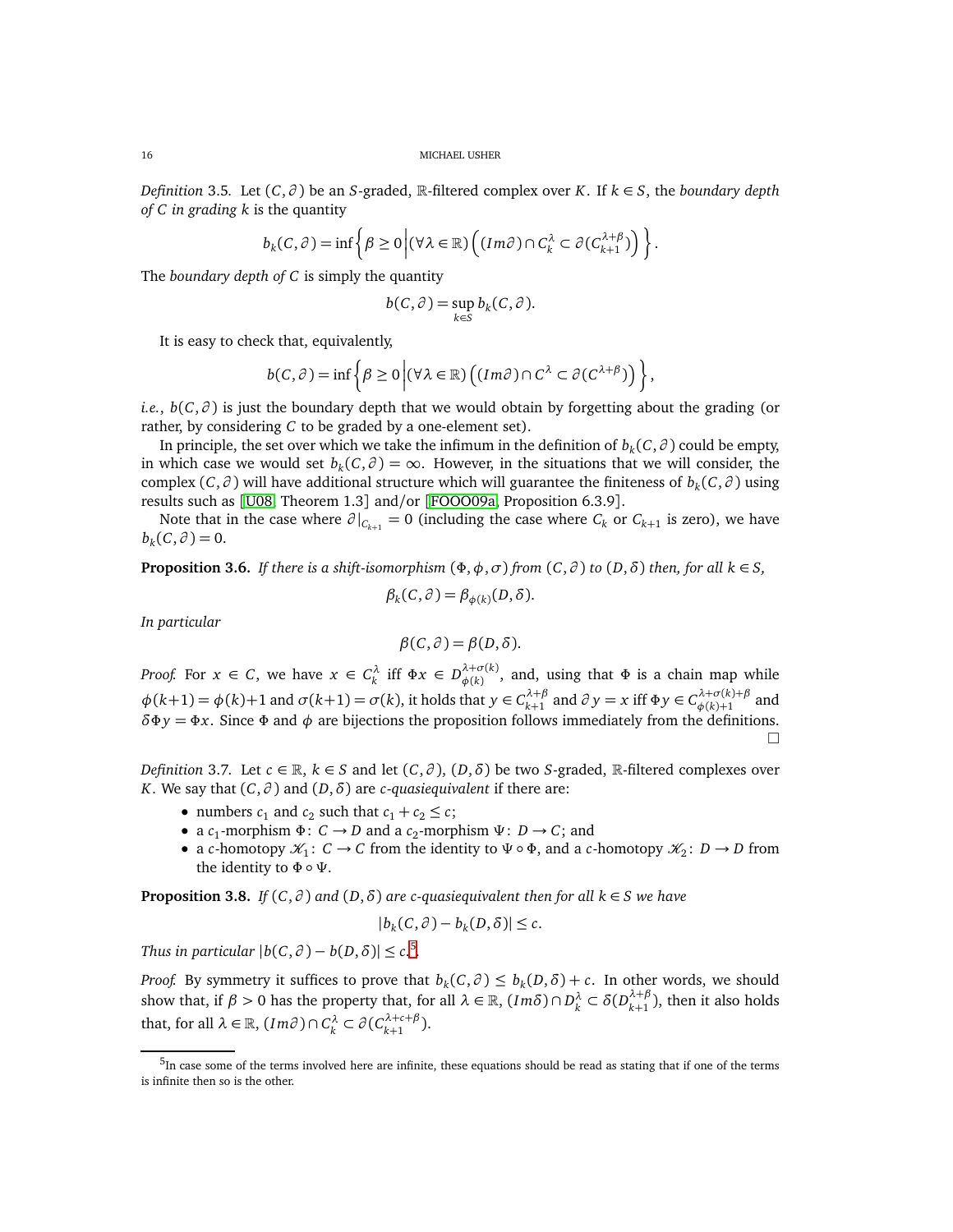So let  $c_1, c_2, \Phi, \Psi, \mathcal{K}_1$  be as in the definition of *c*-quasiequivalence and let  $x \in (Im \partial) \cap C_k^{\lambda}$ . Since  $Φ$  is a *c*<sub>1</sub>-morphism, we have  $Φx ∈ (Imδ) ∩ D_k^{λ+c_1}$ . So by the assumption on *β* there is  $y ∈ D_{k+1}^{λ+c_1+β}$ such that  $\delta y = \Phi x$ . So since  $\Psi$  is a  $c_2$ -morphism and  $c_1 + c_2 \leq c$  we have

$$
\partial \Psi y = \Psi \circ \Phi(x)
$$
 and  $\Psi y \in C_{k+1}^{\lambda + c_1 + c_2 + \beta} \leq C_{k+1}^{\lambda + c + \beta}$ 

Of course, since *x* is a boundary we have  $\partial x = 0$ , and so the chain homotopy equation reads

$$
\Psi \circ \Phi(x) - x = \partial \mathcal{K}_1 x,
$$

where  $\mathcal{K}_1 x \in C_{k+1}^{\lambda+c}$  since  $\mathcal{K}_1$  is a *c*-homotopy. So (using that  $\beta \ge 0$ ) we have

$$
x = \partial(\Psi y - \mathcal{K}_1 x) \quad \text{where} \quad \Psi y - \mathcal{K}_1 x \in C_{k+1}^{\lambda + c + \beta},
$$

<span id="page-16-0"></span>as desired.

 $\Box$ 

# 4. QUANTUM CORRECTIONS AND THE BOUNDARY DEPTH

The Lagrangian Floer homology *H F*(*L*, *L*) of a Lagrangian submanifold *L* can be obtained as the homology of a chain complex whose boundary operator is obtained by adding to the standard Morse boundary operator on *L* an operator defined over a Novikov field which represents "quantum corrections" (see the construction of the "pearl complex" in [[BiC07](#page-59-2)], and also the construction in [[FOOO09c](#page-60-23)]). We presently put this idea in abstract algebraic terms, and then make an observation concerning the boundary depths of complexes obtained in this way.

First, if *K* is a field and Γ ≤ R is an additive subgroup, the *Novikov field* associated to *K* and Γ is the field

$$
\Lambda^{K,\Gamma} = \left\{ \sum_{g \in \Gamma} a_g T^g \, \Big| \, a_g \in K, \, (\forall C \in \mathbb{R}) (\#\{ g \in \Gamma | a_g \neq 0, \, g < C \} < \infty) \right\},
$$

equipped with the obvious "power series" addition and multiplication.

*Definition* 4.1*.* If *K* is a field, we say that a field Λ is a *Novikov field over K* if we have Λ = Λ*<sup>K</sup>*,<sup>Γ</sup> for some subgroup  $\Gamma \leq \mathbb{R}$ .

If  $\Lambda$  is a Novikov field over  $K$  , we view  $K$  as the subring of  $\Lambda$  consisting of those elements  $\sum a_{g}T^{g}$ with  $a_g = 0$  for all  $g \neq 0$ . Also, let

$$
\Lambda_{\geq 0} = \left\{ \sum a_g T^g \in \Lambda \, \Big| \, a_g \neq 0 \Rightarrow g \geq 0 \right\}
$$

and

$$
\Lambda_+ = \left\{ \sum a_g T^g \in \Lambda \, \Big| a_g \neq 0 \Rightarrow g > 0 \right\}.
$$

*Definition* 4.2. Where *S* is a set with an action of  $\mathbb{Z}$ , let  $(\bar{C} = \oplus_{k \in S} \bar{C}_k, \partial_0)$  be a chain complex of *K*-vector spaces. Let  $\Lambda = \Lambda^{K,\Gamma}$  be a Novikov field over *K*, and let  $\mu: S \to \Gamma \cap (0,\infty)$  be a function. A chain complex ( $C = \oplus_{k \in S} C_k$ ,  $\partial$ ) of  $\Lambda$ -modules is called a *quantum correction of*  $\bar{C}$  *of gap at least*  $\mu$ if the following holds:

- For all  $k \in S$  we have  $C_k = \bar{C}_k \otimes_K \Lambda$
- Where we use the inclusion of *K* to view each  $\bar{C}_k$  as a subgroup of  $C_k \otimes_K \Lambda$ , we have

$$
(\partial - \partial_0 \otimes 1)(\bar{C}_{k+1}) \leq T^{\mu(k)}(\bar{C}_k \otimes_K \Lambda_{\geq 0}).
$$

.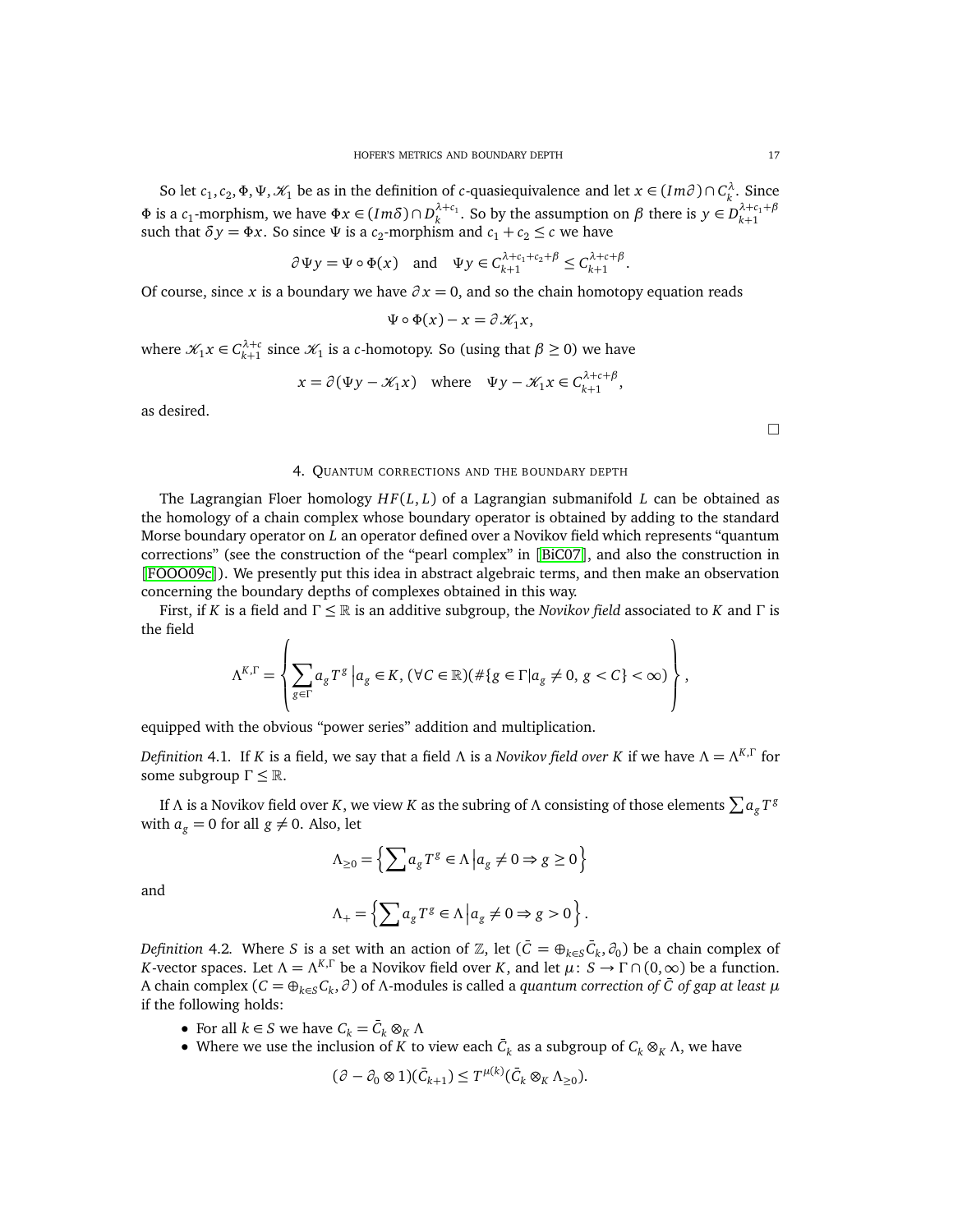In particular, in the context of the above definition it always holds that  $\partial(\bar{C}\otimes_K\Lambda_{\geq 0})\leq \bar{C}\otimes_K\Lambda_{\geq 0}.$ Of course, if  $\partial |_{\bar{C}_{k+1}} = (\partial_0 \otimes 1)|_{\bar{C}_{k+1}}$  then we may choose to take  $\mu(k)$  as large as we like.

If  $(C, \partial)$  is a quantum correction of  $(\bar{C}, \partial_0)$ , then  $(C, \partial)$  naturally has the structure of an *S*graded, R-filtered complex over *K* (not over Λ!) in the sense defined earlier. Namely, for any *k* define the function

<span id="page-17-0"></span>
$$
\bar v: \:C_k\to \mathbb{R}\cup\{\infty\}
$$

by

(7) 
$$
\bar{v}(x) = \sup \{ \mu \in \mathbb{R} | x \in T^{\mu} (\bar{C} \otimes_K \Lambda_{\geq 0}) \}.
$$

Then for  $\lambda \in \mathbb{R}$  and  $k \in S$  we set

$$
C_k^{\lambda} = \{x \in C | -\bar{v}(x) \le \lambda\}.
$$

Verification of the relevant axioms is straightforward.

<span id="page-17-4"></span>**Proposition 4.3.** Let  $(\bar{C}, \partial_0)$  be a chain complex of K-vector spaces such that each  $\bar{C}_k$  is finite*dimensional over K, and let* (*C*, *∂* ) *be a quantum correction of* (*C*¯, *∂*<sup>0</sup> ) *of gap at least µ. Then bk* (*C*, *∂* ) *<* ∞ *for all k. Moreover, for all k* ∈ *S, exactly one of the following two alternatives holds:*

- (i)  $b_k(C, \partial) = b_{k-1}(C, \partial) = 0$ , and  $\dim_{\Lambda} H_k(C, \partial) = \dim_R H_k(\overline{C}, \partial_0)$ ; or
- (ii)  $b_k(C, \partial) \ge \mu(k)$  or  $b_{k-1}(C, \partial) \ge \mu(k-1)$ , and  $\dim_\Lambda H_k(C, \partial) < \dim_R H_k(\overline{C}, \partial_0)$ .

*Proof.* If we choose a basis of  $\bar{C}_k$  over *K* and use this basis to identify  $C_k = \bar{C}_k \otimes_K \Lambda$  with  $\Lambda^N$  for some *N* then the function  $\bar{v}$  defined in [\(7\)](#page-17-0) coincides with the function  $\bar{v}$  defined at the start of [[U08,](#page-61-17) Section 2]. The assertion that  $b_k(C, \partial)$  is finite then follows immediately from [[U08,](#page-61-17) Theorem 2.5] (in the notation of that theorem, set  $\vec{t} = 0$  and let *A* be a matrix representing the boundary operator *∂* : *Ck*+<sup>1</sup> → *C<sup>k</sup>* ). Further borrowing notation from [[U08](#page-61-17)] and [[U10b](#page-61-18)], if *U* ≤ *C<sup>k</sup>* is a subspace write

$$
U_{\geq 0} = \{x \in U | \bar{v}(x) \geq 0\}, \quad U_+ = \{x \in U | \bar{v}(x) > 0\}, \quad \widetilde{U} = \frac{U_{\geq 0}}{U_+}.
$$

Thus  $U_{\geq 0}$  is a  $\Lambda_{\geq 0}$ -module, and *U* is a *K*-vector space. If  $x \in U_{\geq 0}$  we denote its image in the quotient  $\tilde{U}$  by  $\tilde{x}$ . Also, we define

<span id="page-17-3"></span>
$$
v: \Lambda \to \mathbb{R} \cup \{\infty\}
$$

$$
\sum_{g} a_g T^g \to \min\{g : a_g \neq 0\}.
$$

As in [[GG67](#page-60-24)],[[U10b](#page-61-18)], if  $U \leq C_k$  we will call a basis  $\{u_1, \ldots, u_m\}$  for *U* orthonormal if, for all  $λ_1, \ldots, λ_m \in Λ$ , we have

(8) 
$$
\bar{v}\left(\sum_{j=1}^m \lambda_j u_j\right) = \min_{1 \le j \le m} v(\lambda_j).
$$

<span id="page-17-1"></span>**Lemma 4.4** ([[GG67](#page-60-24)],[[U10b](#page-61-18)]). If  $U \le C_k$ , then a subset  $\{u_1, \ldots, u_m\} \subset U_{\ge 0}$  is an orthonormal *basis for U if and only if*  $\{\widetilde{u}_1, \ldots, \widetilde{u}_m\}$  *is a basis for U. Consequently any subspace*  $U \leq C_k$  *has an orthonormal basis, and if U* ≤ *V* ≤ *C<sup>k</sup> then any orthonormal basis of U can be extended to an orthonormal basis of V. Moreover,* dim<sub>*A</sub>*  $U = \dim_K U$ .</sub>

*Proof of Lemma [4.4.](#page-17-1)* The sufficiency of the condition in the first sentence is proven in the proof of [[U10b,](#page-61-18) Lemma 2.1]<sup>[6](#page-17-2)</sup>. Since a basis for  $\tilde{U}$  can always be found, it follows that *U* has an orthonormal basis, and that  $\dim_\Lambda U = \dim_K \tilde{U}$ . For the necessity of the condition in the first sentence, if

<span id="page-17-2"></span><sup>6</sup> Strictly speaking it is assumed throughout [[U10b](#page-61-18)] that the subgroup Γ ≤ R used to define the Novikov field is countable, but this assumption is not used in the proof of [[U10b,](#page-61-18) Lemma 2.1]. We also mention here that the notion of an orthonormal basis is closely related to that of a *standard basis* from [[FOOO09a,](#page-60-14) Section 6.3].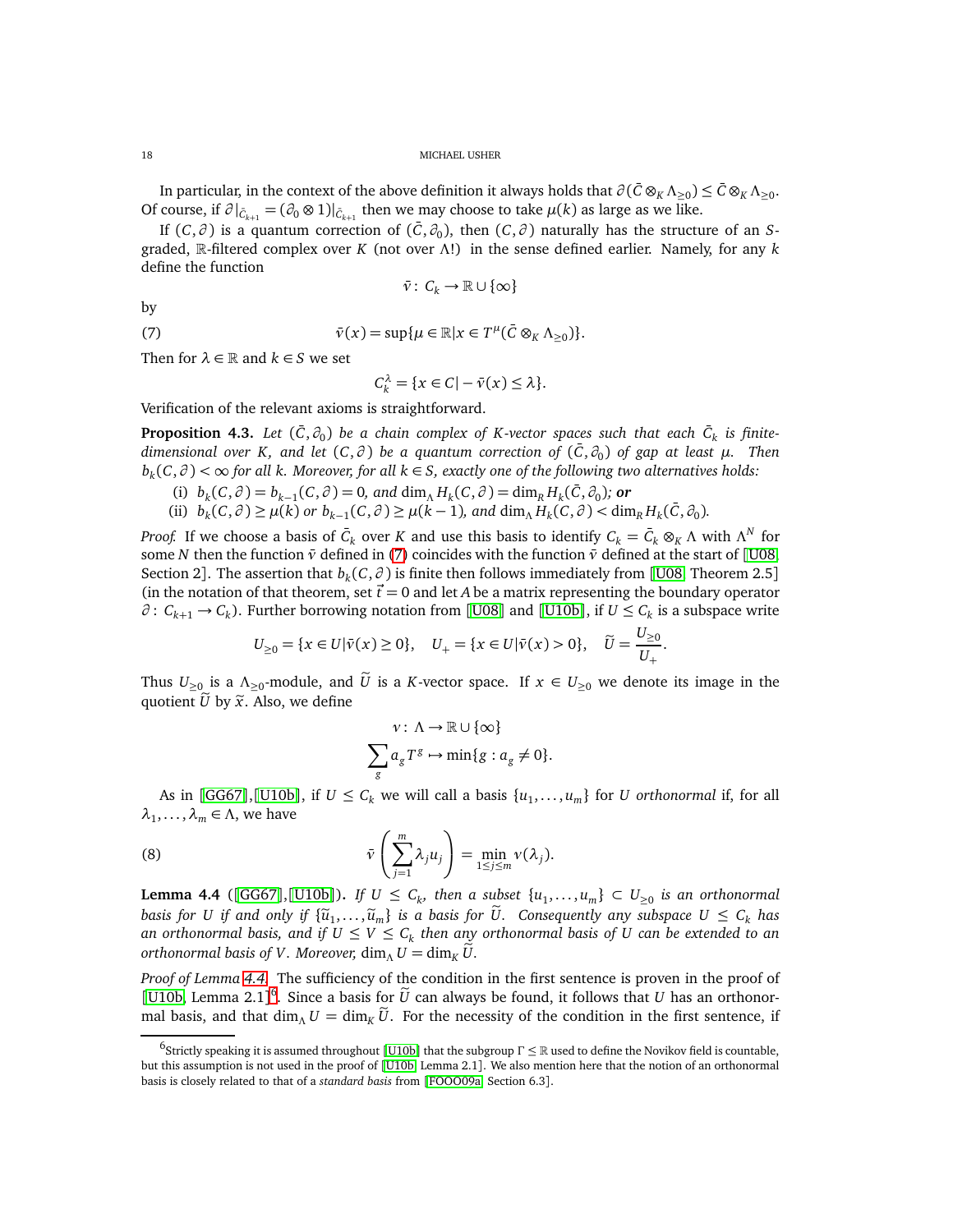$\{u_1, \ldots, u_m\}$  is an orthonormal basis then [\(8\)](#page-17-3) immediately implies that the  $\tilde{u}_i$  are linearly independent in  $\tilde{U}$ , and so they form a basis for  $\tilde{U}$  since dim<sub>Λ</sub>  $U = \dim_K \tilde{U}$ .

Now that we have proven the first sentence, the only remaining statement, namely that any orthonormal basis for *U* can be extended to a orthonormal basis of *V* if  $U \leq V$ , follows directly from the facts that if  $U \leq V$  then  $\tilde{U} \leq \tilde{V}$ , and that any basis of  $\tilde{U}$  can be extended to a basis of  $\tilde{V}$ .  $\widetilde{V}$ .

Since for all *k* we have

$$
\dim_{\Lambda} H_{k}(C, \partial) = \dim_{\Lambda} \ker(\partial|_{C_{k}}) - rank(\partial|_{C_{k+1}}) = \dim_{\Lambda} C_{k} - rank(\partial|_{C_{k+1}}) - rank(\partial|_{C_{k}})
$$

and likewise

$$
\dim_K H_k(\bar{C}_k, \partial_0) = \dim_K \bar{C}_k - rank(\partial_0|_{\bar{C}_{k+1}}) - rank(\partial_0|_{\bar{C}_k}),
$$

and since  $\dim_{\Lambda} C_k = \dim_K \bar{C}_k$ , the proposition now follows from the following lemma:

<span id="page-18-0"></span>**Lemma 4.5.** For all k we have  $rank(\partial_0|_{\bar{C}_{k+1}})\leq rank(\partial|_{C_{k+1}}).$  Moreover, if  $rank(\partial_0|_{\bar{C}_{k+1}})$  $\mu(k) \geq \mu(k)$ , while if  $rank(\partial_0|_{\tilde{C}_{k+1}}) = rank(\partial|_{C_{k+1}})$  then  $b_k(C, \partial) = 0$ .

Indeed, given Lemma [4.5,](#page-18-0) the alternative (i) in Proposition [4.3](#page-17-4) occurs exactly when both  $rank(\partial_0|_{\bar C_{k+1}})=$  $rank(\partial|_{C_{k+1}})$  and  $rank(\partial_0|_{\bar{C}_k}) = rank(\partial|_{C_k})$ ; otherwise, alternative (ii) in Proposition [4.3](#page-17-4) holds, thus completing the proof of that proposition modulo the proof of Lemma [4.5.](#page-18-0)

*Proof of Lemma [4.5.](#page-18-0)* Throughout this proof we make implicit use of the embedding of  $\bar{C}_k$  into  $(C_k)_{\geq 0} \leq C_k$  induced by the inclusion of *K* into  $\Lambda$  (as elements consisting only of multiples of  $T^0$ ). If  $\bar{U} \leq \bar{C}_k$  is any subspace, this embedding induces an isomorphism

$$
\bar{U}\cong(\bar{U}\otimes_K\Lambda)\tilde{.}
$$

Choose  $x_1, \ldots, x_m \in \bar{C}_{k+1} \leq C_{k+1}$  so that  $\partial_0 x_1, \ldots, \partial_0 x_m$  forms a basis for  $Im(\partial_0|_{\bar{C}_{k+1}})$ . We claim that the elements  $\partial x_1, \dots, \partial x_m$  are linearly independent over  $\Lambda$  in  $C_k$ . Indeed, if  $\lambda_1, \dots, \lambda_m \in \Lambda$ are not all zero and if  $g = \min_i v(\lambda_i)$ , then since  $\bar{v}(\partial x_i - \partial_0 x_i) > 0$  for all *i* we see that the element

$$
\left(T^{-g}\sum_{i=1}^m\lambda_i\partial x_i\right)
$$

is a nontrivial linear combination of the  $\partial_0 x_i$  and so is nonzero. This proves that

(9) 
$$
rank(\partial_0|_{\bar{C}_{k+1}}) \leq rank(\partial|_{C_{k+1}}).
$$

Now suppose that equality holds in [\(9\)](#page-18-1). Then by the last sentence of Lemma [4.4](#page-17-1) we have

<span id="page-18-1"></span>
$$
\dim_K\left(\widehat{Im(\partial|_{C_{k+1}})}\right)=\dim_{\Lambda}Im(\partial|_{C_{k+1}})=m;
$$

thus since  $\partial_0 x_i = \partial x_i$  a dimension count shows that the  $\partial_0 x_i$  form a basis for  $Im(\partial|_{C_{k+1}})$ , and hence by Lemma [4.4](#page-17-1) the  $\partial x_i$  form an orthonormal basis for *Im*( $\partial |_{C_{k+1}}$ ). Meanwhile the  $x_i$  (being linearly independent elements of the "level zero" subspace  $\bar{C}_{k+1} \leq C_{k+1}$ ) obviously form an orthonormal basis for the subspace of  $C_{k+1}$  which they span. Consequently if  $a \in Im(\partial|_{C_{k+1}})$  we can find  $\lambda_1, \ldots, \lambda_m \in \Lambda$  so that

$$
a = \sum_i \lambda_i \partial x_i = \partial \left( \sum_i \lambda_i x_i \right),
$$

and using orthonormality we see that

$$
\bar{v}(a) = \min_i v(\lambda_i) = \bar{v}\left(\sum_i \lambda_i x_i\right).
$$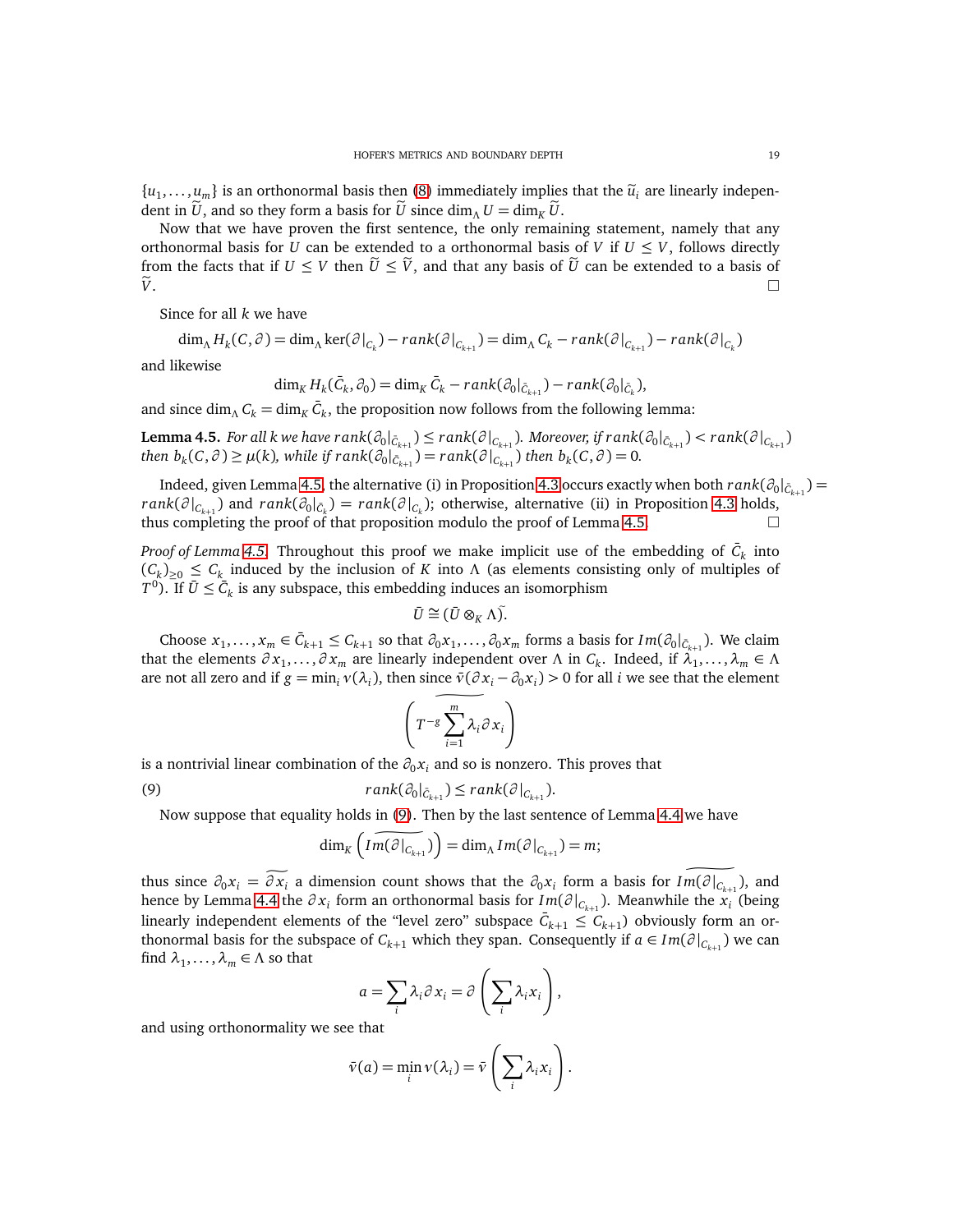This proves that, when equality holds in [\(9\)](#page-18-1), we have  $b_k(C, \partial) = 0$ .

It remains to consider the case that  $rank(\partial_0|_{\tilde{C}_{k+1}}) < rank(\partial|_{C_{k+1}})$ . In this case, we again let *x*<sub>1</sub>,..., *x<sub>m</sub>* ∈  $\bar{C}_{k+1}$  ≤  $C_{k+1}$  have the property that the  $\partial_0 x_i$  form a basis for the image of  $\partial_0 |_{C_{k+1}}$ . Let *U* denote the subspace of  $C_{k+1}$  spanned by the  $x_i$ . As noted earlier, the  $x_i$  (viewed now as elements of *Ck*+<sup>1</sup> ) form an orthonormal basis for *U*. Using Lemma [4.4,](#page-17-1) extend this basis to an orthonormal basis  $\{x_1, \ldots, x_m, \ldots, x_p\}$  for the subspace  $U \oplus \text{ker } \partial = \partial^{-1}(\partial U)$ . The fact that  $rank(\partial_0|_{\bar{C}_{k+1}})$  $rank(\partial|_{C_{k+1}})$  implies that this subspace of  $C_{k+1}$  is proper, so we extend the basis further to an orthonormal basis  $\{x_1, \ldots, x_p, z_1, \ldots, z_q\}$  for all of  $C_{k+1}$ , where  $q \ge 1$  by the assumption on the ranks. By Lemma [4.4,](#page-17-1) to perform this further extension it suffices to choose the  $z_i \in (C_k)_{\geq 0}$  in such a way that the reductions  $\tilde{x}_1, \ldots, \tilde{x}_p, \tilde{z}_1, \ldots, \tilde{z}_q$  are linearly independent over *K*. In particular, we may assume that  $z_1$  belongs to  $\bar C_{k+1}$ : indeed, if it does not initially, then we can simply subtract off all of its higher order terms, which does not change  $\tilde{z}_1$  and so does not affect the orthonormality of the basis.

Having done this, the condition on  $x_1, \ldots, x_m$  shows that there are  $c_1, \ldots, c_m \in K$  such that  $\partial_0 z_1 = \sum_{i=1}^m c_i \partial_0 x_i$ . Now set

$$
z = z_1 - \sum_{i=1}^m c_i x_i,
$$

so that  $z \in \bar{C}_{k+1} \leq C_{k+1}$  with  $\partial_0 z = 0$ , and let

$$
a=\partial z.
$$

By construction, we have

$$
a - \partial z_1 \in \partial U,
$$

so since  $\partial z_1 \notin \partial U$  we have  $a \neq 0$ . Additionally, since  $\partial_0 z = 0$  we have

$$
a = (\partial - \partial_0 \otimes 1)z \in T^{\mu(k)}(\bar{C}_k \otimes_K \Lambda_{\geq 0}).
$$

Meanwhile, if  $z' \in C_{k+1}$  has  $\partial z' = a$ , then  $z' - z_1 \in \partial^{-1}(\partial U)$ , and so there are  $\lambda_1, \ldots, \lambda_p$  such that

$$
z'=z_1+\sum_{i=1}^p\lambda_i x_i.
$$

So by the orthonormality of the basis  $\{x_1, \ldots, x_p, z_1, \ldots, z_q\}$  we have

$$
\bar{v}(z') = \min\{v(1), v(\lambda_1), \ldots, v(\lambda_p)\} \le v(1) = 0.
$$

<span id="page-19-0"></span>Thus we have found  $a \in Im(\partial|_{C_k})$  such that  $\bar{v}(a) \ge \mu(k)$  and such that any  $z' \in C_{k+1}$  with  $\partial z' = a$ has  $\bar{v}(z) \le 0$ . This proves that  $\bar{b_k}(C, \partial) \ge \mu(k)$ .

### 5. HAMILTONIAN FLOER THEORY

Let  $(M,\omega)$  be a closed symplectic manifold and let  $H\colon S^1\times M\to\mathbb{R}$  be a smooth function.<sup>[7](#page-19-1)</sup> One then obtains the time-dependent Hamiltonian vector field  $X_H$  by the prescription that  $\omega(X_H(t,\cdot),\cdot)$ *−d*(*H*(*t*⋅)), and the Hamiltonian flow { $\phi_H^t$ }<sub>*t*∈R</sub> as the flow of *X<sub>H</sub>*.

Assume for the time being that *H* is nondegenerate in the sense that at each fixed point *p* of  $\phi_H^1$ the linearization  $d_p \phi_H^1$ :  $T_p M \to T_p M$  does not have 1 as an eigenvalue. Let  $\mathscr{L}M$  denote the free loopspace of *M* (for definiteness we require elements of  $\mathscr{L}M$  to be  $C^1$ ). For each path component c of *L M*, choose a smooth loop  $γ<sub>c</sub>$  representing c, and choose a symplectic trivialization  $τ<sub>c</sub>$  of the bundle  $\gamma_c^*TM \to S^1$ . (For the special case in which c is the component of contractible loops we

<span id="page-19-1"></span> $^{7}$ Throughout this paper we will identify *S*<sup>1</sup> with  $\mathbb{R}/\mathbb{Z}$ . Of course, any element  $\phi \in Ham(M, \omega)$  can be generated by a smooth Hamiltonian whose domain is  $S^1\times M$  rather than  $[0,1]\times M$ , by replacing a generating Hamiltonian  $H\colon [0,1]\times M\to$ R by  $\chi'(t)H(\chi(t), m)$  for a suitable monotone homeomorphism  $\chi$ : [0, 1]  $\to$  [0, 1] with  $\chi'(0) = \chi'(1) = 0$ .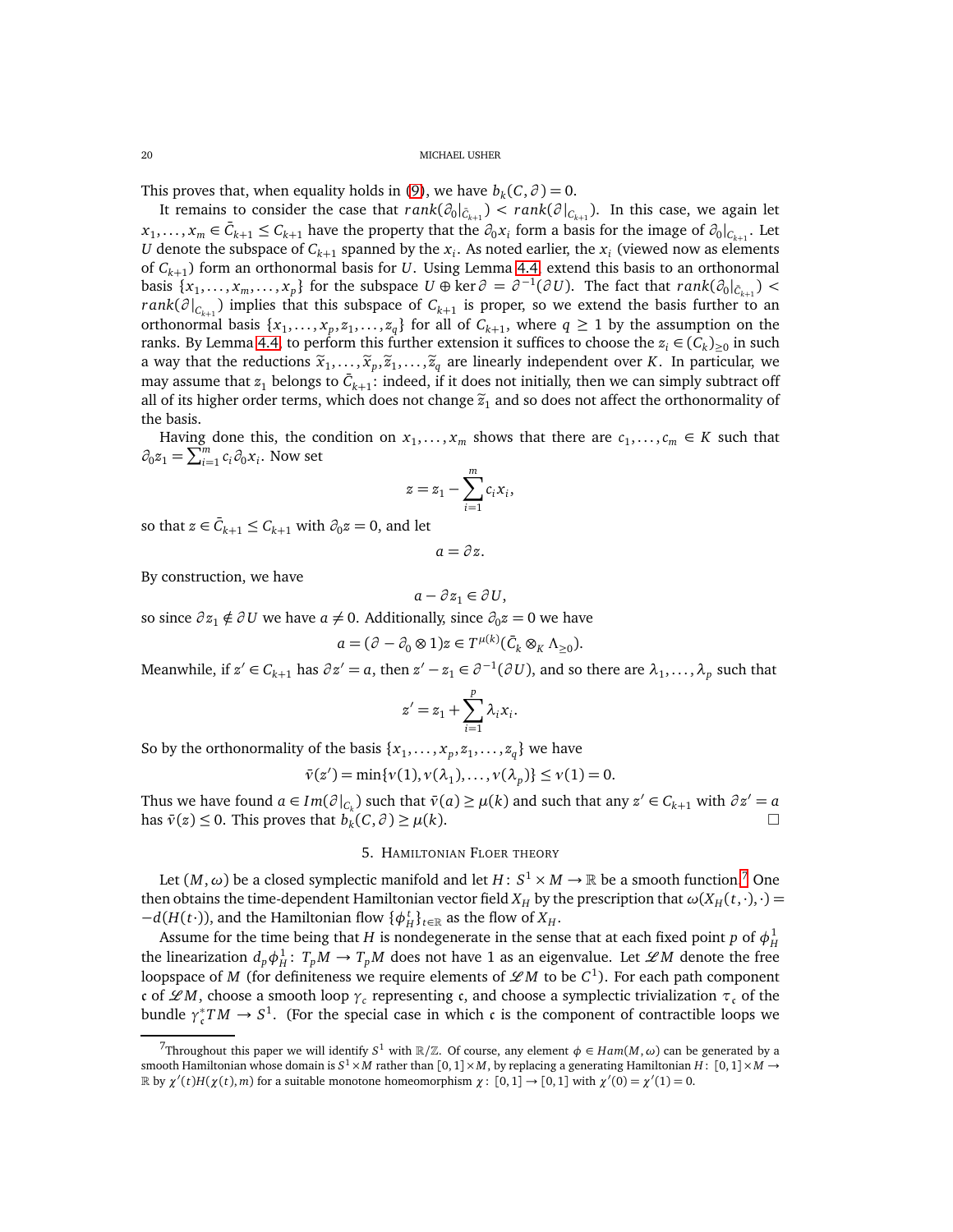will take  $\gamma_c$  equal to a constant. Hereinafter the component of contractible loops will be denoted by  $c_0$ .). Now a loop in  $\mathscr{L}M$  corresponds in obvious fashion to a map  $u: T^2 \to M$  of the torus into *M*; consequently each  $c \in \pi_0(\mathscr{L}M)$  gives rise via consideration of loops in c to a subgroup  $H_2^c \leq H_2(M;\mathbb{Z})$ , all of whose elements may be represented by maps of 2-tori into *M* (when  $c = c_0$ ) is the trivial class elements of  $H_2^c$  $\frac{c}{2}$  can indeed be represented by spheres, but this is typically not so for nontrivial classes).

For any  $\mathfrak{c} \in \pi_0(\mathscr{L}M)$  consider pairs  $(\gamma, w)$  where  $\gamma \in \mathfrak{c}$  and  $w: [0,1] \times S^1 \to M$  is a map such that  $w(0, \cdot) = \gamma_c$  and  $w(1, \cdot) = \gamma$ . Declare two such pairs  $(\gamma, w), (\gamma', w')$  equivalent if and only if each of the following holds:

(i) 
$$
\gamma = \gamma'
$$
, and

(ii) 
$$
\int_{[0,1]\times S^1} w^* \omega = \int_{[0,1]\times S^1} w'^* \omega.
$$

Let  $\tilde{\tau}$  denote the set of equivalence classes of pairs ( $\gamma$ , *w*) under the above equivalence relation and

$$
\widetilde{\mathscr{L}}M=\cup_{\mathfrak{c}\in\pi_0(\mathscr{L}M)}\widetilde{\mathfrak{c}}.
$$

We then have a well-defined map

$$
\mathscr{A}_H: \mathscr{L}M \to \mathbb{R}
$$

$$
[\gamma, w] \mapsto -\int_{D^2} w^* \omega + \int_0^1 H(t, \gamma(t)) dt
$$

The critical points of  $\mathcal{A}_H$  are those  $[\gamma, w]$  for which  $\dot{\gamma}(t) = X_H(t, \gamma(t))$ , *i.e.* such that  $\gamma(t) =$ *φ t H* (*γ*(0)).

For any  $\mathfrak{c} \in \pi_0(\mathscr{L} M)$  let  $N_{\mathfrak{c}}$  denote the nonnegative generator of the subgroup of  $\mathbb Z$  generated by integers of the form  $2\langle c_1(TM), A \rangle$  where  $A \in H_2^c$ 2 .

For  $\mathfrak{c} \in \pi_0(\mathscr{L}M)$  define

$$
\mathcal{O}_{\mathfrak{c},H} = \{ \gamma \in \mathfrak{c} | \dot{\gamma}(t) = X_H(t,\gamma(t)) \},
$$

so  $[\gamma, w] \in Crit(\mathcal{A}_H) \cap \mathfrak{c}$  if and only if  $\gamma \in \mathcal{O}_{\mathfrak{c},H}$ We then have well-defined map

$$
\mu\colon \mathcal{O}_{\mathfrak{c},H}\to \mathbb{Z}/N_{\mathfrak{c}}\mathbb{Z}
$$

$$
\gamma\mapsto n-\mu_{CZ}\left((t\mapsto d\phi_H^t)\colon\thinspace T_{\gamma(0)}M\to T_{\gamma(t)}M\right)
$$

where we choose an arbitrary homotopy *w* from  $\gamma_c$  to  $\gamma$ , extend the previously-chosen trivialization *τ*<sub>c</sub> of  $γ_$ <sup>\*</sup>, *TM* to a symplectic trivialization of *w*<sup>\*</sup>*TM* and hence of  $γ$ <sup>\*</sup>*TM*, and use this trivialization to compute the Conley–Zehnder index as in [[RS93,](#page-61-19) Remark 5.4] of  $t \mapsto d\phi_H^t$ . Two different choices of the homotopy *w* from  $\gamma_c$  to  $\gamma$  will have associated Conley–Zehnder indices which differ by a multiple of  $N_c$ , so this prescription yields a well-defined element of  $\mathbb{Z}/N_c\mathbb{Z}$ .

Let

$$
S_M = \bigcup_{\mathfrak{c} \in \pi_0(\mathscr{L}M)} \{\mathfrak{c}\} \times \mathbb{Z}/N_{\mathfrak{c}} \mathbb{Z},
$$

and endow  $S_M$  with the obvious Z-action in which  $m \in \mathbb{Z}$  sends  $(c, k) \in S_M$  to  $(c, k + m)$ . For  $\lambda \in \mathbb{R}$ ,  $\mathfrak{c} \in \pi_0(\mathscr{L}M)$  and  $k \in \mathbb{Z}/N_{\mathfrak{c}}\mathbb{Z}$  denote

$$
Crit_{\mathfrak{c},k}^{\lambda}(\mathcal{A}_H) = \{[\gamma,w] | \gamma \in \mathcal{O}_{\mathfrak{c},H}, \mathcal{A}_H([\gamma,w]) \leq \lambda, \mu(\gamma) = k \}.
$$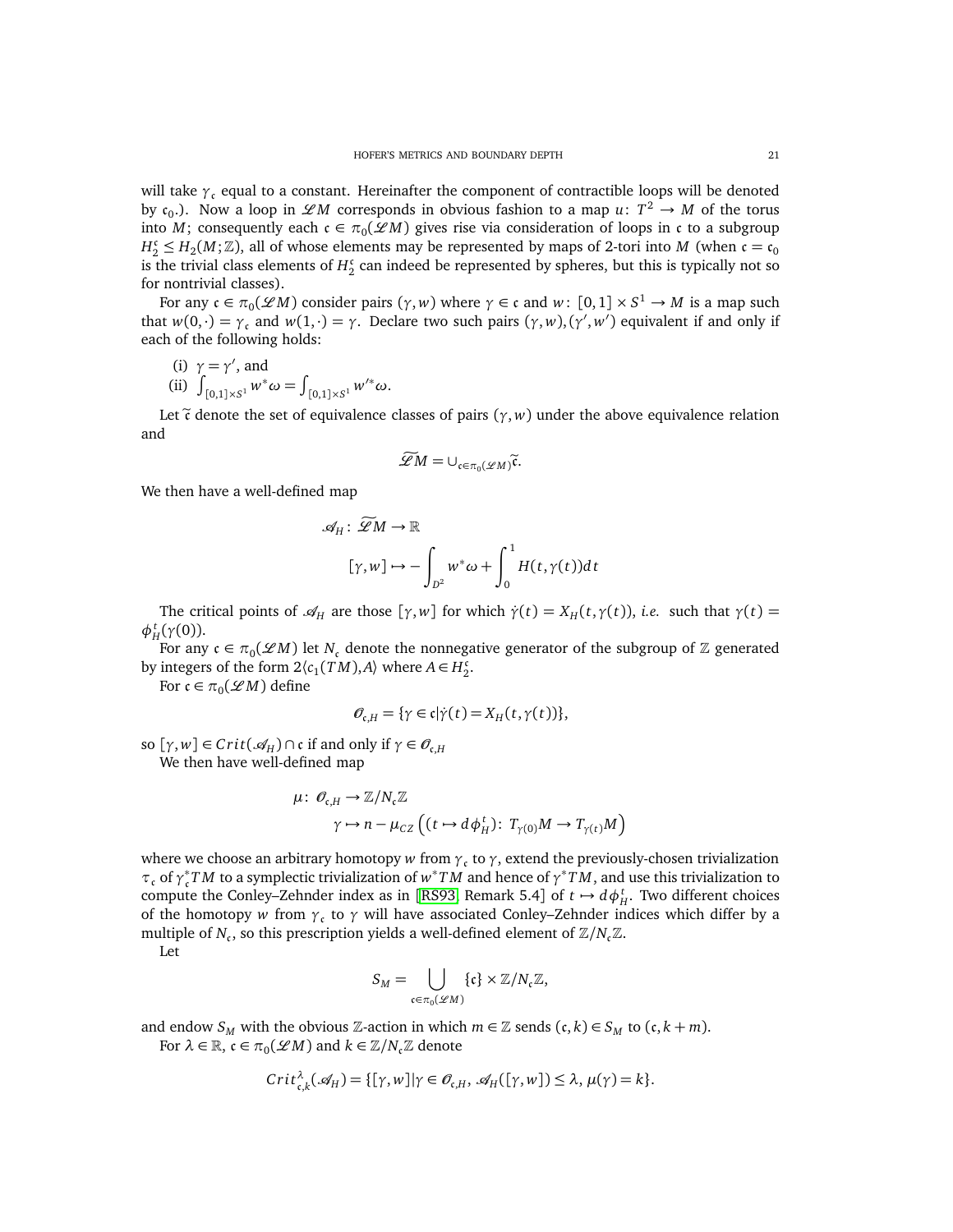For  $\lambda \in \mathbb{R}$ ,  $(c, k) \in S_M$  and *K* a field (with *K* of characteristic zero if  $(M, \omega)$  is not semipositive) let

$$
CF_{\mathfrak{c},k}^{\lambda}(H;K)=\left\{\sum_{[\gamma,w]\in Crit_{\mathfrak{c},k}^{\lambda}(\mathcal{A}_H)}a_{[\gamma,w]}[\gamma,w]\left|\ a_{[\gamma,w]} \in K,(\forall C\in \mathbb{R})(\#\{[\gamma,w]|\ a_{[\gamma,w]}\neq 0,\, \mathcal{A}_H([\gamma_i,w_i])\geq C\}<\infty)\right.\right\}
$$

and let

$$
CF_{\mathfrak{c},k}(H;K) = \cup_{\lambda \in \mathbb{R}} CF_{\mathfrak{c},k}^{\lambda}(H;K) \quad \text{ and } CF_{\mathfrak{c}}(H;K) = \oplus_{k} CF_{\mathfrak{c},k}(H;K).
$$

The standard construction ([[FO99](#page-60-15)],[[HS95](#page-60-17)],[[LT98](#page-60-16)]) of the Floer boundary operator  $\bar{\partial}_{J,H}$  (where we use *J* as a shorthand for the auxiliary data involved in the construction, including a loop of almost complex structures and any necessary virtual cycle machinery) makes  $(CF(H; K))$ ⊕*C F*c,*<sup>k</sup>* (*H*; *K*), *∂J*,*<sup>H</sup>* ) into a *S<sup>M</sup>* -graded, R-filtered complex over *K* in the sense of Definition [3.1.](#page-14-2) Restricting attention to  $CF_c(H; K)$  for any given  $c \in \pi_0(\mathscr{L}M)$  in turn yields a  $\mathbb{Z}/N_c\mathbb{Z}$ -graded,  $\mathbb{R}$ filtered complex over *K*.

If we let

$$
\Gamma_{\mathfrak{c}} = \{ g \in \mathbb{R} | (\exists A \in H_2^{\mathfrak{c}}) (\langle [\omega], A \rangle = g) \},
$$

each  $CF_{c,k}(H;K)$  is a vector space over the Novikov field  $\Lambda^{K,\Gamma_c}$  of dimension equal to the number of  $\gamma \in \mathcal{O}_{c,H}$  such that  $\mu(\gamma) = k$ . Here the element  $T^g$  in  $\Lambda^{K,\Gamma_c}$  acts by  $[\gamma, w] \mapsto [\gamma, w \# A_g]$  where  $A_g \in H_2^c$  $\binom{c}{2}$  has  $\langle [\omega], A \rangle = g$  and # denotes the obvious gluing operation. For any given  $\lambda \in \mathbb{R}$ ,  $CF_{\mathfrak{c},k}^{\lambda}(H;K)$  is a module over the positive part  $Λ_{\geq 0}^{K,\Gamma_{\mathfrak{c}}}$  $\sum_{k=0}^{K,1}$  of the Novikov field.

The complex  $CF_c(H; K)$  is thus a vector space over the Novikov field  $\Lambda^{K,\Gamma_c}$  of dimension equal to the number of elements of  $O_{c,H}$ . Our choice of conventions here (in particular the fact that we have not used the first Chern class in the definition of the equivalence relation that is used to construct  $\mathscr{L}M$ ) is motivated in part by the fact that it results in the complexes  $CF_c$  each being finite-dimensional over a field, as this facilitates application of some of the algebraic results proven in Sections [7](#page-43-0) and [8.](#page-47-0)

Let us rephrase some standard results about the relationships between the Floer complexes associated to different Hamiltonians and different choices of auxiliary data into the language of Section [3.](#page-14-0) First, for any continuous  $G: S^1 \times M \to \mathbb{R}$  denote

$$
\mathcal{E}^+(G) = \int_0^1 \max_{M} G(t, \cdot) dt \quad \mathcal{E}^-(G) = -\int_0^1 \min_{M} G(t, \cdot) dt
$$

so that, in the notation of the introduciton,

$$
osc(G) = \mathcal{E}^+(G) + \mathcal{E}^-(G).
$$

Then standard facts (as summarized for example in [[U11,](#page-61-11) Propositions 2.1 and 2.2] after adjusting for a different sign for the Hamiltonian vector field) show:

<span id="page-21-0"></span>**Proposition 5.1.** *Let* (*H*−, *J*−) *and* (*H*+, *J*+) *be two choices of Hamiltonian function together with aux*iliary data for which the Floer complex ( $CF(H; K) = \oplus C_{\mathfrak{c},k}(H; K), \partial_{J,H})$  as constructed in [[HS95](#page-60-17)],[[LT98](#page-60-16)] *or* [[FO99](#page-60-15)] *is well-defined. Then there exist:*

- *an*  $\mathcal{E}^+(H_+ H_-)$ -morphism  $\Phi$ : (*CF*(*H*<sub>−</sub>;*K*),  $\partial$ <sub>*J*−,*H*<sub>−</sub></sub>) → (*CF*(*H*<sub>+</sub>;*K*),  $\partial$ <sub>*J*+,*H*<sub>+</sub>)</sub>
- $\bullet$  *an*  $\mathcal{E}^{-}(H_{+} H_{-})$ *-morphism*  $\Psi$ : (*CF*(*H*<sub>+</sub>;*K*),  $\partial_{J_{+},H_{+}}$ ) → (*CF*(*H*<sub>−</sub>;*K*),  $\partial_{J_{-},H_{-}}$ )
- $osc(H_{+} H_{-})$ *-homotopies*  $\mathcal{K}_{\pm}$ :  $CF(H_{\pm}; K) \to CF(H_{\pm}; K)$  *from*  $\Phi \circ \Psi$  *and*  $\Psi \circ \Phi$  *to the respective identities.*

In particular the Floer complexes  $(CF(H_-;K),\partial_{J_-,H_-})$  and  $(CF(H_+;K),\partial_{J_+,H_+})$  are  $osc(H_+-H_-)$ *quasiequivalent.*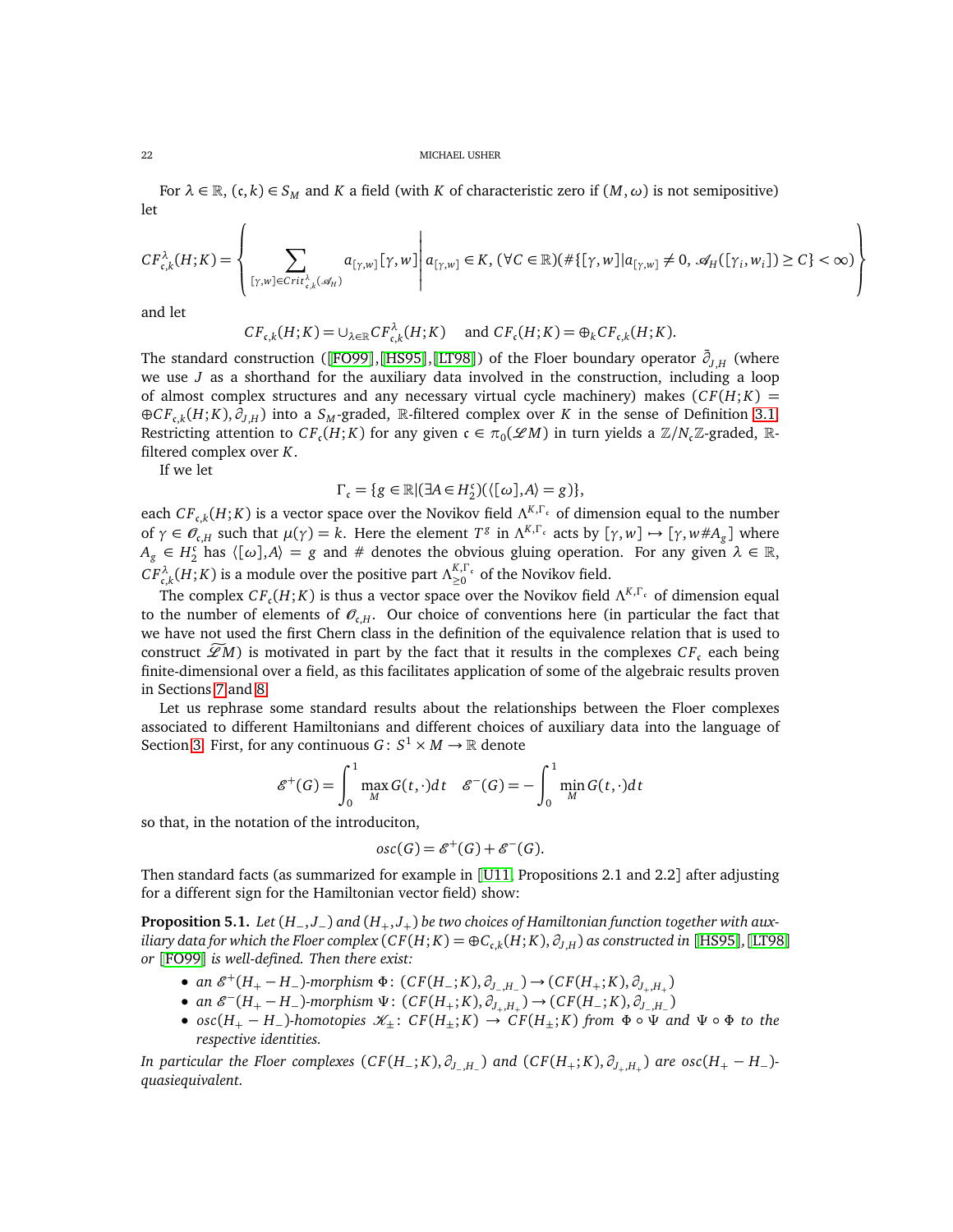We also have:

<span id="page-22-0"></span>**Proposition 5.2.** [[U11,](#page-61-11) Lemma 3.8] *Let H*<sup>−</sup> *and H*<sup>+</sup> *be two nondegenerate Hamiltonians which are* both normalized (i.e.,  $\int_M H_{\pm}(t,\cdot)\omega^n=0$  for all  $t)$  with the property that the paths  $\{\phi^t_{H_+}\}_{t\in[0,1]}$  and  $\{\phi_H^L\}_{t \in [0,1]}$  *are homotopic rel endpoints. Then, for any auxiliary data*  $J_{\pm}$  *making the Floer complexes well-defined, there is a chain map* Φ: (*C F*(*H*−; *K*), *∂<sup>J</sup>*−,*H*<sup>−</sup> ) → (*C F*(*H*+; *K*), *∂<sup>J</sup>*+,*H*<sup>+</sup> ) *such that, for each*  $\lambda$ , c, k, Φ maps  $CF_{c,k}^{\lambda}(H_-; K)$  isomorphically to  $CF_{c,k}^{\lambda}(H_+; K)$ .

(Strictly speaking, the discussion in [[U11](#page-61-11)] only considered the part of the Floer complex coming from contractible loops; however the proof clearly extends to the noncontractible sectors, provided of course that we use the same basepoints  $\gamma_c$  in each component  $c \in \pi_0(\mathscr{L}M)$ .)

It obviously follows from Proposition [5.2](#page-22-0) that, under its hypotheses, the boundary depths associated to the Floer complexes of (*H*−, *J*−) and (*H*+, *J*+) will coincide. Thus the boundary depth (or rather depths, if we take grading into account) can be seen as an invariant of an element in the universal cover  $Ham(M, \omega)$  of the Hamiltonian diffeomorphism group, a fact which was exploited in the applications in [[U11](#page-61-11)]. Crucial for our purposes in this paper is the stronger statement that the boundary depth is actually an invariant of a given element of  $Ham(M, \omega)$ , at least if one ignores grading. Indeed we have the following, which follows from observations that go back to [[Se97,](#page-61-8)  $(4.3)$ ].

<span id="page-22-1"></span>**Proposition 5.3.** *Consider the Floer complexes* (*C F*(*H*−, *J*−), *∂J*−,*H*<sup>−</sup> )*,* (*C F*(*H*+, *J*+), *∂J*+,*H*<sup>+</sup> ) *associated to two normalized Hamiltonians H* $_-$  *and*  $H_+$  *with the property that the time-one maps*  $\phi_{H_-}^1$  *and*  $\phi_{H_+}^1$  are equal. Then there is a shift-isomorphism  $\Phi$ :  $(CF(H_-; K), \partial_{J_-, H_-}) \to (CF(H_+; K), \partial_{J_+, H_+}).$  $M$ oreover, for any component  $c \in \pi_0(\mathscr{L}M)$ ,  $\Phi$  restricts as a shift-isomorphism from  $CF_c(H_-; K)$  to  $CF_{c}(H_{+}; K)$ .

*Proof.* Changing notation slightly to make the proof more readable, we are to show that if  $\{\psi_t | t \in$ [0, 1]} is a loop in  $Ham(M, \omega)$ , and if  $H: S^1 \times M \to \mathbb{R}$  is a nondegenerate normalized Hamiltonian generating the path  $\{\phi_t | t \in [0,1]\}$  then the Floer complexes associated to *H* and to the normalized Hamiltonian  $H^\psi$  which generates the path  $\{\psi_t \circ \phi_t\}$  are shift-isomorphic. We remark that, by the case of Proposition [5.2](#page-22-0) in which  $H_$  =  $H_+$ , up to isomorphism of  $S_M$ -graded, R-filtered complexes it makes sense to speak of "the Floer complex associated to a nondegenerate Hamiltonian," as different choices of the auxiliary data involved in the construction of the Floer complex will give rise to isomorphic complexes. In particular, in studying the Floer complex of *H <sup>ψ</sup>* we are free to choose any loop of almost complex structures that we like.

Let *G*:  $S^1 \times M \to \mathbb{R}$  denote the normalized Hamiltonian generating the loop  $t \to \psi_t^{-1}$ . Then the original loop  $\psi$  is generated by  $\bar{G}(t,m) = -G(t,\psi_t^{-1}(m))$ , and the Hamiltonian  $H^{\psi}$  which generates  $\psi_t \circ \phi_t$  is given by the formula

$$
H^{\psi}(t,m) = (H - G)(t, \psi_t^{-1}(m)).
$$

The assignment to any loop  $\gamma \in M$  the loop  $\psi \gamma$ :  $t \mapsto \psi_t(\gamma(t))$  gives a map  $\psi_* \colon \pi_0(\mathscr{L}M) \to$  $\pi_0(\mathcal{L}M)$ . We claim that this map is the identity. Indeed, it is a standard consequence of the proof of the Arnold conjecture (see [[MSa04,](#page-61-20) Corollary 9.1.2]) that where  $\mathfrak{c}_0$  is the component of contractible loops we have  $\psi_*(\mathfrak{c}_0) = \mathfrak{c}_0$  (for otherwise the Hamiltonian flow of *G* would have no contractible 1-periodic orbits). Once one knows this, if  $\gamma: S^1 \to M$  is any loop then the loop  $\psi \gamma$  is easily seen to be homotopic to

$$
t \mapsto \begin{cases} \gamma(2t) & 0 \leq t \leq 1/2, \\ \psi_{2t-1}(\gamma(0)) & 1/2 \leq t \leq 1. \end{cases}
$$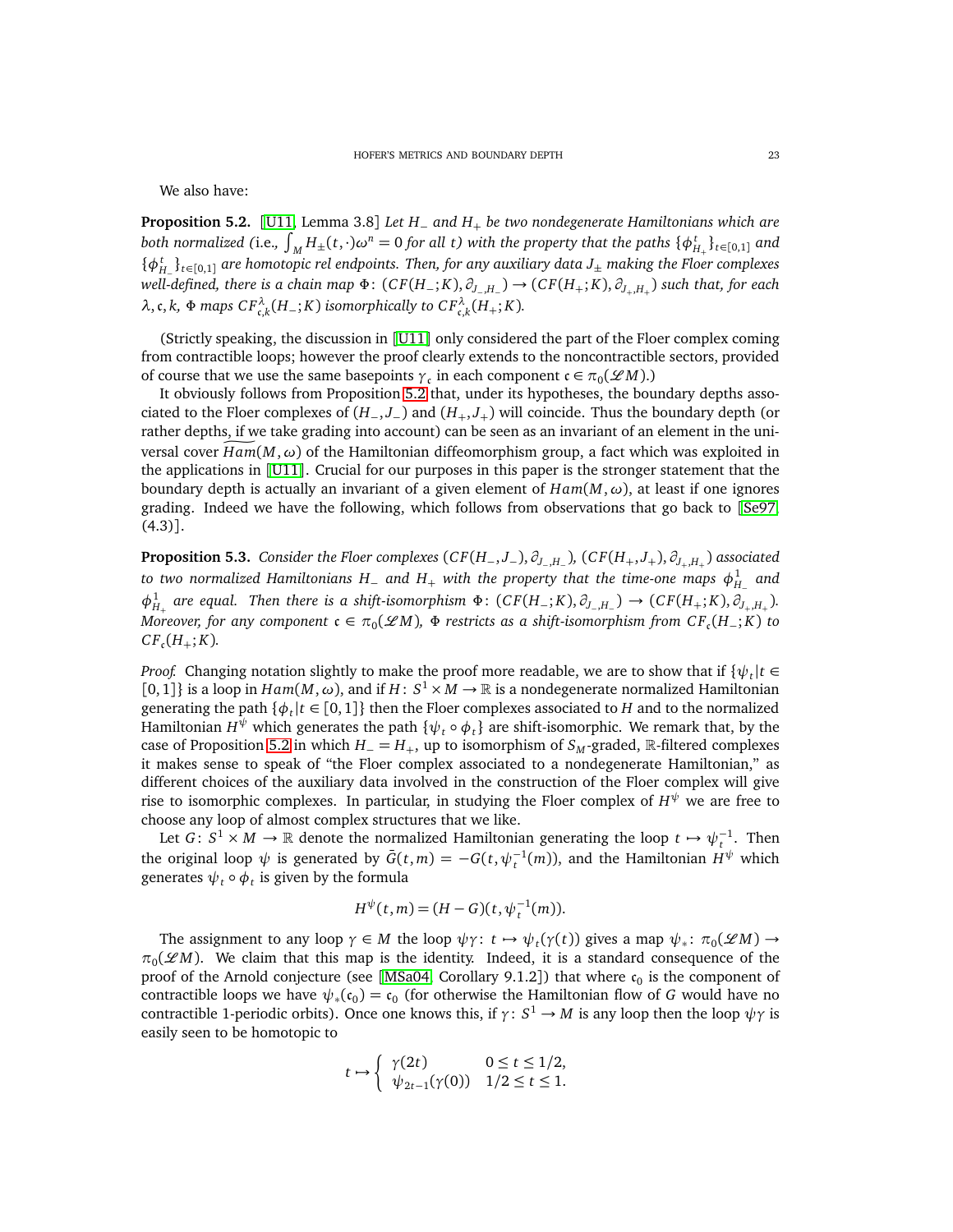But the loop  $t \mapsto \psi_{2t-1}(\gamma(0))$  is now known to be contractible<sup>[8](#page-23-0)</sup>, and so  $\psi\gamma$  is homotopic to

$$
t \mapsto \begin{cases} \gamma(2t) & 0 \le t \le 1/2, \\ \gamma(0) & 1/2 \le t \le 1, \end{cases}
$$

which is obviously homotopic to *γ*.

Recall that in each component *c* of *LM* we have fixed a basepoint *γ*<sub>c</sub>. By the previous paragraph *γ*<sub>c</sub> is freely homotopic to  $\psi \gamma_c$ , so fix a homotopy  $w_c : [0,1] \times S^1 \to M$  from  $\gamma_c$  to  $\psi \gamma_c$ . Where  $\tilde{\epsilon}$ is the covering of c introduced earlier, this choice of *w*<sub>c</sub> induces a map  $\psi_* : \tilde{c} \to \tilde{c}$  which sends an equivalence class  $[\gamma, w]$  to  $[\psi \gamma, w_c # \psi w]$  where  $(\psi w)(s, t) = \psi_t(w(s, t))$  and # denotes the obvious concatenation operation. We calculate:

$$
\mathcal{A}_{H^{\psi}}(\psi_{*}[\gamma, w]) - \mathcal{A}_{H}([\gamma, w])
$$
\n
$$
= -\int_{[0,1] \times S^{1}} w_{\mathfrak{c}}^{*} \omega - \int_{0}^{1} \int_{0}^{1} \omega \left( \psi_{t*} \frac{\partial w}{\partial s}, \psi_{t*} \frac{\partial w}{\partial t} + X_{\bar{G}}(t, \psi_{t}(w(s, t))) \right) ds dt
$$
\n
$$
+ \int_{[0,1] \times S^{1}} w^{*} \omega + \int_{0}^{1} \left( H^{\psi}(t, \psi_{t}(\gamma(t))) - H(t, \gamma(t)) \right) dt
$$
\n
$$
= -\int_{[0,1] \times S^{1}} w_{\mathfrak{c}}^{*} \omega - \int_{0}^{1} \int_{0}^{1} (\psi_{t}^{*} d_{M} \bar{G})_{w(s,t)} \left( \frac{\partial w}{\partial s} \right) ds dt - \int_{0}^{1} G(t, \gamma(t)) dt
$$
\n
$$
= -\int_{[0,1] \times S^{1}} w_{\mathfrak{c}}^{*} \omega + \int_{0}^{1} (G(t, w(1, t)) - G(t, w(0, t))) dt - \int_{0}^{1} G(t, \gamma(t)) dt
$$
\n
$$
= -\int_{[0,1] \times S^{1}} w_{\mathfrak{c}}^{*} \omega + \int_{0}^{1} \bar{G}(t, \psi_{t}(\gamma_{\mathfrak{c}}(t))) dt = \mathcal{A}_{\bar{G}}([\psi \gamma_{\mathfrak{c}}, w_{\mathfrak{c}}]).
$$

(Recall that our notation is that *G* generates  $\psi_t^{-1}$ , and that  $\bar{G}(t, \psi_t(m)) = -G(t, m)$ ).

Meanwhile we have also fixed a trivialization  $\tau_c$  of  $\gamma_c^*TM$ ; via the linearizations  $\psi_{t*}$  we obtain from this trivialization a trivialization of  $(\psi \gamma_{c})^* TM$ . Comparing this trivialization to the trivialization of  $(\psi \gamma_c)^* T M$  obtained by extending  $\tau_c$  across the homotopy  $w_c$  we obtain a relative Maslov index  $\mu_{\mathfrak{c}}$ , and it is easy to see that, in  $\mathbb{Z}/N_{\mathfrak{c}}\mathbb{Z},$ 

$$
\mu(\psi\gamma) - \mu(\gamma) = \mu_c,
$$

independently of the choice of  $\gamma \in \mathcal{O}_{c,H}$ .

Now the map  $\psi_* \colon \tilde{\mathfrak{c}} \to \tilde{\mathfrak{c}}$  clearly takes critical points  $[\gamma, w]$  of  $\mathscr{A}_H$  (*i.e.*, those  $[\gamma, w]$  with  $\gamma$  a 1-periodic orbit of  $\phi_t$ ) bijectively to critical points of  $\mathcal{A}_{H^{\psi}}$  (*i.e.*, those  $[\gamma, w]$  with  $\gamma$  a 1-periodic orbit of  $\psi_t \circ \phi_t$ ). So by extending linearly in the obvious way and setting  $I_c = \mathcal{A}_{\tilde{G}}([\psi \gamma_c, w_c])$  we obtain from the calculations above an isomorphism

<span id="page-23-1"></span>
$$
\psi_*\colon CF_{\mathfrak{c},k}^{\lambda}(H;K)\cong CF_{\mathfrak{c},k+\mu_{\mathfrak{c}}}^{\lambda+l_{\mathfrak{c}}}(H^{\psi};K).
$$

The conclusion that *ψ*<sup>∗</sup> is a shift-isomorphism will follow immediately once we conclude that *ψ*<sup>∗</sup> is a chain map on the Floer complexes, provided that these are constructed appropriately. But this was already observed by Seidel in [[Se97](#page-61-8)]. Indeed, if we use the loop *j <sup>t</sup>* of almost complex structures to construct the Floer complex of *H*, so that the matrix elements for the differential are obtained by counting solutions  $u: \mathbb{R} \times S^1 \to M$  to

(10) 
$$
\frac{\partial u}{\partial s} + j_t(u(s,t)) \left( \frac{\partial u}{\partial s} - X_H(t,u(s,t)) \right) = 0,
$$

<span id="page-23-0"></span><sup>&</sup>lt;sup>8</sup>at least, freely contractible, but of course any freely contractible loop is also contractible with basepoint fixed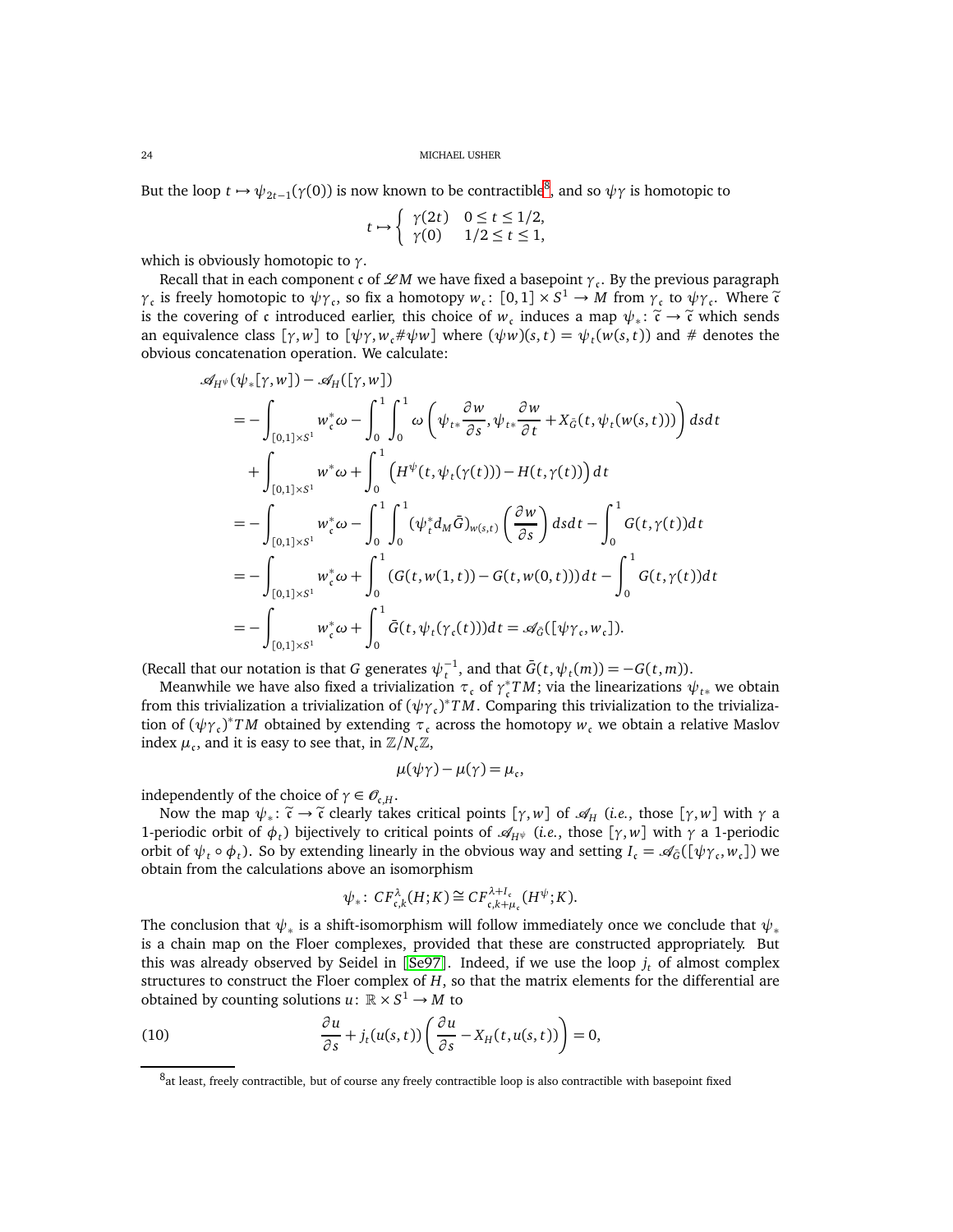then one observes that where  $(\psi u)(s,t) = \psi_t(u(s,t))$  and  $j_t^{\psi} = \psi_{t*}j_t\psi_{t*}^{-1}$ , [\(10\)](#page-23-1) is equivalent to

$$
\frac{\partial(\psi u)}{\partial s} + j_t^{\psi} \left( \frac{\partial(\psi u)}{\partial t} - X_{H^{\psi}}(t, (\psi u)(t)) \right) = 0.
$$

Using this correspondence it is straightforward to see that if we use the loop  $j_t^{\psi}$  of almost complex structures (together with appropriately compatible coherent orientations and abstract perturbations, as necessary) to define the differential on the Floer complex  $CF(H^\psi;K),$  then the matrix elements for the latter will coincide with the matrix elements of the original differential on  $CF(H; K)$ . Thus  $\psi_*$  induces an isomorphism of chain complexes, which by our earlier observations is a shiftisomorphism in the sense of Definition [3.4.](#page-14-1)

**Corollary 5.4.** *For each*  $c \in \pi_0(\mathcal{L}M)$  and any nondegenerate  $\phi \in Ham(M, \omega)$ , the boundary depth of the Floer complex CF  $_{\rm c}(H;K)$  is independent of the choice of Hamiltonian  $H\colon S^1\times M\to\mathbb{R}$  such that  $\phi_H^1 = \phi$  and of the auxiliary data used in the construction of the Floer boundary operator.

*Proof.* If we restrict to normalized Hamiltonians *H* this follows directly from Propositions [5.3](#page-22-1) and [3.6.](#page-15-1) Extending to non-normalized *H* is then trivial, since any Hamiltonian may changed to a normalized Hamiltonian function by adding a function of the S<sup>1</sup>-variable, and this normalization only affects filtered Floer complex by a uniform shift in the filtration, which does not change the boundary depth.  $\square$ 

Accordingly, for any nondegenerate  $\phi \in Ham(M, \omega)$  we may set

$$
\beta_{\mathfrak{c}}(\phi;K) = b\left(CF_{\mathfrak{c}}(H;K),\partial_{J,H}\right)
$$

for any (and hence all) *H* such that  $\phi_H^1 = \phi$ . Now for any  $\phi = \phi_H^1 \in Ham(M, \omega)$ , not necessarily nondegenerate, if we choose any sequence of nondegenerate Hamiltonians  $H_n$  such that  $H_n \to H$ in  $C^0$ , then the sequence  $\{\beta_c(H_n; K)\}_{n=1}^{\infty}$  will be a Cauchy sequence by Propositions [3.8](#page-15-2) and [5.1.](#page-21-0) Thus we may define  $\beta_c(H; K) = \lim_{n \to \infty} \beta_c(\phi_{H_n}^1; K)$  for any such approximating sequence  $H_n$ .

We have thus defined, for any  $\mathfrak{c} \in \pi_0(\mathscr{L}M)$  and any field  $K$  (with characteristic zero if  $(M, \omega)$  is not semipositive), a map

$$
\beta_{\mathfrak{c}}(\cdot;K)\colon \text{Ham}(M,\omega)\to [0,\infty].
$$

Taking the supremum over all c results in a map

$$
\beta(\cdot;K) = \sup_{\mathfrak{c} \in \pi_0(\mathscr{L}M)} \beta_{\mathfrak{c}}(\cdot;K) : \operatorname{Ham}(M,\omega) \to [0,\infty].
$$

<span id="page-24-0"></span>(In fact, as we will see, these maps never take the value  $\infty$ .)

5.1. **Properties of the Hamiltonian boundary depth.** Having defined the boundary depth function, we can now prove most of the main structural results of the introduction.

*Proof of Theorem [1.4](#page-7-1) (i)*  $(\beta(\psi^{-1}\phi\psi; K) = \beta(\phi; K)$  *for*  $\psi \in \text{Symp}(M, \omega)$ *).* By continuity it suffices to prove this for  $\phi$  (and hence  $\psi^{-1}\phi\psi$ ) nondegenerate. Now if  $\phi = \phi_H^1$ , then  $\psi^{-1}\phi\psi$  is the time-one map of the Hamiltonian  $H_{\psi}(t, m) = H(t, \psi(m))$ , and a standard argument (similar to but simpler than that in the proof of Proposition [5.3\)](#page-22-1) shows that if the auxiliary data are chosen appropriately then for each  $c \in \pi_0(\mathscr{L}M)$ ,  $CF_c(H; K)$  is shift-isomorphic to  $CF_{\psi_*^{-1}}c(H_{\psi}; K)$ . Thus the result follows from Proposition [3.6.](#page-15-1)

*Proof of Theorem [1.4](#page-7-1) (ii)*  $(\beta(\phi; K) = \beta(\phi^{-1}; K))$ . By an approximation argument it suffices to consider the case that  $\phi$  is nondegenerate. Choose  $H: S^1 \times M \to \mathbb{R}$  so that  $\phi_H^1 = \phi$ ; then  $\phi^{-1}$ is generated by the Hamiltonian  $\bar{H}(t, m) = -H(t, \phi_H^t(m))$ . If  $\mathfrak{c} \in \pi_0(\mathscr{L}M)$  let  $\bar{\mathfrak{c}} \in \pi_0(\mathscr{L}M)$  be the free homotopy class obtained by reversing the orientations of elements of c. Then  $CF_{\bar{c}}(\bar{H};K)$ is (with appropriate choices of auxiliary data) the "opposite complex" of  $CF_c(H; K)$  in the sense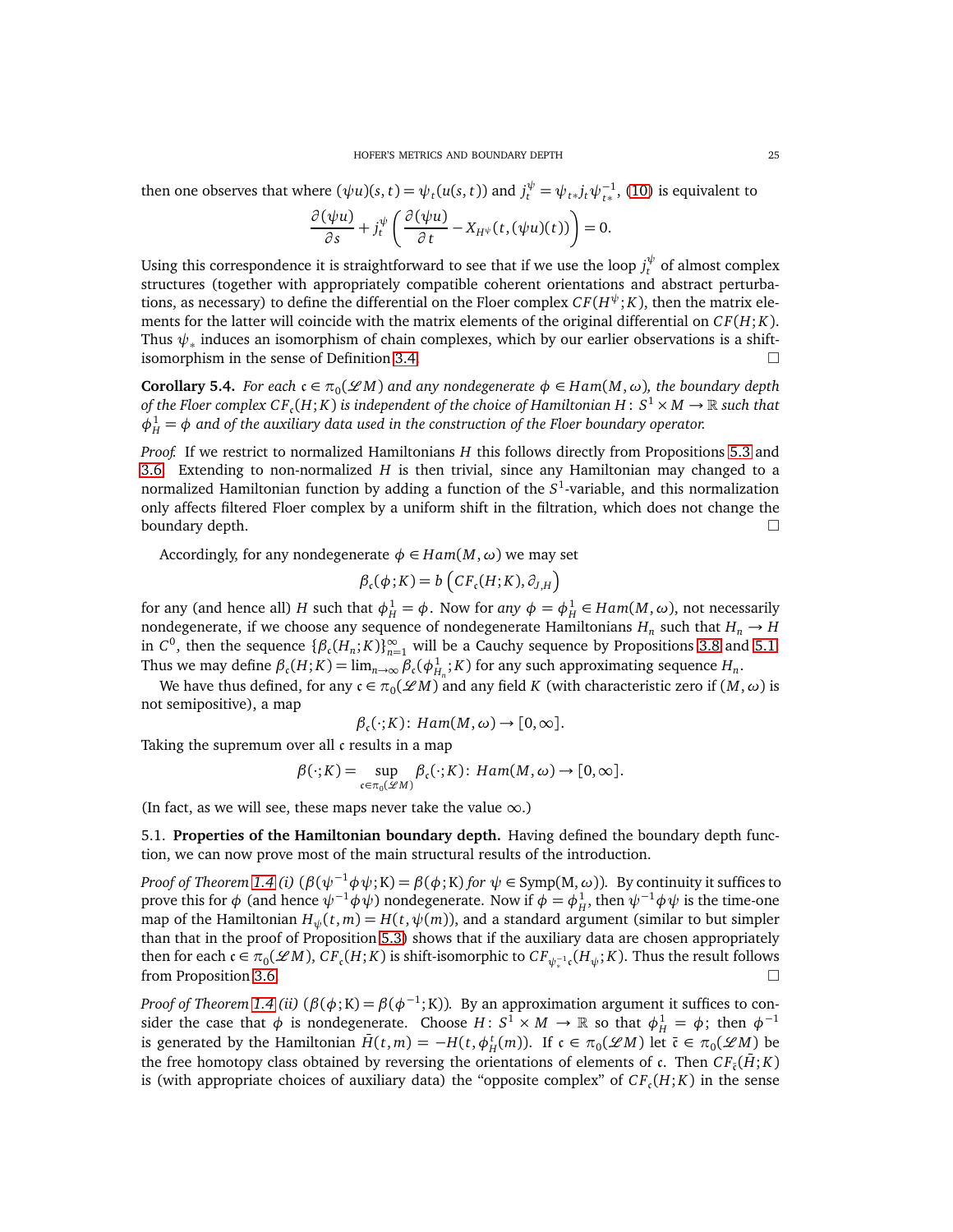described in [[U10b](#page-61-18)] (*i.e.*, the Floer trajectories determining the differential of the former are obtained by reversing the *s*-direction of those determining the differential of the latter). Consequently [[U10b,](#page-61-18) Corollary 1.4] shows that  $\beta_{\bar{t}}(\phi^{-1}; K) = \beta_{\bar{t}}(\phi; K)$ , from which the result follows by taking suprema.  $\square$ 

*Proof of Theorem [1.4](#page-7-1) (iii)* ( $|\beta(\phi; K) - \beta(\psi; K)| \leq ||\phi^{-1}\psi||$ ). This is almost implicit in the construction of *β* for degenerate elements of *Ham*(*M*,*ω*). By an approximation argument it again suffices to assume that  $\phi$  and  $\psi$  are nondegenerate. Now if  $G,H\colon S^1\times M\to \mathbb{R}$  have the properties that  $\phi_H^1 = \phi$  and  $\phi_G^1 = \phi^{-1}\psi$ , then  $\psi$  will be the time-one map of the Hamiltonian *H*  $*$  *G*: *S*<sup>1</sup> × *M* → R given by

$$
H * G(t, m) = H(t, m) + G(t, (\phi_H^t)^{-1}(m)).
$$

Thus by Propositions [3.8](#page-15-2) and [5.1,](#page-21-0)

$$
|\beta(\phi;K) - \beta(\psi;K)| \leq osc(H*G-H) = \int_0^1 \left( \max_{m \in M} G(t, (\phi_H^t)^{-1}(m)) - \min_{m \in M} G(t, (\phi_H^t)^{-1}(m)) \right) = osc(G).
$$

So since *G* may be chosen in such a way that  $osc(G)$  is arbitrarily close to  $\|\phi^{-1}\psi\|$ , the result  $\Box$  follows.

*Proof of Theorem [1.4](#page-7-1) (iv)* ( $\beta(1_M; K) = 0$ ). If the nondegenerate Hamiltonian *H* is sufficiently  $C^2$ close to the identity, then its flow will have no noncontractible 1-periodic orbits and so we will have  $\beta_c(H; K) = 0$  for all  $c \in \pi_0(\mathcal{L}M)$  other than the trivial class  $c_0$ . Taking the limit as  $H \to 0$  in *C*<sup>2</sup>-norm then proves that  $\beta_c(1_M; K) = 0$  for  $c \neq c_0$ .

To deal with the case where  $\mathfrak{c} = \mathfrak{c}_0$ , for any nondegenerate *H* we can use the PSS map ([[PSS96](#page-61-21)], see also [[Lu04](#page-60-25)], [[OZ11](#page-61-22)]) to set up a  $osc(H)$ -quasiequivalence between  $CF_{c_0}(H; K)$  and the Morse complex  $CM_*(f;K) \otimes_K \Lambda^{K,\Gamma_{c_0}}$ , where the latter has grading reduced modulo  $N_{c_0}$  and is equipped with the trivial filtration given by setting the filtration level of an element  $\sum_{i=1}^{r} \lambda_i p_i$  where  $\lambda_i \in$  $\Lambda^{K,\Gamma_{\epsilon_0}}$  and  $p_i \in Crit(f)$  equal to max( $-v(\lambda_i)$ ). The boundary depth of the Morse complex is easily seen to be zero (indeed this is a baby case of Proposition [4.3](#page-17-4) where  $\partial = \partial_0 \otimes 1$ ), and so it follows from Proposition [3.8](#page-15-2) that  $\beta_{c_0}(\phi_H^1; K) \leq \omega sc(H)$ . Taking the limit of this relation as  $H \to 0$  in  $C^2$ implies that  $\beta_{c_0}(1_M; K) = 0$ , completing the proof.

(Alternately, one can directly examine the Floer complex of a  $C^2$ -small Morse function to deduce this result; such a method is effectively used in  $[Oh09]$  $[Oh09]$  $[Oh09]$ .)

*Start of the proof of Theorem* [1.4](#page-7-1) (*v*) ( $\beta(\phi \times \psi; K) \ge \max{\{\beta(\phi; K), \beta(\psi; K)\}}$ ). Again by continuity we can assume that  $\phi: M \to M$  and  $\psi: N \to N$  are nondegenerate; choose Hamiltonians  $G: S^1 \times$  $M \to \mathbb{R}$  and  $H: S^1 \times N \to \mathbb{R}$  so that  $\phi = \phi_G^1$  and  $\psi = \phi_H^1$ . Then  $\phi \times \psi: M \times N \to M \times N$  is the time-one map of the Hamiltonian  $\pi_M^* G + \pi_N^* H$  where  $\pi_M, \pi_N$  are the projections of  $M \times N$ to its factors. An easy and standard argument shows that, with suitable auxiliary data and after extending coefficients so that all Floer complexes involved are defined over the same Novikov ring, the Floer complex of  $\pi_M^* G + \pi_N^* H$  is isomorphic, as a filtered complex, to the tensor product of the Floer complexes  $CF(G; K)$  and  $CF(H; K)$ , where the filtration on the tensor product is defined using the prescription in Section [8.](#page-47-0) This reduces Theorem [1.4](#page-7-1) (v) to an algebraic statement about the behavior of the boundary depth with respect to tensor products. We prove this statement below as Theorem [8.5.](#page-50-0) (Of course, the homologies of *C F*(*G*; *K*) and *C F*(*H*; *K*) are both nontrivial, being isomorphic to the homologies of *M* and *N*, so part (b) of Theorem [8.5](#page-50-0) applies. Also, the extension of coefficients does not affect the boundary depth by Remark [7.5.](#page-47-1))  $\Box$ 

Modulo Theorem [8.5,](#page-50-0) this completes the proof of Theorem [1.4](#page-7-1)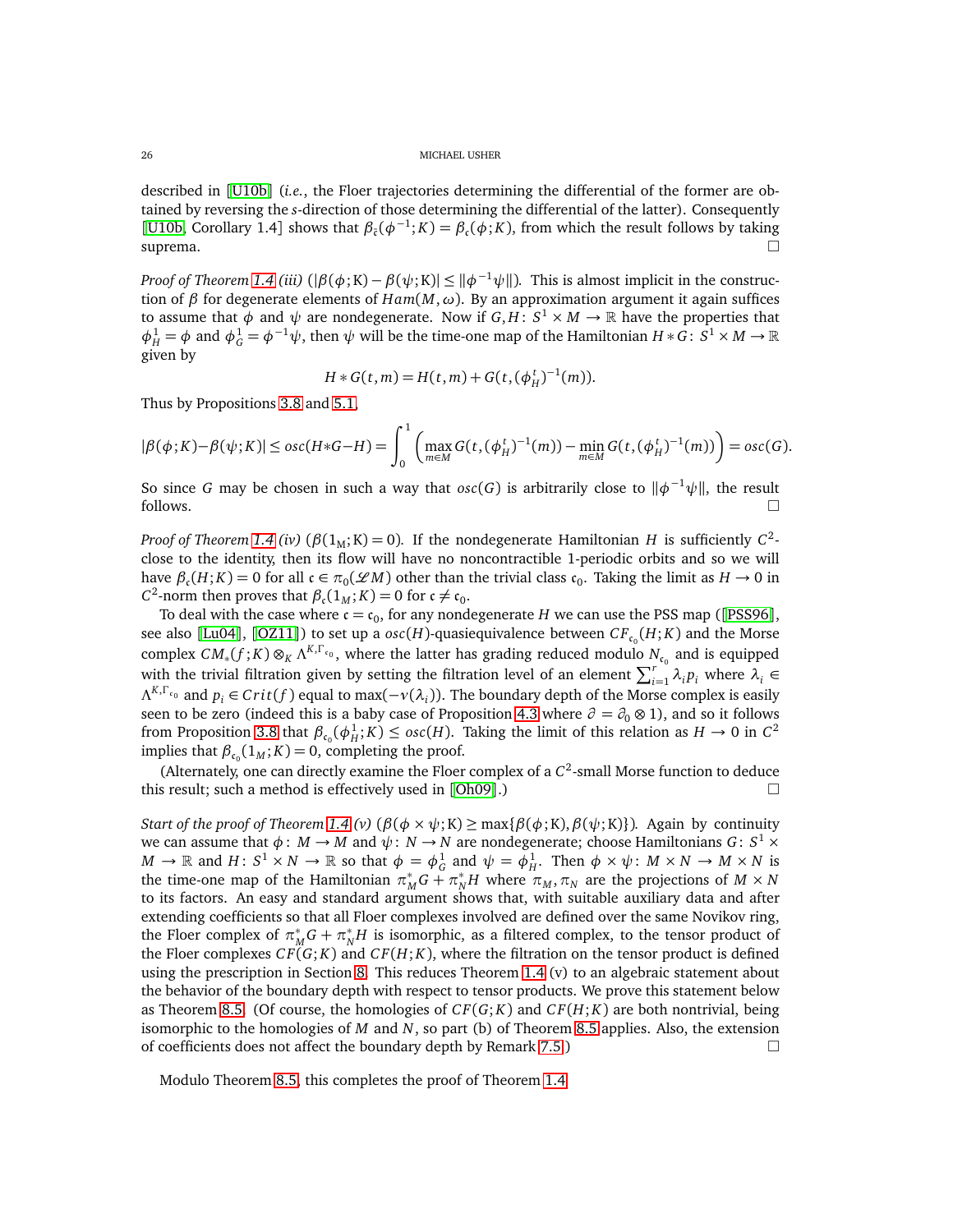*Start of the proof of Theorem [1.6.](#page-8-0)* Like Theorem [1.4](#page-7-1) (v), Theorem [1.6](#page-8-0) will follow from an essentially purely algebraic result about the boundary depth that we will prove below; in this case the relevant result is Proposition [7.4.](#page-45-0) Namely, applying Proposition [7.4](#page-45-0) with *A* equal to the Floer boundary operator on  $CF_c(H; K)$  shows that  $\beta_c(\phi_H^1; K)$  either is zero (when the Floer boundary operator is zero—in particular this holds if there are no periodic orbits in the free homotopy class c) or is a member of the set  $\{s - t | s, t \in \mathcal{S}_H^c\}$ . Now we have assumed *H* to be nondegenerate, so  $\phi_H^1$  has only finitely many fixed points and so only finitely many homotopy classes c are represented by 1-periodic orbits. Thus there are only finitely many c for which  $\beta_c(\phi_H^1; K)$  is nonzero. So  $\beta(\phi_H^1; K) = \sup_{\mathfrak{c}} \beta_{\mathfrak{c}}(\phi_H^1; K)$  is the supremum over a finite set of numbers from the set {0} ∪  $\bigcup_{\zeta}$ {*s* − *t*|*s*, *t* ∈  $\mathcal{S}_H^c$ } and therefore belongs to this set.

For the final statement of Theorem [1.6,](#page-8-0) recall that the Floer boundary operator for a nondegenerate Hamiltonian strictly decreases the filtration level: in the notation of Proposition [7.4](#page-45-0) we have  $\ell(\partial_{JH} y) < \ell(y)$  for any nonzero *y*. Thus by Proposition [7.4](#page-45-0) the only way for the boundary depth to be zero is if the Floer boundary operator is identically zero. Now the homology of the complex  $CF_c(H; K)$  is zero when c is any class other than the trivial one, so this forces there to be no noncontractible 1-periodic orbits of  $\phi_H^t$ . As for the class  $\mathfrak{c}_0$  of contractible periodic orbits, the Floer homology is isomorphic to  $H_*(M; \Lambda^{K,\Gamma_{\mathfrak{c}_0}})$  with grading reduced modulo  $N_{\mathfrak{c}_0}$ , which has the same dimension as  $H_*(M; K)$  since  $\Lambda^{K,\Gamma_{\mathfrak{c}_0}}$  is a field extension of *K*. But if the boundary operator is identically zero then the Floer homology would be isomorphic to a vector space spanned by the fixed points of  $\phi$ . Comparing the sums of the dimensions of the homologies then proves that the number of fixed points of  $\phi$  is indeed equal to the sum of the *K*-Betti numbers of *M* when  $\beta(\phi; K) = 0$ .  $\Box$ 

<span id="page-26-1"></span>*Remark* 5.5. Of course, we have shown in the course of the above proofs that, for each  $\mathfrak{c} \in \pi_0(\mathscr{L}M)$ , the numbers *β*<sup>c</sup> (*φ*; *K*) individually obey various similar properties to their supremum *β*(*φ*; *K*). In particular:

- $|\beta_c(\phi; K) \beta_c(\psi; K)|$  ≤  $||\phi^{-1}\psi||;$
- $\beta_c(1_M; K) = 0;$
- If  $\phi = \phi_H^1$  is nondegenerate (or, more generally, if for all  $p \in Fix(\phi_H^1)$  such that  $t \mapsto \phi_H^t(p)$ represents the specific class c, the linearization  $d_p \phi_H^1$ :  $T_p M \to T_p M$  does not have one as an eigenvalue), then

$$
\beta_{\mathfrak{c}}(\phi;K) \in \{0\} \cup \{s-t|s,t \in \mathscr{S}_H^{\mathfrak{c}}\}.
$$

<span id="page-26-0"></span>5.2. **Hamiltonians with large boundary depth.** We now begin the process of obtaining the embedding promised in Theorem [1.1](#page-1-0)

Suppose that, as in Theorem [1.1,](#page-1-0) a closed 2*n*-dimensional symplectic manifold  $(M, \omega)$  admits a nonconstant autonomous Hamiltonian *H* :  $M \to \mathbb{R}$  such that the Hamiltonian vector field  $X_H$ defined by  $\omega(\cdot, X_H) = dH$  has no nonconstant contractible closed orbits. By Sard's theorem and the compactness of *M* (and hence of the set of critical values of *H*), there exists a nontrivial closed interval [*a*, *b*] contained in the image of *H* which consists entirely of regular values of *H*. Since adding a constant to *H* or rescaling *H* does not affect the existence of closed orbits, we can and hereinafter do assume that  $[a, b] = [0, 1]$ .

Denote by  $C_c^{\infty}(0,1)$  the space of smooth functions  $f: (0,1) \to \mathbb{R}$  whose support is compact. For  $f \in C_c^{\infty}(0, 1)$  define

minmax  $f = \inf\{f(s)|s \text{ is a local maximum of } f\}.$ 

Since we assume *f* to be compactly supported we obviously have minmax  $f \leq 0$ . (Our convention is that a "local maximum" need not be strict; in particular, for example, for a constant function every point is a local maximum.) For  $f \in C_c^{\infty}((0,1))$  the function  $f \circ H$  is *a priori* defined only on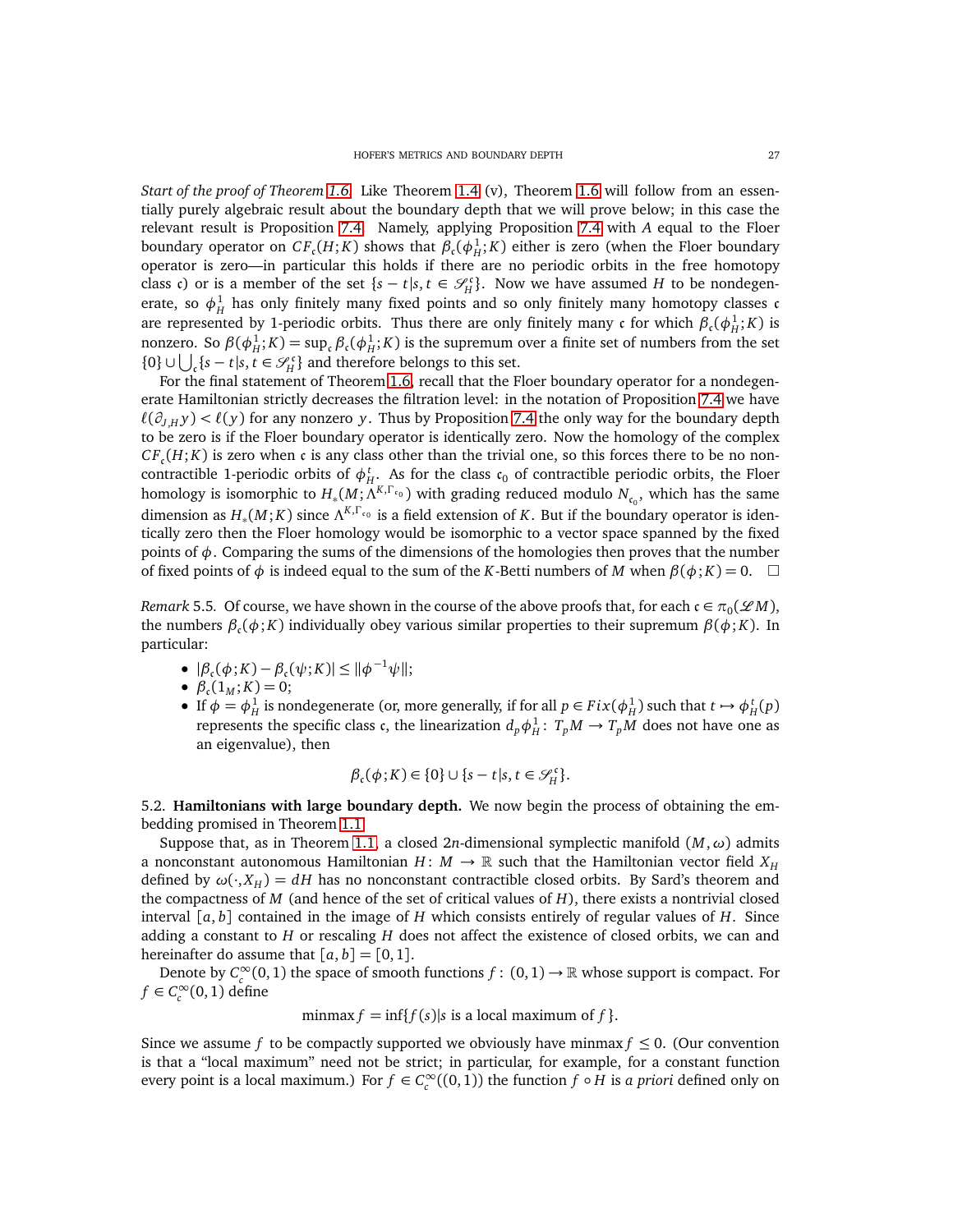*H*<sup>-1</sup>((0, 1)), but it extends smoothly by zero to all of *M*, and we continue to denote by *f* ◦ *H* this smooth extension.

Here is our key computation of the boundary depth in the Hamiltonian context:

<span id="page-27-0"></span>**Theorem 5.6.** *Under the above hypotheses, with respect to any coefficient field K of characteristic zero we have*

$$
\beta(\phi_{f \circ H}^1; K) \ge \min\max f - \min f.
$$

*Proof.* The theorem is trivial if minmax  $f = \min f$ , so assume minmax  $f > \min f$ . We will make use of the following lemma:

<span id="page-27-2"></span>**Lemma 5.7.** Let y be a regular value of f such that  $\min\{f > y > \min\{f\}$ . Then in the composition

<span id="page-27-1"></span>(11) 
$$
H_{2n-1}(\{f \circ H = \min f\}; K) \to H_{2n-1}(\{f \circ H \leq y\}; K) \to H_{2n-1}(M; K),
$$

*the first map is injective but the full composition*  $H_{2n-1}(\{f \circ H = \min f\}; K) \to H_{2n-1}(M; K)$  *has nontrivial kernel.*

*Proof.*  $\{f \leq y\}$  is a compact submanifold with boundary of the interval  $(0, 1)$ , so we have

$$
\{f \le y\} = \cup_{i=1}^m [a_i, b_i]
$$

for some numbers  $a_1 < b_1 < a_2 < \cdots < a_m < b_m$ . Now since (0,1) consists entirely of regular values of *H*, for any *i* and any  $c_i \in [a_i, b_i]$  the preimage  $H^{-1}[a_i, b_i]$  deformation retracts via the gradient flow of *H* to  $H^{-1}\{c_i\}$ .

Now the assumption that  $y <$  minmax  $f$  implies that  $f$  has no local maxima on  $[a_i, b_i]$ , so there cannot be two distinct points  $c_i, d_i \in [a_i, b_i]$  such that  $f(c_i) = f(d_i) = \min f$  (otherwise there would be a local maximum between them). Let  $I \subset \{1, \ldots, m\}$  be the set of those *i* such that there exists some  $c_i \in [a_i, b_i]$  such that  $f(c_i) = \min f$ .

Now we have, as topological spaces,

$$
\{f \circ H \le y\} = \coprod_{i=1}^{m} H^{-1}[a_i, b_i],
$$

while

$$
\{f \circ H = \min f\} = \coprod_{i \in I} H^{-1} \{c_i\},\
$$

where  $H^{-1}[a_i, b_i]$  deformation retracts to  $H^{-1}\{c_i\}$  for all  $i \in I$ . So since  $\{(f \circ H)^{-1}\{\min f\}\}$  is a disjoint union of deformation retracts of a subset of the connected components of  $\{f \circ H \leq y\}$ , the fact that the first map in [\(11\)](#page-27-1) is injective follows immediately.

Finally, for any  $i \in I$ , consider  $H^{-1}\{c_i\}$ . This is a regular level set of  $H$ , so it is a closed  $(2n - 1)$ dimensional manifold which acquires an orientation from the orientation of *M* together with the coorientation given by  $dH$ . Thus  $H_{2n-1}(H^{-1}\{c_i\}; K)$  is nontrivial and has a distinguished fundamental class *C<sup>i</sup>* (the sum of the fundamental classes of the oriented components), which appears as a nonzero element of  $H_{2n-1}(\{f \circ H = \min f\}; K) = \bigoplus_{i \in I} H_{2n-1}(H^{-1}\{c_i\}; K)$ . But since

$$
H^{-1}\{c_i\} = \partial (\{H \le c_i\}),
$$

*H*  $^{-1}\{c_i\}$  bounds in *M* , and so the fundamental class  $C_i$  vanishes upon inclusion into *M* . This proves that the full composition [\(11\)](#page-27-1) has nontrivial kernel.  $\Box$ 

<span id="page-27-3"></span>**Corollary 5.8.** With y as in Lemma [5.7,](#page-27-2) let  $\delta > 0$  be such that  $\min f + 3\delta < y$ . If  $G : M \to \mathbb{R}$  is a *Morse function with* k*G* − *f* ◦ *H*k*<sup>C</sup>* <sup>0</sup> *< δ then we have a strict containment*

$$
\ker (H_{2n-1}(\{G \le \min f + \delta\}; K) \to H_{2n-1}(\{G \le y - \delta\}; K)) < \ker (H_{2n-1}(\{G \le \min f + \delta\}; K) \to H_{2n-1}(M; K))
$$

.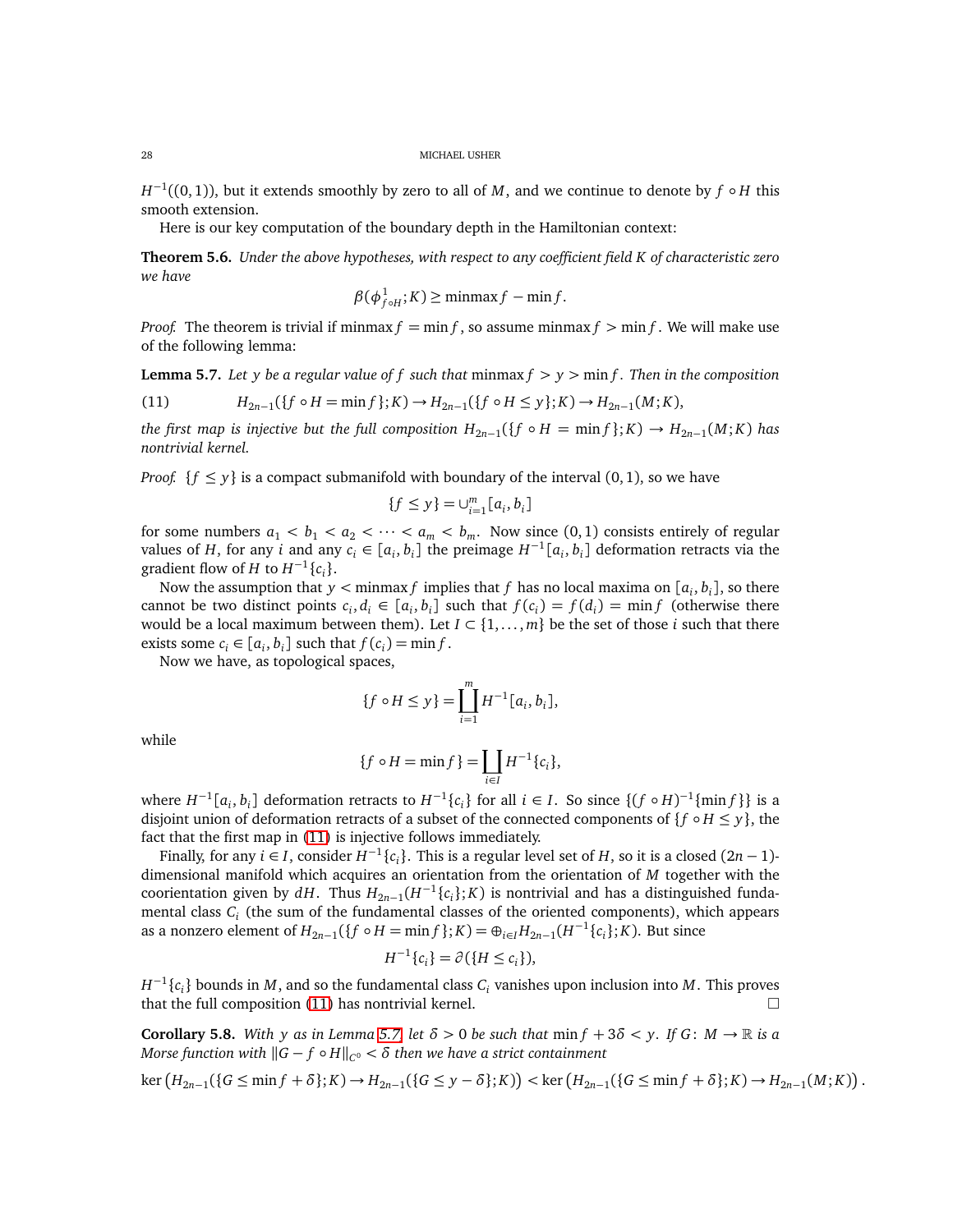*Consequently*

$$
\beta_{Morse}(G;K) \ge y - \min f - 2\delta.
$$

*Proof.* The assumption on  $\delta$  and the fact that  $||G - f \circ H||_{C^0} < \delta$  imply that we have inclusions

$$
\{f \circ H = \min f\} \subset \{G \le \min f + \delta\} \subset \{G \le y - \delta\} \subset \{f \circ H \le y\}.
$$

If  $c ∈ H_{2n-1}(\{f ∘ H = min f\}; K)$  is a nontrivial element of ker( $H_{2n-1}(\{f ∘ H = min f\}; K)$  →  $H_{2n-1}(M;K)$ ), then  $jc \in \ker (H_{2n-1}(\{G \le \min f + \delta\}; K) \to H_{2n-1}(M;K))$  where  $j: H_{2n-1}(\{f \circ H =$  $\min f$ ; *K*)  $\rightarrow$   $H_{2n-1}$ ({*G*  $\leq$  min *f* + *δ*}; *K*) is the inclusion-induced map. On the other hand the commutativity of the diagram

$$
H_{2n-1}(\lbrace f \circ H = \min f \rbrace; K) \longrightarrow H_{2n-1}(\lbrace f \circ H \le y \rbrace; K)
$$
\n
$$
\downarrow j
$$
\n
$$
H_{2n-1}(\lbrace G \le \min f + \delta \rbrace; K) \longrightarrow H_{2n-1}(\lbrace G \le y - \delta \rbrace; K)
$$

and the fact that the top line is injective show that

$$
jc \notin \ker \left(H_{2n-1}(\lbrace G \leq \min f+\delta\rbrace; K) \to H_{2n-1}(\lbrace G \leq y-\delta\rbrace; K)\right).
$$

This proves the strict containment.

Now choose a metric with respect to which the gradient flow of *G* is Morse-Smale and form the Morse complex *CM*(*G*; *K*) of *G*. As in Section [2](#page-11-0) for any  $\lambda \in \mathbb{R}$  we have a  $\lambda$ -filtered complex  $CM^{\lambda}(G;K)$ , the homology of which is isomorphic to  $H_*(\{G \leq \lambda\};K)$ ; moreover under these isomorphisms the chain complex inclusions  $CM^{\lambda}(G;K) \to CM^{\mu}(G;K)$  for  $\lambda < \mu$  induce the inclusioninduced maps on singular homology. Letting  $jc \in \text{ker} (H_{2n-1}(\{G \leq \min f + \delta\}; K) \to H_{2n-1}(M; K))$ be as described above, we can then find a cycle  $x \in CM^{\min f + \delta}(G;K) \leq CM(G;K)$  which represents the class *jc* ∈ *H*<sub>2*n*−1</sub>({*G* ≤ min *f* + *δ*}; *K*). Since *jc* vanishes under inclusion into *H*<sub>2*n*−1</sub>(*M*; *K*) the cycle *x* must be a boundary in *CM*(*G*; *K*). But since

$$
jc \notin \ker \left(H_{2n-1}(\{G \le \min f + \delta\}; K) \to H_{2n-1}(\{G \le y - \delta\}; K)\right),
$$

any  $y \in CM(G; K)$  with the property that  $\partial y = x$  must have  $\ell(y) > y - \delta$ . Thus we have found a nonzero element *x* ∈ *Im∂* such that

$$
\inf \{ \ell(y) - \ell(x) | \partial y = x \} \ge y - \min f - 2\delta,
$$

and so  $\beta_{Morse}(G; K) \geq y - \min f - 2\delta$ .

With this preparation, we can now complete the proof of Theorem [5.6,](#page-27-0) using an approach in-spired by the proof of [[Oh05,](#page-61-23) Theorem 5.1].

Since the autonomous Hamiltonian  $f \circ H : M \to \mathbb{R}$  has no nonconstant contractible periodic orbits, [[U10a,](#page-61-10) Theorem 4.5] shows that for any  $\delta > 0$  there is a smooth function *G*: *M*  $\rightarrow \mathbb{R}$  such that

(i)  $||G - f ∘ H||_{C^{0}} < δ$ .

(ii) 
$$
G
$$
 is a Morse function.

- (iii) All contractible periodic orbits of  $X_G$  with period at most 1 are constant.
- (iv) At each critical point *p* of *G*, the Hessian of *G* has operator norm less than  $\pi$ . Here we measure the norm of the Hessian of *G* using the Riemannian metric induced by an almost complex structure which coincides with the standard complex structure on a Darboux chart around *p*.

By a further perturbation of *G*, we claim that we may assume that (i)-(iv) still hold and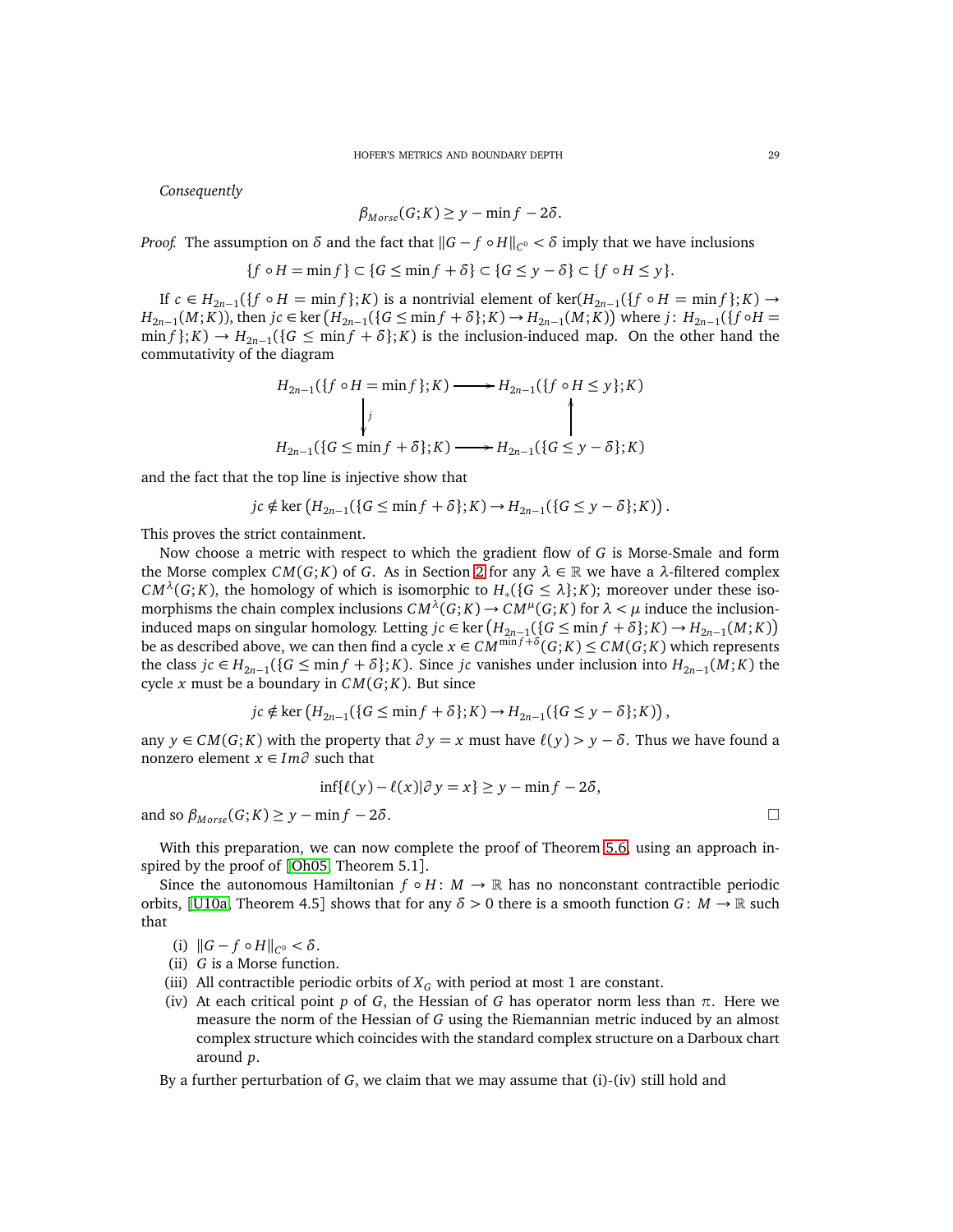(v) Around each critical point *p* of *G* there is a Darboux chart  $\psi_p: U_p \to B^{2n}(\epsilon)$  such that  $\psi_p(p) = 0$  and the second-order Taylor approximation around 0 of  $G \circ \psi_p^{-1}$  is exact, where *B*<sup>2*n*</sup>( $\epsilon$ ) denotes the standard symplectic 2*n*-dimensional ball of some radius  $\epsilon$  > 0.

Indeed, for any critical point *p*, let  $\psi: U \to B^{2n}(r)$  be a Darboux chart sending *p* to 0, let *H* denote the Hessian of  $G\circ \psi^{-1}$  at 0, and choose a compactly supported smooth function  $\alpha\colon B^{2n}(2)\to$ [0, 1] such that  $\alpha|_{B^{2n}(1)} = 1$ . For any small  $\epsilon > 0$  define a perturbation  $G_{\epsilon}$  of G by setting  $G_{\epsilon} = G$ outside  $\psi^{-1}(B^{2n}(2\epsilon))$  and requiring that, on  $B^{2n}(2\epsilon)$ , we have

<span id="page-29-0"></span>
$$
(G_{\epsilon} \circ \psi^{-1})(x) = \alpha(\epsilon^{-1}x) \left( (G \circ \psi^{-1})(0) + \frac{1}{2} \langle \mathcal{H}x, x \rangle \right) + (1 - \alpha(\epsilon^{-1}x))(G \circ \psi^{-1})(x).
$$

In particular the second-order Taylor approximation around 0 of  $G_\epsilon\circ\psi^{-1}$  is exact on  $B^{2n}(\epsilon),$  so we now check that, for  $\epsilon > 0$  sufficiently small,  $G_{\epsilon}$  still obeys (i)-(iv). Now it is easy to check that there is a constant  $C > 0$  such that, for  $k = 0, 1, 2$ , we have

$$
\|G_{\epsilon} - G\|_{C^k} \leq C \epsilon^{3-k}.
$$

The  $k = 0$  version of this estimate obviously implies that (i) will hold for  $G_e$  when  $\epsilon$  is small enough.  $G_\epsilon$  clearly has no critical points other than *p* (which is nondegenerate) in  $\psi^{-1}(B^{2n}(\epsilon))$ , and the fact that (by the invertibility of the Hessian  $\mathcal{H}$ )  $\|\nabla G\|$  is bounded below in  $\psi^{-1}(B^{2n}(2\epsilon) \setminus B^{2n}(\epsilon))$  by a constant multiple of  $\epsilon$  together with the  $k = 1$  version of [\(12\)](#page-29-0) implies that  $G_{\epsilon}$  has no critical points in  $\psi^{-1}(B^{2n}(2\epsilon) \setminus B^{2n}(\epsilon))$  if  $\epsilon$  is small enough. So since  $G_{\epsilon}$  coincides with *G* outside  $\psi^{-1}(B^{2n}(2\epsilon))$ , for *ε* small enough replacing *G* by *G<sup>ε</sup>* will not introduce any new critical points, while keeping the existing ones nondegenerate, so *G<sup>ε</sup>* obeys (ii) for small enough *ε*. Replacing *G* by *G<sup>ε</sup>* also does not affect the Hessians at the critical points, so (iv) is still satisfied. As for (iii), there is a constant *R >* 0 such that any time-1 trajectory of  $X_{G_\epsilon}$  passing through  $\psi^{-1}(B^{2n}(2\epsilon))$  is contained in  $\psi^{-1}(B^{2n}(R\epsilon))$ for *ε* sufficiently small. Since  $\|\nabla X_{G_{\epsilon}}\|$  is (using the  $k = 2$  version of [\(12\)](#page-29-0)) uniformly bounded by  $\pi$ plus a constant multiple of *ε* in this region, the Yorke estimate [[Y69](#page-61-24)] implies that there can be no nonconstant closed trajectories of  $X_{G_\epsilon}$  having period at most one which pass through  $\psi^{-1}(B^{2n}(2\epsilon))$ when  $\epsilon$  is sufficiently small. Since the trajectories of  $X_{G_{\epsilon}}$  which do not pass through  $\psi^{-1}(B^{2n}(2\epsilon))$ coincide with trajectories of *XG*, it follows that condition (iii) is also preserved when we replace *G* by *G<sup>ε</sup>* for sufficiently small *ε*.

Repeating this process at each of the finitely many critical points of *G* gives a smooth function (still denoted *G*) which now obeys each of the properties (i)-(v). Shrinking the Darboux neighborhoods  $U_p$  if necessary, we may assume that the intersections  $U_p \cap U_q$  are empty for distinct  $p, q \in Crit(G)$ . Then for  $\omega$ -compatible almost complex structures *J* which are generic among those which coincide with the standard almost complex structure on each *U<sup>p</sup>* , the gradient flow of *G* with respect to the associated metric *g<sup>J</sup>* will be Morse-Smale (see, *e.g.*, [[SZ92,](#page-61-25) Theorem 8.1], noting that any gradient trajectory must pass through the open set  $M \setminus \cup_{p \in Crit(G)} U_p$ , and so the argument given in the proof of [[SZ92,](#page-61-25) Theorem 8.1] shows that perturbations of *J* supported in this open set are sufficient to achieve the Morse–Smale condition). Given such an almost complex structure *J*, we may form the Morse complex  $CM(G; K)$ . For any  $\lambda \in (0, 1]$ , the negative gradient flow of  $\lambda G$  with respect to  $g<sub>J</sub>$  will of course also be Morse–Smale (as the unstable and stable manifolds are independent of *λ*), and so we have a Morse complex *CM*(*λG*; *K*).

The Morse–Smale condition ensures that there are no nonconstant negative gradient-flow tra- $\phi$  *jectories*  $\gamma: \mathbb{R} \to M$  for *G* with  $\gamma(s) \to p_{\pm}$  as  $s \to \pm \infty$  with  $\text{ind}(p_{-}) - \text{ind}(p_{+}) < 1$  where  $\text{ind}(p)$ denotes the Morse index of the critical point *p*, and, modulo time translation, there are finitely many such trajectories  $\gamma$  with  $ind(p_{-})-ind(p_{+})=1$ ; let  $\mathcal{O}_G$  denote the set of such trajectories. For  $\lambda \in (0,1]$  the only negative gradient flow trajectories for  $\lambda G$  which connect critical points whose Morse indices differ by at most one will be those given by the formula  $\gamma^{\lambda}(s) = \gamma(\lambda s)$  where  $\gamma \in \mathcal{O}_G$ .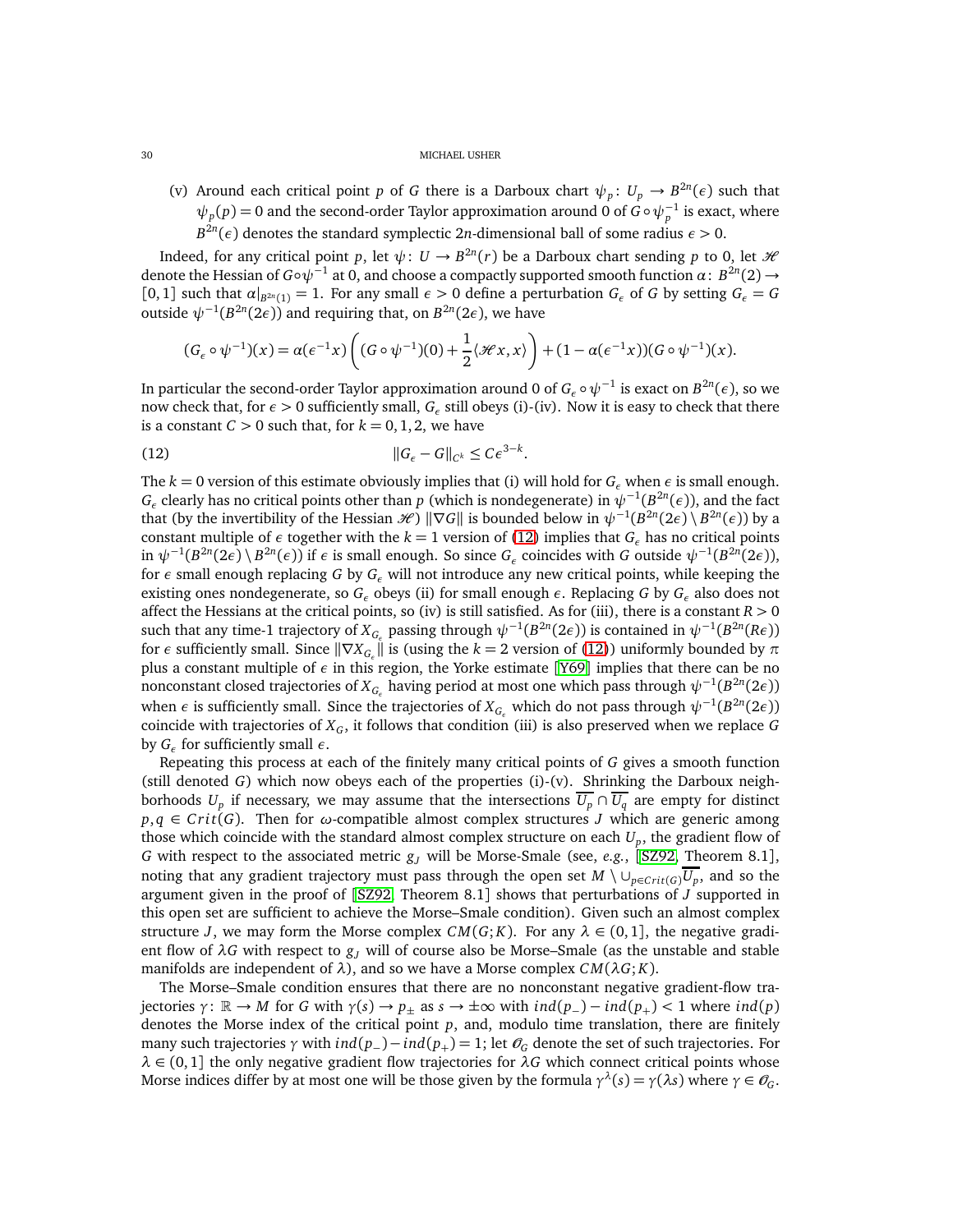Considering instead the construction of the Floer complex associated to the *t*-independent almost complex structure *J* and the Hamiltonian *λG*, the nonconstant *t*-*independent* solutions to the Floer equation  $\frac{\partial u}{\partial s} + J\left(\frac{\partial u}{\partial t}\right)$  $\frac{\partial u}{\partial t} - X_{\lambda G}$ ) = 0 which connect contractible periodic orbits with Conley–Zehnder indices differing by at most 1 are precisely those maps of the form  $u_{\gamma^{\lambda}}(s,t) = \gamma^{\lambda}(s)$  where  $\gamma \in \mathcal{O}_G$ (the fact that the Conley–Zehnder and Morse indices correspond is a consequence of assumption (iv) on the Hessian of *G* at its critical points). In Theorem [A.3](#page-57-0) in the Appendix we show that, given  $\gamma \in \mathcal{O}_G$ , the linearization of the Floer equation is surjective at  $u_{\gamma^{\lambda}}$  for all but finitely many  $\lambda \in (0,1]$ . Of course, this property of  $u_{\gamma^{\lambda}}$  is unaffected by translations of the domain  $\mathbb{R} \times S^1$  of *u* in the *s*-variable, so since there are only finitely many time-translation-equivalence classes of trajectories *γ* ∈  $\mathcal{O}_G$  it follows that, for all but finitely many values of  $\lambda \in (0,1]$ , the linearization of the Floer equation associated to *J* and *λG* is surjective at every *t*-independent solution having index one. Let  $\mathcal E$  denote the finite set of values  $\lambda$  for which this surjectivity property fails.

We consider the boundary depths  $\beta_{c_0}(\phi_{\lambda G}^1;K)$  as  $\lambda$  varies through the interval  $(0,1]$ . The argument given in [[FO99,](#page-60-15) Section 22] proves that, by introducing *S* 1 -equivariant abstract perturbations which are supported away from the fixed locus of the  $S<sup>1</sup>$  action given by *t*-translation, for each  $\lambda \in (0,1] \setminus \mathscr{E}$  the Floer complex of  $\lambda G$  in the contractible sector  $c_0$  may be constructed in such a way that the only contributions to its boundary operator come from the *t*-independent Floer trajectories *u<sup>γ</sup> <sup>λ</sup>* . (The idea of the argument is that when *J* and *H* are independent of *t*, solutions to the Floer equation which depend on both *s* and *t* occur in two-dimensional families due to reparametrizations of  $\mathbb{R} \times S^1$ , and so will not appear in transversely-cut-out moduli spaces of ex-pected dimension one.) In [[FO99](#page-60-15)] it is assumed that the Hamiltonian is a  $C^2$ -small Morse function, but for the purposes of the conclusion that only *t*-independent trajectories contribute to the boundary operator there are only three respects in which this assumption is used there (see [[FO99,](#page-60-15) pp. 1035, 1038]): it ensures that our condition (iii) holds; it ensures that the Conley–Zehnder index at each constant orbit of the Hamiltonian vector field coincides up to an additive constant with its Morse index, which in our case follows from condition (iv); and it guarantees the surjectivity of the linearizations of the Floer equation at the index-one *t*-independent solutions, which we have just arranged to hold in our case as well for  $\lambda \in (0,1] \setminus \mathcal{E}$ .

Since  $\int_{\mathbb{R}\times S^1} u^*_{\gamma}$ *γ*<sup>λ</sup>  $\omega$  = 0, the Floer trajectories  $u_{\gamma^\lambda}$  for  $\lambda G$  all connect pairs of elements of  $Crit(\mathscr{A}_{\lambda G})$ the difference of whose actions belongs to the set  $\{\lambda G(p) - \lambda G(q)|p, q \in Crit(G)\}$ . If  $\lambda \in (0,1] \setminus \mathscr{E}$ , so that the *u<sup>γ</sup> <sup>λ</sup>* are the only trajectories which contribute to the boundary operator for the Floer chain complex  $CF_{c_0}(\lambda G; J)$  under appropriate perturbations as in the previous paragraph, there is then a chain complex  $D_*$  over *K*, spanned by the critical points of  $\lambda G$ , such that  $CF_{c_0}(\lambda G; J)$  = *D*<sub>∗</sub> ⊗ Λ<sup>K,Γ</sup><sub>°</sub> (with the Floer boundary operator just given by coefficient extension from the boundary operator for *D*<sup>∗</sup> ; the matrix elements for the boundary operator for *D*<sup>∗</sup> are, like those of the Morse boundary operator, obtained by counting trajectories *u<sup>γ</sup> <sup>λ</sup>* connecting two critical points, but the signs with which these contribute to the boundary operator for *D*<sup>∗</sup> might in principle differ from the corresponding signs in the Morse complex). It therefore follows from Remark [7.5](#page-47-1) that for  $\lambda \in (0,1] \setminus \mathscr{E}$ , the boundary depth  $\beta_{\epsilon_0}(\phi_{\lambda G}; K)$  coincides with the boundary depth of the chain complex  $D_*$  over *K*, which by Proposition [7.4](#page-45-0) belongs to the set  $\{\lambda G(p) - \lambda G(q)|p, q \in Crit(G)\}$ . Thus

$$
\frac{1}{\lambda}\beta_{\mathfrak{c}_0}(\phi_{\lambda G}^1;K) \in \{G(p) - G(q)|p,q \in Crit(G)\}
$$

for all  $\lambda \in (0,1] \setminus \mathcal{E}$ , and hence by continuity for all  $\lambda \in (0,1]$  since both the set  $\mathcal{E}$  and the set { $G(p) − G(q)$ | $p, q ∈ Crit(G)$ } are finite.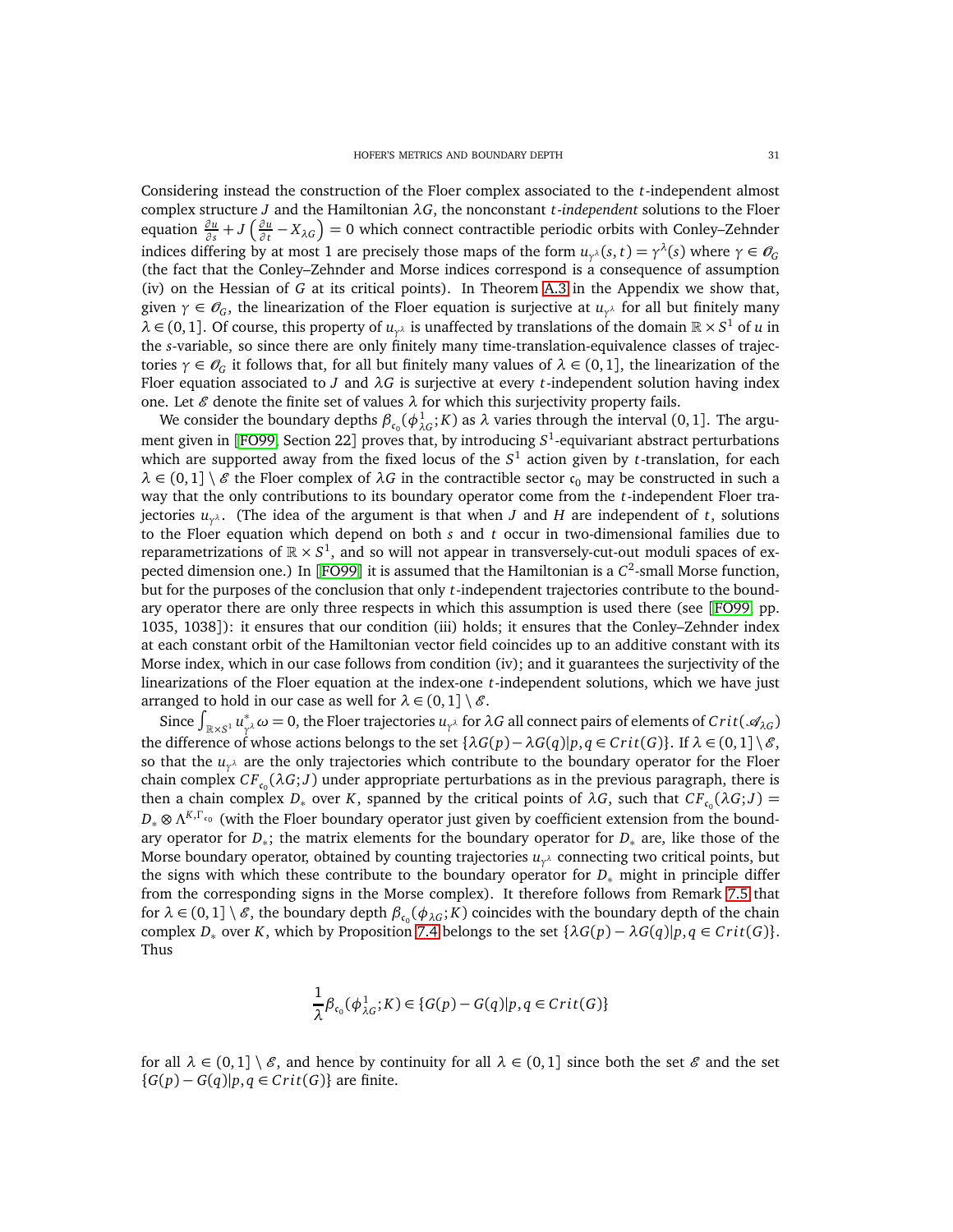Now for  $0 < \lambda \ll 1$ , the Hamiltonian  $\lambda G$  will be  $C^2$ -small enough that, by [[FO99,](#page-60-15) Section 22], the Floer complex of  $\lambda G$  coincides with its Morse complex  $CM(\lambda G; K) \otimes \Lambda^{K,\Gamma_{c_0}}$ .<sup>[9](#page-31-0)</sup> As follows from Remark [7.5,](#page-47-1) the boundary depth of the Morse complex  $CM(G; K)$  is unaffected by the coefficient extension to the Novikov ring. Thus for all sufficiently small  $\lambda \in (0,1]$  we have  $\beta_{c_0}(\phi_{\lambda G}^1;K)$  $\beta_{Morse}(CM(\lambda G; K))$ . But then the functions

$$
\lambda \mapsto \frac{1}{\lambda} \beta_{c_0}(\phi_{\lambda G}^1; K)
$$
 and  $\lambda \mapsto \frac{1}{\lambda} \beta_{Morse}(CM(\lambda G; K))$ 

are both continuous functions from  $(0, 1]$  to the finite set  $\{G(p) - G(q)|p, q \in Crit(G)\}$ , and so the fact that they coincide for all sufficiently small  $\lambda$  implies that in fact they coincide for all  $\lambda \in (0, 1]$ , and in particular for  $\lambda = 1$ .

Thus by Corollary [5.8,](#page-27-3)

$$
\beta(\phi_G^1; K) \ge \beta_{c_0}(\phi_G^1; K) = \beta_{Morse}(CM(G; K)) \ge y - \min f - 2\delta.
$$

So since  $osc(f \circ H - G) \leq 2||f \circ H - G||_{C^0} \leq 2\delta$  it then follows from Theorem [1.4](#page-7-1) (iii) that

$$
\beta(\phi_{f\circ H}^1;K)\geq y-\min f-4\delta.
$$

Since this holds for any  $y <$  minmax f and any  $\delta > 0$  we have completed the proof of Theorem  $5.6.$ 

*Remark* 5.9*.* Of course, the above proof makes substantial use of the Kuranishi structure machinery from [[FO99](#page-60-15)]. If one prefers to do without this, and is willing to impose the somewhat strong topological assumption that the minimal Chern number of (*M*,*ω*) is at least equal to the complex dimension *n* (this includes the case where  $c_1(TM)$  vanishes on  $\pi_2(M)$ , in which case the minimal Chern number is considered to be  $\infty$ ), then one can instead make use of results from [[FHS95](#page-60-26)] to obtain Theorem [5.6](#page-27-0) with the field  $K$  assumed to have characteristic 2 rather than  $0.10$  $0.10$  Namely, first modify the function *G* from the proof of Theorem [5.6](#page-27-0) so that its Hessian at each of its critical points belongs to the set  $\mathcal{S}_{reg}$  of [[FHS95,](#page-60-26) Theorem 6.1] (which due to the density of  $\mathcal{S}_{reg}$  can easily be done in a way compatible with our conditions  $(i)-(v)$ . Then take an almost complex structure *J*<sup>0</sup> which is standard near the critical points and with respect to which the gradient flow of *G* is Morse–Smale, and use Theorem [A.3](#page-57-0) to slightly rescale *G*, preserving conditions (i)-(v), so that all *t*-independent solutions to the Floer equation determined by  $J_0$  with index at most 1 are cut out transversely. Then by [[FHS95,](#page-60-26) Theorem 7.4], a generic small perturbation  $J$  of  $J_0$  will have the property that all *t*-*dependent* solutions of the Floer equations  $\frac{\partial u}{\partial s} + J\left(\frac{\partial u}{\partial t}\right)$  $\frac{\partial u}{\partial t} - X_{\frac{1}{m}G}$  = 0 for  $m \in \mathbb{Z}_+$ that are not multiply-covered are cut out transversely; moreover as long as the perturbation *J* is close enough to  $J_0$  the implicit function theorem shows that the transversality property for the *t*-independent solutions from the previous sentence will still hold.

We claim that in this situation the Floer complex (in the contractible sector  $c_0$ ) associated to  $G$ and *J* is well-defined and identical to the Morse complex. To see this, note that any finite-energy solution  $u: \mathbb{R} \times S^1 \to M$  to the Floer equation which is asymptotic to contractible (and hence constant) 1-periodic orbits  $p_{\pm}$  of  $X_G$  as  $s \to \pm \infty$  extends continuously to a map  $\bar{u}: S^2 \to M$  when we identify  $\mathbb{R} \times S^1$  with the complement of the north and south poles of  $S^2$ ; write  $c_1(u)$  for the Chern number of this sphere. Now the index of the solution *u* is given by

$$
I(u) = ind(p_-) - ind(p_+) + 2c_1(u).
$$

<span id="page-31-0"></span><sup>&</sup>lt;sup>9</sup> For this statement one does seem to need λ*G* to be *C*<sup>2</sup>-small, as once λ is larger than the smallest element of *&* the possibility arises that a *t*-independent Floer trajectory might contribute to the Floer and Morse boundary operators with opposite sign, as can be seen by examining the argument on [[FO99,](#page-60-15) p. 1039] and the proof of Theorem [A.3.](#page-57-0)

<span id="page-31-1"></span><sup>&</sup>lt;sup>10</sup>The results that we use from [[FHS95](#page-60-26)] require  $n \geq 2$ ; if instead  $n = 1$  and *M* is not  $S^2$  (and so *M* is aspherical) then one can obtain Theorem [5.6](#page-27-0) from a continuity argument similar to that used at the end of the above proof.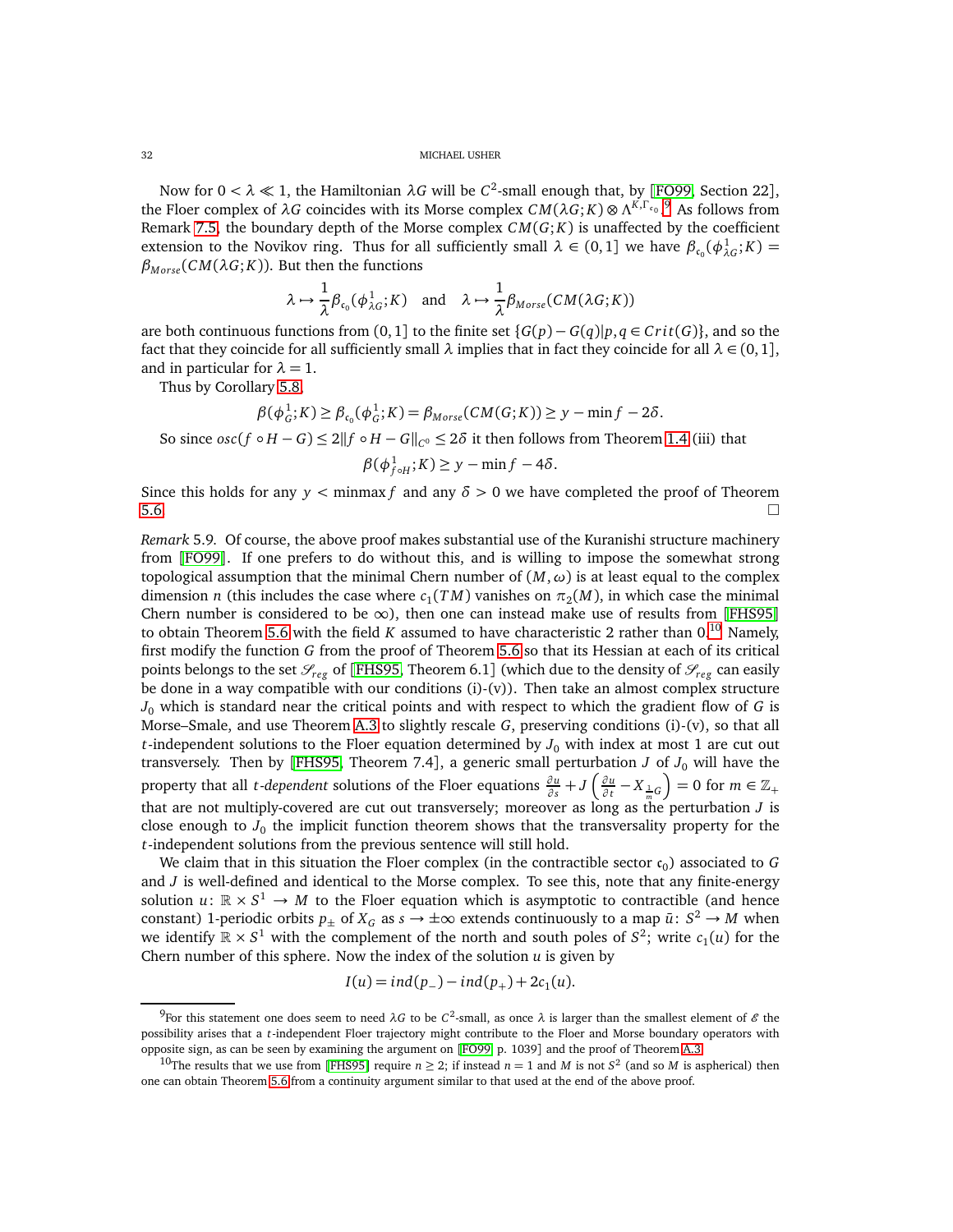If *u* depends nontrivially on *t*, then there is  $m \geq 1$  and a solution  $v : \mathbb{R} \times S^1 \to M$  to the Floer equation associated to  $\frac{1}{m}G$  such that  $u(s, t) = v(ms, mt)$  for all  $(s, t) \in \mathbb{R} \times S^1$  and such that *v* is not multiply-covered. In particular the solution  $\nu$  is cut out transversely by [[FHS95,](#page-60-26) Theorem 7.4], and so in view of the translation and rotation actions *v* must have index  $I(v) = ind(p_{-})$  $ind(p_+) + 2c_1(v) \ge 2$ . So since  $c_1(u) = mc_1(v)$ , if the original solution *u* had  $I(u) \le 1$  it would need to hold that  $c_1(v) < 0$ . But then the assumption on the minimal Chern number gives  $2c_1(v) \leq -2n$ , and so we would need to have  $ind(p_{-}) - ind(p_{+}) \geq 2n + 2$ , which is impossible since the Morse index only takes values from 0 to 2*n*. This proves that the only solutions to the Floer equation with index at most one are the *t*-independent ones, which coincide with the Morse trajectories and which we have arranged to be cut out transversely. Thus the Floer boundary operator receives contributions precisely from the Morse trajectories that determine the boundary operator for the Morse complex; since we are working over a field of characteristic two these contributions are equal and the Floer boundary operator equals the Morse boundary operator (in particular it squares to zero). So the Floer complex associated to *G* and *J* is indeed identical to the Morse complex, and so  $\beta_{c_0}(\phi_G^1;K) = \beta_{Morse}(G;K)$  and we can proceed just as in the last two paragraphs of the proof of Theorem [5.6.](#page-27-0)

*Proof of Theorem* [1.1.](#page-1-0) As above let  $H: M \to \mathbb{R}$  be an autonomous Hamiltonian such that all contractible closed orbits of  $X_H$  are constant, and such that the interval [0, 1] is contained in the image of *H* and consists entirely of regular values of *H*.

Fix once and for all a smooth function  $g: \mathbb{R} \to [0,1]$  such that

- max  $g = 1$
- the support of  $g$  is contained in the open interval  $(0, 1)$
- The only local minima of *g* are at points where  $g(s) = 0$ .

Now for  $v = (v_i)_{i=1}^{\infty} \in \mathbb{R}^{\infty}$  define

$$
f_v: \mathbb{R} \to \mathbb{R}
$$
  

$$
f_v(s) = \sum_{i=1}^{\infty} v_i g\left(2^i (s - (1 - 2^{1-i}))\right)
$$

(In other words, the restriction of  $f_\nu$  to the interval  $I_i = [1 - 2^{1-i}, 1 - 2^{-i}]$  is equal to  $v_i$  times the composition of *g* with an affine map which takes  $I_i$  to [0, 1]). The embedding  $\Phi: \mathbb{R}^{\infty} \to Ham(M\omega)$ in Theorem [1.1](#page-1-0) will then be given by

$$
\Phi(\nu) = \phi_{f_{\nu} \circ H}^1.
$$

Now the various  $f_v \circ H$  all Poisson commute with each other (their Hamiltonian vector fields are all obtained by multiplying  $X_H$  by a function), so since  $f_{\nu+w} \circ H = f_{\nu} \circ H + f_w \circ H$  it is clear that  $\Phi$  is a homomorphism. Using this and the biinvariance of the Hofer metric we have

$$
d(\Phi(v), \Phi(w)) = ||\phi_{f_{v-w} \circ H}^1|| \leq osc(v - w).
$$

(The last inequality uses that max  $g = 1$ .)

On the other hand by Theorems [1.4](#page-7-1) (i) and [5.6](#page-27-0) we have

$$
d(\Phi(v), \Phi(w)) \ge \beta(\phi_{f_{v-w} \circ H}^1; K) \ge \min\max f_{v-w} \circ H - \min f_{v-w} \circ H \ge -\min f_{v-w} \circ H,
$$

where the last inequality uses that the properties of *g* ensure that no  $f_u \circ H$  has a negative local maximum. At the same time Theorem [1.4](#page-7-1) (ii) shows that

$$
\beta(\phi_{f_{\nu-w}\circ H}^1; K) = \beta(\phi_{f_{w-v}\circ H}^1; K) \geq -\min f_{w-v} \circ H.
$$

Thus

 $d(\Phi(v), \Phi(w)) \ge \max\{-\min f_{v-w} \circ H, -\min f_{w-v} \circ H\} = \max\{\max_i (w_i - v_i), \max_i (v_i - w_i)\} = ||v - w||_{\ell_{\infty}}.$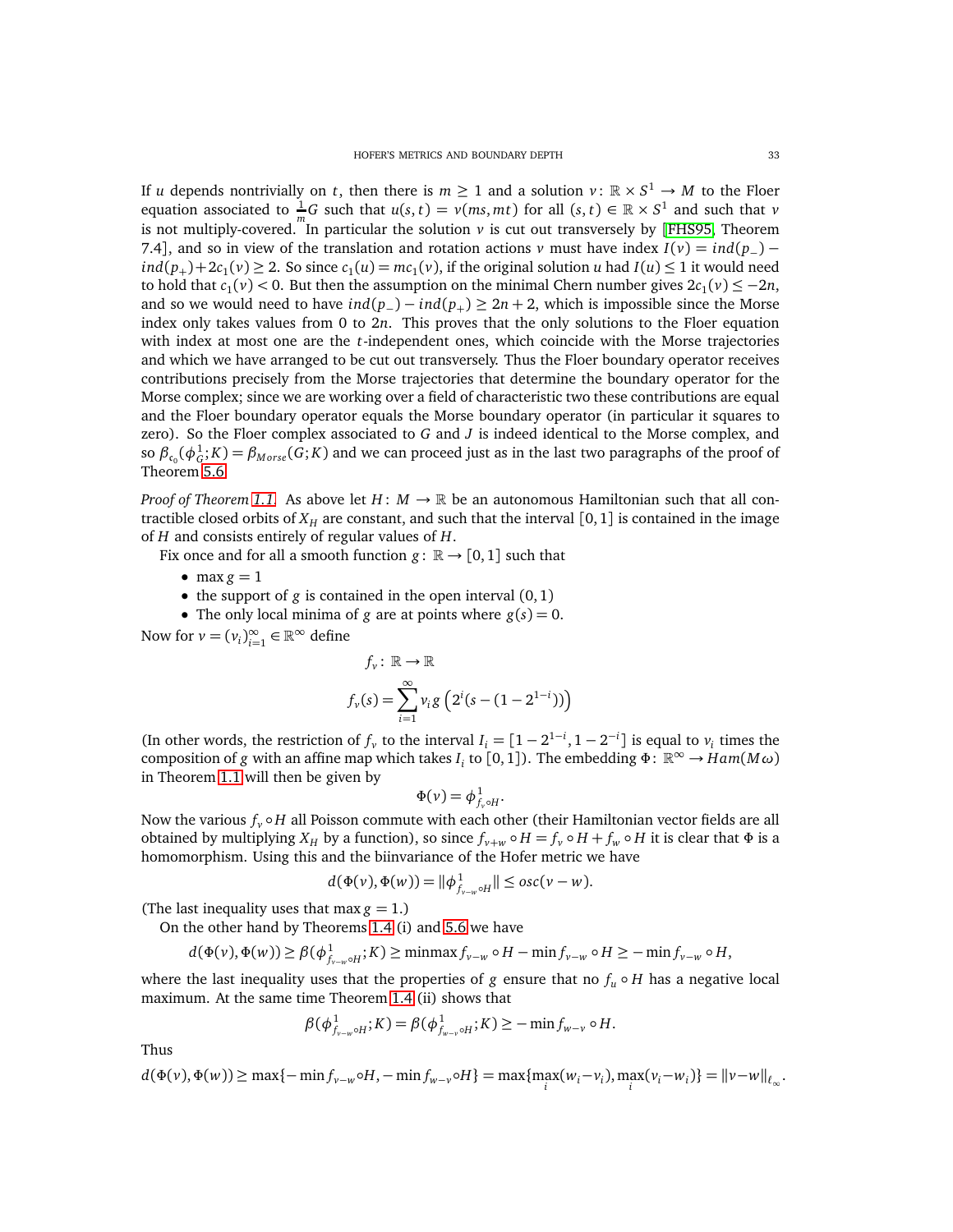5.3. An "energy-capacity inequality". If *U* is an open subset of a symplectic manifold  $(M, \omega)$ , we denote by  $Ham^c(U)$  the group of diffeomorphisms which may be generated by a function  $G: S^1 \times$  $M \to \mathbb{R}$  such that the support of  $G$  is a compact subset of  $S^1 \times U.$ 

<span id="page-33-0"></span>**Proposition 5.10.** *Let*  $(M, \omega)$  *be a closed symplectic manifold, let*  $U \subset M$  *be open, let*  $\psi \in Ham^c(U)$ *,*  $a$ nd suppose that  $\phi(\bar{U}) \cap \bar{U} = \varnothing$  where  $\phi \in Ham(M, \omega)$ . Then, for all  $\mathfrak{c} \in \pi_0(\mathscr{L}M)$  and all fields K

$$
\beta_{\mathfrak{c}}(\psi \circ \phi; K) = \beta_{\mathfrak{c}}(\phi; K).
$$

*In particular*  $\beta(\psi \circ \phi; K) = \beta(\phi; K)$ *.* 

*Remark* 5.11*.* A statement essentially equivalent to Proposition [5.10](#page-33-0) was proven in [[U11,](#page-61-11) Lemma 3.6] under the additional assumption that the Hamiltonian generating  $\psi$  could be taken to be either everywhere nonnegative or everywhere nonpositive.

*Proof.* The condition that  $\phi(\bar{U}) \cap \bar{U} = \emptyset$  is an open one on  $\phi$ , so by an approximation argument and the continuity of  $\beta$  we may assume that  $\phi$  is nondegenerate.

By means of appropriate time reparametrizations, let  $H: S^1 \times M \to \mathbb{R}$  be a Hamiltonian generating  $\phi$  having support in  $(0, 1/2) \times M$ , and let  $G: S^1 \to M$  be a Hamiltonian generating  $\psi$  having support in  $(1/2, 1) \times U$ . For  $0 \leq s \leq 1$  define

$$
L_s(t,m) = \begin{cases} H(t,m) & 0 \le t \le 1/2\\ sG(t,m) & 1/2 \le t \le 1 \end{cases}
$$

Then where  $\psi_s \in Ham^c(U)$  is the Hamiltonian diffeomorphism generated by  $sG$ , the Hamilton- $\text{tan } L_s: S^1 \times M \to \mathbb{R} \text{ generates } \psi_s \circ \phi.$ 

Taking inspiration from the Ostrover trick [[Os03](#page-61-7)], we observe that all fixed points of *φ* are contained in  $M \setminus \bar{U}$  and that  $\psi_s(\phi(m)) = m \Leftrightarrow \phi(m) = m$ . In particular each  $\psi_s \circ \phi$  coincides with  $\phi$  on a neighborhood of their common fixed point set, and so the nondegeneracy of  $\phi$  implies that of  $\psi_s \circ \phi$  for all *s*. Since  $\psi_0$  is the identity and  $\psi_1 = \psi$ , it suffices to show that the functions  $s \mapsto \beta_{\mathfrak{c}}(\psi_s \circ \phi; K)$  are constant.

Now the maps *γ*: *S*<sup>1</sup> → *M* such that *γ*(*t*) = *X*<sub>*L*</sub>(*t*,*γ*(*t*)) are precisely those of the form *γ*<sub>*p*</sub>(*t*) =  $\phi_{L_s}^t(p)$  where  $p \in Fix(\psi_s \circ \phi)$ . But as noted earlier, if  $p \in Fix(\psi_s \circ \phi)$  then  $p \in Fix(\phi)$  and  $p \notin \overline{U}$ , and so  $\phi_{L_s}^t(p) = \phi_H^t(p)$  for all *t*. Thus the orbits  $\gamma_p$  are independent of *s*; moreover since *H* is supported in  $(0, 1/2) \times M$  and *G* is supported in  $(1/2, 1) \times U$  while  $p \notin U$  we have

$$
L_s(t, \gamma_p(t)) = H(t, \gamma_p(t))
$$

for all *t*.

Now by Theorem [1.6](#page-8-0) and Remark [5.5,](#page-26-1) for all *s* and c we have

$$
\beta_{\mathfrak{c}}(\phi_{L_s}^1;K) \in \{0\} \cup \{s-t|s,t \in \mathcal{S}_{L_s}^{\mathfrak{c}}\}.
$$

Recall from the introduction that  $\mathscr{S}_L^{\mathfrak{c}}$  $\sum_{L_s}^{\infty}$  is defined as follows: to define the filtrations on the Floer complexes we have chosen a basepoint  $\gamma_c$  for *c*; then  $\mathcal{S}_t^c$ *Ls* consists of the values

$$
\mathscr{A}_{L_s}([\gamma_p, u]) = -\int_{[0,1]\times S^1} u^*\omega + \int_0^1 L_s(t, \gamma_p(t))dt
$$

where *p* varies over fixed points such that  $\gamma_p \in \mathfrak{c}$  and  $u: [0,1] \times S^1 \to M$  varies over homotopies from *γ*<sup>c</sup> to *γ<sup>p</sup>* . For every *p* let us fix a homotopy *u<sup>p</sup>* from *γ*<sup>c</sup> to *γ<sup>p</sup>* ; for any other homotopy *u* we will have

$$
\mathcal{A}_{L_s}([\gamma_p, u]) - \mathcal{A}_{L_s}([\gamma_p, u_p]) \in \Gamma_c
$$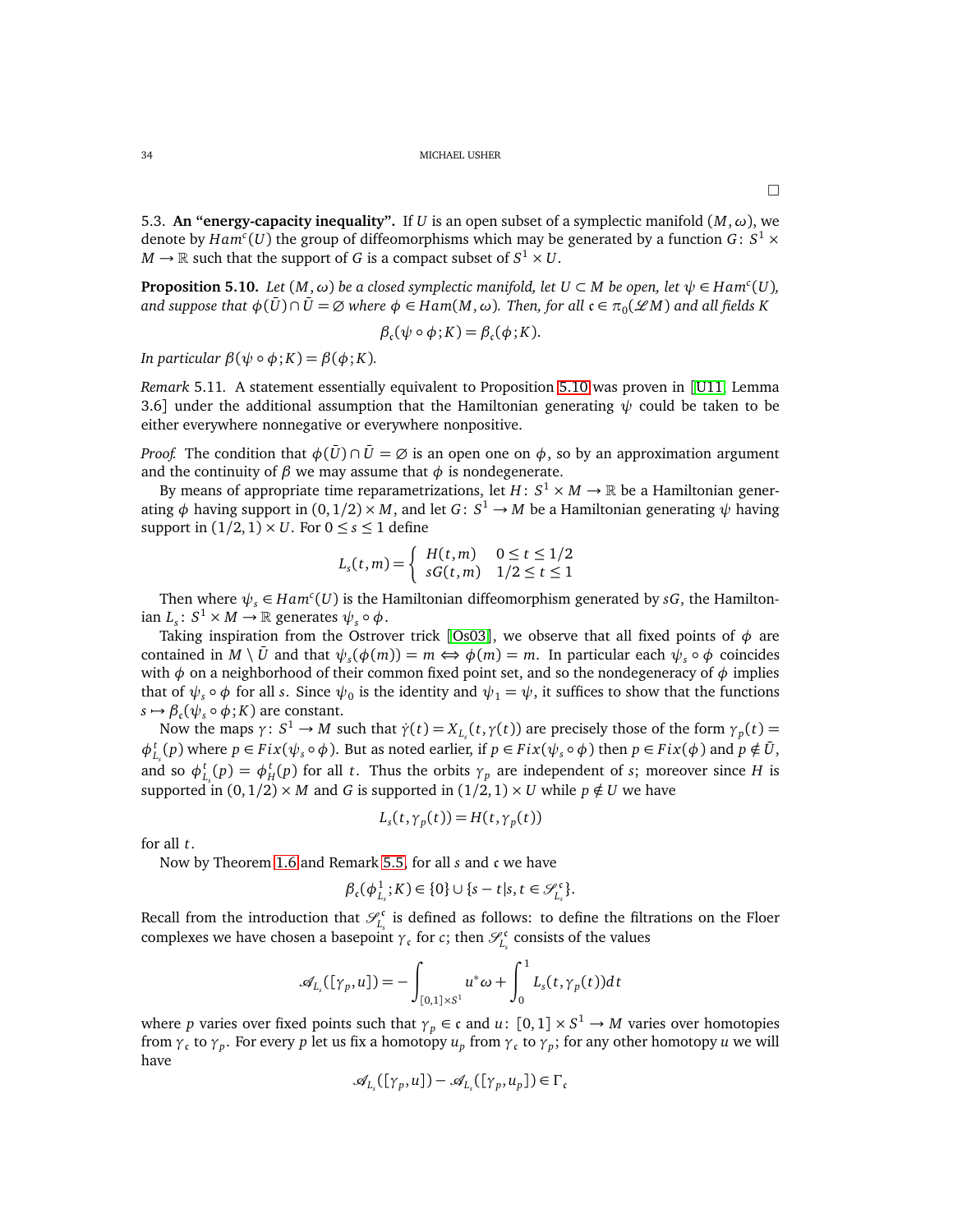where the countable group  $\Gamma_c$  was introduced near the start of Section [5.](#page-19-0) But

$$
\mathscr{A}_{L_s}([\gamma_p, u_p]) = -\int_{[0,1]\times S^1} u_p^*\omega + \int_0^1 L_s(t, \gamma_p(t)) = \mathscr{A}_H([\gamma_p, u_p])
$$

is independent of *s* by our earlier remarks.

Consequently the set  $\{s - t | s, t \in \mathcal{S}_{L_s}^c\}$  is equal to

$$
\{\mathcal{A}_H([\gamma_p,u_p])-\mathcal{A}_H([\gamma_q,u_q])+\mathfrak{g}| \gamma_p,\gamma_q\in\mathfrak{c},\,g\in\Gamma_\mathfrak{c}\};
$$

this is a countable set which is independent of *s*. So  $s \mapsto \beta_k(L_s; K)$  is a continuous function to a countable set and therefore is constant.

<span id="page-34-1"></span>**Corollary 5.12.** *For a closed symplectic manifold*  $(M, \omega)$  *and an open set*  $U \subset M$  *let* 

$$
c_{\beta}(U;M) = \sup{\{\beta(\phi;\mathbb{Q})|\phi\in Ham^c(U)\}}.
$$

*Then*

$$
c_{\beta}(U;M)\leq 2e(U;M)
$$

where 
$$
e(U;M)
$$
 is the displacement energy:  $e(U;M) = \inf\{\|\phi\| \|\phi(\bar{U}) \cap \bar{U} = \emptyset\}.$ 

*Proof.* If  $\psi \in Ham^c(U)$  and  $\phi(\bar{U}) \cap \bar{U} = \emptyset$  we have by Proposition [5.10](#page-33-0) and Theorem [1.4](#page-7-1)

$$
|\beta(\psi; \mathbb{Q}) - \beta(\phi; \mathbb{Q})| = |\beta(\psi; \mathbb{Q}) - \beta(\psi \circ \phi; \mathbb{Q})| \le ||\phi||.
$$

Hence

<span id="page-34-0"></span>(13) 
$$
\beta(\psi;\mathbb{Q}) \leq \beta(\phi;\mathbb{Q}) + \|\phi\| \leq 2\|\phi\|.
$$

 $\Box$ 

# 6. LAGRANGIAN FLOER THEORY

Let *L* be a closed connected Lagrangian submanifold of a tame 2*n*-dimensional symplectic manifold (*M*,*ω*). We will always assume that the Floer homology of *L* can be defined; this requires either that *L* be monotone with minimal Maslov number  $\mu_L \geq 2$ ,<sup>[11](#page-34-2)</sup> or else that *L* be oriented, relatively spin and weakly unobstructed after bulk deformation in the sense of [[FOOO09a,](#page-60-14) Sections 3.6, 3.8.5]. The fields *K* over which Floer theory can be defined depend somewhat sensitively on the hypotheses we put on *L*: if *L* is not relatively spin but is monotone with  $\mu_L \geq 2$  then we need to work over a field of characteristic 2; on the other hand, at least if the ambient manifold is not spherically positive, then the construction of Floer theory for relatively spin non-monotone Lagrangians as in [[FOOO09a](#page-60-14)] requires one to work over a field of characteristic 0. Throughout this discussion we will assume that *K* is a field satisfying the above requirements.

In the case in which one uses the machinery of [[FOOO09a](#page-60-14)], one needs to specify a relative spin structure on *L* as well as a suitable bounding cochain in order to develop the theory; we will use the notation  $\hat{L}$  to denote  $L$  equipped with whatever such extra structure may be required in the case at hand (note that that the Floer homology, to be denoted by  $HF(\hat{L}, \hat{L})$ , may depend on the extra structure).

<span id="page-34-2"></span> $11$ Strictly speaking, for the discussion below we need to use a slightly different convention than usual for the definition of  $\mu_L$ . In general the Maslov index induces a homomorphism  $\mu\colon H_2(M,L;\Z)\to\Z$ . The most common definition has  $\mu_L$  equal to the positive generator of the group generated by  $\mu(A)$  for *A* in the image of the Hurewicz map  $\pi_2(M, L) \to H_2(M, L; \mathbb{Z})$ (and  $\infty$  if this group is trivial). Since we consider Floer chain groups corresponding to all elements  $\mathfrak{c} \in \pi_0(\mathcal{P}(L,L))$  rather than to just the trivial class  $c_0$ , we need to consider somewhat more general classes  $A \in \pi_2(M, L; \mathbb{Z})$ , namely the relative homology classes of cylinders having both boundary components on *L*. Alternately, we could use just the trivial class  $c_0$  in the definition of the Floer complex, in which case the version of  $\mu_L$  based on  $\pi_2(M, L)$  would be appropriate, but then we would need to assume that the resulting Floer homology is nontrivial in order to obtain a version of Proposition [6.2](#page-36-0) and hence to make the boundary depth well-defined as a function on  $\mathcal{L}(L)$ .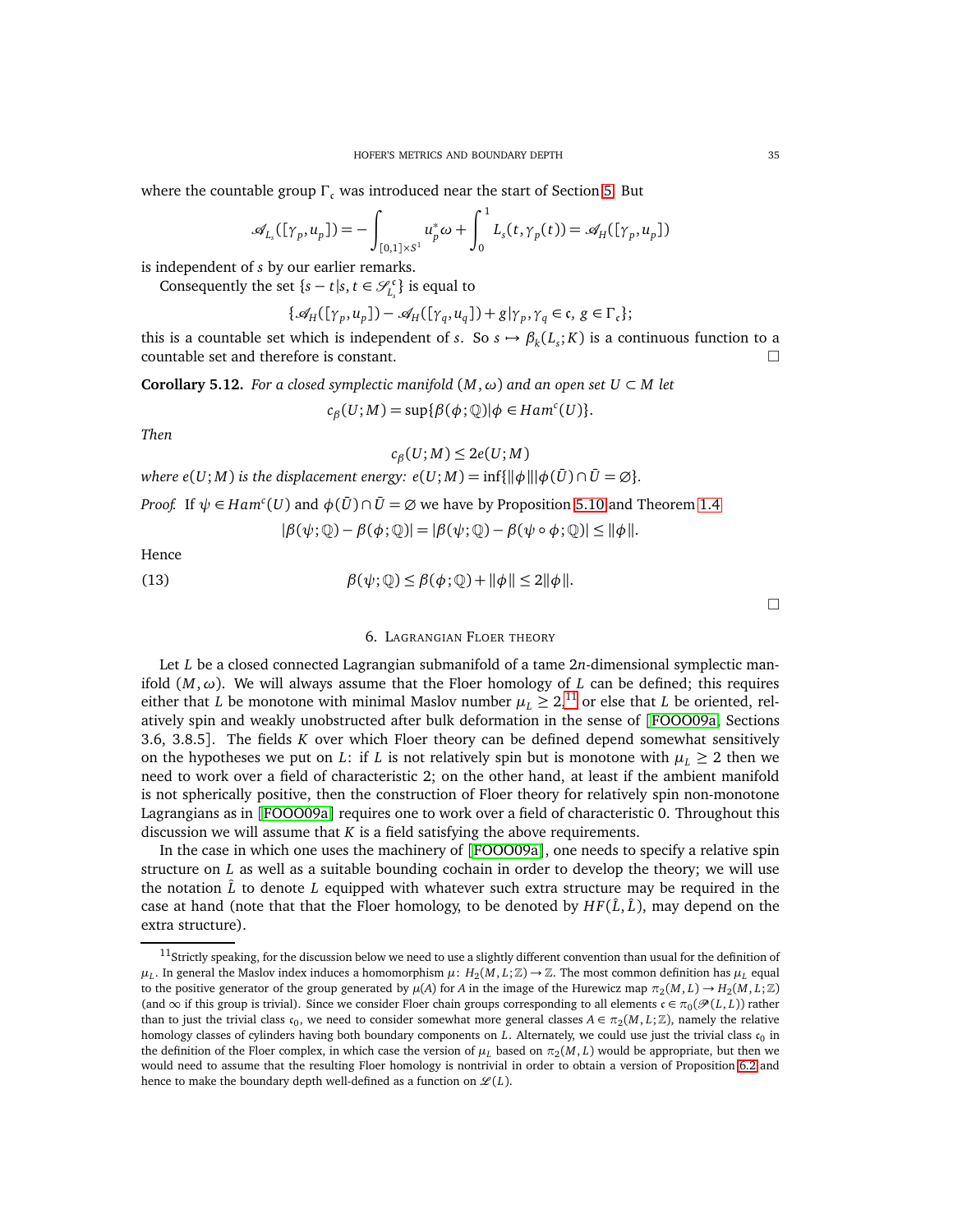Given this input, let

$$
\mathcal{P}(L, L) = \{ \gamma \in C^1([0, 1], M) | \gamma(0), \gamma(1) \in L \}.
$$

Then  $\pi_0(\mathcal{P}(L,L))$  contains a distinguished component  $\mathfrak{c}_0$  which contains all constant paths at points of *L* (and, more generally, all paths contained entirely within *L*). As in the Hamiltonian case, let us choose for each  $c \in \pi_0(\mathcal{P}(L, L))$  a basepoint  $\gamma_c$ , and also a symplectic trivialization *τ*<sub>c</sub> of  $γ_c^*TM$  under which, for *i* = 0, 1,  $T_{\gamma(i)}L$  is identified with  $\{i\} \times \mathbb{R}^n$ . Consider pairs  $(γ, ν)$ where  $\gamma \in \mathfrak{c}$  and  $v: [0,1] \times [0,1] \to M$  is  $C^1$  and obeys  $v(s,i) \in L$  for  $i = 0,1$ ,  $v(0,t) = \gamma_{\mathfrak{c}}(t)$ and  $v(1, t) = \gamma(t)$ . Up to homotopy there is a unique symplectic trivialization of  $v^*TM$  which extends  $\tau_c$  and, for  $i = 0, 1$ , identifies each  $T_{\nu(s,i)} L$  with  $\{(s,i)\}\times\mathbb{R}^n$ ; in particular  $\tau_c$  and  $\nu$  induce a symplectic trivialization of  $\gamma^*TM$  which identifies  $T_{\gamma(i)}L$  with  $\{i\} \times \mathbb{R}^n$ . Declare two such pairs  $(γ, ν)$  and  $(γ', ν')$  to be equivalent if and only if:

- (i)  $\gamma = \gamma'$ , and
- (ii)  $\int_{[0,1]^2} v^* \omega = \int_{[0,1]^2} v'^* \omega.$

For  $c \in \pi_0(\mathcal{P}(L, L))$  we let  $\tilde{c}$  be the set of equivalence classes of such pairs  $(\gamma, \nu)$  with  $\gamma \in c$ under the above equivalence relation, and define

$$
\widetilde{\mathscr{P}}(L,L) = \cup_{\mathfrak{c} \in \pi_0(\mathscr{P}(L,L))} \widetilde{\mathfrak{c}}.
$$

We then have a well-defined function

$$
\mathscr{A}_H \colon \mathscr{P}(L, L) \to \mathbb{R}
$$

$$
[\gamma, \nu] \mapsto -\int_{[0,1]^2} \nu^* \omega + \int_0^1 H(t, \gamma(t)) dt.
$$

The critical points of  $\mathcal{A}_H$  are, as in the Hamiltonian case, those  $[\gamma, \nu]$  with  $\dot{\gamma}(t) = X_H(t, \gamma(t))$ . They thus correspond to time-one flowlines  $\gamma$  of the (time-dependent) vector field  $X_H$  with the property that  $\gamma(0) \in L \cap (\phi_H^1)^{-1}(L)$ . For  $\mathfrak{c} \in \pi_0(\mathcal{P}(L, L))$  let  $\mathcal{O}_{\mathfrak{c},L,H}$  denote the set of such flowlines *γ* which belong to the homotopy class c. Assume that the pair (*L*, *H*) is nondegenerate in the sense that *L* is transverse to  $(\phi_H^1)^{-1}(L)$ ; in particular  $\cup_c \mathcal{O}_{c,L,H}$  will then be finite.

For  $\mathfrak{c}\in\pi_0(\mathscr{P}(L,L)),$  a loop  $\eta\colon S^1\to\mathfrak{c}$  gives rise in obvious fashion to a cylinder  $u_\eta\colon S^1\times[0,1]\to$ *M* whose boundary is mapped to *L*. We then obtain a Maslov index  $\mu_{\eta}$  by choosing an arbitrary symplectic trivialization of  $u^*_{\eta}TM$  and taking the difference of the Maslov indices of the loops of Lagrangian subspaces given by *u*| ∗  $\int_{S^1\times\{i\}}^* TL$  in terms of the trivialization (of course the difference is independent of the trivialization). Let  $N_c$  be the nonnegative generator of the subgroup of  $\mathbb Z$ generated by the values  $\mu_n$  for loops  $\eta$  in c. Also, let  $\Gamma_c$  be the subgroup of R generated by the numbers  $\int_{S^1 \times [0,1]} u^*_{\eta} \omega$  for loops  $\eta$  in c.

We then have another well-defined function

$$
\mu\colon\,\mathscr{O}_{\mathfrak{c},L,H}\to\mathbb{Z}/N_{\mathfrak{c}}\mathbb{Z}
$$

given by, for any  $\gamma \in \mathcal{O}_{c,L,H}$ , choosing a homotopy  $\nu$  from  $\gamma_c$  to  $\gamma$  through paths in  $\mathcal{P}(L,L)$  and letting  $\mu(\gamma)$  be, modulo  $N_c$ , the Maslov–Viterbo index [[V87](#page-61-26)] of ( $\gamma, \nu$ ) *i.e.*, the Maslov index of a loop of Lagrangian subspaces of R <sup>2</sup>*<sup>n</sup>* determined by the aforementioned trivialization of *v* <sup>∗</sup>*T M* along all but the right side of  $\partial [0,1]^2$ , and given over the right side by the path  $(\phi_H^t)_*T_{\gamma(0)}L$  (with appropriate oppositely-oriented 90-degree rotations at  $(s, t) = (1, 0)$  and  $(s, t) = (1, 1)$  in order to obtain a continuous path).

As in the Hamiltonian case, we let  $S_{(M,L)} = \bigcup_{\mathfrak{c} \in \pi_0(\mathcal{P}(L,L))} {\{\mathfrak{c}\}} \times \mathbb{Z}/N_{\mathfrak{c}} \mathbb{Z}$ , endowed with the action of Z given by addition in the second factor, and for *K* an appropriate field,  $(c, k) \in S_{(M,L)}$  and  $\lambda \in \mathbb{R}$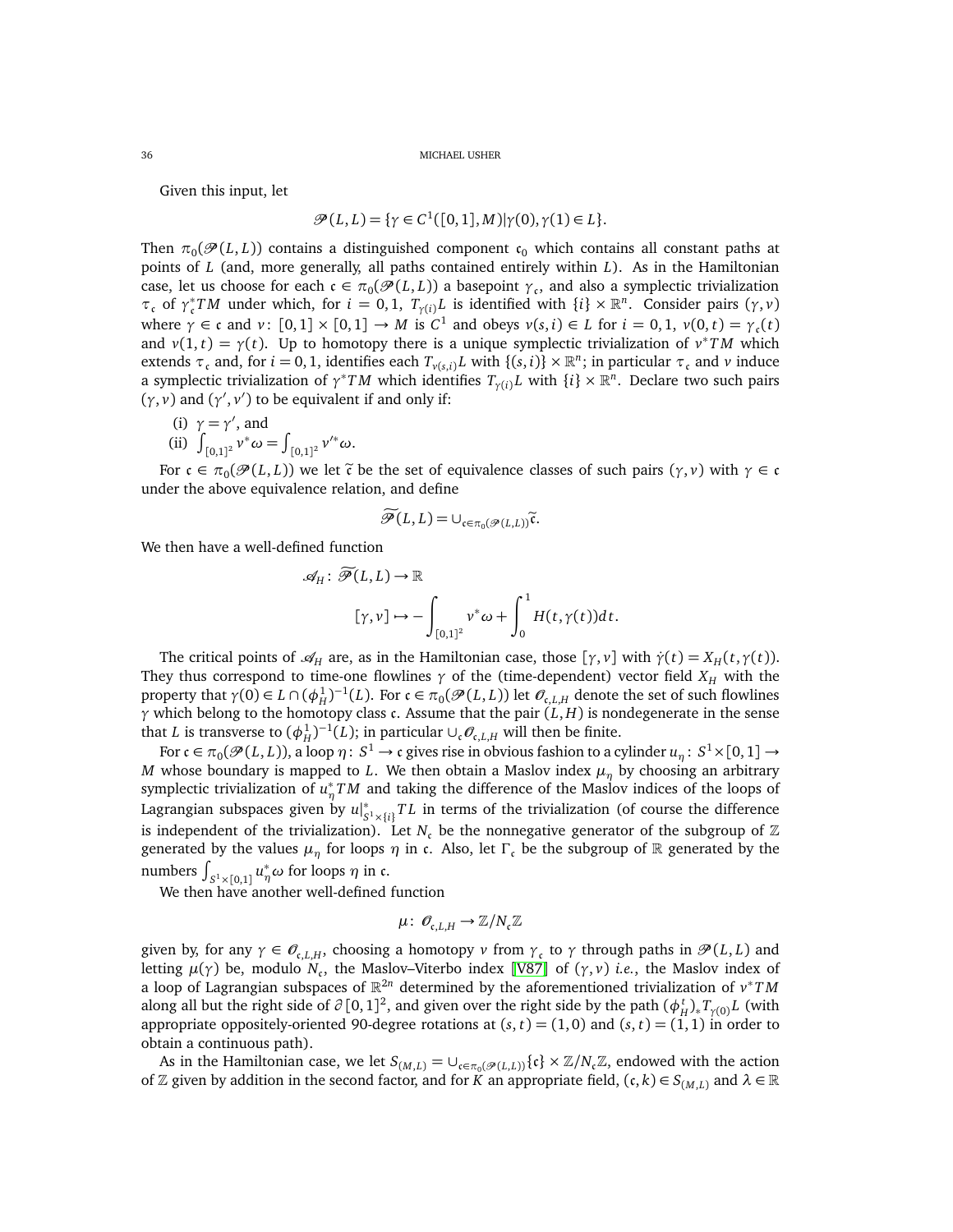we let

$$
Crit_{c,k}^{\lambda}(\mathcal{A}_H) = \{[\gamma, \nu] | \gamma \in \mathcal{O}_{c,L,H}, \mathcal{A}_H([\gamma, \nu]) \le \lambda, \mu([\gamma, \nu]) = k \}
$$

and

$$
CF_{\mathfrak{c},k}^{\lambda}(\hat{L}:H;K)=\left\{\sum_{[\gamma,v]\in Crit_{\mathfrak{c},k}^{\lambda}(\mathcal{A}_H)}a_{[\gamma,v]}[\gamma,v]\left|\ a_{[\gamma,v]}\in K,(\forall C\in\mathbb{R})(\#\{[\gamma,v] | a_{[\gamma,v]}\neq 0,\mathcal{A}_H([\gamma,v])\geq C\}<\infty)\right.\right\}.
$$

Also let  $CF_{\mathfrak{c},k}(\hat{L}:H;K) = \cup_{\lambda} CF_{\mathfrak{c},k}^{\lambda}(\hat{L}:H;K)$ , and  $CF_{\mathfrak{c}}(\hat{L}:H;K) = \bigoplus_{k} CF_{\mathfrak{c},k}(\hat{L}:H;K)$ . Under various hypotheses on the field *K* and on *L* (and on what we denote by  $\hat{L}$ , *i.e.* on *L* equipped with a relative spin structure and/or a bounding cochain as necessary) there are constructions of the Floer boundary operator  $\partial_{J,H}$  on  $CF(\hat{L}:H;K)$  in [[Fl88](#page-60-27)], [[Oh93](#page-61-14)], [[HL10](#page-60-28)], [[FOOO09a](#page-60-14)]. In all cases, these constructions (or straightforward modifications of them) give  $CF(\hat{L}:H;K)$  the structure of a  $S_{(M,L)}$ graded, R-filtered complex over *K* and each individual  $CF_c(\hat{L} : H; K)$  the structure of a  $\mathbb{Z}/N_c\mathbb{Z}$ graded,  $\mathbb{R}$ -filtered complex over  $K$ .<sup>[12](#page-36-1)</sup> Each  $CF_{\mathfrak{c},k}(\hat{L}:H;K)$  is a finite-dimensional vector space over  $\Lambda^{K,\Gamma_c}$ , as is the full chain complex  $CF_c(\hat{L}:H;K)$ , much like the situation in the Hamiltonian case.

Standard constructions of continuation maps that can be found, e.g., in [[Le08,](#page-60-13) Section 3.3] and [[FOOO11,](#page-60-21) Section 5], can be adapted to prove the following analogue of Proposition [5.1.](#page-21-0)

<span id="page-36-2"></span>**Proposition 6.1.** *Given two Hamiltonians H*−, *H*<sup>+</sup> *and appropriate auxiliary data used to construct the complexes*  $(CF(\hat{L}:H_{\pm}; K), \partial_{J_{\pm}, H_{\pm}})$ *, there exist:* 

- $\bullet$  *an*  $\mathcal{E}^+(H_+ H_-)$ -morphism  $\Phi$ : (CF( $\hat{L}$  : *H*<sub>−</sub>;*K*),  $\partial_{J_-,H_-}$ ) → (CF( $\hat{L}$  : *H*<sub>+</sub>;*K*),  $\partial_{J_+,H_+}$ )
- $\bullet$  *an*  $\mathcal{E}^{-}(H_{+} H_{-})$ -morphism  $\Psi$ : (CF( $\hat{L}$  : *H*<sub>+</sub>;*K*),  $\partial_{J_{+},H_{+}}$ ) → (CF( $\hat{L}$  : *H*<sub>−</sub>;*K*),  $\partial_{J_{-},H_{-}}$ )
- $osc(H_+ H_-)$ *-homotopies*  $\mathcal{K}_\pm$ :  $CF(\hat{L}: H_\pm; K) \to CF(\hat{L}: H_\pm; K)$  *from*  $\Phi \circ \Psi$  *and*  $\Psi \circ \Phi$  *to the respective identities.*

In particular the Floer complexes  $(CF(\hat{L}:H_-;K),\partial_{J_-;H_-})$  and  $(CF(\hat{L}:H_+;K),\partial_{J_+,H_+})$  are  $osc(H_+-$ *H*−)*-quasiequivalent.*

Note that by Proposition [3.8](#page-15-2) the special case in which  $H_-=H_+$  is enough to imply that the boundary depth of the complex  $(CF(\hat{L}:H;K), \partial_{J,H})$  is independent of the path of almost complex structures *J* used to define it (indeed the methods in [[U11](#page-61-11)] that are used to prove Proposition [5.2](#page-22-0) can straightforwardly be adapted to prove that the filtered chain isomorphism type of  $CF(\hat{L}:H;K)$ is independent of *J*, though we will not need to directly appeal to this fact).

We will also require the following analogue of Proposition [5.3,](#page-22-1) in order to show that the boundary depth depends only on the Lagrangian submanifold  $(\phi_H^1)^{-1}(L)$  and not on *H*. In the weakly exact case a closely related argument appears in [[BaC07,](#page-59-3) Section 2.1.3].

<span id="page-36-0"></span>**Proposition 6.2.** *Let*  $G, H: [0, 1] \times M \rightarrow \mathbb{R}$  *be two normalized Hamiltonians with the property that*  $(\phi_G^1)^{-1}(L) = (\phi_H^1)^{-1}(L)$ . Then for appropriate paths  $J_1, J_2$  of almost complex structures there is a shift $i$ somorphism  $\Psi_*\colon (CF(\hat{L}:G;K), \partial_{J_1,G}) \to (CF(\hat{L}:H;K), \partial_{J_2,H})$ . In the case that the Floer homology  $HF(\hat{L},\hat{L})$  is nonzero this shift-isomorphism restricts for all  $\mathfrak{c}\in\pi_0(\mathscr{P}(L,L))$  to a shift-isomorphism  $CF_{c}(\hat{L}: G; K) \rightarrow CF_{c}(\hat{L}: H; K).$ 

*Proof.* Define  $\psi_t$ :  $M \to M$  by

$$
\psi_t = \phi_H^t \circ (\phi_G^t)^{-1}.
$$

<span id="page-36-1"></span> $12$ In the setup of [[FOOO09a](#page-60-14)] there are certain possible bounding cochains for which this statement will not precisely be true due to grading-related issues; it will become true if we reduce the grading of  $CF_c(\hat{L}: H, K)$  from  $\mathbb{Z}/N_c\mathbb{Z}$  to  $\mathbb{Z}/2\mathbb{Z}$  (as is possible, since in the setup of  $[FOOO09a] L$  $[FOOO09a] L$  $[FOOO09a] L$  will be oriented and hence  $N_c$  will be even). For ease of exposition we will ignore this distinction, which does not affect the ideas of any of the proofs to come.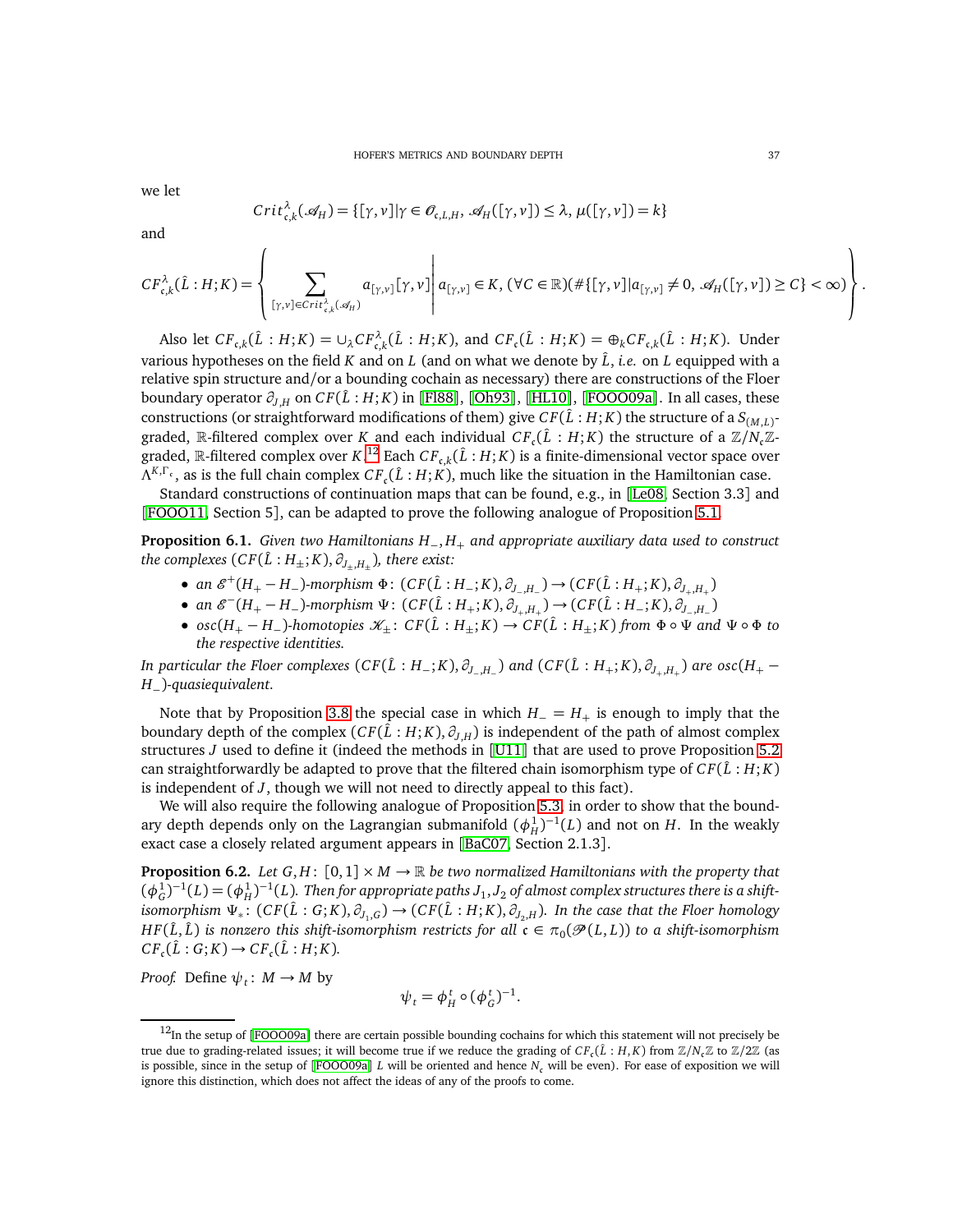The hypothesis on *H* and *G* shows that

$$
\psi_1(L) = L.
$$

Let *F* :  $[0,1] \times M \to \mathbb{R}$  be the normalized Hamiltonian generating the path  $\{\psi_t\}_{t \in [0,1]}$ . Since  $φ$ <sup>*t*</sup></sup> $G$  =  $ψ$ <sup>*τ*</sup> $I$ </sub>  $\circ φ$ <sup>*t*</sup><sub>*H*</sub> we have

(15) 
$$
G(t,m) = (H - F)(t, \psi_t(m)).
$$

Define

<span id="page-37-1"></span><span id="page-37-0"></span>
$$
\Psi \colon \mathcal{P}(L, L) \to \mathcal{P}(L, L)
$$

$$
(\Psi \gamma)(t) = \psi_t(\gamma(t));
$$

this is well-defined by [\(14\)](#page-37-0). Denote the induced action on  $\pi_0(\mathscr{P}(L,L))$  by  $\Psi_*$ . We define a lift  $\widetilde{\Psi}$ :  $\widetilde{\mathcal{P}}(L,L) \to \widetilde{\mathcal{P}}(L,L)$  as follows. For each  $c \in \mathcal{P}(L,L)$  we have chosen a basepoint  $\gamma_c \in c$ ; we now choose additionally a homotopy  $v_c: [0, 1]^2 \to M$  from  $\gamma_c$  to  $\Psi \gamma_{\Psi_*^{-1}c}$ . Now for  $[\gamma, v] \in \widetilde{c} \subset \widetilde{\mathscr{P}}(L, L)$ define

$$
\widetilde{\Psi}([\gamma,\nu])=[\Psi\gamma,\nu_{\Psi_*\mathfrak{c}}\#\Psi\nu]
$$

(where for the homotopy  $v: [0, 1]^2 \to M$  from  $\gamma_c$  to  $\gamma$  we define  $(\Psi v)(s, t) = \psi_t(v(s, t))$ , and where  $#$  denotes the obvious gluing operation). Using  $(15)$ , a computation very similar to that in the proof of Proposition [5.3](#page-22-1) shows that

$$
\mathscr{A}_H(\Psi[\gamma,\nu]) = \mathscr{A}_G([\gamma,\nu]) + \mathscr{A}_F([\Psi\gamma_c,\nu_{\Psi_c}]).
$$

Moreover we have

$$
\widetilde{\Psi}[\gamma, \nu] \in Crit(\mathcal{A}_H) \Longleftrightarrow \psi_1(\gamma(1)) = \phi_H^1(\gamma(0)) \Longleftrightarrow \gamma(1) = \phi_G^1(\gamma(0)) \Longleftrightarrow [\gamma, \nu] \in Crit(\mathcal{A}_G).
$$

Thus for any  $\mathfrak{c} \in \pi_0(\mathcal{P}(L, L))$  and any  $\lambda \in \mathbb{R}$ , where we denote  $\lambda_{\mathfrak{c}} = \mathcal{A}_F([\Psi \gamma_{\mathfrak{c}}, \nu_{\Psi_{\ast} \mathfrak{c}}])$ ,  $\Psi$  induces a linear map  $\Psi_*\colon CF_c^{\lambda}(\hat{L}:G;K)\to CF_{\Psi_*c}^{\lambda+\lambda_c}(\hat{L}:H;K)$ . Moreover, given a path of almost complex structures *J*<sub>1</sub>(*t*), if we set *J*<sub>2</sub>(*t*) =  $\psi_{t*}$ *J*<sub>1</sub>(*t*) $\psi_{t*}^{-1}$  then just as in the proof of Proposition [5.3](#page-22-1) we will have, for  $u: \mathbb{R} \times [0,1] \rightarrow M$ ,

$$
\bar{\partial}_{J_2,H}(\Psi u) = \Psi_* \bar{\partial}_{J_1,G} u
$$

in obvious notation, as a consequence of which  $\Psi_*$  is an isomorphism of chain complexes. Consideration of gradings then shows that  $\Psi_*$  is a shift-isomorphism just as in the proof of Proposition [5.3.](#page-22-1)

It remains to establish the final sentence of the proposition. Assume then that  $HF(\hat{L}, \hat{L}) \neq 0$ . Clearly the proposition will follow if we show that  $\Psi_* \mathfrak{c} = \mathfrak{c}$  for all  $\mathfrak{c} \in \pi_0(\mathcal{P}(L, L))$ . Now in general  $HF(\hat{L},\hat{L})$  splits as a direct sum  $\oplus_{\mathfrak{c}} HF_{\mathfrak{c}}(\hat{L},\hat{L})$  where, for a generic Hamiltonian  $H'$ ,  $HF_{\mathfrak{c}}(\hat{L},\hat{L})$  is the homology of the subcomplex  $CF_c(\hat{L}: H'; K)$  generated by those  $[\gamma, u]$  with  $\gamma \in \mathfrak{c}$  and  $\dot{\gamma}(t) =$  $X_{H'}(t,\gamma(t))$  (and of course this homology is independent of  $H'$ ). If we choose  $H'$  to be  $C^1$ -small, all such *γ* will be contained within a Darboux–Weinstein neighborhood of *L* and so will be homotopic rel endpoints to a path entirely contained in *L* (by the deformation retraction that shrinks the fibers of the Darboux–Weinstein neighborhood). Thus where  $\mathfrak{c}_0 \in \pi_0(\mathcal{P}(L,L))$  is the trivial class, all generators  $[\gamma, \nu]$  for  $CF(L : H'; K)$  have  $\gamma \in \mathfrak{c}_0$ . This shows that we have  $HF_{\mathfrak{c}}(\hat{L}, \hat{L}) = 0$  for all  $c \neq c_0$ . So if  $HF(\hat{L}, \hat{L}) \neq 0$  then  $c_0$  is distinguished as the unique class c in  $\pi_0(\hat{L}, \hat{L})$  such that  $HF_c(\hat{L}, \hat{L}) \neq 0$ . But on homology the shift-isomorphism that we have constructed above sends  $HF_{\mathfrak{c}_0}(\hat{L}, \hat{L})$  to  $HF_{\Psi_*\mathfrak{c}_0}(\hat{L}, \hat{L})$ , so we must have  $\Psi_*\mathfrak{c}_0 = \mathfrak{c}_0$ .

With this established one sees similarly to the proof of Proposition [5.3](#page-22-1) that  $\Psi_*\mathfrak{c} = \mathfrak{c}$  for all c. Indeed, since  $\Psi_* \mathfrak{c}_0 = \mathfrak{c}_0$ , one finds that if  $\gamma \in \mathcal{P}(L, L)$  then both  $\Psi \gamma$  and  $\gamma$  can be joined by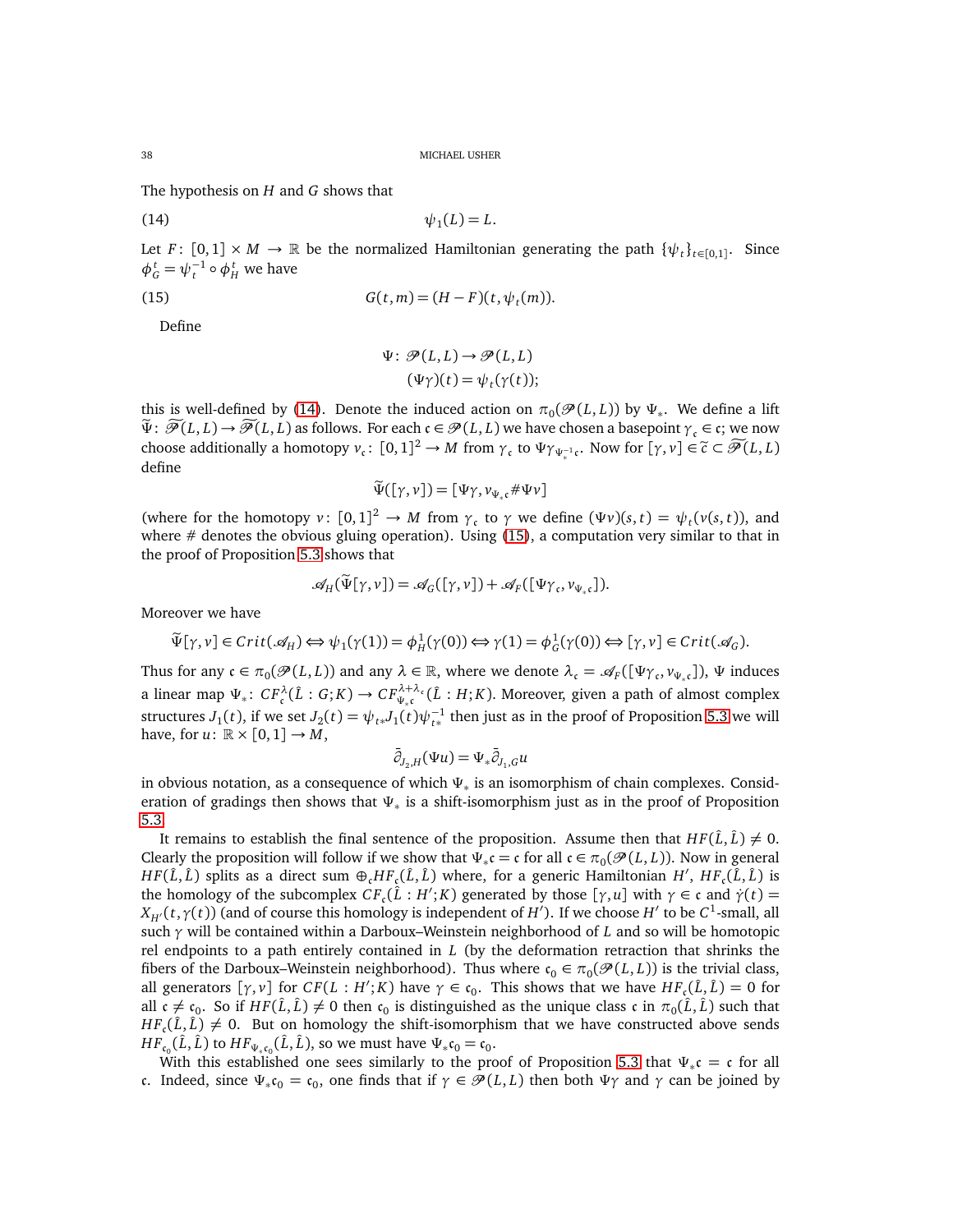homotopies (within  $\mathcal{P}(L, L)$ ) to the path given by

$$
t \mapsto \begin{cases} \gamma(2t) & 0 \le t \le 1/2 \\ \psi_{2t-1}(\gamma(1)) & 1/2 \le t \le 1 \end{cases}
$$

Thus (when  $HF(\hat{L}, \hat{L}) \neq 0$ ) we have  $\Psi_* \mathfrak{c} = \mathfrak{c}$  for all  $\mathfrak{c}$ . With this established it is clear from the construction that  $\Psi_*$  restricts as a shift-isomorphism  $CF_c(\hat{L}:G;K) \to CF_c(\hat{L}:H;K)$ .

*Remark* 6.3. The requirement that  $HF(\hat{\iota}, \hat{\iota}) \neq 0$  in the last statement of Proposition [6.2](#page-36-0) is necessary. As is made clear in the proof, the last statement holds provided that, where  $\psi_t \colon M \to M$  is a Hamiltonian isotopy from the identity to a Hamiltonian diffeomorphism  $\psi_1$  such that  $\psi_1(L) =$ *L*, and where we put  $(\Psi \gamma)(t) = \psi_t(\gamma(t))$  for  $\gamma \in \mathcal{P}(L, L)$ , the map  $\Psi$  acts as the identity on  $\pi_0(\mathcal{P}(L, L))$ . As we argued above, this condition does hold when  $HF(\hat{L}, \hat{L}) \neq 0$ . However, if we consider for instance the case in which  $M = \mathbb{R}^2/\mathbb{Z}^2$  with its standard symplectic structure, and where  $L$  is a small contractible circle around  $(0, 0)$ , it is easy to construct a Hamiltonian isotopy  $\psi_t$ : *M* → *M* which restricts to *L* as translation by  $(t, 0)$  for each  $t \in [0, 1]$ . In this case the associated map  $\Psi\colon \mathscr{P}(L,L)\to \mathscr{P}(L,L)$  obviously does not act as the identity on  $\pi_0$ .

Consequently, whenever  $L' \in \mathcal{L}(L)$  and  $L \uparrow L'$  we may **define**  $\beta_{\hat{L}}(L';K)$  to be the boundary **depth of the chain complex**  $CF(\hat{L} : H; K)$  for any Hamiltonian  $H: [0, 1] \times M \rightarrow \mathbb{R}$  with the **property that**  $L' = (\phi_H^1)^{-1}(L)$ . Propositions [6.1](#page-36-2) and [6.2](#page-36-0) readily imply that this quantity is independent of the choice of such *H* (and of the almost complex structures and abstract perturbations involved in the construction of the Floer complex). In case  $L' = (\phi_H^1)^{-1}(L)$  is not transverse to *L*, it is easy to see from the special case of Theorem [1.7](#page-9-0) (i) involving Lagrangians transverse to *L* (to be proven presently) that we obtain a well-defined value  $\beta_{\hat{L}}(L';K)$  as the limit of  $\beta_{\hat{L}}((\phi_{H_n}^1)^{-1}(L);K)$ for any  $H_n$  with  $H_n \to H$  in  $C^2$  and  $(\phi_{H_n}^1)^{-1}(L) \uparrow L$ .

Also, in the case that  $HF(\hat{L}, \hat{L}) \neq 0$ , if  $c \in \pi_0(\mathscr{P}(L, L))$  and  $L' \in \mathscr{L}(L)$  we denote by  $\beta_{\hat{L},c}(L';K)$ the boundary depth of the chain complex  $CF_c(\hat{L}: H; K)$  where  $L' = (\phi_H^1)^{-1}(L)$  assuming that *L* ′ ⋔ *L*; again this depends only on *L* and not on *H* by Propositions [6.1](#page-36-2) and [6.2](#page-36-0) because of the assumption that  $HF(\tilde{L}, \tilde{L}) \neq 0$ . Of course we have  $\beta_{\tilde{L},c}(L';K) \leq \beta_{\tilde{L}}(L';K)$  when both are defined. If  $L'$  and  $L$  are not transverse we again define  $\beta_{\hat{L},\mathfrak{c}}(L';K)$  by continuity.

*Proof of Theorem [1.7](#page-9-0) (i)*  $(|\beta_{\hat{L}}(L_1;K)-\beta_{\hat{L}}(L_2;K)|\leq \delta(L_1,L_2)$ ). As indicated above we must first prove this in the case that  $L_1 \pitchfork L$  and  $L_2 \pitchfork L$  in order to even justify the definition of  $\beta_L(L';K)$  when  $L'$ and *L* are not transverse. After we do this the general case of Theorem [1.7](#page-9-0) (i) will clearly follow by continuity.

Choose a Hamiltonian *G*:  $[0,1] \times M \to \mathbb{R}$  so that  $\phi_G^1(L_2) = L_1$  and a Hamiltonian *H* such that  $\phi_H^1(L_1) = L$ . So where  $F(t,m) = H(t,m) + G(t, (\phi_H^t)^{-1}(m))$  we have  $\phi_F^1(L_2) = L$ . Thus  $\beta_{\tilde{L}}(L_2; K)$ is the boundary depth of  $CF(\hat{L}:F;K)$ , while  $\beta_{\hat{L}}(L_1;K)$  is the boundary depth of  $CF(\hat{L}:H;K)$ . So by Propositions [3.8](#page-15-2) and [6.1](#page-36-2) we have

$$
|\beta_{\hat{L}}(L_1;K) - \beta_{\hat{L}}(L_2;K)| \leq osc(H - F) = osc(G).
$$

So since *G* was an arbitrary Hamiltonian with  $\phi_G^1(L_2) = L_1$  part (i) of Theorem [1.7](#page-9-0) follows (at least in the transverse case, and as noted earlier the general case then immediately follows by continuity).  $\Box$ 

*Proof of Theorem [1.7](#page-9-0) (ii)* (*on β*<sup>ˆ</sup>*<sup>L</sup>* (*L*; *K*))*.* Constructions in [[BiC07,](#page-59-2) Section 5.6] in the monotone case and from [[FOOO09c](#page-60-23)] in other cases provide a chain complex  $\mathcal{C}(\hat{L}; K)$ , with the following properties:

•  $\mathcal{C}(\hat{L}; K)$  is, in the language of Section [4,](#page-16-0) a quantum correction of the Morse complex with coefficients in *K* and with grading reduced modulo  $N_{\mathfrak{c}_0}$  of a suitable Morse function on *L*,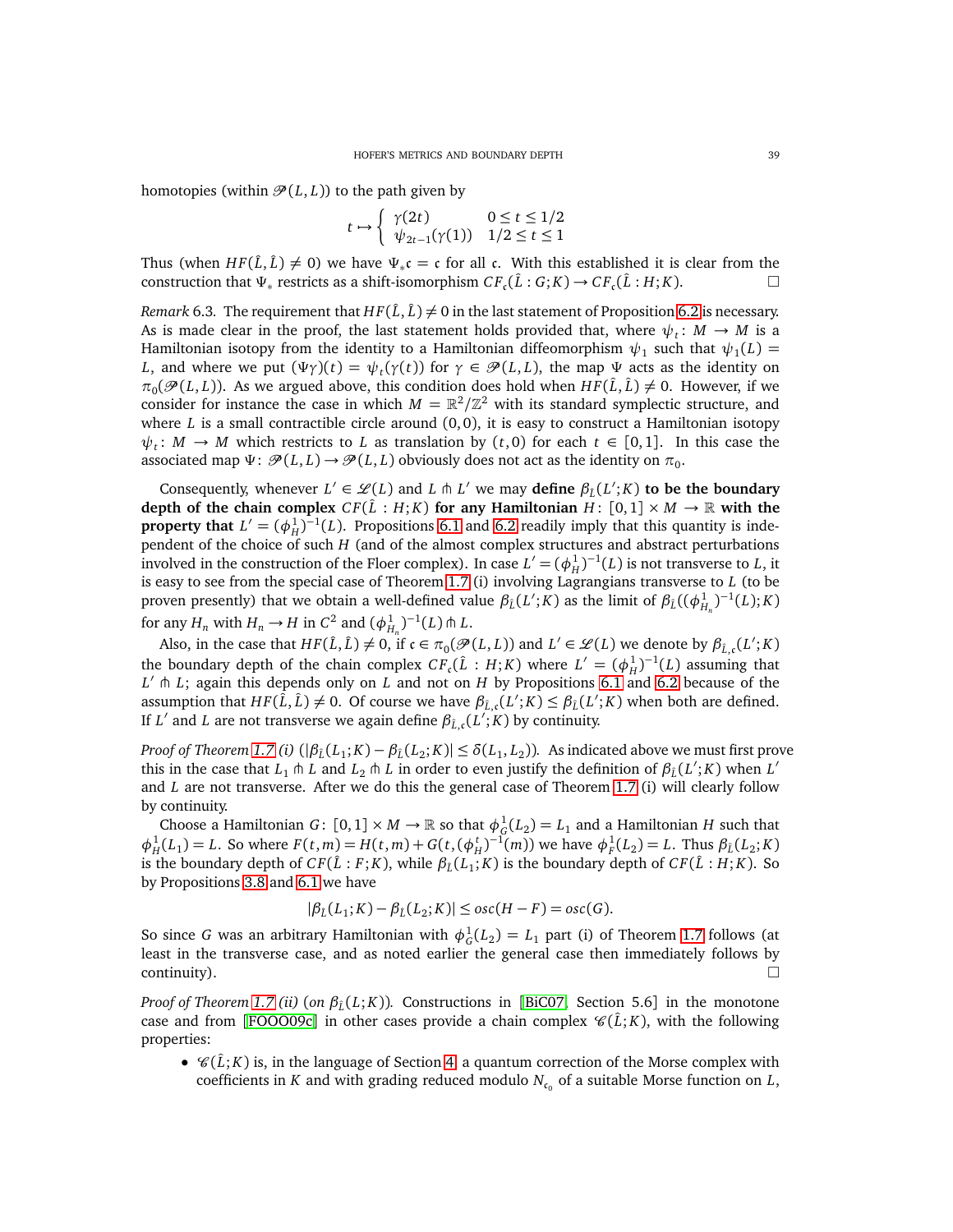such that for any  $\epsilon > 0$  the gap of  $\mathcal{C}(\hat{L})$  in every grading may be arranged to be at least  $\sup_J \sigma(M, L, J) - \epsilon$ .

• For any *H* such that  $(\phi_H^1)^{-1}(L) \uparrow L$ ,  $CF_{\mathfrak{c}_0}(\hat{L}:H;K)$  is  $osc(H)$ -quasiequivalent to  $\mathcal{C}(\hat{L})$ , and for  $c \neq c_0$ ,  $CF_c(\hat{L}: H; K)$  is  $osc(H)$ -quasiequivalent to the zero chain complex.

By taking a limit as  $H \to 0$  it follows from Theorem [1.7](#page-9-0) (i) and Proposition [3.8](#page-15-2) that  $\beta_{\hat{L}}(L;K)$ may be computed as the boundary depth of  $\mathcal{C}(\hat{L}; K)$ . By Proposition [4.3](#page-17-4) this quantity is zero if  $HF(\hat{L}, \hat{L}) \cong H_*(L)$ , and otherwise is at least  $\sup_J \sigma(M, L, J) - \epsilon$ . Since  $\epsilon$  is arbitrary (depending on the choice of an almost complex structure in the construction of  $\mathscr{C}(\hat{L}; K)$ , whereas  $\beta_{\hat{L}}(L; K)$ is independent of this almost complex structure) we in fact have  $\beta_{\hat{L}}(L;K) \geq \sup_{J} \sigma(M,L,J)$  if *HF*( $\tilde{L}$ ,  $\tilde{L}$ ) is not isomorphic to  $H_*(L)$ . (*L*).

*Proof of Theorem [1.7](#page-9-0)* (iii)  $(L \cap L_1 = \emptyset \Rightarrow \beta_{\hat{L}}(L_1; K) = 0)$ . This is obvious, as the trivial chain complex has boundary depth zero.

*Proof of Theorem [1.7](#page-9-0) (iv)*  $(\beta_{\Delta}(\Gamma_{\phi}; K) = \beta(\phi; K))$ . This property follows from a familiar comparison between Lagrangian and Hamiltonian Floer theory, as discussed for instance in [[BPS03,](#page-60-29) Section 5.2] in the exact case and in [[FOOO09b,](#page-60-19) Section 6.2] in general. Since, unlike these other references, we need to keep track of filtration levels and various other issues, let us review the argument. Let  $\Delta \subset M \times M$  be the diagonal and endow  $M \times M$  with the symplectic structure  $\Omega = (-\omega) \oplus \omega$ , There is a map (which modulo issues relating to differentiability of paths would be a homeomorphism; in particular it induces a bijection on  $\pi_0$ )

$$
\Upsilon: \mathscr{L}M \to \mathscr{P}(\Delta, \Delta)
$$

$$
(\Upsilon \gamma)(t) = \left(\gamma \left(1 - \frac{t}{2}\right), \gamma \left(\frac{t}{2}\right)\right).
$$

In particular if for every component  $c \in \pi_0(\mathscr{L}M)$  we have chosen a (smooth) basepoint  $\gamma_c$  we obtain basepoints  $\Upsilon_{\gamma_c}$  for the components of  $\mathcal{P}(\Delta, \Delta)$ . A symplectic trivialization of each  $\gamma_c^* T M$ (such as we have used as input in our formulation of Hamiltonian Floer theory) induces in the obvious way a symplectic trivialization of  $(\Upsilon \gamma_c)^* T(M \times M)$ , such that for  $i = 0, 1, T_{\Upsilon \gamma_c(i)} \Delta$  is identified with the diagonal in  $\mathbb{R}^{2n} \times \mathbb{R}^{2n}$ ; at least after composing with the constant linear symplectomorphism  $\begin{pmatrix} 1 & -1 \\ 0 & 1 \end{pmatrix}$  of  $\mathbb{R}^{2n} \times \mathbb{R}^{2n}$  this gives a symplectic trivialization of  $(\Upsilon_{\Upsilon_{\mathcal{C}}})^* T(M \times M)$  suitable as an input for our formulation of Lagrangian Floer theory.

The map Υ evidently sends a homotopy *w* from *γ*<sup>c</sup> to *γ* to a homotopy Υ*w* from Υ*γ*<sup>c</sup> to Υ*γ* given by

$$
\Upsilon w(s,t) = \left(w\left(s,1-\frac{t}{2}\right), w\left(s,\frac{t}{2}\right)\right).
$$

Clearly

$$
\int_{[0,1]^2} (\Upsilon w)^* \Omega = \int_{[0,1] \times S^1} w^* \omega
$$

and so the assignment

$$
\widetilde{\Upsilon}([\gamma,w]) = [\Upsilon \gamma, \Upsilon w]
$$

gives a well-defined map  $\widetilde{\mathscr{L}}M \to \widetilde{\mathscr{P}}(\Delta,\Delta)$  of the covering spaces which are the domains of our action functionals.

Now given a smooth function  $H\colon S^1\times M\to\mathbb{R}$  define  $G\colon\thinspace [0,1]\times M\times M\to\mathbb{R}$  by

$$
G(t, m_1, m_2) = \frac{1}{2} \left( H\left( 1 - \frac{t}{2}, m_1 \right) + H\left( \frac{t}{2}, m_2 \right) \right).
$$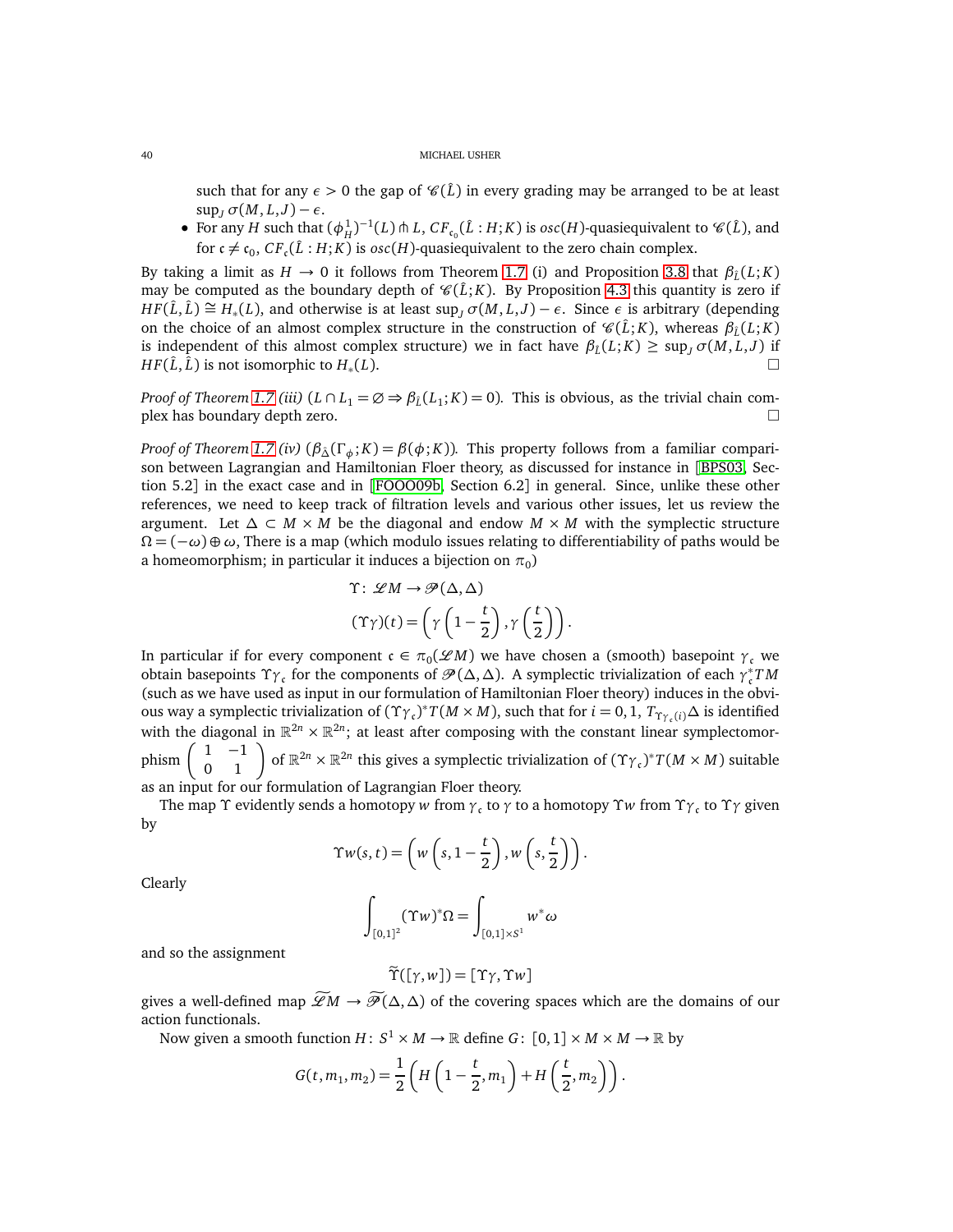We plainly have, where the action functional on the left is that from Section [5](#page-19-0) and the one on the right is from the present section,

$$
\mathscr{A}_H([\gamma,w])=\mathscr{A}_G(\widetilde{\Upsilon}[\gamma,w]).
$$

Moreover critical points are easily seen to correspond under  $\tilde{\Upsilon}$ : if  $\gamma: S^1 \to M$  has  $\dot{\gamma}(t) =$ *X*<sub>*H*</sub>(*t*,γ(*t*)) then (Υγ)(*t*) = *X*<sub>*G*</sub>(*t*,Υγ(*t*)), and conversely if Γ = (γ<sub>1</sub>,γ<sub>2</sub>): [0,1] → *M* × *M* with  $Γ(0), Γ(1) ∈ Δ obeys Γ(t) = X<sub>G</sub>(t, Γ(t))$  then

$$
\Upsilon^{-1}\Gamma(t) = \begin{cases} \gamma_2(2t) & 0 \le t \le 1/2\\ \gamma_1(2-2s) & 1/2 \le t \le 1 \end{cases}
$$

will obey  $\frac{d}{dt}(\Upsilon^{-1}\Gamma(t)) = X_H(t, \Upsilon^{-1}\Gamma(t))$  (in particular  $\Upsilon^{-1}\Gamma$  will be smooth everywhere).

Consequently, at least at the level of modules, Υ induces an isomorphism between the filtered Hamiltonian Floer groups  $CF^{\lambda}(H; K)$  and the filtered Lagrangian Floer groups  $CF^{\lambda}(\hat{\Delta}: G; K)$ . At least in the case where *M* (and hence  $\Delta$ ) is monotone and where  $K = \mathbb{Z}/2$  it is a standard fact that this is an isomorphism of chain complexes: if one uses the *S* 1 family of almost complex structures *J*<sup>*t*</sup> on *M* to define the differential on *CF*(*H*; *K*), one should use the family (−*J*<sub>1−*t*/2</sub>) ⊕ *J*<sub>*t*/2</sub> on  $M \times M$  to define the differential on  $CF(\hat{\Delta} : G; K)$ , and then Floer trajectories  $u \colon \mathbb{R} \times S^1 \to M$ on the Hamiltonian side will correspond to Floer trajectories  $\Upsilon u(s,t) = \left(u\left(\frac{s}{s}\right)\right)$  $\frac{s}{2}$ , 1 –  $\frac{t}{2}$  $\left(\frac{t}{2}\right)$ ,  $u\left(\frac{s}{2}\right)$  $\frac{s}{2}$ ,  $\frac{t}{2}$  $\left(\frac{t}{2}\right)$ on the Lagrangian side (and conversely—in particular if  $v : \mathbb{R} \times [0,1] \to M$  is a Floer trajectory on the Lagrangian side then one can appeal to elliptic regularity to show that  $\Upsilon^{-1}v$  is smooth). Moreover regularity of trajectories is preserved under this correspondence; indeed one can use Υ (and again appeal to elliptic regularity) to set up isomorphisms between the kernels of the respective linearizations and also between their cokernels. Thus in the monotone case we have an isomorphism of filtered complexes between  $CF(H; \mathbb{Z}/2)$  and  $CF(\hat{\Delta} : G; \mathbb{Z}/2)$ ; hence the boundary depths of these complexes are the same.

Of course in the nonmonotone case (or indeed even in the monotone case if one wants to work in characteristic other than two) one needs to say somewhat more, since one needs to choose relative spin structures and bounding cochains in order to even define the chain complex  $CF(\hat{\Delta}: G; K)$ . In [[FOOO09b,](#page-60-19) p. 32] the authors describe a relative spin structure on ∆ with the property that 0 is a bounding cochain for ∆. Accordingly we use this relative spin structure and the zero bounding cochain. Since we are using the zero bounding cochain, there are no deformations involved in the Lagrangian Floer differential and so just as in the previous paragraph  $\Upsilon$  sets up a correspondence between the moduli spaces of Hamiltonian and Lagrangian Floer trajectories, and also between the kernels and cokernels of the linearizations at these trajectories. Consequently abstract perturbations as in [[FO99](#page-60-15)], [[FOOO09a](#page-60-14)] can be constructed on either side so that the perturbed, transversely-cut-out moduli spaces will be in one-to-one correspondence. To conclude that the Floer boundary operators coincide one then must check that the orientations (of the Kuranishi structures on the unperturbed moduli spaces, as in [[FOOO09a,](#page-60-14) Appendix A]) coincide.

This latter fact follows quickly from the general method of constructing coherent orientations in Hamiltonian [[FO99,](#page-60-15) Section 21] and Lagrangian ([[HL10,](#page-60-28) Section 2.5],[[FOOO09a,](#page-60-14) Section 8.1]) Floer theory, together with the discussion on [[FOOO09b,](#page-60-19) p. 33]. We quickly sketch the argument. With respect to the natural correspondence (similar to the one given by Υ) between spheres *u*:  $S^2$  → *M* and discs  $\bar{u}$ :  $(D^2, \partial D^2)$  →  $(M \times M, \Delta)$ , [[FOOO09b](#page-60-19)] shows that the canonical orientation of the determinant bundle of a Cauchy–Riemann operator on *u* <sup>∗</sup>*T M* coincides with the orientation induced by the special relative spin structure that we are using on the determinant bundle of the corresponding Cauchy–Riemann operator with Lagrangian boundary conditions on  $(\bar{u}^*T(M \times M), (\bar{u}|_{\partial D^2})^*T\Delta)$ . Now the determinant bundles of the appropriate linearizations at elements of Hamiltonian Floer moduli spaces are oriented as follows. First orient in arbitrary fashion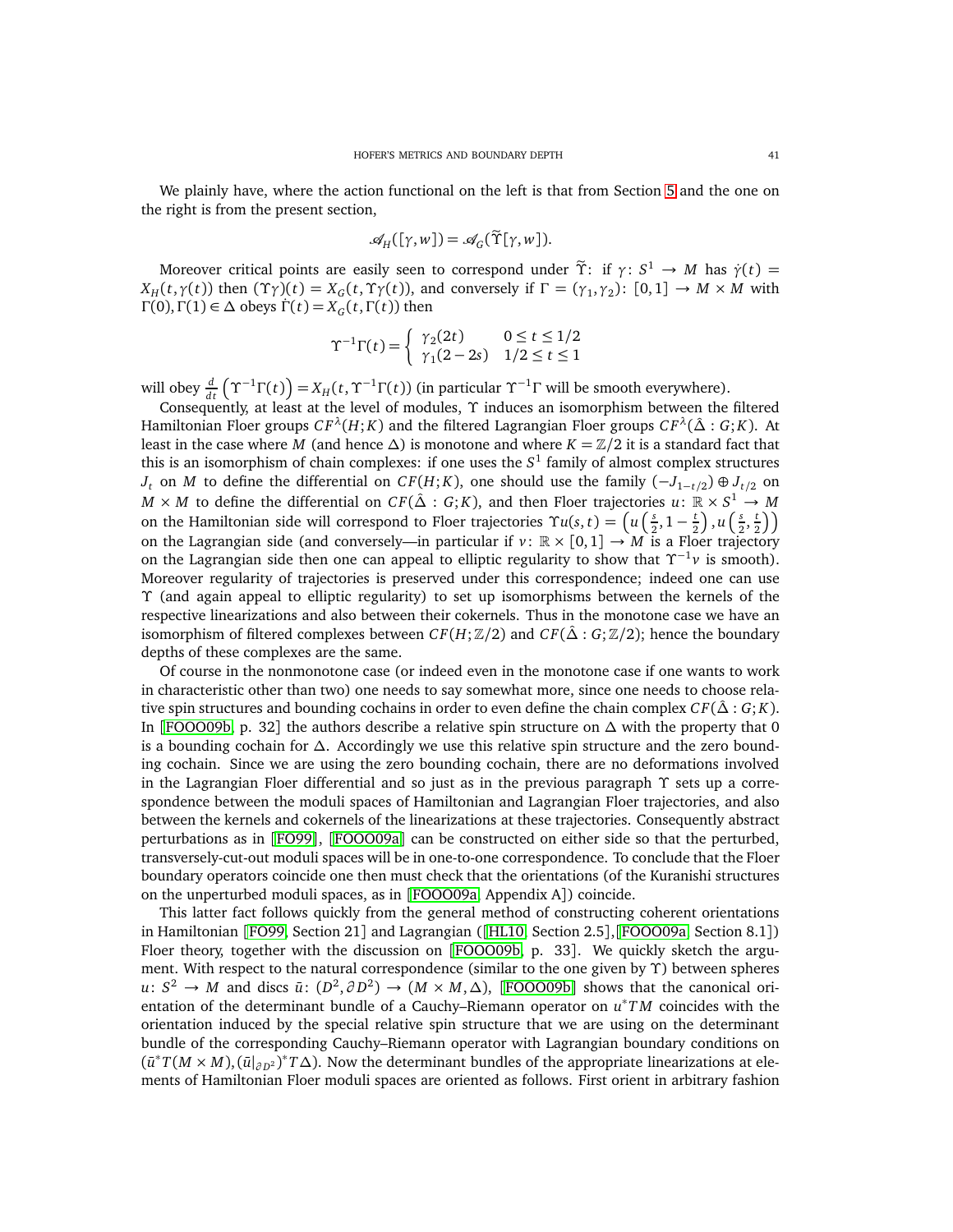the determinant bundles of appropriate "left-cap" operators *P* <sup>−</sup>(*γ*) associated to each 1-periodic orbit *γ* (the domains of these operators are the sections of a bundle over  $D^2 \cup_{\partial} ([0,\infty) \times S^1)$ ). This induces orientations of the determinant bundles first of the similar right-cap operators *P* <sup>+</sup>(*γ*) and then of the determinant bundles of the linearizations at elements of the Floer moduli space, by imposing compatibility under gluing with the canonical orientations of the determinant bundles of Cauchy–Riemman operators on bundles over *S* 2 . Similarly, in Lagrangian Floer theory for Hamiltonian-isotopic Lagrangians, one first orients arbitrarily the determinant bundles of left-cap operators *P* <sup>−</sup>(*γ*¯) whose domains are sections of bundles with Lagrangian boundary conditions over the union of a half-disc with an infinite strip, and then uses compatibility under gluing with the orientations of determinant bundles of Cauchy–Riemann operators over the disc that are imposed by the relative spin structure in order to orient first right-cap operators and then the determinant bundles of linearizations of elements of the Lagrangian Floer moduli spaces (this is explicitly explained in [[HL10](#page-60-28)]; it is not difficult to see that the orientation prescription in [[FOOO09a,](#page-60-14) Section 8.1.3], which addresses the more general situation where the Lagrangians might not be Hamiltonian-isotopic, reduces to the prescription of [[HL10](#page-60-28)] in this special case). Now in our case the correspondence Υ allows us to push forward the orientations for the Hamiltonian left-cap operators *P* <sup>−</sup>(*γ*) to orientations for the Lagrangian left-cap operators *P* <sup>−</sup>(Υ*γ*). Since, as shown on [[FOOO09a,](#page-60-14) p. 33], the choice of relative spin structure ensures that the orientations for spheres in *M* coincides with the orientations for discs in  $M \times M$ , the orientations that are imposed on the determinants of the linearizations at elements of the Floer moduli spaces will then coincide under Υ.

This leads to an isomorphism of oriented Kuranishi structures between the moduli spaces on the Lagrangian and Hamiltonian sides. Consequently  $CF(H; K)$  is isomorphic as a filtered chain complex to  $CF(\hat{\Delta}: G; K)$ ; in particular these complexes have the same boundary depths.

Given an arbitrary nondegenerate  $\phi \in Ham(M, \omega)$  choose *H* in the above discussion so that  $\phi = (\phi_H^1)^{-1}$ . We see that

$$
\phi_G^t = \left(\phi_H^{1-t/2} \circ \phi\right) \times \phi_H^{t/2}
$$

and in particular

So

$$
\phi_G^1 = (\phi_H^{1/2} \circ \phi) \times \phi_H^{1/2}.
$$

$$
f_{\rm{max}}(x)
$$

$$
(\phi_G^1)^{-1}(\Delta) = \{(p,q) \in M \times M | \phi_H^{1/2} \circ \phi(p) = \phi_H^{1/2}(q)\} = \{(p,q) \in M \times M | \phi(p) = q\} = \Gamma_{\phi}.
$$

So  $\beta_{\Delta}(\Gamma_{\phi}; K)$  is the boundary depth of  $CF(\hat{\Delta}: G; K)$ . So since (using Theorem [1.4](#page-7-1) (ii))  $\beta(\phi; K)$ is the boundary depth of  $CF(H; K)$  this proves the result for nondegenerate  $\phi$ , and then the case where  $\phi$  is degenerate follows by continuity.

$$
\qquad \qquad \Box
$$

# We then quickly obtain one of our main applications:

*Proof of Theorem [1.2.](#page-5-0)* Since the map  $\phi \mapsto \Gamma_{\phi}$  can only decrease the Hofer distance, the second inequality in Theorem [1.2](#page-5-0) follows trivially from the corresponding inequality in Theorem [1.1.](#page-1-0) As for the first inequality, by the invariance properties of Hofer's metric and by the fact that  $(1_M \times \Phi(u))\Gamma_{\Phi(v)} = \Gamma_{\Phi(u+v)}$ , we can reduce to the case where  $w = 0$ ; thus it suffices to show that  $\delta(\Delta, \Gamma_{\Phi(\nu)}) \geq ||\nu||_{\ell_{\infty}}$ . Also note that  $\beta_{\hat{\Delta}}(\Delta; K) = 0$  by Theorem [1.7](#page-9-0) (ii), since  $HF(\hat{\Delta}, \hat{\Delta})$  is isomorphic to the singular homology of  $\Delta$  (for the general, nonmonotone case see [[FOOO09a,](#page-60-14) Theorem D]). Hence by Theorem [1.7](#page-9-0) (i) and (iv) we have

$$
\delta(\Delta, \Gamma_{\Phi(\nu)}) \ge \beta_{\hat{\Delta}}(\Gamma_{\Phi(\nu)}; K) = \beta(\Phi(\nu); K).
$$

But it was shown in the proof of Theorem [1.1](#page-1-0) that  $\beta(\Phi(v); K) \ge ||v||_{\ell_{\infty}}$ , completing the proof.  $\Box$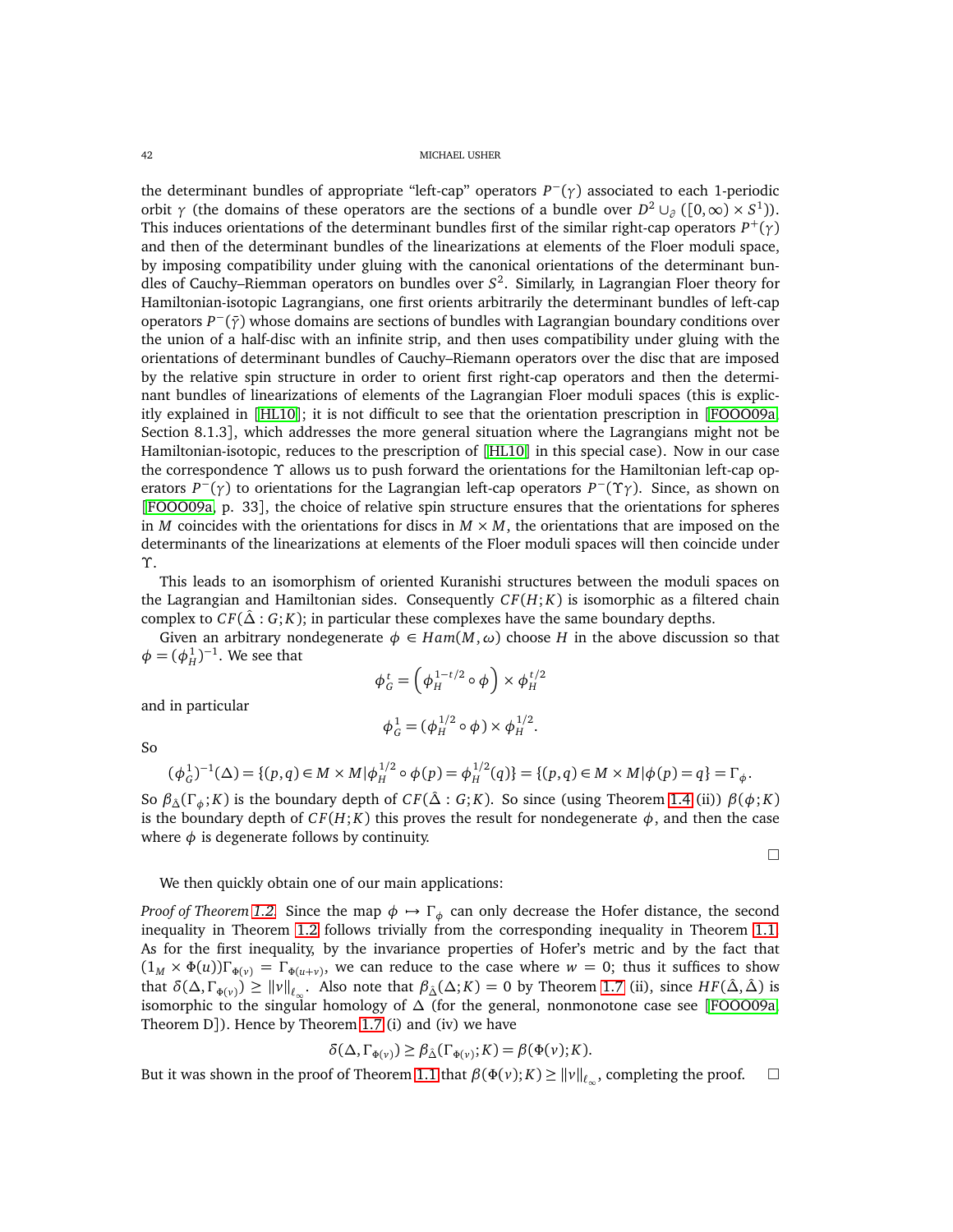*Proof of Theorem [1.8.](#page-9-1)* Just as with Theorem [1.4](#page-7-1) (v), this statement about boundary depths of products follows (assuming the Künneth property) directly from Theorem [8.5](#page-50-0) (of course, unlike in the Hamiltonian case, it is not automatically true that the Floer homologies of the factors are both nontrivial, which is why this additional assumption is necessary).  $\Box$ 

The calculation in Section [2](#page-11-0) is made relevant by the following:

<span id="page-42-0"></span>**Proposition 6.4.** Where  $S^1 = \mathbb{R}/\mathbb{Z}$ , let M be either  $S^1 \times \mathbb{R}$  or  $S^1 \times S^1$ , with its standard symplectic  $s$  *structure. For a Morse function*  $f: S^1 \to \mathbb{R}$  *define*  $L_f = \{(x, f'(x)) | x \in S^1\} \subset M$  *(where of course the*  $s$ econd component is taken modulo  $1$  in case  $M = S^1 \times S^1$ ). Then, where  $L_0$  is endowed with the unique *relative spin structure compatible with its standard orientation and with the zero bounding cochain,*

$$
\beta_{\hat{L}_0, c_0}(L_f; K) = \beta_{Morse}(f; K).
$$

*Proof.* Define  $H: M \to \mathbb{R}$  by  $H(x, y) = -f(x)$ . Then for all  $s > 0$  we have  $L_{sf} = (\phi_{sH}^1)^{-1}(L_0)$ . Now it follows from [[Fl89,](#page-60-30) Theorem 2] that, there is  $s_0 > 0$  such that for all positive  $s \leq s_0$ and for appropriately-chosen almost complex structures in the definition of the Floer complex, all connecting trajectories arising in  $CF(\hat{L} _0: sH; K)$  will degenerate to Morse trajectories, in view of which  $CF(\hat{L}_0: sH; K)$  (which in this range of *s* coincides with  $CF_{c_0}(\hat{L}_0: sH; K)$ ) will be isomorphic as a filtered chain complex to  $CM(-sf; K)$ . (Of course it follows in particular that  $HF(\hat{L}_0, \hat{L}_0) \neq 0$ , so  $\beta_{\hat{L}_0, \mathfrak{c}_0}(\cdot; K)$  is well-defined as a function on  $\mathscr{L}(L_0)$ .) Consequently we will have

$$
\beta_{\hat{L}_0,c_0}(L_{sf};K) = \beta_{Morse}(-sf;K) \text{ for } 0 < s \leq s_0.
$$

Now for all  $s > 0$  the critical points of the action functional  $\mathcal{A}_{sH}$  are those  $[\gamma, \nu] \in \mathcal{P}(L_0, L_0)$ where  $\gamma: [0, 1] \rightarrow M$  has the form

$$
\gamma(t) = (x_0, -stf'(x_0)).
$$

Since we require  $\gamma(0), \gamma(1) \in L_0$ , in the case that  $M = S^1 \times \mathbb{R}$  this clearly requires that  $f'(x_0) = 0$ . In the case that  $M = S^1 \times S^1$ , once *s* is large enough there will be some additional critical points corresponding to nonzero values of  $f'(x_0)$ ; however for these extra critical points  $\gamma$  will represent a nontrivial class in  $\pi_1(M, L_0)$ , and it remains true that, for all *s*, the only critical points in the "topologically trivial sector"  $\tilde{c}_0$  will have the form  $[\gamma, v]$  where  $\gamma(t) = (x_0, 0)$  and  $f'(x_0) = 0$ .

Thus in either case  $CF_{\epsilon_0}(\hat{L}_0; sH; K)$  is, for all *s*, generated by just those orbits arising from critical points of *f*. Moreover since  $\pi_2(M, L_0) = 0$  the "period group"  $\Gamma_{c_0}$  is trivial (so the Novikov ring  $\Lambda^{K,\Gamma_{\mathfrak{c}_0}}$  over which  $CF_{\mathfrak{c}_0}(\hat{L}_0; sH; K)$  is defined just degenerates to  $K$ ), and the action of a generator of  $CF_{c_0}(\hat{L}_0; sH; K)$  corresponding to a critical point  $x_0$  is just  $sH(x_0, 0) = -sf(x_0)$ . So by (an easy special case of) Proposition [7.4](#page-45-0) we will have

$$
\beta_{\hat{L}_0, c_0}(L_{sf}; K) \in \{sf(x_0) - sf(x_1)|x_0, x_1 \in Crit(f)\}.
$$

Of course,  $\beta_{Morse}(-sf;K)$  belongs to the same set. Thus

$$
s \mapsto \frac{1}{s} \beta_{\hat{L}_0, c_0}(L_{sf}; K)
$$
 and  $s \mapsto \frac{1}{s} \beta_{Morse}(-sf; K)$ 

are both continuous functions from  $(0, 1]$  to the finite set  $\{f(x_0) - f(x_1)|x_0, x_1 \in Crit(f)\}$ , and by the first paragraph they coincide for  $s \leq s_0$ , so they must in fact coincide for all *s*.

 $\Box$ 

*Remark* 6.5*.* Clearly the same argument allows one, on a general cotangent bundle *T* <sup>∗</sup>*M* of a closed manifold *M*, to relate the boundary depth of a graph of an exact 1-form *d f* to the Morse-theoretic boundary depth of  $f : M \to \mathbb{R}$ . In this way one can obtain a proof of infinite diameter for the Hofer metric on Lagrangian submanifolds isotopic to the zero section  $0<sub>M</sub>$ , though this latter result can be proven using older methods of Oh and Milinković [[Mi02](#page-61-13)]. Combining this with Theorem [1.7](#page-9-0)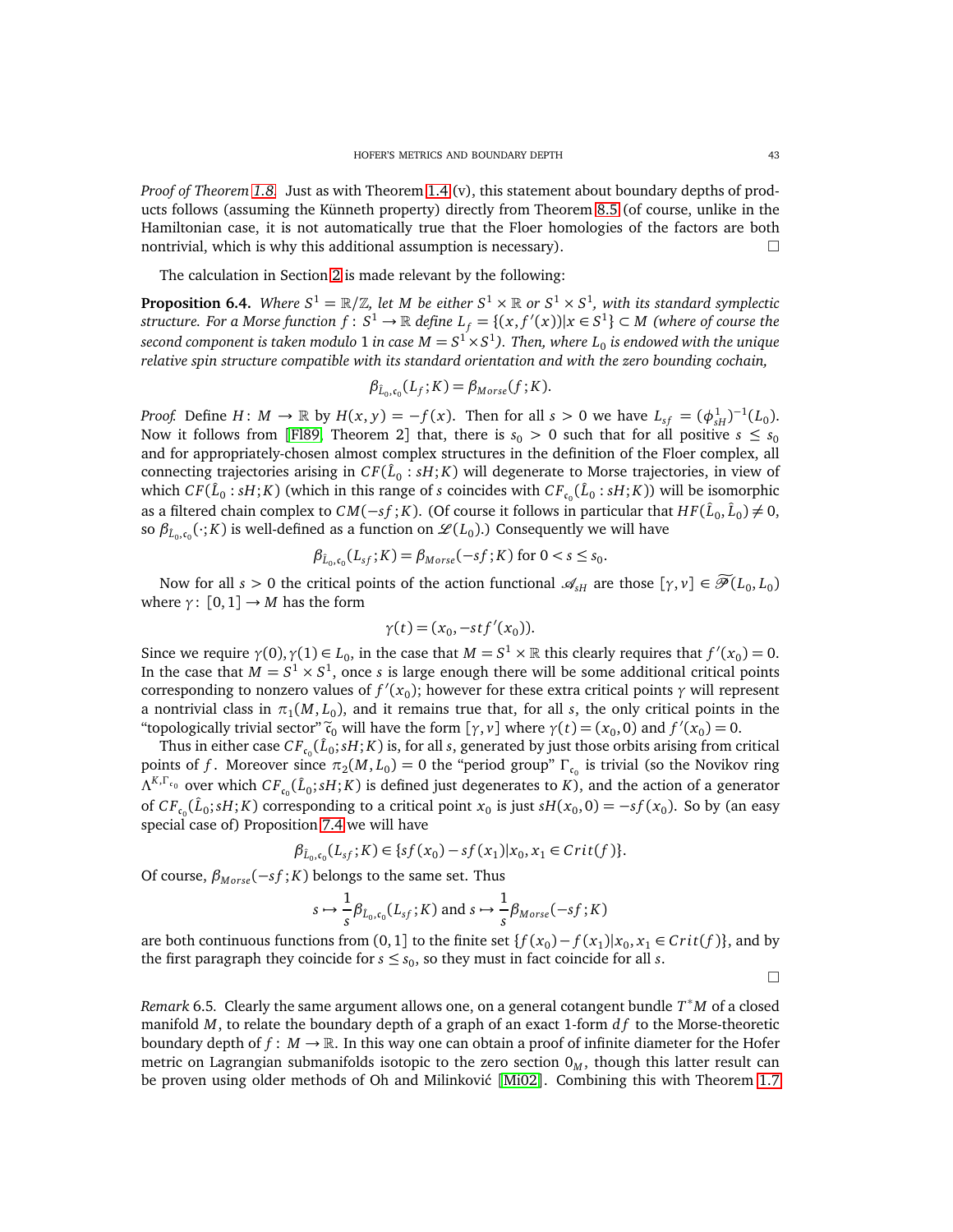(v) yields (conditional on a Künneth formula) infinite diameter for  $0_M \times L \subset T^*M \times N$  for any Lagrangian submanifold  $L \subset N$  with nonvanishing Floer homology.

<span id="page-43-1"></span>**Corollary 6.6.** *Suppose*  $f : S^1 \to \mathbb{R}$  *is a smooth function such that, for some integer m* > 1*, we have*  $f(x+1/m) = f(x)$  for all  $x \in S^1$ . Then where  $L_f = \{(x, f'(x)) | x \in S^1\} \subset (S^1 \times \mathbb{R} \text{ or } S^1 \times S^1)$  we *have*

$$
\beta_{\hat{L}_0,c_0}(L_f;K)=\mathrm{osc}\,f.
$$

*Proof.* By the continuity properties of  $\beta$  it suffices to prove the result when f is Morse. Of course  $HF(\hat{L}_0, \hat{L}_0) = H_*(L_0)$ , so by Theorem [1.7](#page-9-0) (i) and (ii) and the fact that  $\beta_{\hat{L}_0}(\cdot; K) \geq \beta_{\hat{L}_0, c_0}(\cdot; K)$  we must have  $\beta_{\hat{L}_0,c_0}(L_f;K) \leq \cos f$ . So by Proposition [6.4](#page-42-0) the corollary will follow provided that  $\beta_{Morse}(f;K) \geq \alpha sc f$ . But this is clear from Theorem [2.1](#page-11-2) given our periodicity assumption on *f*: if in [\(1\)](#page-11-1) we take  $t_1, t_2$  to lie in  $[0, 1/m]$  and be, respectively, a global maximum and a global minimum, and if we then set  $t_3 = t_1 + 1/m$  and  $t_4 = t_2 + 1/m$ , then  $(t_1, t_2, t_3, t_4)$  will be in cyclic order with  $\min\{f(t_1), f(t_3)\} - \max\{f(t_2), f(t_4)\} = \text{osc } f$ . □

*Proof of Theorem [1.3.](#page-6-0)* The time-one map of the Hamiltonian  $H_f: T^2 \times M \to \mathbb{R}$  defined by

$$
H((x, y), p) = f(x)
$$

sends  $L_g \times L$  to  $L_{f+g} \times L$ ; in view of this and the invariance properties of  $\delta$  it suffices to prove the theorem in case  $f = 0$ ; thus we are to show that

$$
osc\ g - C \le \delta(L_0 \times L, L_g \times L) \le osc\ g.
$$

The second inequality is obvious from the first sentence of this proof (replacing *f* by *g*; of course if *M* is noncompact one has to cut off the Hamiltonian outside a neighborhood of  $T^2 \times L$ , but this will not increase the Hofer norm).

Since  $\pi_2(T^2, L_0) = 0$  and  $L \subset M$  is assumed monotone with minimal Maslov number at least 2 the Künneth property holds for  $L_0$  and  $L$ , at least if one restricts to the Floer complexes corresponding to the component  $c_0$  of constant paths in each of the manifolds. In particular  $HF(\overline{L}_0 \times \overline{L}, \overline{L}_0 \times \overline{L}) \neq$ 0 since we assume that  $HF(\hat{L}, \hat{L}) \neq 0$ , so the boundary depth  $\beta_{\widehat{L}_0 \times \widehat{L}, c_0}(\cdot; K)$  is well-defined as a function on  $\mathscr{L}(L_0 \times L)$ . Let  $C = \beta_{\widehat{L_0 \times L}}(L_0 \times L; K)$ . Thus  $C = 0$  in the case that  $HF(L, L)$  is isomorphic to the singular homology of *L* by Theorem [1.7](#page-9-0) (ii) together with the Künneth property. Further Theorems [1.7](#page-9-0) (i) and [1.8](#page-9-1) (or rather, a version of Theorem [1.8](#page-9-1) for the restricted boundary depth  $\beta_{\widehat{L_0\times L},\mathfrak{c}_0}$ , which follows equally easily from Theorem [8.5\)](#page-50-0) show that

$$
\delta(L_0 \times L, L_g \times L) \geq \beta_{\widehat{L_0 \times L}}(L_g \times L; K) - C \geq \beta_{\widehat{L_0 \times L}, c_0}(L_g \times L; K) - C \geq \beta_{\widehat{L}_0}(L_g; K) - C.
$$

<span id="page-43-0"></span>But the assumption that  $g \in C^{\infty}_{m,0}(S^1)$  implies, by Corollary [6.6,](#page-43-1) that  $\beta_{\hat{L}_0}(L_g; K) = \text{osc } g$ .

that 
$$
\beta_i
$$
  $(L_{\alpha}:K) = osc \varrho$ .

### 7. COEFFICIENT EXTENSION AND ATTAINMENT OF THE SUPREMUM

We now turn to some purely algebraic results needed to complete some of the proofs from the previous two sections. In our conventions, the vector spaces underlying the Floer complexes that are denoted by  $CF_c$  have the following structure, with the function  $\ell$  defined by

$$
\ell\left(\sum a_{[\gamma,w]}[\gamma,w]\right)=\max\{\mathscr{A}_H([\gamma,w]):a_{[\gamma,w]}\neq 0\}.
$$

*Definition* 7.1*.* Let *K* be a field and let  $\Lambda = \Lambda^{K,\Gamma}$  be a Novikov field over *K* (where  $\Gamma \leq \mathbb{R}$  is an additive subgroup). A *finite-dimensional filtered* Λ*-vector space* (*C*, *ℓ*) is a Λ-vector space *C* together with a function

$$
\ell\colon\thinspace C\to\mathbb{R}\cup\{-\infty\}
$$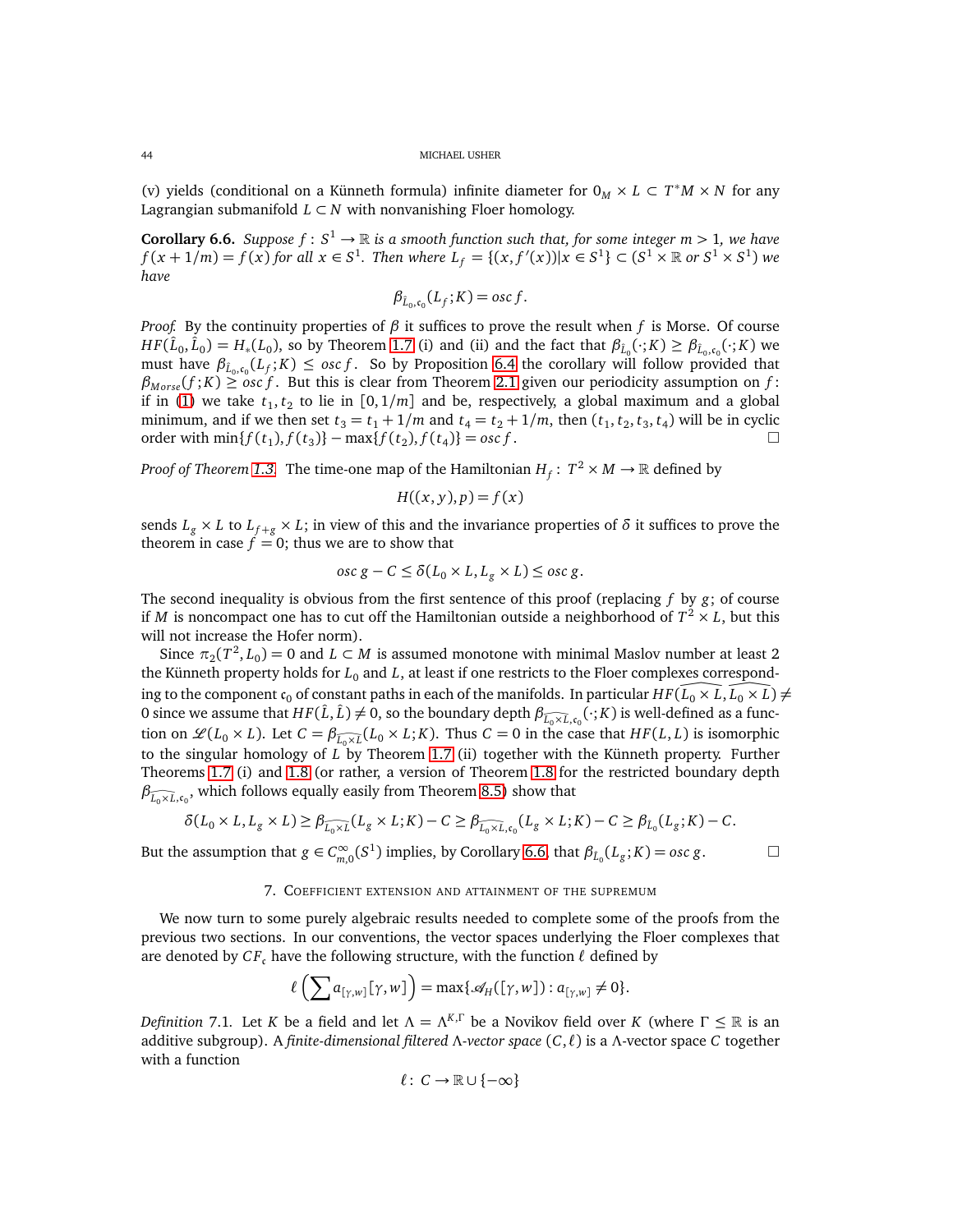with the following property. There is a finite basis  $\{x_1, \ldots, x_m\}$  for *C* such that  $\ell(x_i) > -\infty$  for each *i* and for all  $\lambda_1, \ldots, \lambda_m \in \Lambda$  we have

<span id="page-44-0"></span>(16) 
$$
\ell\left(\sum_{i=1} \lambda_i x_i\right) = \max_i (\ell(x_i) - \nu(\lambda_i)).
$$

Such a basis  $\{x_1, \ldots, x_m\}$  is called an *orthogonal basis* for *C*.

In the case of the Hamiltonian Floer complexes  $CF_{c}(H;K)$  as defined in Section [5,](#page-19-0) an orthogonal basis is given by the set  $\{[\gamma^1,w^1],\ldots,[\gamma^m,w^m]\}$  where the  $\gamma^i$  are the distinct elements of  $\mathcal{O}_{\mathfrak{c},H}$ and the  $w^i$  are arbitrarily-chosen homotopies from the basepoint  $\gamma_c$  to  $\gamma^i$ . Of course, a similar description applies to the Lagrangian Floer complexes.

*Definition* 7.2*.* A finite-dimensional filtered Λ-vector space is called *standard* if it admits an *orthonormal* basis, *i.e.*, an orthogonal basis  $\{x_1, \ldots, x_m\}$  such that  $\ell(x_i) = 0$  for all *i*.

In other words,  $(C, \ell)$  is standard if and only if there is a vector space isomorphism  $\Phi: C \to \Lambda^m$ such that  $\ell(c) = -\bar{\nu}(\Phi c)$  for all *c*; the image under  $\Phi$  of any orthonormal basis for *C* will then be an orthonormal basis for Λ *<sup>m</sup>* in the sense defined in Section [4.](#page-16-0) Of course, not every finitedimensional filtered Λ-vector space is standard, since in the standard case the image of the map *ℓ* is  $\Gamma \cup \{-\infty\}$ , which need not be the case in general. On the other hand, if there is an orthogonal  $\{x_1, \ldots, x_m\}$  for *C* such that the real numbers  $\ell(x_1), \ldots, \ell(x_m)$  all belong to the group Γ, then  $(C, \ell)$  is standard, since then  $\{T^{\ell(x_1)}x_1, \ldots, T^{\ell(x_m)}x_m\}$  is an orthonormal basis.

This shows that any finite-dimensional filtered Λ *K*,Γ -vector space can be made standard after extending coefficients by tensoring with a larger Novikov field. Namely, if Γ ′ is any subgroup of R containing both  $\Gamma$  and the various  $\ell(x_i)$ , then  $C \otimes_{\Lambda^{K,\Gamma}} \Lambda^{K,\Gamma'}$  acquires in an obvious way the structure of a finite-dimensional filtered Λ *K*,Γ ′ -vector space (define the function *ℓ* by the same formula as in [\(16\)](#page-44-0), with the  $\lambda_i$  now allowed to vary in  $\Lambda^{K,\Gamma'}$  rather than just  $\Lambda^{K,\Gamma}$ ), which is standard by the preceding paragraph.

<span id="page-44-1"></span>**Proposition 7.3.** Let  $(C_0, \ell_0)$  and  $(C_1, \ell_1)$  be finite-dimensional filtered  $\Lambda^{K,\Gamma}$ -vector spaces, let A:  $C_0 \to$  $C_1$  *be a*  $\Lambda^{K,\Gamma}$ -linear map, and let  $x \in (Im A) \setminus \{0\}$ . If  $\Gamma \leq \Gamma'$ , consider the coefficient extension  $A \otimes 1$ :  $C_0 \otimes_{\Lambda^{K,\Gamma}} \Lambda^{K,\Gamma'} \to C_1 \otimes_{\Lambda^{K,\Gamma}} \Lambda^{K,\Gamma'}$ . Then

$$
\inf \{ \ell_0(y) | y \in C_0, Ay = x \} = \inf \{ \ell_0(y) | y \in C_0 \otimes_{\Lambda^{K,\Gamma}} \Lambda^{K,\Gamma'}, (A \otimes 1) y = x \}.
$$

In fact, for any  $y \in C_0 \otimes_{\Lambda^{K,\Gamma}} \Lambda^{K,\Gamma'}$  such that  $0 \neq (A \otimes 1)y \in C_1$ , there is  $y_0 \in C_0$  such that  $Ay_0 = (A \otimes 1)y$ *and*  $\ell_0(y_0) \leq \ell_0(y)$ .

*Proof.* Since, via the inclusion  $C_0 \hookrightarrow C_0 \otimes_{\Lambda^{K,\Gamma}} \Lambda^{K,\Gamma'}$ , the set on the left hand side is contained in that on the right, the inequality "≥" is trivial. The last sentence of the proposition would clearly imply the reverse inequality, so it remains only to prove the last sentence.

For  $i = 0, 1$  let  $z_1^i, \ldots, z_{m_i}^i$  be orthogonal bases for  $C_i$ . Also define

$$
\Xi = \left\{ \left. \sum_{g \in \Gamma'} a_g T^g \in \Lambda^{K, \Gamma'} \right| (a_g \neq 0) \Rightarrow g \notin \Gamma \right\}.
$$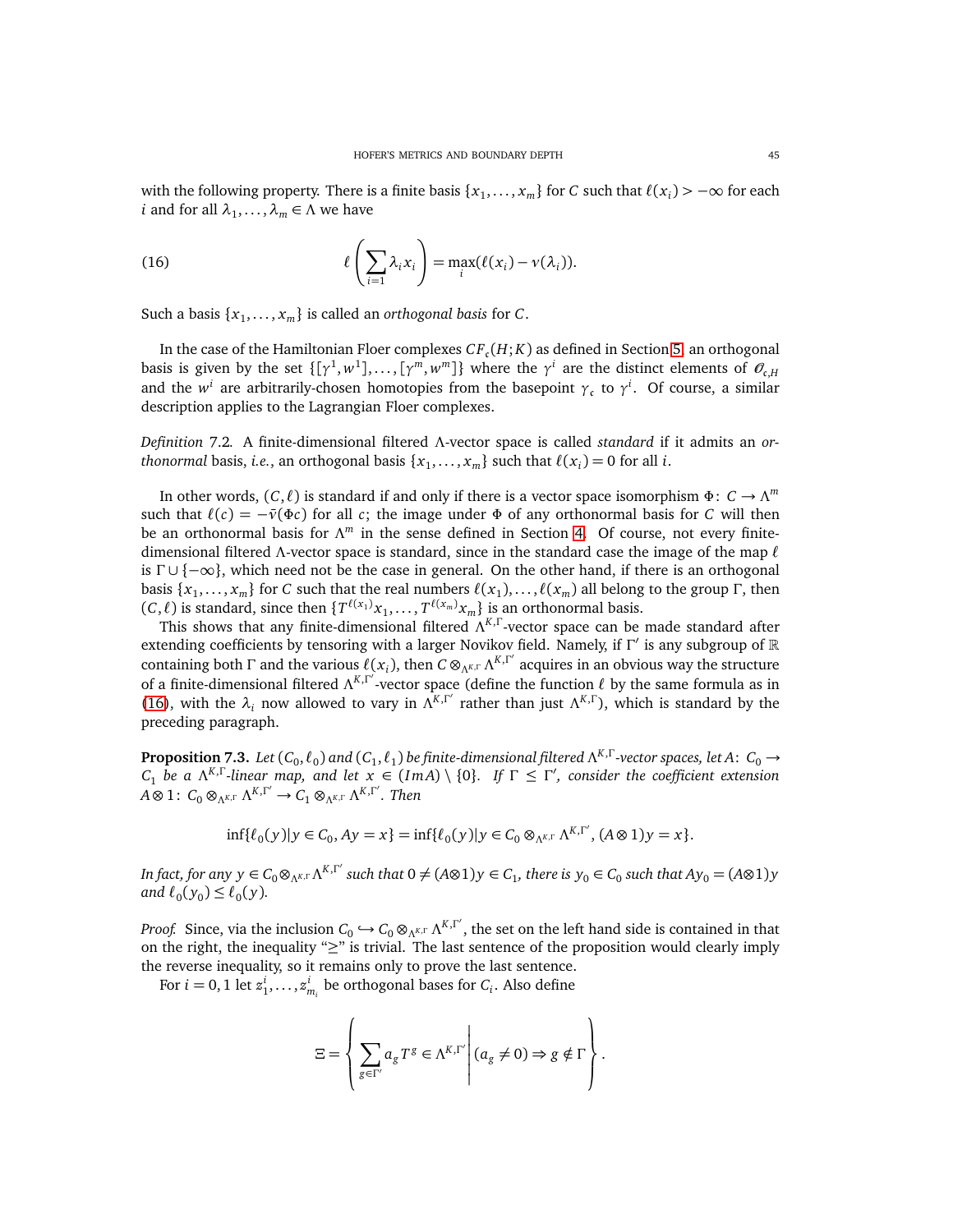Thus  $\Xi$  is an additive subgroup of  $\Lambda^{K,\Gamma'}$ , and moreover is a vector space over  $\Lambda^{K,\Gamma}$  (as we have  $\Lambda^{K,\Gamma} \cdot \Xi = \Xi$ ), with  $\Lambda^{K,\Gamma'} = \Lambda^{K,\Gamma} \oplus \Xi$  as  $\Lambda_{K,\Gamma}$ -vector spaces. For  $i = 0, 1$  let

$$
D_i = \left\{\sum_{j=0}^{m_i} \xi_j z_j^i \left| \xi_j \in \Xi \right.\right\} \leq C_i \otimes_{\Lambda^{K,\Gamma}} \Lambda^{K,\Gamma'}.
$$

We thus have

$$
C_i\otimes_{\Lambda^{K,\Gamma}}\Lambda^{K,\Gamma'}=C_i\oplus D_i.
$$

Now since the map *A* is Λ *K*,Γ -linear, we see that

$$
(A \otimes 1)(C_0) \le C_1 \quad \text{and} \quad (A \otimes 1)(D_0) \le D_1.
$$

So suppose  $0 \neq x \in C_1$  and  $y \in C \otimes_{\Lambda^{K,\Gamma}} \Lambda^{K,\Gamma'}$  with  $(A \otimes 1)y = x$ . We can then write  $y = y_0 + y'$  with *y*<sub>0</sub> ∈ *C*<sub>0</sub> and *y*<sup> $\prime$ </sup> ∈ *D*<sub>0</sub>. But then since *x* ∈ *C*<sub>1</sub> we must have *Ay*<sub>0</sub> = *x* and (*A* ⊗ 1)*y*<sup> $\prime$ </sup> = 0. Moreover one easily sees that  $\ell_0(y) = \max{\ell_0(y_0), \ell_0(y')\}$ , and so  $\ell_0(y_0) \le \ell_0(y)$ , as desired.

<span id="page-45-0"></span>**Proposition 7.4.** Let  $(C_0,\ell_0)$  and  $(C_1,\ell_1)$  be two finite-dimensional filtered  $\Lambda^{K,\Gamma}$ -vector spaces and let  $A\colon C_0\to C_1$  be a not-identically-zero  $\Lambda^{K,\Gamma}$ -linear map. Then there is  $y_0\in C_0$  such that  $Ay_0\neq 0$  and

$$
\ell_0(y_0) - \ell_1(Ay_0) = \inf \{ \ell_0(y) - \ell_1(Ay_0) | y \in C_0, Ay = Ay_0 \}
$$
  
= 
$$
\sup_{x \in (Im A) \setminus \{0\}} \inf \{ \ell_0(y) - \ell_1(x) | y \in C_0, Ay = x \}.
$$

*Proof. Step 1: We prove the proposition in the special case that*  $(C_0,\ell_0)$  *and*  $(C_1,\ell_1)$  *are both standard.* In this case we may as well assume that, writing  $\Lambda = \Lambda^{K,\Gamma}$ , we have  $(C_0, \ell_0) = (\Lambda^m, -\bar{\nu})$  and  $(C_1, \ell_1) = (\Lambda^n, -\bar{\nu}).$ 

In this case, let *r* be the rank of *A*, and use Lemma [4.4](#page-17-1) to find an orthonormal basis  $\{y_1, \ldots, y_m\}$ for  $\Lambda^m$  such that  $\{y_{r+1},..., y_m\}$  is an orthonormal basis for ker*A* (namely, first choose  $\{y_{r+1},..., y_m\}$ as an orthonormal basis for ker*A*, and then extend it to an orthonormal basis for all of Λ *<sup>m</sup>*). Also, let {*x*<sup>1</sup> ,... , *x<sup>r</sup>* } be an orthonormal basis for *Im A*. Thus for some invertible *r* × *r* matrix *P* over Λ we have  $Ay_j = \sum_{i=1}^r P_{ij}x_i$  for  $j = 1, ..., r$ , and  $Ay_j = 0$  for  $j > r$ . Now define  $B: Im A \rightarrow C_0$  by

$$
Bx_j = \sum_{i=1}^r (P^{-1})_{ij} y_i.
$$

Thus

$$
ABx_j = x_j (1 \le j \le r)
$$
,  $BAy_j = y_j (1 \le j \le r)$ , and  $BAy_j = 0 (j > r)$ .

So for any  $x \in ImA$ , the elements *y* such that  $Ay = x$  are precisely those of form  $y = Bx + y'$ where  $y' \in \text{ker}A$ . Since  $Bx \in span\{y_1, \ldots, y_r\}$ , the orthonormality of our basis for  $\Lambda^m$  shows that  $\bar{v}(y) \leq \bar{v}(Bx)$ , *i.e.*, that  $\ell_0(y) \geq \ell_0(Bx)$ . Consequently we have, for any  $x \in (Im A) \setminus \{0\}$ ,

$$
\ell_0(Bx) - \ell_1(x) = \inf \{ \ell_0(y) - \ell_0(x) | Ay = x \}.
$$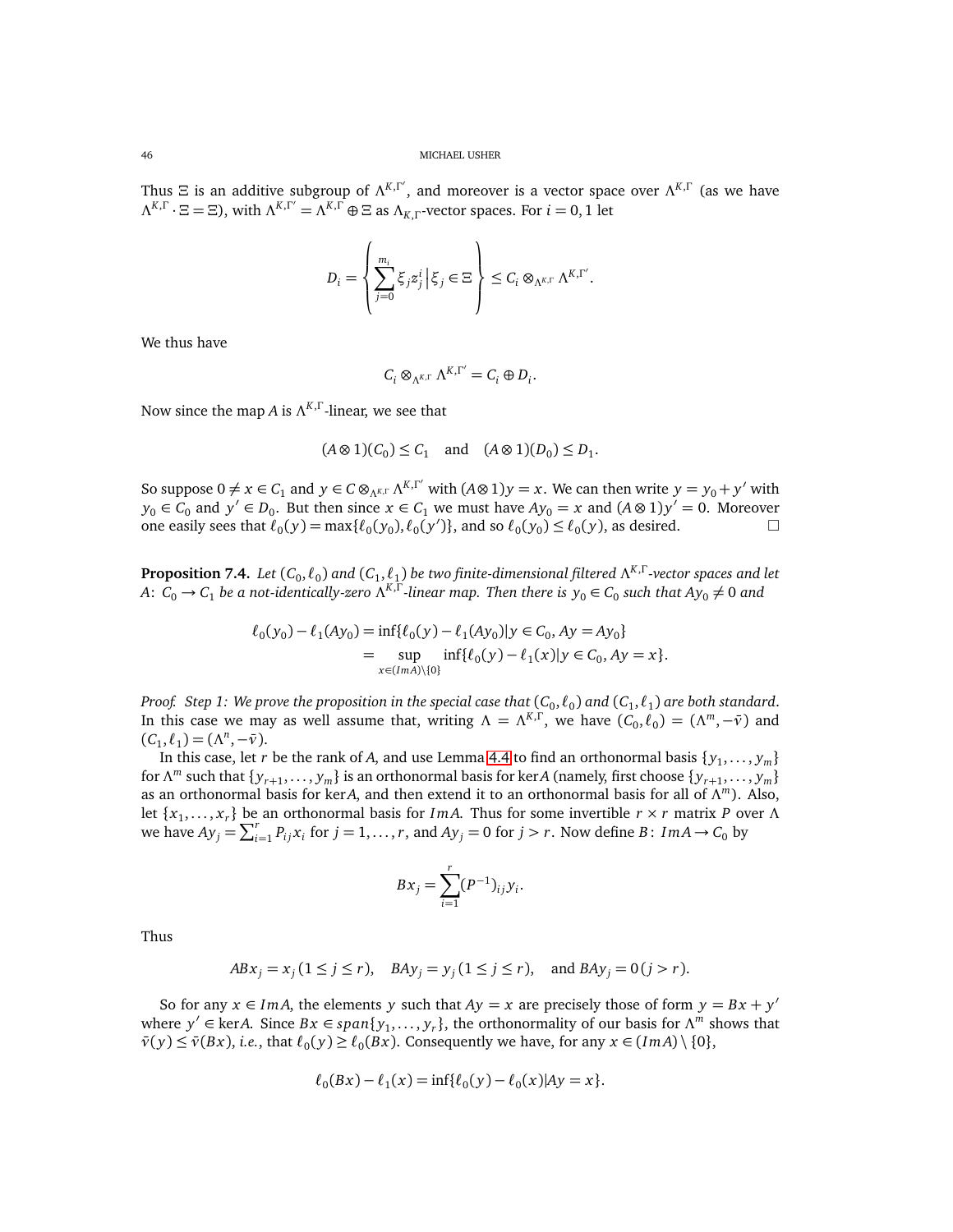Now if  $x = \sum_{j=1}^r \lambda_j x_j$  is any nonzero element of *ImA* we have, using the general facts that  $v(\lambda\mu) = v(\lambda) + v(\mu)$  and  $v(\lambda + \mu) \ge \min\{v(\lambda), v(\mu)\}\$  for  $\lambda, \mu \in \Lambda$ ,

$$
\ell_0(Bx) - \ell_1(x) = \bar{v} \left( \sum_j \lambda_j x_j \right) - \bar{v} \left( B \sum_k \lambda_k x_k \right) = \min_j v(\lambda_j) - \bar{v} \left( \sum_{i,k} (P^{-1})_{ik} \lambda_k y_i \right)
$$
  
\n
$$
= \min_j v(\lambda_j) - \min_i \left( v \left( \sum_k ((P^{-1})_{ik}) \lambda_k \right) \right)
$$
  
\n
$$
\leq \min_j v(\lambda_j) - \min_{i,k} v((P^{-1})_{ik} \lambda_k) = \min_j v(\lambda_j) - \min_{i,k} v((P^{-1})_{ik} + v(\lambda_k)))
$$
  
\n
$$
\leq \min_j v(\lambda_j) - \min_{i,k} v((P^{-1})_{ik}) - \min_k v(\lambda_k) = -\min_{i,k} v((P^{-1})_{ik}).
$$

Thus, if we choose  $i_0, k_0$  such that  $v((P^{-1})_{i_0k_0}) = \min_{i,k} v((P^{-1})_{ik})$ , we have

(17) 
$$
\sup_{x \in (Im A) \setminus \{0\}} \ell_0(Bx) - \ell_1(x) \leq -\nu((P^{-1})_{i_0 k_0}).
$$

On the other hand, if we let  $x = x_{k_0}$ , we have  $Bx = \sum_i (P^{-1})_{ik_0} y_i$  and so  $\bar{v}(x) = 0$  while  $\bar{v}(Bx) = \min_i v(P^{-1})_{ik_0} = v((P^{-1})_{i_0k_0})$ . Thus

$$
\ell_0(Bx) - \ell_1(x) = \bar{\nu}(x) - \bar{\nu}(Bx) = -\nu((P^{-1})_{i_0k_0}) \quad (\text{if } x = x_{k_0}).
$$

Thus setting  $y_0 = Bx_{k_0}$ , so that  $x_{k_0} = Ay_0$ , we have that

$$
\ell_0(y_0) - \ell_1(Ay_0) = \sup_{x \in (Im A) \setminus \{0\}} inf{\ell_0(y) - \ell_0(x)|Ay = x},
$$

proving the proposition in the case that the  $(C_i, \ell_i)$  are standard and thus completing Step 1.

*Step 2: We deduce the general case from the proof of Step 1.* As noted just before Proposition [7.3,](#page-44-1) for a suitable group  $\Gamma' \leq \Gamma$ , where  $\Lambda' = \Lambda^{K,\Gamma'}$  it will hold that the filtered  $\Lambda'$ -vector spaces  $C'_0 = C_0 \otimes_{\Lambda} \Lambda'$  and  $C'_1 = C_1 \otimes_{\Lambda} \Lambda'$  are both standard.

Step 1 and its proof provide a  $\Lambda'$ -linear map *B*:  $Im(A \otimes 1) \rightarrow C'_0$  with the properties that:

- $ABx = x$  for all *x*;
- For all nonzero *x*, we have

(18) 
$$
\ell_0(Bx) - \ell_1(x) = \inf \{ \ell_0(y) - \ell_1(x) | y \in C'_0, (A \otimes 1)y = x \}; \text{ and}
$$

• There is a nonzero  $x_0 \in Im(A \otimes 1)$  such that

(19) 
$$
\ell_0(Bx_0) - \ell_1(x_0) = \sup_{0 \neq x \in Im(A \otimes 1)} \ell_0(Bx) - \ell_1(x).
$$

Now we can write

<span id="page-46-0"></span>
$$
x_0 = \sum_{i=1}^N T^{g_i} x_{0,i}
$$

where  $N \in \mathbb{N} \cup \{\infty\}$ , each  $g_i$  belongs to a distinct coset of  $\Gamma$  in  $\Gamma'$ , and each  $x_{0,i} \in ImA$  (write  $x_0$ as a Λ ′ -linear combination of elements from a Λ-basis for *Im A*, and then group terms according to the cosets of their exponents). Using that the  $g_i$  all belong to different cosets, we have

$$
\ell_1(x_0) = \max_i \ell_1(T^{g_i}x_{0,i}) = \max_i (\ell_1(x_{0,i}) - g_i).
$$

Meanwhile, in principle it may not hold that  $Bx_{0,i} \in C_0$ , but it still follows from obvious properties of *ℓ*<sup>0</sup> that

$$
\ell_0(Bx_0) \le \max_i \ell_0(T^{g_i}Bx_{0,i}) = \max_i (\ell_0(Bx_{0,i}) - g_i).
$$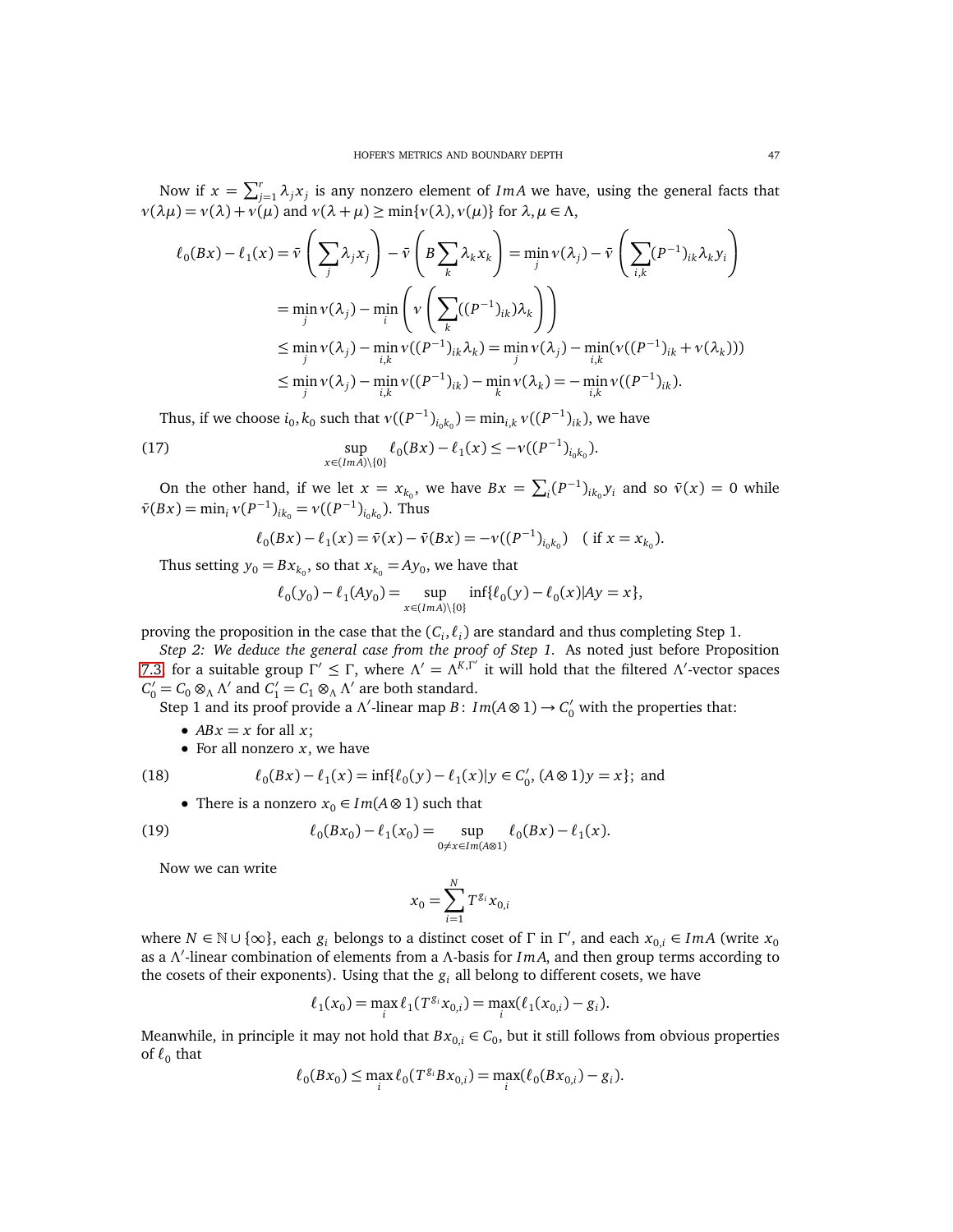Now choose a value of *i*, say  $i_0$ , for which  $(\ell_0(Bx_{0,i}) - g_i)$  is maximized (in particular this implies  $Bx_{0,i_0}\neq 0$ , since  $\ell_0(0)=-\infty$ ). We then have

$$
\ell_0(Bx_0) - \ell_1(x_0) \le (\ell_0(Bx_{0,i_0}) - g_{i_0}) - \max_i (\ell_1(x_{0,i}) - g_i)
$$
  
 
$$
\le (\ell_0(Bx_{0,i_0}) - g_{i_0}) - (\ell_1(x_{0,i_0}) - g_{i_0}) = \ell_0(Bx_{0,i_0}) - \ell_1(x_{0,i_0}).
$$

But then by [\(19\)](#page-46-0) we must have equality throughout the above string of inequalities. In particular the nonzero element  $x_{0,i_0}$  of  $C_1 \cap Im(A \otimes 1) \leq C'_1$  has

(20) 
$$
\ell_0(Bx_{0,i_0}) - \ell_1(x_{0,i_0}) = \inf{\ell_0(y) - \ell_1(x_{0,i_0}) | y \in C'_0, (A \otimes 1)y = x_{0,i_0}\}
$$

and

<span id="page-47-2"></span>
$$
\ell_0(Bx_{0,i_0}) - \ell_1(x_{0,i_0}) = \sup_{0 \neq x \in Im(A \otimes 1)} \ell_0(Bx) - \ell_1(x).
$$

While  $Bx_{0,i_0}$  might not belong to  $C_0$ , Proposition [7.3](#page-44-1) finds  $y_0 \in C_0$  such that  $Ay_0 = x_{0,i_0}$  and  $\ell_0(y_0) \leq \ell_0(Bx_{0,i_0})$  (and so  $\ell_0(y_0) = \ell_0(Bx_{0,i_0})$  by [\(20\)](#page-47-2)). This element  $y_0$  is easily seen to satisfy the requirements of the theorem: using Proposition [7.3](#page-44-1) we have

$$
\ell_0(y_0) - \ell_1(Ay_0) = \inf \{ \ell_0(y) - \ell_1(Ay_0) | y \in C_0, Ay = Ay_0 \} = \inf \{ \ell_0(y) - \ell_1(Ay_0) | y \in C'_0, (A \otimes 1)y = Ay_0 \},
$$

and

$$
\ell_0(y_0) - \ell_1(Ay_0) = \sup_{0 \neq x \in Im(A \otimes 1)} \ell_0(Bx) - \ell_1(x)
$$
  
\n
$$
= \sup_{0 \neq x \in Im(A \otimes 1)} inf{\ell_0(y) - \ell_1(x)|y \in C'_0, (A \otimes 1)y = x}
$$
  
\n
$$
\geq \sup_{0 \neq x \in Im(A \otimes 1)} inf{\ell_0(y) - \ell_1(x)|y \in C'_0, (A \otimes 1)y = x}
$$
  
\n
$$
= \sup_{0 \neq x \in Im(A)} inf{\ell_0(y) - \ell_1(x)|y \in C_0, Ay = x},
$$

so since  $\ell_0(y_0) - \ell_1(Ay_0)$  belongs to the set over which the supremum is taken in the second-to-last expression we must have equality throughout.  $\square$ 

<span id="page-47-1"></span>*Remark* 7.5. Step 2 of the proof of Proposition [7.4](#page-45-0) shows that, if  $\Lambda = \Lambda^{K,\Gamma}$  and  $\Lambda' = \Lambda^{K,\Gamma'}$  where  $Γ ≤ Γ'$ , and if *A*:  $C_0 → C_1$  is a nonzero Λ-linear map between two finite-dimensional filtered Λ-vector spaces, then writing  $C_i' = C_i \otimes_\Lambda \Lambda'$  we have

$$
\sup_{x \in Im A \setminus \{0\}} \inf \{ \ell_0(y) - \ell_1(x) | y \in C_0, Ay = x \} = \sup_{x \in Im(A \otimes 1) \setminus \{0\}} \inf \{ \ell_0(y) - \ell_1(x) | y \in C'_0, (A \otimes 1)y = x \}.
$$

<span id="page-47-0"></span>This leads to the conclusion that the boundary depth is unaffected when we extend coefficients by passing to a larger Novikov field.

# 8. TENSOR PRODUCTS

Let (*C*, *ℓ<sup>C</sup>* ) and (*D*, *ℓD*) be two finite-dimensional filtered Λ-vector spaces, with orthogonal bases  $\{x_1, \ldots, x_m\}$  for *C* and  $\{y_1, \ldots, y_n\}$  for *D*. These data then induce the structure of a finite-dimensional filtered Λ-vector space (*C* ⊗<sub>Λ</sub> *D*,  $\ell$ <sup>⊗</sup>) on the tensor product, via the formula

<span id="page-47-3"></span>(21) 
$$
\ell^{\otimes} \left( \sum_{i,j} \lambda_{ij} x_i \otimes y_j \right) = \max_{i,j} \left( \ell_C(x_i) + \ell_D(y_j) - \nu(\lambda_{ij}) \right).
$$

This construction is canonical in the following sense: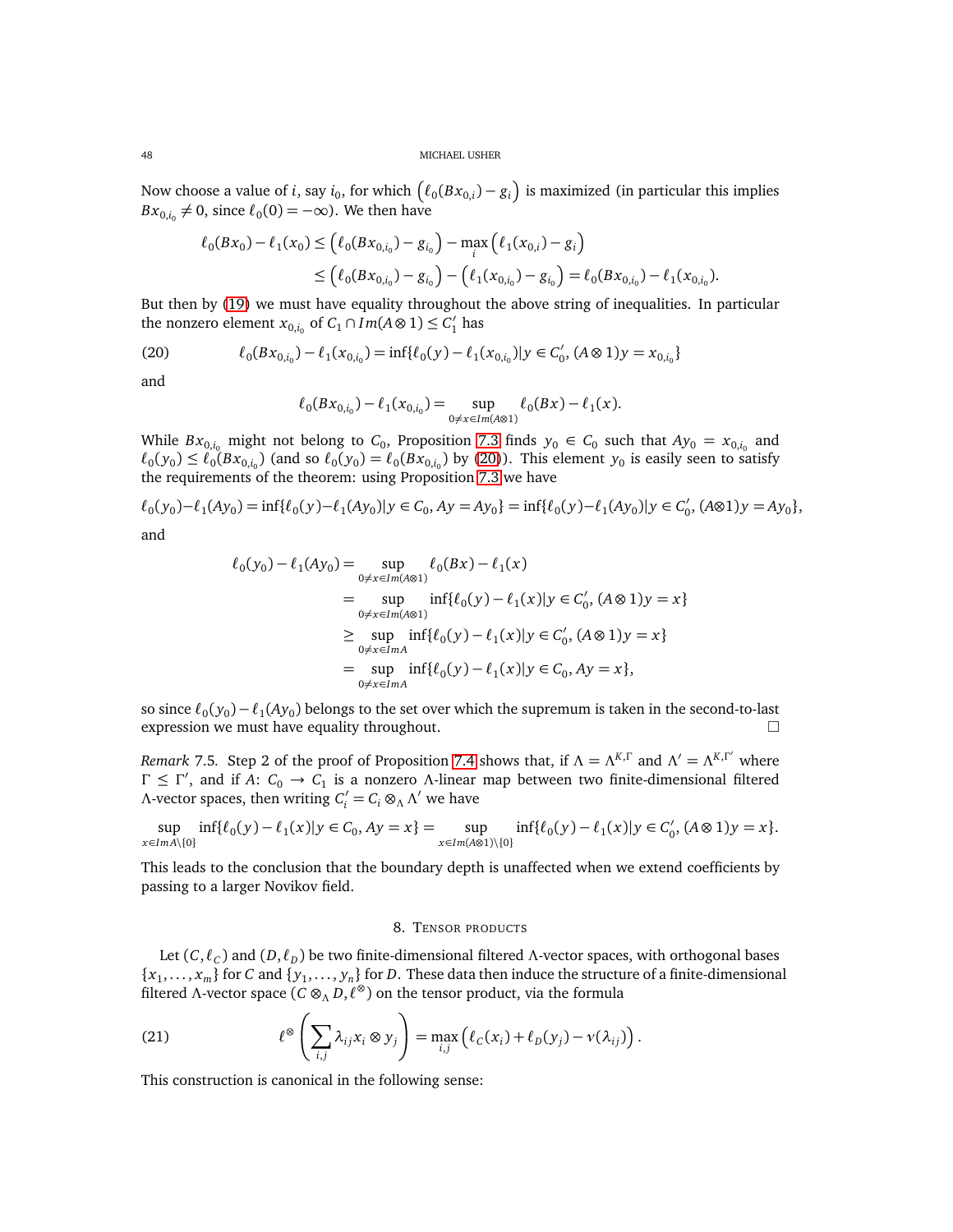**Lemma 8.1.** *The definition of the function ℓ* <sup>⊗</sup> : *C* ⊗<sup>Λ</sup> *D* → R ∪ {−∞} *from [\(21\)](#page-47-3) is independent of the*  $R$  choice of orthogonal bases for C and D: namely, if  $\{w_1,\ldots,w_m\}\subset C$  and  $\{z_1,\ldots,z_n\}\subset D$  are any *other choices of orthogonal bases it continues to hold that*

<span id="page-48-1"></span>(22) 
$$
\ell^{\otimes} \left( \sum_{i,j} \mu_{ij} w_i \otimes z_j \right) = \max_{i,j} \left( \ell_C(w_i) + \ell_D(z_j) - \nu(\mu_{ij}) \right).
$$

*Proof.* By symmetry it is enough to just consider the effect of changing the orthogonal basis for *C*; thus we are to prove that  $\ell^{\infty}\left(\sum_{i,j}\mu_{ij}w_i\otimes y_j\right) = \max_{i,j}\left(\ell_{C}(w_i)+\ell_{D}(y_j)-v(\mu_{ij})\right)$  if  $\{w_1,\ldots,w_m\}$ is a different orthogonal basis for *C*.

We first extend coefficients: choose  $\Gamma' \leq \mathbb{R}$  to be a subgroup containing both  $\Gamma$  and each of the  $\ell(x_i)$  (hence also each of the  $\ell(w_i)$ ), and write  $\Lambda' = \Lambda^{K,\Gamma'}$ . Continue to denote by  $\ell_c, \ell_p, \ell^{\otimes}$  the obvious extensions of these functions to, respectively,  $C' = C \otimes_{\Lambda} \Lambda'$ ,  $D' = D \otimes_{\Lambda} \Lambda'$ , and  $C' \otimes_{\Lambda'} D'$ (*i.e.*, we just allow the  $\lambda_i$  or  $\lambda_{ij}$  in the defining formulas to vary in  $\Lambda'$  rather than  $\Lambda$ ).

With these extended coefficients,

$$
\{T^{\ell_C(w_1)}w_1,\ldots,T^{\ell_C(w_m)}w_m\}\text{ and }\{T^{\ell_C(x_1)}x_1,\ldots,T^{\ell_C(x_m)}x_m\}
$$

are *orthonormal* bases for *C'*. Denote by  $N \in GL_m(\Lambda')$  the basis change matrix for these orthonormal bases, *i.e.* the matrix such that

$$
T^{\ell_c(w_l)}w_l = \sum_k N_{kl} T^{\ell_c(x_k)} x_k.
$$

It follows easily from Lemma [4.4](#page-17-1) that *N* has the form  $N = N_0 + N_+$  where  $N_0 \in GL_m(K)$  and all entries of  $N_+$  belong to  $\Lambda'_+ = {\lambda \in \Lambda' | v(\lambda) > 0}$ . From this it follows that

(23) for any 
$$
\alpha_1, ..., \alpha_m \in \Lambda'
$$
,  $\min_k \sqrt{\left(\sum_l N_{kl} \alpha_l\right)} = \min_k \sqrt{\alpha_k}$ .

<span id="page-48-0"></span>We then have, for any  $\mu_{ij} \in \Lambda$ ,

$$
\ell^{\otimes} \left( \sum_{i,j} \mu_{ij} w_i \otimes y_j \right) = \ell^{\otimes} \left( \sum_{i,j} \mu_{ij} \left( T^{-\ell_c(w_i)} \sum_k N_{ki} T^{\ell_c(x_k)} x_k \right) \otimes y_j \right)
$$
  
\n
$$
= \ell^{\otimes} \left( \sum_{k,j} \left( T^{\ell_c(x_k)} \sum_i N_{ki} T^{-\ell_c(w_i)} \mu_{ij} \right) x_k \otimes y_j \right)
$$
  
\n
$$
= \max_{k,j} \left( \ell_c(x_k) + \ell_D(y_j) - \nu \left( T^{\ell_c(x_k)} \sum_i N_{ki} T^{-\ell_c(w_i)} \mu_{ij} \right) \right)
$$
  
\n
$$
= \max_{k,j} \left( \ell_c(x_k) + \ell_D(y_j) - \ell_c(x_k) - \nu \left( \sum_i N_{ki} T^{-\ell_c(w_i)} \mu_{ij} \right) \right)
$$
  
\n
$$
= \max_j \left( \ell_D(y_j) - \min_k \nu \left( \sum_i N_{ki} T^{-\ell_c(w_i)} \mu_{ij} \right) \right)
$$
  
\n
$$
= \max_j \left( \ell_D(y_j) - \min_k \nu (T^{-\ell_c(w_k)} \mu_{kj}) \right) = \max_{j,k} \left( \ell_D(y_j) + \ell_c(w_k) - \nu(\mu_{kj}) \right),
$$

as desired, where the penultimate equality uses [\(23\)](#page-48-0).  $\Box$ 

This has the following useful immediate consequence: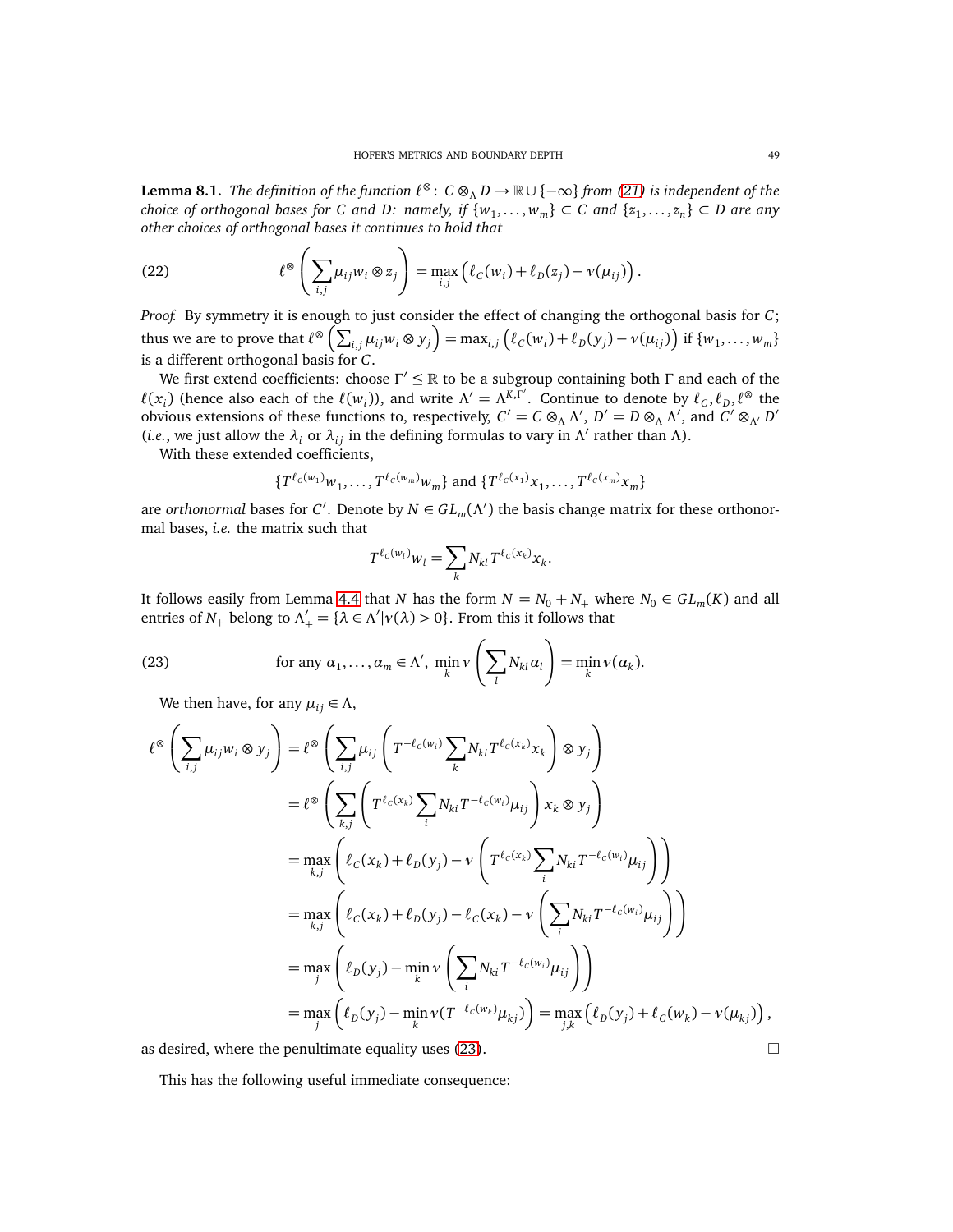<span id="page-49-0"></span>**Corollary 8.2.** Let  $\{w_1, \ldots, w_m\}$  and  $\{z_1, \ldots, z_n\}$  be any orthogonal bases for the finite-dimensional filtered A-vector spaces  $(C, \ell_C)$  and  $(D, \ell_D)$ . Then  $\{w_i \otimes z_j | 1 \leq i \leq m, \, 1 \leq j \leq n\}$  is an orthogonal basis for  $(C\otimes_\Lambda D,\ell^\otimes)$ , and  $\ell^\otimes(w_i\otimes z_j)=\ell_C(w_i)+\ell_D(z_j)$ . In particular, if the bases  $\{w_i\}$  and  $\{z_j\}$  are *orthonormal then so is the basis* {*w<sup>i</sup>* ⊗ *z<sup>j</sup>* }*.*

*Proof.* Indeed, this follows directly from the formula [\(22\)](#page-48-1).

$$
\Box
$$

*Definition* 8.3. If  $(C, \ell)$  is a finite-dimensional filtered Λ-vector space and  $U_1, \ldots, U_r$  are subspaces of *C*, we say that  $U_1, \ldots, U_r$  are *mutually orthogonal* (or that  $U_1$  is orthogonal to  $U_2, \ldots, U_r$ ) if whenever  $u_i \in U_i$  for  $1 \leq i \leq r$  we have

$$
\ell\left(\sum_{i=1}^r u_i\right) = \max_{1 \le i \le r} u_i.
$$

*Remark* 8.4. If there is an orthogonal basis  $\mathscr{B} = \{u_j\}$  for *C* such that the various subspaces  $U_i$ are spanned by disjoint subsets of  $\mathcal{B}$ , then the  $U_i$  are mutually orthogonal. In the case that *C* is standard it follows straightforwardly from Lemma [4.4](#page-17-1) that the converse holds; however I do not know if the converse still always holds when *C* is not standard.

In general, if (*E*, *ℓ*) is a finite-dimensional filtered Λ-vector space we obtain a filtration on *E* by setting

$$
E^{\lambda} = \{e \in E | \ell(e) \leq \lambda\}.
$$

If *E* admits a Λ-linear map *∂* : *E* → *E* such that *∂* <sup>2</sup> = 0 and *∂* (*E λ* ) ≤ *E λ* , this gives *E* the structure of an R-filtered complex over *K* in the sense of Definition [3.1](#page-14-2) (with, for simplicity, the grading being given by a 1-element set). We thus have the boundary depth

<span id="page-49-1"></span>
$$
b(E,\partial) = \inf \{ \beta \ge 0 | (\forall \lambda \in \mathbb{R}) (E^{\lambda} \cap Im \partial) \subset \partial (E^{\lambda+\beta}) \}.
$$

It is easy to check that

(24) 
$$
b(E, \partial) = \begin{cases} \sup_{x \in Im \partial \setminus \{0\}} \inf \{ \ell(y) - \ell(x) | \partial y = x \} & \text{if } \partial \neq 0, \\ 0 & \text{if } \partial = 0. \end{cases}
$$

So now suppose we are given two finite-dimensional filtered Λ-vector spaces  $(C, \ell_C)$  and  $(D, \ell_D)$ which are chain complexes, with *Λ*-linear operators  $\partial_c$ :  $C \to C$  and  $\partial_D$ :  $D \to D$  such that  $\partial_c^2 =$  $\partial_p^2 = 0$  and  $\partial_c(C^{\lambda}) \leq C^{\lambda}$  and  $\partial_p(D^{\lambda}) \leq D^{\lambda}$ .

Our aim is to compare the boundary depth of the tensor product complex *C*⊗<sup>Λ</sup> *D* to the boundary depths of *C* and *D*. For simplicity we will make the minimal assumptions on *C* and *D* necessary to get a natural chain complex structure on  $C \otimes_{\Lambda} D$ ; namely we assume that either:

- (i) The characteristic of the field *K* underlying the Novikov field  $\Lambda^{K,\Gamma}$  is 2; or
- (ii) *C* has a  $\mathbb{Z}_2$  grading, *i.e.*, we have  $C = C_0 \oplus C_1$  where  $C_0$  and  $C_1$  are orthogonal Λ-linear subspaces, and  $\partial_C(C_1) \leq C_0$  and  $\partial_C(C_0) \leq C_1$ .

Define a Λ-linear map (−1) |·|: *C* → *C* by setting it equal to the identity in Case (i) above, and in Case (ii), setting  $(-1)^{|\cdot|}|_{C_0}$  equal to 1 and  $(-1)^{|\cdot|}|_{C_1}$  equal to −1. Given that  $C_0$  and  $C_1$  are orthogonal, it is clear that  $\ell_c((-1)^{|\cdot|}c) = \ell_c(c)$  for any  $c \in C$ .

If we define

$$
\partial^{\otimes} \colon C \otimes_{\Lambda} D \to C \otimes_{\Lambda} D
$$

by

$$
\partial^{\otimes} = \partial_C \otimes 1_D + (-1)^{|\cdot|} \otimes \partial_D,
$$

then one has  $\partial^\otimes \circ \partial^\otimes = 0$  in either of the above two cases, and moreover  $\partial^\otimes ((C\otimes_\Lambda D)^\lambda) \leq (C\otimes_\Lambda D)^\lambda$ where the filtration on *C* ⊗<sub>Λ</sub> *D* is that induced by  $\ell$ <sup>⊗</sup>, so we may consider the boundary depth  $b(C \otimes_{\Lambda} D, \partial^{\otimes}).$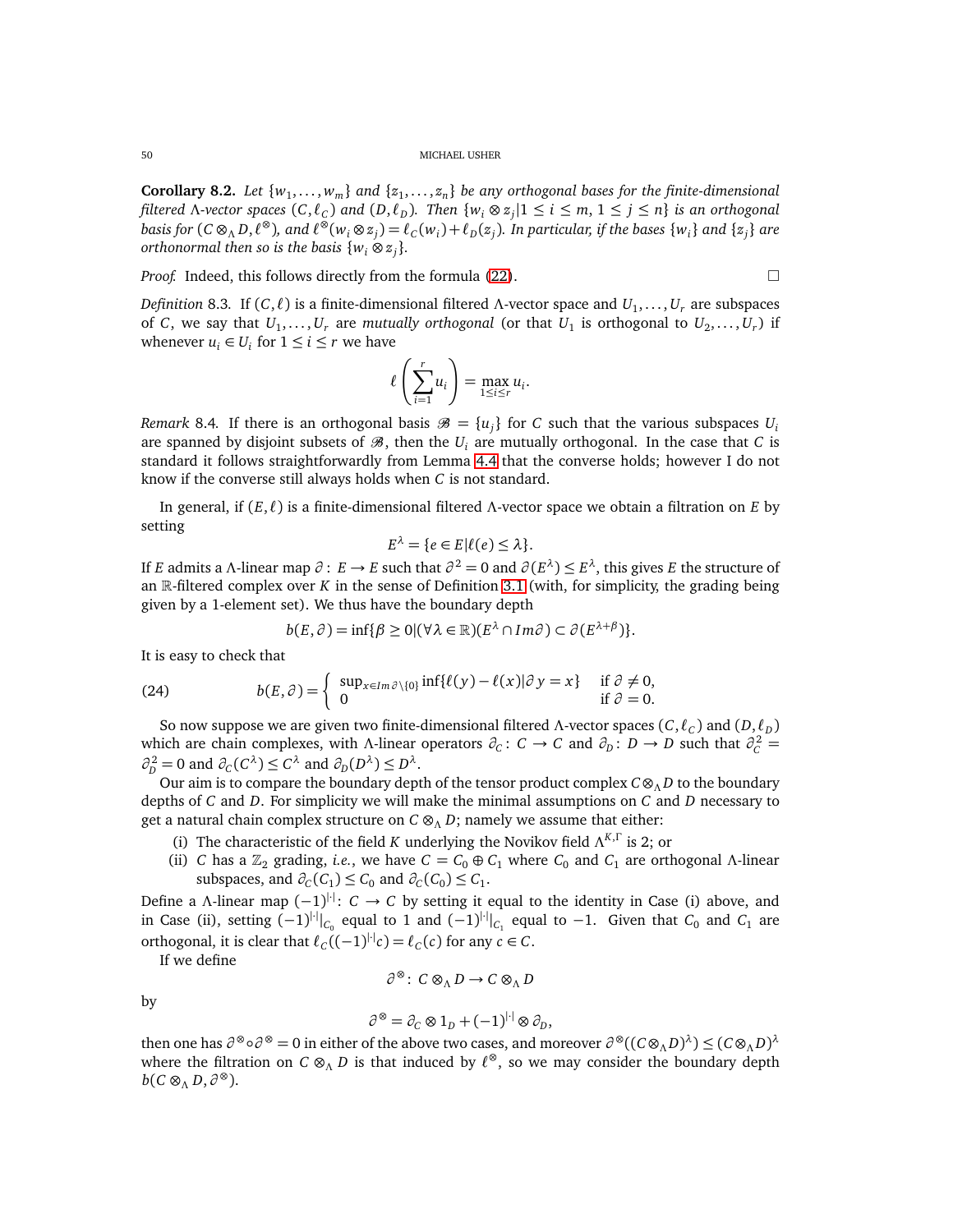<span id="page-50-0"></span>**Theorem 8.5.** *Under the above circumstances:*

- (a)  $b(C \otimes_{\Lambda} D, \partial^{\otimes}) \ge \min\{b(C, \partial_C), b(D, \partial_D)\}.$
- (b) If the homology  $H(D, \partial_D)$  is nonzero, then  $b(C \otimes_{\Lambda} D, \partial^{\otimes}) \geq b(C, \partial_C)$ ; and if  $H(C, \partial_C)$  is *nonzero, then*  $b(C \otimes_A D, \partial^{\otimes}) \geq b(D, \partial_D)$ *.*

*Proof.* By enlarging the Novikov field Λ, we may arrange that *C* and *D* (and hence *C* ⊗<sup>Λ</sup> *D*) admit orthonormal bases and so are standard; by Remark [7.5](#page-47-1) this will not affect the boundary depths. So assume that *C* and *D* are standard. (In the  $\mathbb{Z}_2$ -graded case this also implies that  $C_0$  and  $C_1$  are each standard, as they admit orthonormal bases by Lemma [4.4.](#page-17-1))

Also, the theorem is straightforward in the case that one or the other of the differentials  $\partial_c$  and *∂<sup>D</sup>* is identically zero, so we assume that both of them are nonzero.

Now using Lemma [4.4](#page-17-1) we may choose an orthonormal basis  $\{x_1, \ldots, x_r\}$  for  $Im \partial_C$ ; then extend this to an orthonormal basis  $\{x_1, \ldots, x_r, x_{r+1}, \ldots, x_s\}$  for ker  $\partial_C$ ; and finally extend this to an orthonormal basis  $\{x_1, \ldots, x_m\}$  for all of *C*. In the  $\mathbb{Z}_2$ -graded case, since  $C_0$  and  $C_1$  are assumed orthogonal, this may be done (and we assume it is done) in such a way that each  $x_i$  belongs either to  $C_0$  or to  $C_1$ . Likewise, choose an orthonormal basis  $\{z_1, \ldots, z_p\}$  for  $Im \partial_D$ ; extend this to an orthonormal basis  $\{z_1, \ldots, z_q\}$  for ker  $\partial_D$  and subsequently to an orthonormal basis  $\{z_1, \ldots, z_n\}$  for all of *D*. Write

$$
B^{C} = span_{\Lambda}\{x_{1},...,x_{r}\}
$$
  
\n
$$
H^{C} = span_{\Lambda}\{x_{r+1},...,x_{s}\}
$$
  
\n
$$
H^{D} = span_{\Lambda}\{z_{1},...,z_{p}\},
$$
  
\n
$$
H^{D} = span_{\Lambda}\{z_{p+1},...,z_{q}\},
$$
  
\n
$$
F^{C} = span_{\Lambda}\{x_{s+1},...,x_{m}\}
$$
  
\n
$$
F^{D} = span_{\Lambda}\{z_{q+1},...,z_{n}\}.
$$

In the  $\mathbb{Z}_2$ -graded case, since the  $x_i$  are all chosen to belong either to  $C_0$  or to  $C_1$ , the spaces  $B^C$ , *H*<sup>C</sup>, and *F*<sup>C</sup> are all preserved by the operator  $(-1)^{|\cdot|}$ : *C* → *C*.

Thus  $C = B^C \oplus H^C \oplus F^C$ ; the subspaces  $B^C, H^C, F^C$  are mutually orthogonal; and  $\partial_C$  maps  $F^C$ bijectively to  $B^C$  with kernel  $B^C \oplus H^C$ . Also, if  $x \in B^C$  then the unique element *y* of  $F^C$  with the property that  $\partial_C y = x$  obeys

$$
\ell_C(y) - \ell_C(x) = \inf \{ \ell_C(y') - \ell_C(x) | \partial_C y' = x \},
$$

for if  $\partial_c y' = x$  then  $y' - y \in B^C \oplus H^C$  and so by the orthogonality of  $B^C, H^C$ , and  $F^C$  we have  $\ell_C(y') = \max{\ell_C(y), \ell_C(y'-y)} \ge \ell_C(y)$ . Of course, similar remarks apply to  $B^D, H^D$ , and  $F^D$ .

By Corollary [8.2,](#page-49-0) the set  $\{x_i \otimes z_j | 1 \le i \le m, 1 \le j \le n\}$  forms an orthonormal basis for  $C \otimes_{\Lambda} D$ . Consequently we have an *orthogonal* decomposition (where all tensor products are over Λ)

$$
C \otimes D = ((\ker \partial_C) \otimes (\ker \partial_D)) \oplus (F^C \otimes B^D) \oplus (F^C \otimes H^D) \oplus (B^C \otimes F^D) \oplus (H^C \otimes F^D) \oplus (F^C \otimes F^D).
$$

Furthermore, it's easy to see that

$$
\ker \partial^{\otimes} \le ((\ker \partial_C) \otimes (\ker \partial_D)) \oplus (F^C \otimes B^D) \oplus (B^C \otimes F^D).
$$

In particular,

(25) the subspaces ker  $\partial^{\otimes}$ ,  $F^C \otimes F^D$ ,  $F^C \otimes H^D$ , and  $H^C \otimes F^D$  are mutually orthogonal.

Since we assume that  $\partial_C$  and  $\partial_D$  are both nonzero, Proposition [7.4](#page-45-0) and [\(24\)](#page-49-1) show that there are nonzero  $x \in B^C$ ,  $z \in B^D$  such that

$$
b(C, \partial_C) = \inf \{ \ell_C(w) - \ell_C(x) | \partial_C w = x \} \text{ and } b(D, \partial_D) = \inf \{ \ell_D(y) - \ell_D(z) | \partial_D y = z \}.
$$

Moreover, as noted earlier, if we choose  $w \in F^C$  to be the unique element of  $F^C$  with  $\partial_C w = x$ , then by the orthogonality of  $F^C$  and ker  $\partial_C$ ,  $w$  has the infimal filtration level of all primitives of  $x$ , and so

$$
\ell_C(w) - \ell_C(\partial_C w) = \beta(C, \partial).
$$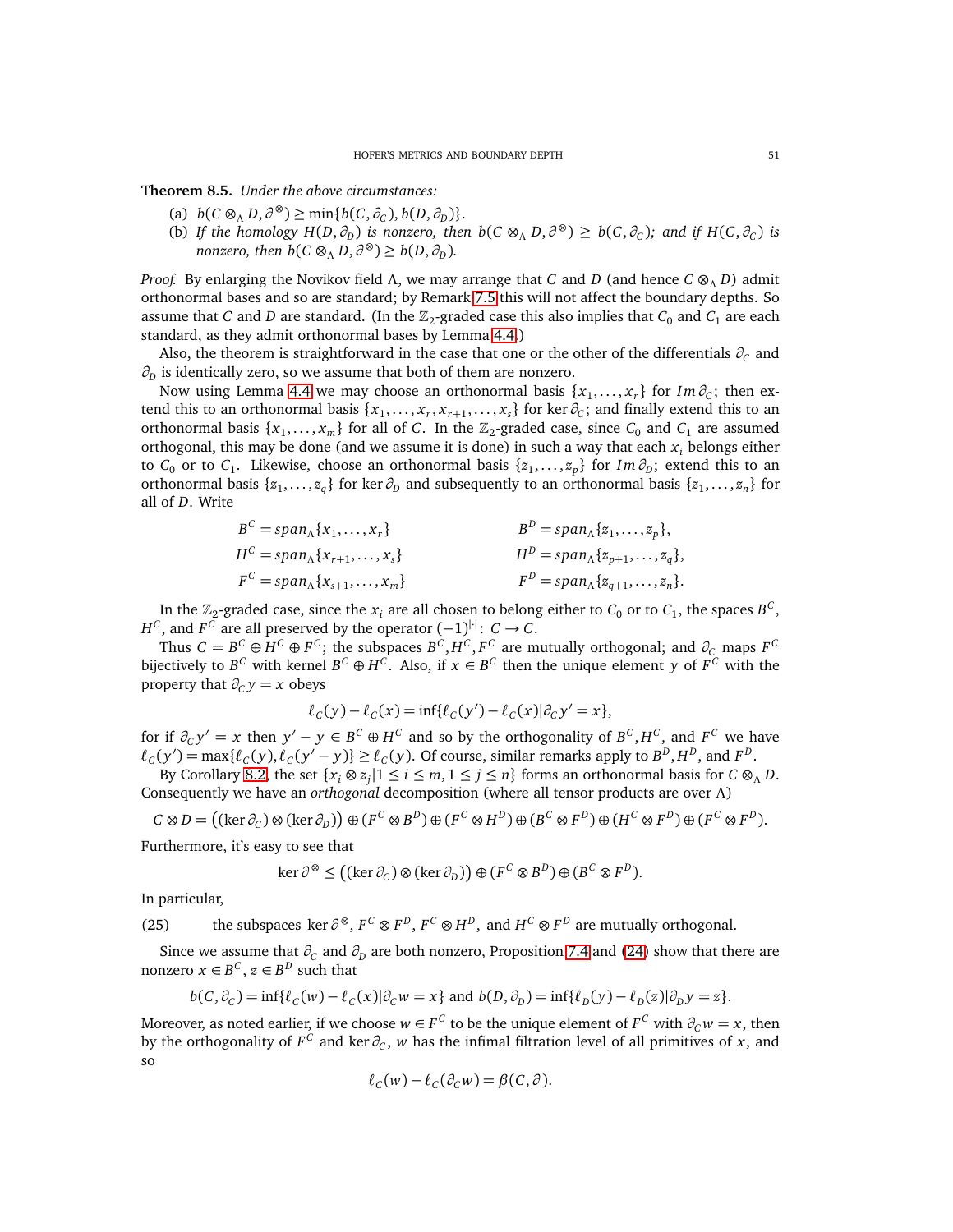Similarly, if  $y \in F^D$  is chosen as the unique primitive of *z* which belongs to  $F^D$ , then

$$
\ell_D(y) - \ell_D(\partial_D y) = \beta(D, \partial).
$$

Now  $w \otimes y \in F^C \otimes F^D$ , and  $F^C \otimes F^D$  is orthogonal to ker  $\partial^\otimes$ , so if  $\alpha \in \ker \partial^\otimes$  then  $\ell^\otimes(w \otimes y + \alpha) \geq 0$ *ℓ* <sup>⊗</sup>(*w* ⊗ *y*). Thus,

$$
\inf \{ \ell^{\otimes}(\beta) | \partial^{\otimes} \beta = \partial^{\otimes} (w \otimes y) \} = \ell^{\otimes} (w \otimes y) = \ell_c(w) + \ell_D(y)
$$

where the last equality follows from expanding out *w* and *y* in terms of the orthonormal bases {*x<sup>i</sup>* } and  $\{y_j\}$  and using Corollary [8.2.](#page-49-0) Also, using that  $B^C \otimes F^D$  is orthogonal to  $F^C \otimes B^D$ , we have

$$
\ell^{\infty}(\partial^{\infty}(w \otimes y)) = \ell^{\infty}(x \otimes y + (-1)^{|\cdot|}w \otimes z)
$$
  
= max{ $\ell^{\infty}(x \otimes y), \ell^{\infty}((-1)^{|\cdot|}w \otimes z)$ } = max{ $\ell_c(x) + \ell_D(y), \ell_c((-1)^{|\cdot|}w) + \ell_D(z)$ }  
= max{ $\ell_c(x) + \ell_D(y), \ell_c(w) + \ell_D(z)$  }.

(In particular  $\partial^{\otimes}(w \otimes y) \neq 0$  since *w*, *x*, *y*, *z* are all nonzero.)

Thus

$$
\inf \{ \ell^{\otimes}(\beta) - \ell^{\otimes}(\partial^{\otimes}(w \otimes y)) | \partial^{\otimes}\beta = \partial^{\otimes}(w \otimes y) \} = \ell^{\otimes}(w \otimes y) - \ell^{\otimes}(\partial^{\otimes}(w \otimes y))
$$
  
\n
$$
= \ell_C(w) + \ell_D(y) - \max \{ \ell_C(x) + \ell_D(y), \ell_C(w) + \ell_D(z) \}
$$
  
\n
$$
= \min \{ \ell_C(w) - \ell_C(x), \ell_D(y) - \ell_D(z) \} = \min \{ b(C, \partial_C), b(D, \partial_D) \}.
$$

In view of [\(24\)](#page-49-1) this proves part (a) of the theorem.

Now assume that  $H(D, \partial_D) \neq 0$ , which is equivalent to the subspace  $H^D \leq D$  being nonzero. Choose a nonzero element *z* of  $H^D$ , and let  $w \in F^C$ ,  $x \in B^C$  be as above, so that  $\partial w = x$  and  $b(C, \partial_C) = \ell_C(w) - \ell_C(x)$ . Then  $\partial^{\otimes}(w \otimes z) = x \otimes z$ ; further since  $w \otimes z \in F^C \otimes H^D$  and  $F^C \otimes H^D$  is orthogonal to ker *∂* <sup>⊗</sup> we have

$$
\ell^{\otimes}(w \otimes z) = \inf \{ \ell^{\otimes}(\beta) | \partial^{\otimes} \beta = x \otimes z \}.
$$

Hence

$$
\inf \{ \ell^{\otimes}(\beta) - \ell^{\otimes} (x \otimes z) | \partial^{\otimes} \beta = x \otimes z \} = \ell^{\otimes} (w \otimes z) - \ell^{\otimes} (x \otimes z)
$$
  
=  $(\ell_C(w) + \ell_D(z)) - (\ell_C(x) + \ell_D(z)) = b(C, \partial_C),$ 

which proves the first statement of part (b) of the theorem.

The second statement of part (b) is of course proven in essentially the same way, taking appropriate account of signs: if *C* has nontrivial homology, so that  $H^C \neq 0$ , choose a nonzero element  $x \in H^C$ , and as before choose  $y \in F^D$ ,  $z \in B^D$  so that  $\partial_D y = z$  and  $\ell_D(y) - \ell_D(z) = b(D, \partial_D)$ . Then *x* ⊗ *y* ∈ *H <sup>C</sup>* ⊗ *F D* , which is orthogonal to ker *∂* <sup>⊗</sup>, and

$$
\ell^{\otimes}(\partial^{\otimes}(x\otimes y)) = \ell^{\otimes}((-1)^{|\cdot|}x\otimes z) = \ell_{C}((-1)^{|\cdot|}x) + \ell_{D}(z) = \ell_{C}(x) + \ell_{D}(z),
$$

so we get as before that

$$
b(C\otimes_{\Lambda} D, \partial^{\otimes}) \geq \ell^{\otimes}(x\otimes y) - \ell^{\otimes}(\partial^{\otimes}(x\otimes y)) = \ell_{D}(y) - \ell_{D}(z) = b(D, \partial_{D}).
$$

 $\Box$ 

# 9. Finite diameter for  $S^1$  in  $\mathbb{R}^2$

<span id="page-51-0"></span>In this section we prove that, where  $L_0 = \{(x, y)|x^2 + y^2 = 1\} \subset \mathbb{R}^2$ , Hofer's metric δ on the space  $\mathcal{L}(L_0)$  of Lagrangian submanifolds Hamiltonian-isotopic to  $L_0$  has finite diameter. The argument is fairly simple and perhaps known, but I have not been able to find it in the literature.

<span id="page-51-1"></span>**Lemma 9.1.** Let  $L_1, L_2 \in \mathcal{L}(L_0)$  be such that  $L_0 \cap L_1 = L_0 \cap L_2 = \emptyset$ . Then  $\delta(L_0, L_1) = \delta(L_0, L_2)$ .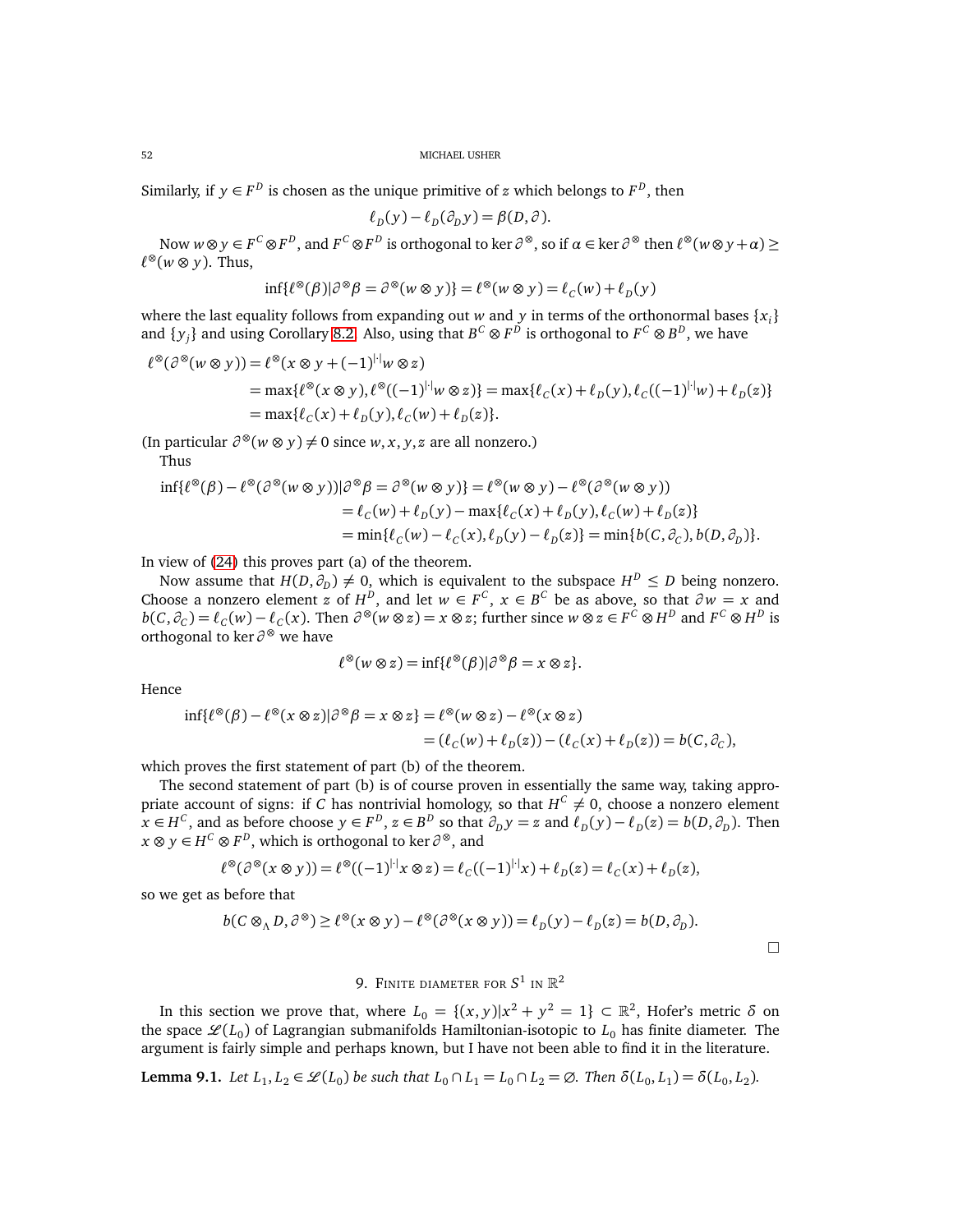*Proof.* We repeatedly use the following immediate consequence of the invariance property of *δ*: for  $\psi$  ∈ *Ham*( $\mathbb{R}^2$ ) and for *L*, *L*' ∈  $\mathcal{L}(L_0)$  such that  $\psi(L) = L$ , we have  $\delta(L, L') = \delta(L, \psi(L'))$ .

Given  $L_1, L_2$  as in the lemma, let  $\phi \in Ham(\mathbb{R}^2)$  be such that  $\phi(L_1) = L_2$ . Let  $R \in \mathbb{R}$  be so large that, where  $D(R) = \{x^2 + y^2 < R^2\}$ , we have

$$
L_1 \cup L_2 \cup (supp(\phi)) \subset D(R).
$$

Let

<span id="page-52-0"></span>
$$
L(R) = \{(x - R - 1)^2 + y^2 = 1\}.
$$

Since  $L(R)$  is disjoint from the support of  $\phi$  we have

(26) 
$$
\delta(L_1, L(R)) = \delta(L_2, L(R)).
$$

Now for  $i = 0, 1, 2$ , let  $V_i$  denote the bounded component of  $\mathbb{R}^2 \setminus L_i$ , and let  $W_i$  denote the unbounded component. Thus in each case  $V_i$  has area  $\pi$ , and  $V_i = \mathbb{R}^2 \setminus \bar{W}_i$ . Since  $L_0 \cap L_1 = \emptyset$ ,  $L_0 \cap V_1$ and  $L_0 \cap W_1$  are both relatively open and closed in  $L_0$ ; hence by the connectedness of  $L_0$  either  $L_0 \subset V_1$  or  $L_0 \subset W_1$ .

We claim that  $L_0 \subset W_1$ . If this were not the case, so that  $L_0 \subset V_1$ , then since  $\mathbb{R}^2 = V_0 \cup L_0 \cup W_0$ and  $L_0 \cap W_1 = \emptyset$ ,  $W_1$  would be the union of the disjoint open sets  $W_1 \cap V_0$  and  $W_1 \cap W_0$ ; by the connectedness of  $W_1$  and the fact that  $V_0$  is bounded while  $W_1$  is unbounded it would follow that *W*<sub>1</sub> ⊂ *W*<sub>0</sub>, and hence that *V*<sub>0</sub> ⊂ *V*<sub>1</sub>. So since  $\partial V_0 = L_0 \subset V_1$  we would have  $\bar{V}_0 \subset V_1$ , and hence a neighborhood of  $\bar{V}_0$  would still be contained in  $V_1.$  But since  $V_0$  and  $V_1$  are open sets of equal area this is impossible. This contradiction shows that indeed  $L_0 \subset W_1$ .

Hence  $V_1$  is the disjoint union of the open sets  $V_1 \cap V_0$  and  $V_1 \cap W_0$ . As before it is impossible for  $V_1 \subset V_0$  by area considerations, so since  $V_1$  is connected  $V_1 \subset W_0$ , and so  $\bar{V}_1 \cap V_0 = \emptyset$ . Thus  $\bar{V}_0 = L_0 \cup V_0$  is disjoint from  $\bar{V}_1$ , and so  $\bar{V}_0 \subset W_1$ . Of course the same argument shows that  $\bar{V}_0 \subset W_2$ .

Write  $V(R)$  for the bounded component of  $\mathbb{R}^2 \setminus L(R)$ ; since  $\overline{V(R)} \cap D(R) = \varnothing$  we have  $\overline{V(R)} \subset W_i$ for  $i = 1, 2$ . Since also  $\bar{V}_0 \subset W_i$ , it in particular holds that the points  $(1, 0)$  and  $(R, 0)$  belong to the unbounded component  $W_i$  of  $\mathbb{R}^2 \setminus L_i$  for  $i = 1, 2$ . So for  $i = 1, 2$  let  $\gamma_i$  be a path in  $W_i$  connecting  $(1, 0)$  to  $(R, 0)$ .

Since  $\bar{V}_0 \cup \gamma_i \cup \overline{V(R)} \subset W_i$  and  $W_i$  is open, we may take a neighborhood  $U_i$  of  $\bar{V}_0 \cup \gamma_i \cup \overline{V(R)}$ with still  $U_i \subset W_i$ . It is then straightforward to find a Hamiltonian isotopy supported in  $U_i$  whose time-one map  $\phi_i$  has the property that  $\phi_i(L_0) = L(R)$ . In particular since the support of the isotopy is disjoint from  $L_i$  we have  $\phi_i(L_i) = L_i$ . Consequently

(27) 
$$
\delta(L_0, L_i) = \delta(L(R), L_i) \quad (i = 1, 2).
$$

Thus by [\(26\)](#page-52-0) and [\(27\)](#page-52-1) we have

<span id="page-52-1"></span>
$$
\delta(L_0, L_1) = \delta(L(R), L_1) = \delta(L(R), L_2) = \delta(L_0, L_2),
$$

as desired.  $\Box$ 

**Corollary 9.2.** *Choose any*  $L_1 \in \mathcal{L}(L_0)$  such that  $L_0 \cap L_1 = \emptyset$ . Then for all  $L, L' \in \mathcal{L}(L_0)$  we have

$$
\delta(L, L') \leq 2\delta(L_0, L_1).
$$

*Proof.* By the invariance of  $\delta$  we may assume that  $L = L_0$ . By applying a sufficiently distant translation to  $L_0$  we may find  $L_2 \in \mathcal{L}(L_0)$  so that  $L_0 \cap L_2 = L' \cap L_2 = \emptyset$ . By Lemma [9.1](#page-51-1) and the invariance of *δ* we have  $\delta(L_0, L_2) = \delta(L', L_2) = \delta(L_0, L_1)$ . Thus

$$
\delta(L_0, L') \le \delta(L_0, L_2) + \delta(L_2, L') = 2\delta(L_0, L_1).
$$

 $\Box$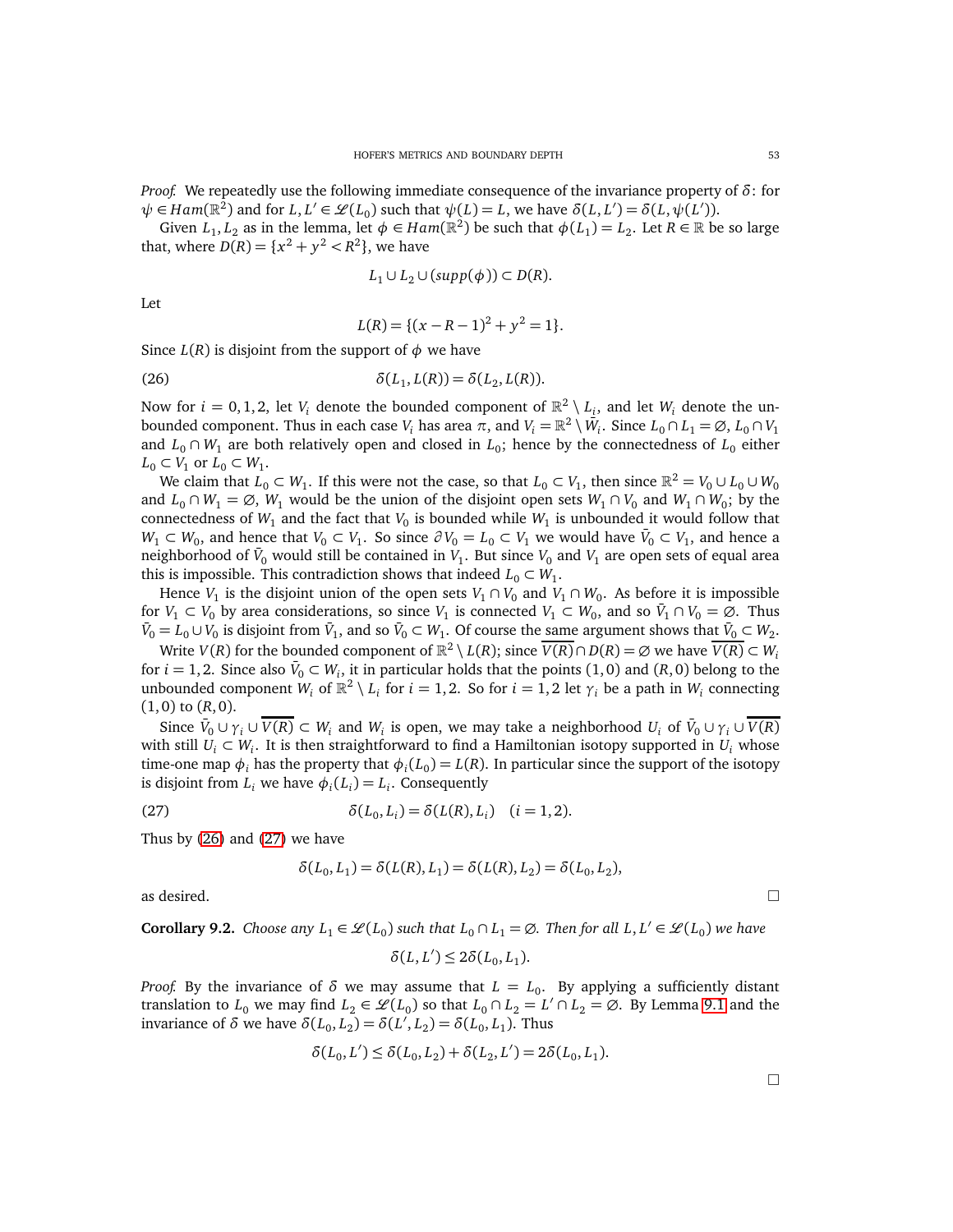Using Chekanov's theorem [[Ch98](#page-60-18)] and Lemma [9.1](#page-51-1) it is easy to see that the common value of *δ*(*L*<sub>0</sub>, *L*<sub>1</sub>) for all *L*<sub>1</sub> ∈  $\mathcal{L}(L_0)$  which are disjoint from *L*<sub>0</sub> is precisely *π*. Thus we have shown that the diameter of  $\mathscr{L}(L_0)$  is at most  $2\pi$ .

### APPENDIX A. TRANSVERSALITY FOR *t*-INDEPENDENT FLOER TRAJECTORIES

This appendix provides the details necessary for a technical point in the proof of Theorem [5.6,](#page-27-0) namely that a *t*-independent solution of the Floer equation associated to suitable *t*-independent almost complex structures and Hamiltonians can be arranged to be cut out transversely by slightly rescaling the Hamiltonian. We begin with some preparation from linear algebra.

Throughout this section let *V* be a finite-dimensional real inner product space. The norm of a linear operator on *V* (or on  $V \oplus V$ ) will always refer to its operator norm with respect to the inner product. Define the linear map  $E: V \oplus V \rightarrow V \oplus V$  by

$$
E\left(\begin{array}{c} x \\ y \end{array}\right) = \left(\begin{array}{c} -x \\ y \end{array}\right).
$$

<span id="page-53-1"></span>**Proposition A.1.** Let  $B_1, B_2$ :  $V \rightarrow V$  be symmetric linear operators and define a linear operator *B* : *V* ⊕ *V* → *V* ⊕ *V by* 

$$
B\left(\begin{array}{c} x \\ y \end{array}\right) = \left(\begin{array}{c} B_1x + B_2y \\ B_2x + B_1y \end{array}\right)
$$

.

*Then for all real*  $\mu$  *with*  $|\mu| < \frac{1}{\ln |\mu|}$  $\frac{1}{\|B_1\|+\|B_2\|}$  the operator  $E + \mu B$  has precisely (dim *V*)*-many positive eigenvalues and* (dim *V*)*-many negative eigenvalues, counting multiplicities. Moreover where*  $\Pi_{B}^{+}(\mu), \Pi_{B}^{-}(\mu): V \oplus V \to V \oplus V$  denote the orthogonal projections onto the spans of those eigen- $\sigma$  *vectors with, respectively, positive or negative eigenvalue,*  $\Pi_B^+$  *and*  $\Pi_B^-$  *are real analytic functions of the*  $\textit{parameter} \ \mu \in \left(-\frac{1}{\|\mathbf{p}\|_1}\right)$  $\frac{1}{\|B_1\|+\|B_2\|}$ ,  $\frac{1}{\|B_1\|+}$  $||B_1||+||B_2||$ *.*

*Proof.* Note first that for any  $\mu \in \mathbb{C}$ , all eigenvalues  $\lambda$  of the operator  $E + \mu B$  (acting on the complexification of  $V \oplus V$ ) obey

(28)  $|\lambda| + |\mu| (||B_1|| + ||B_2||) \ge 1$ 

Indeed, an eigenvector *x y*  $\lambda$ of  $E + \mu B$  with eigenvalue  $\lambda$  will have  $\mu B_1 x + \mu B_2 y = x + \lambda y$ 

<span id="page-53-0"></span>
$$
\mu B_1 x + \mu B_2 y = x + \lambda x
$$
  

$$
\mu B_2 x + \mu B_1 y = -y + \lambda y
$$

If  $||x|| \ge ||y||$  then the first equation above yields

$$
|\mu| \|B_2\| \|x\| \ge |\mu| \|B_2\| \|y\| \ge (1 - |\lambda| - |\mu| \|B_1\|) \|x\|,
$$

while if  $||x|| \le ||y||$  then the second equation above yields

$$
|\mu| \|B_2\| \|y\| \ge |\mu| \|B_2\| \|x\| \ge (1 - |\lambda| - |\mu| \|B_1\|)\|y\|.
$$

Since either  $||x|| \ge ||y||$  and  $||x||$  is nonzero, or else  $||x|| \le ||y||$  and  $||y||$  is nonzero, after dividing one or the other of the above inequalities by  $||x||$  or  $||y||$ , as appropriate, we obtain [\(28\)](#page-53-0).

In particular it follows from [\(28\)](#page-53-0) that none of the operators  $E + \mu B$  with  $|\mu| < \frac{1}{\ln |B|}$  $\frac{1}{\|B_1\|+\|B_2\|}$  has zero as an eigenvalue. Of course, if we restrict  $\mu$  to be real, then the  $E + \mu B$  are all symmetric operators and therefore have entirely real spectrum. For  $\mu = 0$  the spectrum of  $E + \mu B = E$  consists of the eigenvalues −1 and 1, each with multiplicity dim *V*. As *µ* varies through the open interval  $\left(-\frac{1}{\ln |P|}\right)$  $\frac{1}{\|B_1\|+\|B_2\|}$ ,  $\frac{1}{\|B_1\|+}$  $||B_1||+||B_2||$ ), since none of the eigenvalues of  $E + \mu B$  cross zero it follows from continuity considerations that the total dimension of the negative eigenspaces of  $E + \mu B$  will continue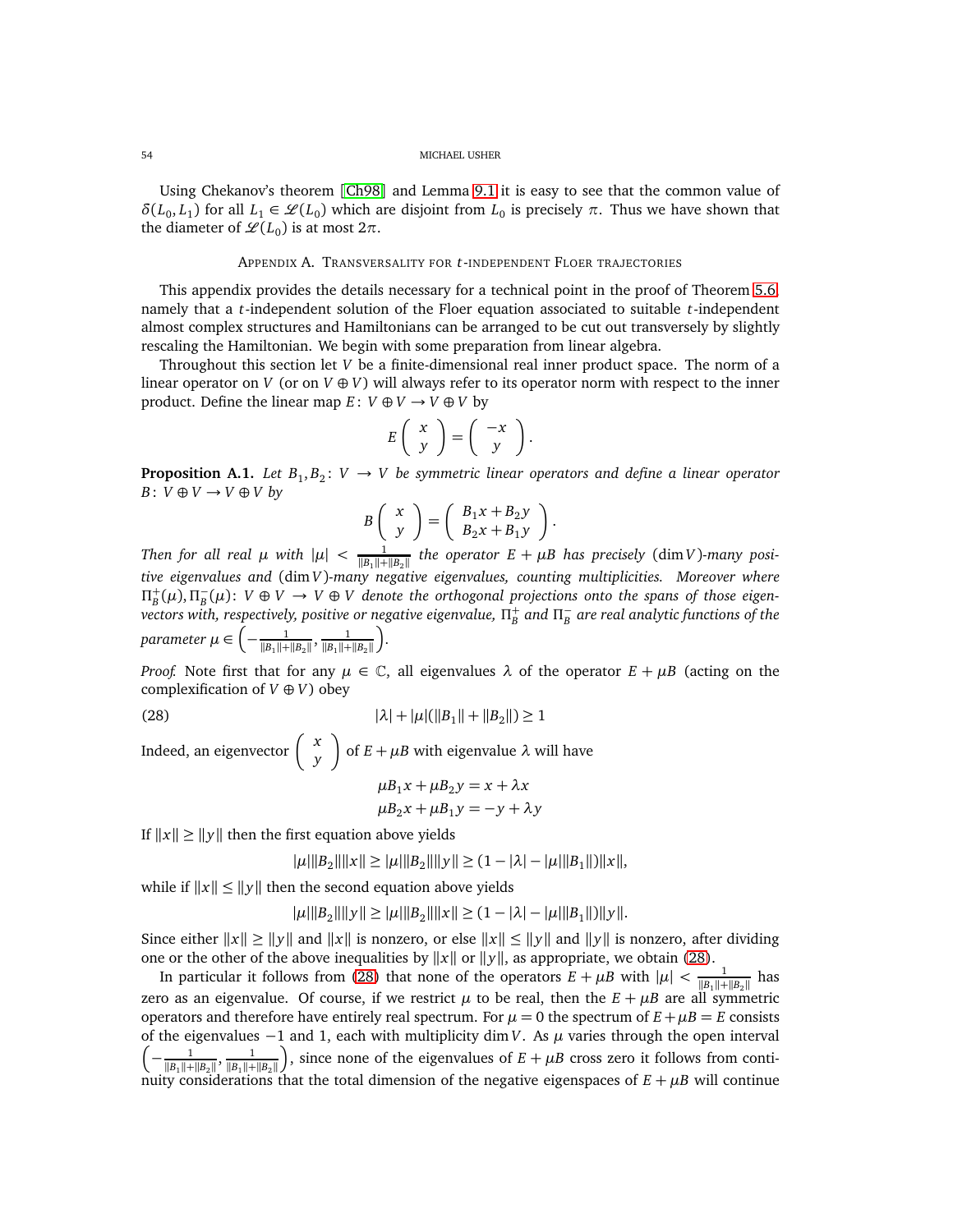to be dim *V* for real  $\mu$  with  $|\mu| < \frac{1}{\ln |\mu|}$  $\frac{1}{\|B_1\|+\|B_2\|}$ , and likewise for the total dimension of the positive eigenspaces.

It remains to prove the assertion about the analyticity of the projections  $\Pi_B^{\pm}(\mu)$  as functions of  $\mu.$  Denote the image of Π $^{\pm}(\mu)$  by  $W_{\pm}(\mu)$  (so  $W_{-}(\mu)$  is the span of the eigenvectors having negative eigenvalue, and  $W_+(\mu)$  is the span of the eigenvectors having positive eigenvalue). Since  $E + \mu B$ is (for real  $\mu$ ) symmetric, eigenvectors corresponding to distinct eigenvalues are orthogonal, and so  $W_+(\mu)$  is orthogonal to  $W_-(\mu)$ . Thus the orthogonal projections  $\Pi_B^{\pm}(\mu)$  are just the projections associated to the direct sum decomposition  $V \oplus V = W_+(\mu) \oplus W_-(\mu)$ . The desired conclusion now follows from a standard argument found, *e.g.*, in [[Ka76,](#page-60-31) II.1.4]: given  $\mu_0 \in \left(-\frac{1}{||B||_1 + ||B||_2}\right)$  $\frac{1}{\|B_1\|+\|B_2\|}$ ,  $\frac{1}{\|B_1\|+}$  $||B_1||+||B_2||$  , choose contours  $C_{\pm}$  in the complex plane disjoint from the eigenvalues of  $E + \mu_0 B$  such that  $C_{+}$ encloses precisely the positive eigenvalues of  $E + \mu_0 B$  and  $C_-\$  encloses precisely the negative eigenvalues of  $E + \mu_0 B$ . Then for  $\mu$  sufficiently close to  $\mu_0$  it will continue to hold that  $C_+$  encloses precisely the positive eigenvalues of  $E + \mu B$  and  $C_-\$  encloses precisely the negative eigenvalues of  $E + \mu B$ , and where *I* denotes the identity the projections in question are given by the formulas

$$
\Pi_B^+(\mu) = -\frac{1}{2\pi i} \int_{C_+} (E + \mu B - zI)^{-1} dz, \qquad \Pi_B^-(\mu) = -\frac{1}{2\pi i} \int_{C_-} (E + \mu B - zI)^{-1} dz.
$$

These expressions for  $\Pi_B^{\pm}$  are manifestly analytic in  $\mu$ .

<span id="page-54-1"></span>**Proposition A.2.** Let  $B_1, B_2 \colon \mathbb{R} \to Hom_{\mathbb{R}}(V, V)$  be two continuous maps such that there exist  $T > 0$ and symmetric linear operators  $B_1^{\pm}, B_2^{\pm}$  with  $B_i(s) = B_i^+$  for  $s \geq T$  and  $B_i(s) = B_i^-$  for  $s \leq -T$ . Let  $\eta_0$  > max{ $\|B_1^-\| + \|B_2^-\|, \|B_1^+\| + \|B_2^+\|\}$ , and define B:  $\mathbb{R} \to End(V \oplus V)$  by

$$
B(s)\left(\begin{array}{c} x \\ y \end{array}\right) = \left(\begin{array}{c} B_1(s)x + B_2(s)y \\ B_2(s)x + B_1(s)y \end{array}\right)
$$

.

*Then the set*

$$
\mathcal{S} = \left\{ \eta \in [\eta_0, \infty) \middle| \begin{array}{c} \text{There is a nonzero solution } v \in W^{1,2}(\mathbb{R}; V \oplus V) \text{ to} \\ \frac{dv}{ds} + (\eta E + B(s))v(s) = 0 \end{array} \right\}
$$

*is finite.*

*Proof.* First we show that  $\mathscr S$  is bounded above. For  $i = 1, 2$  write  $||B_i|| = \sup_s ||B_i(s)||$  (since the *B<sub>i</sub>* are continuous and asymptotically constant this supremum is of course finite) and let  $\eta_1$  =  $||B_1|| + ||B_2||$ . Suppose that  $v(s) = \begin{cases} x(s) \\ v(s) \end{cases}$ *y*(*s*) (where  $x, y: \mathbb{R} \to V$ ) is a nonzero class- $W^{1,2}$  solution  $\frac{dv}{ds} + (\eta E + B(s))v(s) = 0$ . One then has

<span id="page-54-0"></span>
$$
\frac{1}{2}\frac{d}{ds}\|x(s)\|^2 = \eta\|x(s)\|^2 - \langle x(s), B_1(s)x(s)\rangle - \langle x(s), B_2(s)y(s)\rangle
$$
  

$$
\frac{1}{2}\frac{d}{ds}\|y(s)\|^2 = -\eta\|y(s)\|^2 - \langle y(s), B_2(s)x(s)\rangle - \langle y(s), B_1(s)x(s)\rangle
$$

which yields

(29) 
$$
\frac{d}{ds} (||x(s)||^2 - ||y(s)||^2) \ge 2(\eta - \eta_1)(||x(s)||^2 + ||y(s)||^2).
$$

Of course, by the uniqueness of solutions to linear ODE's and the assumption that  $\nu$  is nonzero, we have  $||x(s)||^2 + ||y(s)||^2 > 0$  for all *s*. Now assume for contradiction that the number  $\eta$  associated to our solution obeys  $\eta > \eta_1$ . Then [\(29\)](#page-54-0) implies first that if at any  $s_0 \in \mathbb{R}$  we had  $||x(s)||^2 \ge ||y(s)||^2$ , then for  $s_1$  slightly larger than  $s_0$  we would have  $||x(s_1)||^2 - ||y(s_1)||^2 > 0$ . But then another application of [\(29\)](#page-54-0) implies that  $f(s) = ||x(s)||^2 - ||y(s)||^2$  obeys the differential inequality  $f'(s) \ge$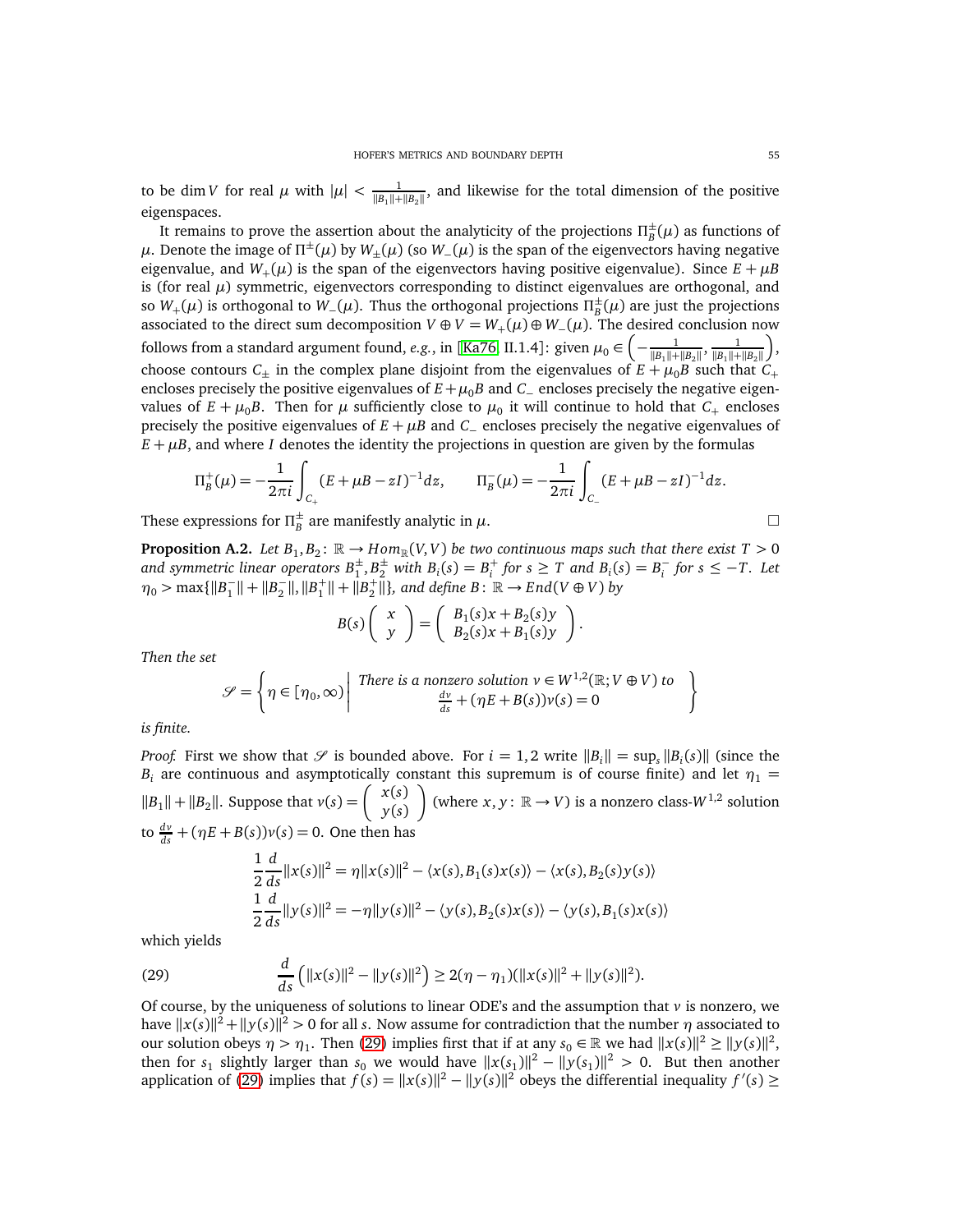$2(\eta - \eta_1)f(s)$ , which since  $f(s_1) > 0$  and  $\eta > \eta_1$  would force  $f(s)$  to diverge to  $\infty$  as  $s \to \infty$ , which is obviously incompatible with  $\nu$  being of class  $W^{1,2}$ . Thus we have the desired contradiction unless  $||y(s)||^2$  >  $||x(s)||^2$  for all *s*. But in this case  $g(s) = ||y(s)||^2 - ||x(s)||^2$  is an everywhere-positive function obeying the differential inequality  $g'(s) \leq -2(\eta - \eta_1)g(s)$ , which forces *g* to diverge to ∞ as *s* → −∞, again contradicting the assumption that *v* was of class *W*1,2. This contradiction shows that if  $\eta > \eta_1$  then no solution of the relevant type can exist, proving that the set  $\mathscr S$  in the statement of the theorem has  $\mathscr{S} \subset [\eta_0, \eta_1].$ 

Our strategy now will be to identify  $\mathcal S$  with the intersection of the zero loci of a collection of real analytic functions defined on [ $\eta_0,\infty$ ). These functions obviously will not all be identically zero since we have already established that  $\mathscr{S}\subset[\eta_0,\eta_1]$ , so since the zero set of a nonconstant analytic function on a connected subset of  $\mathbb R$  is always discrete, the proposition will follow from such an identification.

Where  $B^+ \in End(V \oplus V)$  is the common value of  $B(s)$  for all  $s \geq T$ , and  $B^- \in End(V \oplus V)$  is the common value of *B*(*s*) for all  $s \leq -T$ , the operators  $B^{\pm}$  are of the type considered in Proposition [A.1,](#page-53-1) and our choice of the parameter  $\eta_0$  ensures that, for all  $\mu$  in an open interval containing  $[0, \frac{1}{\eta_0}]$  the symmetric operators  $E + \mu B^{\pm}$  have the property that the orthogonal projections  $\Pi_{B_{\pm}}^-(\mu)$ onto the spans of their negative eigenspaces vary analytically in  $\mu$  and have rank dim *V*, while the projections  $\Pi_{B_\pm}^+(\mu)$  onto the spans of their positive eigenspaces also vary analytically in  $\mu$  and have rank dim *V*.

<span id="page-55-0"></span>Now for  $\eta \geq \eta_0$  the differential equation

(30) 
$$
\frac{dv}{ds} + (\eta E + B(s))v(s) = 0
$$

reduces for  $s \leq -T$  to the autonomous equation  $\frac{dv}{ds} + (\eta E + B^{-})v(s) = 0$ , and for  $s \geq T$  to the autonomous equation  $\frac{dv}{ds} + (\eta E + B^+)v(s) = 0$ . Any  $W^{1,2}$  solutions to [\(30\)](#page-55-0) must have  $v(-T)$ belonging to the span of those eigenvectors of *ηE* + *B* <sup>−</sup> with negative eigenvalues, and must have *v*(*T*) belonging to the span of those eigenvectors of  $\eta E + B^+$  with positive eigenvalues. In other words, a  $W^{1,2}$  solution to [\(30\)](#page-55-0) defined on all of R must have  $\nu(-T) \in Im(\Pi_{B_-}^-(\eta^{-1}))$  and  $\nu(T) \in$  $Im(\Pi_{B_+}^+(\eta^{-1})).$ 

Denote by  $\Phi_n : \mathbb{R} \to GL(V \oplus V)$  the unique solution to the initial value problem

$$
\frac{d\Phi}{ds} + (\eta E + B(s))\Phi(s) = 0 \qquad \Phi(-T) = I
$$

where *I* is the identity. Thus  $\Phi_n$  is the fundamental solution to [\(30\)](#page-55-0) in the sense that any solution *v* : ℝ → *V* ⊕ *V* to [\(30\)](#page-55-0) will have  $v(s) = \Phi(s)v(-T)$  for all  $s \in \mathbb{R}$ . Thus any solution to (30) which is of class *W*<sup>1,2</sup> will have *v*(−*T*) ∈ *Im*( $\Pi_{B_-}^-(η^{-1})$ ), *v*(*T*) ∈ *Im*( $\Pi_{B_+}^+(η^{-1})$ ), and *v*(*T*) =  $Φ_η(ν(−*T*))$ . As such, we will have  $\eta \in \mathcal{S}$  if and only if the images of the linear maps  $\Phi_{\eta} \circ \Pi_{B_-}^-(\eta^{-1})$  and  $\Pi_{B_+}^+(\eta^{-1})$ have nontrivial intersection. Said differently, since the image of  $\Pi^+_{B_+}(\eta^{-1})$  is the same as the kernel of  $\Pi_{B_+}^-(\eta^{-1})$ , we have  $\eta \in \mathcal{S}$  if and only if the linear map  $\Pi_{B_+}^-(\eta^{-1}) \circ \Phi_{\eta}(T) \circ \Pi_{B_-}^-(\eta^{-1})$  has rank strictly less than dim *V* . By Proposition [A.1,](#page-53-1) the maps  $\Pi_{B_+}^-(\eta^{-1})$  and  $\Pi_{B_-}^-(\eta^{-1})$  both vary analytically with  $\eta \in [\eta_0, \infty)$ ; let us now check that  $\Phi_{\eta}(T)$  varies analytically with  $\eta$ .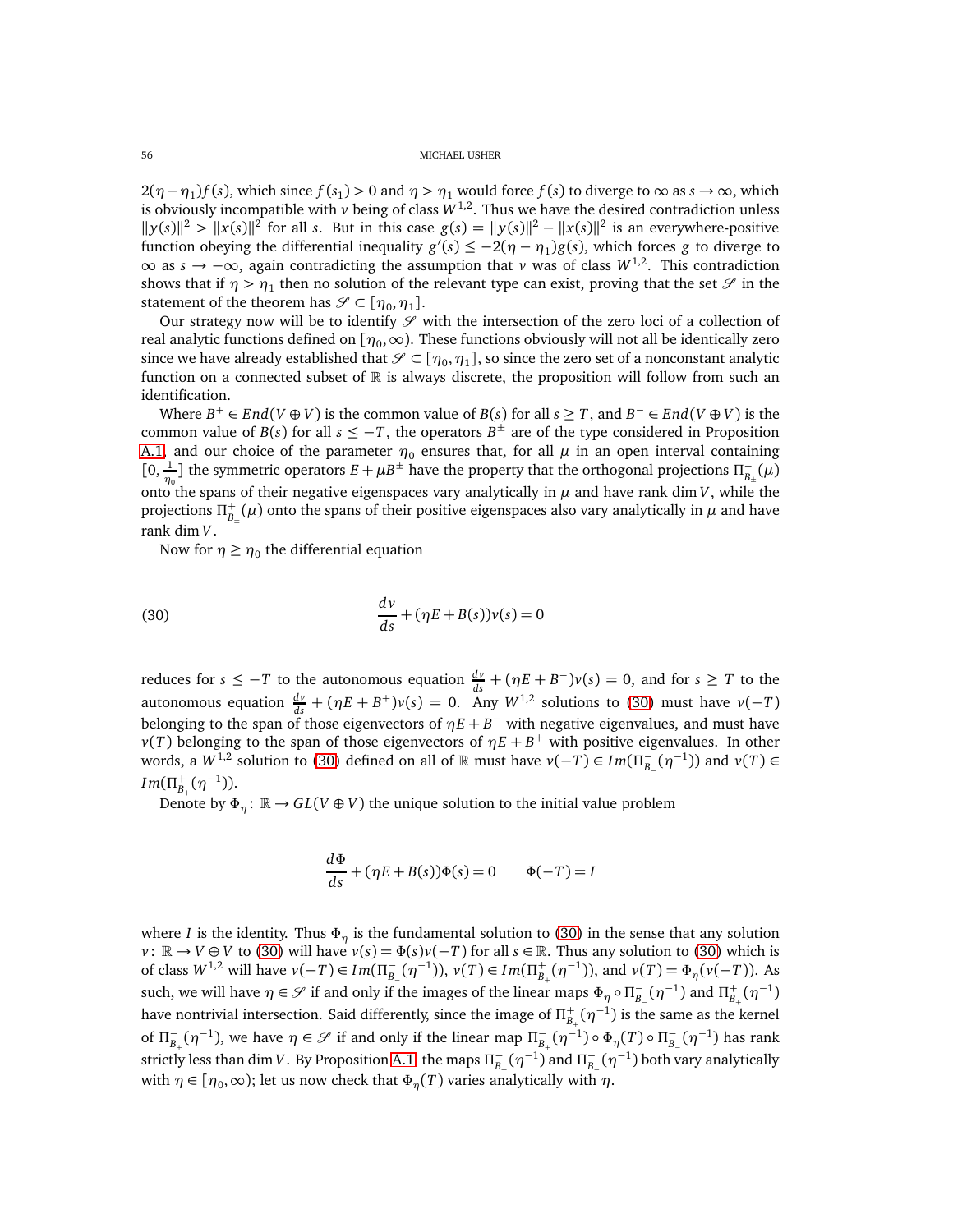Indeed, this follows readily from the standard Picard iteration formula for Φ*η*: we will have

$$
\Phi_{\eta}(T) = I + \sum_{n=1}^{\infty} \int_{\{-T \le s_n \le \dots \le s_1 \le T\}} (\eta E + B(s_1))(\eta E + B(s_2)) \cdots (\eta E + B(s_n)) ds_n \cdots ds_1
$$
  
= 
$$
\sum_{n=0}^{\infty} \left( \sum_{m=0}^{n} C_{m,n}(T) \eta^{n-m} \right)
$$

where  $C_{0,0}(T) = I$  and for  $0 \le m \le n$  and  $n \ge 1$ 

$$
C_{m,n}(T) = \sum_{1 \leq i_1 < \dots < i_m \leq n} \int_{\{-T \leq s_n \leq \dots \leq s_1 \leq T\}} E^{i_1 - 1} B(s_{i_1}) E^{i_2 - i_1 - 1} B(s_{i_2}) \dots B(s_{i_m}) E^{n - i_m} ds_n \dots ds_1.
$$

Now the fact that  $\{-T \leq s_n \leq \cdots \leq s_1 \leq T\}$  has volume  $\frac{(2T)^n}{n!}$  $\frac{f(T)^n}{n!}$  (along with the fact that  $||E|| = 1$ ) gives an estimate

(31) 
$$
||C_{m,n}(T)|| \leq {n \choose m} \frac{(2T)^n ||B||^m}{n!}
$$

From this estimate one easily sees that for any  $k \geq 0$  the series  $\sum_{m=0}^{\infty} C_{m,m+k}(T)$  is absolutely convergent to an operator having norm bounded above by  $e^{2T||B||} \frac{(2T)^k}{k!}$  $\frac{dI}{k!}$ , and that our above series expression for  $\Phi_n(T)$  can be rearranged to give

<span id="page-56-0"></span>
$$
\Phi_{\eta}(T) = \sum_{k=0}^{\infty} \eta^k \left( \sum_{m=0}^{\infty} C_{m,m+k}(T) \right);
$$

moreover, another application of [\(31\)](#page-56-0) shows that this power series in *η* has infinite radius of convergence, confirming the analyticity of  $\Phi_{\eta}(T)$  as a function of  $\eta$ .

Thus, if we fix a basis for *V* ⊕ *V* and represent the *η*-dependent linear map  $\Pi^-_{B_+}(\eta^{-1})\circ\Phi_\eta(T)\circ$  $\Pi_{B_-(}^-(η^{-1})$  by a matrix with respect to the fixed basis, this matrix will vary analytically with *η* ∈  $[\eta_0, \infty)$ , and our set  $\mathscr S$  will consist of those  $\eta$  such that all  $(\dim V) \times (\dim V)$  minors of the matrix are zero. This confirms that  $\mathscr S$  is the common zero locus of a collection of analytic functions of  $\eta \in [\eta_0, \infty)$ , so since  $\mathscr S$  is bounded it must be finite.

We now apply these results to Floer theory. Let  $(M, \omega)$  be a closed 2*n*-dimensional symplectic manifold and let  $G: M \to \mathbb{R}$  be a Morse function, which we will assume to have the property that around each critical point  $p \in Crit(H)$  there is a Darboux chart  $\phi_p$ :  $U_p \cong B^{2n}(\epsilon)$  such that the second-order Taylor approximation to  $G \circ \phi_p^{-1}$  is exact. (In other words, the Hessian of  $G \circ \phi_p^{-1}$  is constant on  $B^{2n}(\epsilon)$ .) Shrinking the  $U_p$  if necessary, we may assume that  $\overline{U_p} \cap \overline{U_q} = \emptyset$  for each pair of distinct critical points *p* and *q*. Let *J* be an *ω*-compatible almost complex structure on *M* having the properties that

- (i) On each of the Darboux balls  $U_p$ , *J* coincides with the pullback by  $\phi_p$  of the standard complex structure on  $B^{2n}(\epsilon)$ .
- (ii) Where  $g_J(\cdot, \cdot) = \omega(\cdot, J \cdot)$  is the Riemannian metric induced by  $\omega$  and *J*, the gradient flow of *G* with respect to *g<sup>J</sup>* is Morse–Smale.

Of course, all of the above conditions will continue to hold if *G* is replaced by *λG* for any *λ >* 0. The almost complex structure *J* satisfying (i) and (ii) will be fixed throughout the following

discussion, and we will use  $\nabla$  to denote the covariant derivative determined by the Levi-Civita connection of the metric *g<sup>J</sup>* .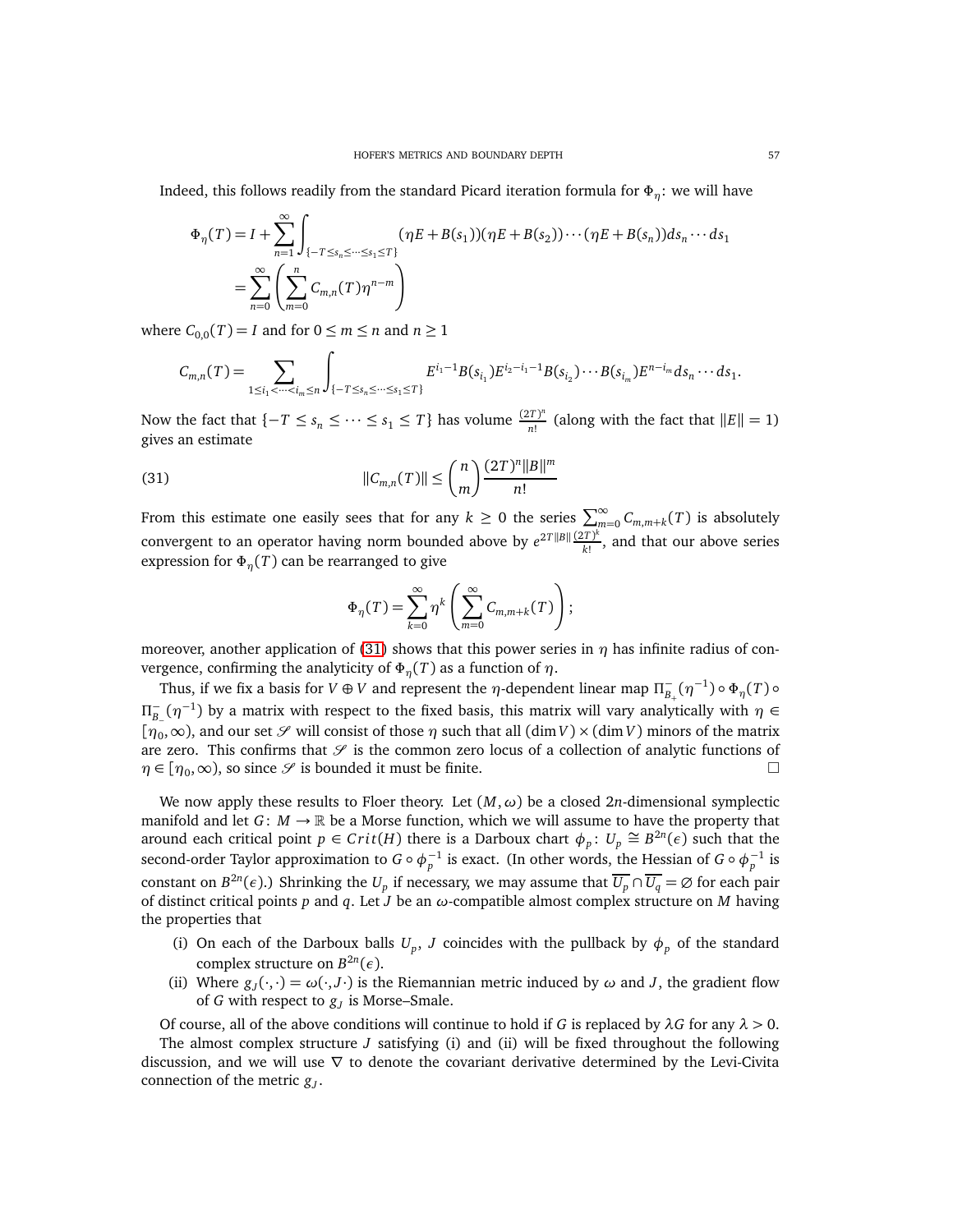Consider a solution  $\gamma: \mathbb{R} \to M$  to the negative gradient flow equation

(32) 
$$
\dot{\gamma}(s) + \nabla G(\gamma(s)) = 0
$$

obeying the finite energy condition  $\int_{-\infty}^{\infty} ||\dot{\gamma}(s)||^2_{g_J} ds < \infty$ . For any such *γ* there are critical points  $p_+ \in Crit(G)$  such that  $\gamma(s) \to p_+$  exponentially quickly as  $s \to \pm \infty$ . As is well-known, the Morse– Smale condition is equivalent to the statement that for any such *γ* the linearization  $\mathscr{G}_\gamma\colon W^{1,2}(\gamma^*TM)\to$  $L^2(\gamma^*TM)$  of [\(32\)](#page-57-1) is surjective, where  $\mathscr{G}_{\gamma}$  is given by the formula

<span id="page-57-1"></span>
$$
\mathscr{G}_{\gamma}(\zeta) = \nabla_{s}\zeta + \nabla_{\zeta}\nabla G(\gamma(s)).
$$

The solution  $\gamma$  to [\(32\)](#page-57-1) gives rise to a solution

<span id="page-57-2"></span>
$$
u_{\gamma}: \mathbb{R} \times S^1 \to M
$$

$$
u_{\gamma}(s, t) = \gamma(s)
$$

to the Floer equation

(33) 
$$
\frac{\partial u}{\partial s} + J(u(s, t)) \left( \frac{\partial u}{\partial t} - X_G(u(s, t)) \right) = 0,
$$

and indeed all finite-energy *t*-independent solutions to [\(33\)](#page-57-2) evidently have the form  $u = u_\gamma$  for some solution *γ* to [\(32\)](#page-57-1).

We consider the question of whether the linearization of [\(33\)](#page-57-2) at the solution  $u<sub>\gamma</sub>$  is surjective. In effect we will show that this is in fact the case if the Hessian of *G* near its critical points is not too large and if *G* is replaced by *λG* for a suitable real parameter *λ* which may be taken arbitrarily close to 1. More precisely, if *γ* is a finite-energy solution to [\(32\)](#page-57-1) then for any  $\lambda > 0$  the map  $\gamma^{\lambda}(s) = \gamma(\lambda s)$ will be a solution to the version of [\(32\)](#page-57-1) obtained by replacing *G* by  $\lambda$ *G*, and hence we will have a solution

$$
u_{\gamma^{\lambda}}(s,t)=\gamma(\lambda s)
$$

to the Floer equation associated to the Hamiltonian *λG*. We prove:

<span id="page-57-0"></span>**Theorem A.3.** Where G and J are as above, fix a finite-energy solution  $\gamma : \mathbb{R} \to M$  to [\(32\)](#page-57-1) having  $\gamma(s) \to p_{\pm} \in Crit(G)$  *as*  $s \to \pm \infty$ *. Assume that the Hessians*  $\mathcal{H}_{\pm}$  *of G at*  $p_{\pm}$  *have operator norms*  $\|\mathcal{H}_+\| < \pi$ . Then for all but finitely many  $\lambda \in (0,1]$  *it holds that the linearization* 

$$
\mathscr{F}_{u_{\gamma\lambda}}\colon\,W^{1,2}(\mathbb{R}\times S^1;u_{\gamma\lambda}^*TM)\to L^2(\mathbb{R}\times S^1;u_{\gamma\lambda}^*TM)
$$

*of the Floer operator*  $u \mapsto \frac{\partial u}{\partial s} + J(u(s,t)) \left(\frac{\partial u}{\partial t}\right)$  $\frac{\partial u}{\partial t}$  –  $X_{\lambda G}(u(s,t))$ ) at  $u_{\gamma^{\lambda}}$  is surjective.

*Proof.* First note that, by virtue of the fact that  $\|\mathcal{H}_{\pm}\|$  <  $2\pi$ , the Fredholm index of the linearization  $\mathscr{F}_{u_{\gamma^{\lambda}}}$  is equal to  $ind(p_{-})-ind(p_{+})$  where *ind* denotes the Morse index (see, *e.g.*, [[SZ92,](#page-61-25) Theorem 4.1 and Lemma 7.2]); in turn this latter quantity is equal to the index of the linearization  $\mathscr{G}_{\gamma^{\lambda}}: W^{1,2}((\gamma^{\lambda})^*TM) \to L^2((\gamma^{\lambda})^*TM)$  of the negative gradient flow operator, which is surjective by the Morse–Smale condition. So it suffices to show that, for all but finitely many *λ*, we have  $\dim \ker \mathscr{F}_{u_{\gamma^{\lambda}}} \leq \dim \ker \mathscr{G}_{\gamma^{\lambda}}.$  Now any element  $\zeta \in \ker \mathscr{G}_{\gamma^{\lambda}}$  gives rise to an element  $\xi_{\zeta} \in \ker \mathscr{F}_{u_{\gamma^{\lambda}}}$  by the prescription  $\xi_{\zeta}(s,t) = \zeta(s) \in T_{\gamma^{\lambda}(s)}M = T_{u_{\gamma^{\lambda}}(s,t)}M$ , and conversely any *t*-independent element  $\xi \in \ker \mathscr{F}_{u_{\gamma^{\lambda}}}$  is of this form. So for any  $\lambda \in (0,1]$ , to show that dim ker  $\mathscr{F}_{u_{\gamma^{\lambda}}} \leq$  dim ker  $\mathscr{G}_{\gamma^{\lambda}}$  we just need to show that these  $\xi_\zeta$  are the only elements of ker  $\mathscr{F}_{u_{\gamma^\lambda}}$ , *i.e.*, that all elements of ker  $\mathscr{F}_{u_{\gamma^\lambda}}$  are *t*-independent.

The linearization  $\mathscr{F}_{u_{\gamma^{\lambda}}}$  is given by, for  $\xi \in W^{1,2}(\mathbb{R} \times S^1;u_{\gamma}^*)$ *γ <sup>λ</sup> T M*),

$$
\mathscr{F}_{u_{\gamma\lambda}}\xi=\nabla_s\xi+J(\gamma(\lambda s))\frac{\partial\xi}{\partial t}+\lambda(\nabla_{\xi}\nabla G)(\gamma(\lambda s)).
$$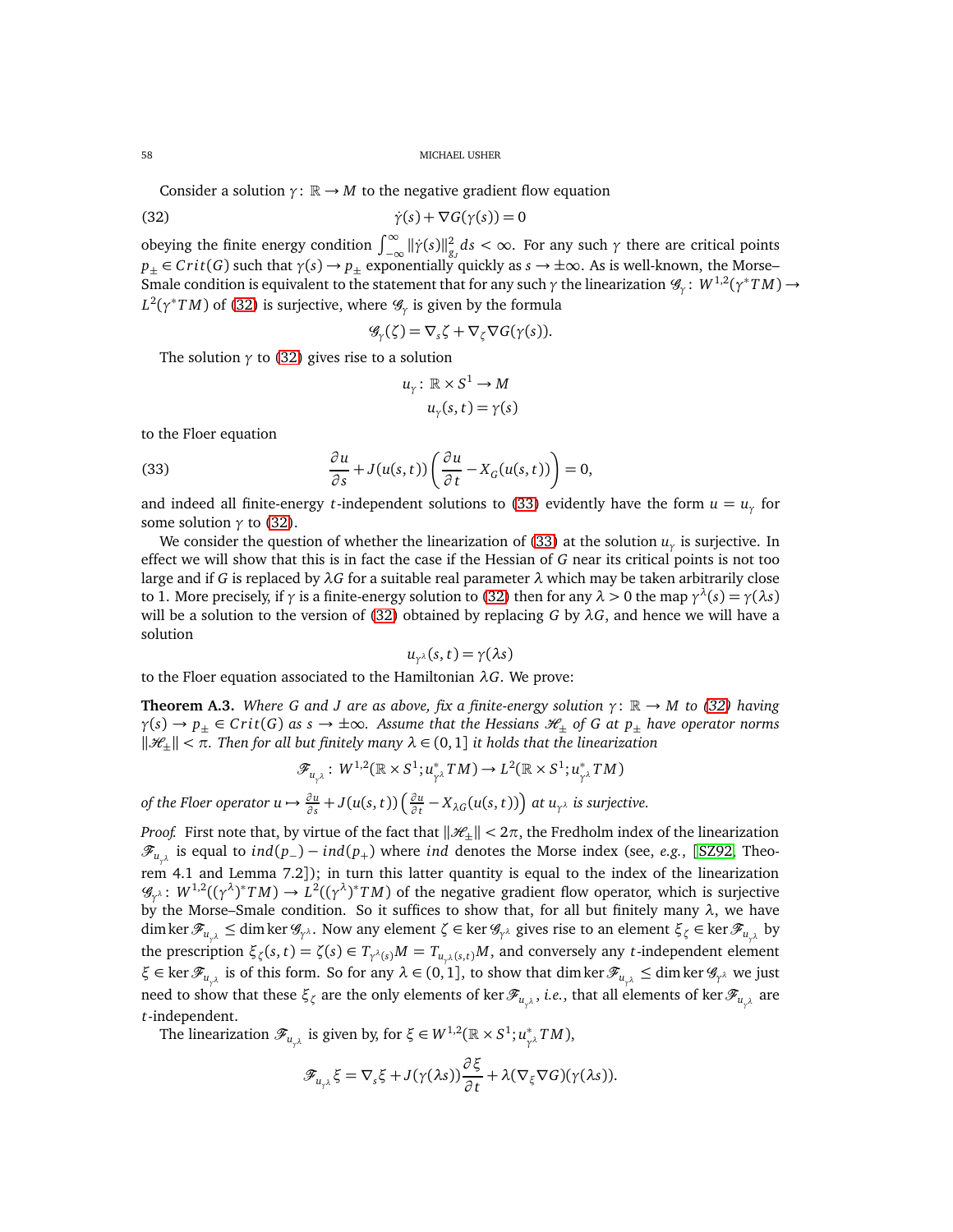For  $\lambda > 0$  and for a section  $\sigma$  of  $u^*$ *γ <sup>λ</sup> T M* define a section *σ*ˆ of *u* ∗ *γ T M* by

$$
\hat{\sigma}(s,t) = \sigma(s/\lambda,t).
$$

Then where we define  $\widehat{\mathscr{F}}_{u_{_\gamma}}^{\lambda} \colon W^{1,2}(\mathbb{R}\times S^1;u_{_\gamma}^*TM)\to L^2(\mathbb{R}\times S^1;u_{_\gamma}^*TM)$  by

$$
\widehat{\mathscr{F}}_{u_{\gamma}}^{\lambda}\xi=\nabla_{s}\xi+\lambda^{-1}J(\gamma(s))\frac{\partial\xi}{\partial t}+(\nabla_{\xi}\nabla G)(\gamma(s)),
$$

we have

$$
\widehat{\mathcal{F}_{u_{\gamma^{\lambda}}}}\overline{\xi}=\lambda\widehat{\mathcal{F}}_{u_{\gamma}}^{\lambda}\widehat{\xi}.
$$

Since obviously  $\hat{\sigma}$  is *t*-independent if and only if  $\sigma$  is *t*-independent, it now suffices to show that, for all but finitely many *λ* ∈ (0, 1], every element *ξ* ∈ *W*1,2(R × [0, 1];*u* ∗ *γ T M*) of the kernel of the operator  $\widehat{\mathscr{F}}_{u_{\gamma}}^{\lambda}$  is *t*-independent.

To achieve this we consider the Fourier decomposition (in the *t*-variable) of a hypothetical el $y$  ement *ξ* ∈ ker  $\widehat{\mathscr{F}}_{u_\gamma}^{\lambda}$ . For  $k \in \mathbb{Z}$  and for a section *ξ* of  $u_\gamma^*TM$  define a new section  $e^{-2\pi k t J}$ *ξ* by  $(e^{-2\pi k tJ}\xi)(s,t) = (\cos(2\pi k t))\xi(s,t) - \sin(2\pi k t)J(\gamma(s))\xi(s,t)$ . Moreover define a section  $\xi_k$  of *γ* <sup>∗</sup>*T M* by

$$
\xi_k(s) = \int_0^1 e^{-2\pi kt} \xi(s, t) dt
$$

(of course this is well-defined since  $\xi(s, t) \in T_{\gamma(s)}M$  for all *t*).

We observe that

$$
(\nabla_s \xi)_k(s) = \int_0^1 e^{-2\pi ktJ} \nabla_s \xi(s, t)
$$
  
\n
$$
= \nabla_s \left( \int_0^1 (\cos(2\pi kt)I - \sin(2\pi kt)J) \xi(s, t) dt \right) + (\nabla_s J)(\gamma(s)) \left( \int_0^1 \sin(2\pi kt) \xi(s, t) dt \right)
$$
  
\n
$$
= \nabla_s (\xi_k)(s) + \frac{1}{2} (\nabla_s J) J(\gamma(s)) \int_0^1 \left( e^{-2\pi ktJ} - e^{2\pi ktJ} \right) \xi(s, t) dt
$$
  
\n
$$
= \left( \nabla_s \xi_k + \frac{1}{2} (\nabla_s J) J \xi_k - \frac{1}{2} (\nabla_s J) J \xi_{-k} \right)(s).
$$

Also,

$$
\left(J\frac{\partial\xi}{\partial t}\right)_k(s) = J(\gamma(s))\int_0^1 e^{-2\pi ktJ}\frac{\partial\xi}{\partial t}dt
$$
  
=  $J(\gamma(s))\left(\int_0^1 \frac{\partial}{\partial t} \left(e^{-2\pi ktJ}\xi(s,t)\right)dt + 2\pi kJ(\gamma(s))\int_0^1 e^{-2\pi ktJ}\xi(s,t)dt\right)$   
=  $-2\pi k\xi_k(s)$ 

by periodicity and the fact that  $J(\gamma(s))^2 = -I$ .

Moreover, if we resolve the Hessian operator  $\mathcal{H}(s)$ :  $T_{\gamma(s)}M \to T_{\gamma(s)}M$  (defined by  $\mathcal{H}(s)v =$  $\nabla_{\nu} \nabla G(\gamma(s))$  into its complex-linear and complex-antilinear parts as

$$
\mathcal{H}^{1,0}(s) = \frac{1}{2} \left( \mathcal{H}(s) - J(\gamma(s)) \mathcal{H}(s) J(\gamma(s)) \right) \quad \text{and} \quad \mathcal{H}^{0,1}(s) = \frac{1}{2} \left( \mathcal{H}(s) + J(\gamma(s)) \mathcal{H}(s) J(\gamma(s)) \right)
$$

we see that

$$
e^{-2\pi ktJ}\mathcal{H}\xi = \mathcal{H}^{1,0}e^{-2\pi ktJ}\xi + \mathcal{H}^{0,1}e^{2\pi ktJ}\xi,
$$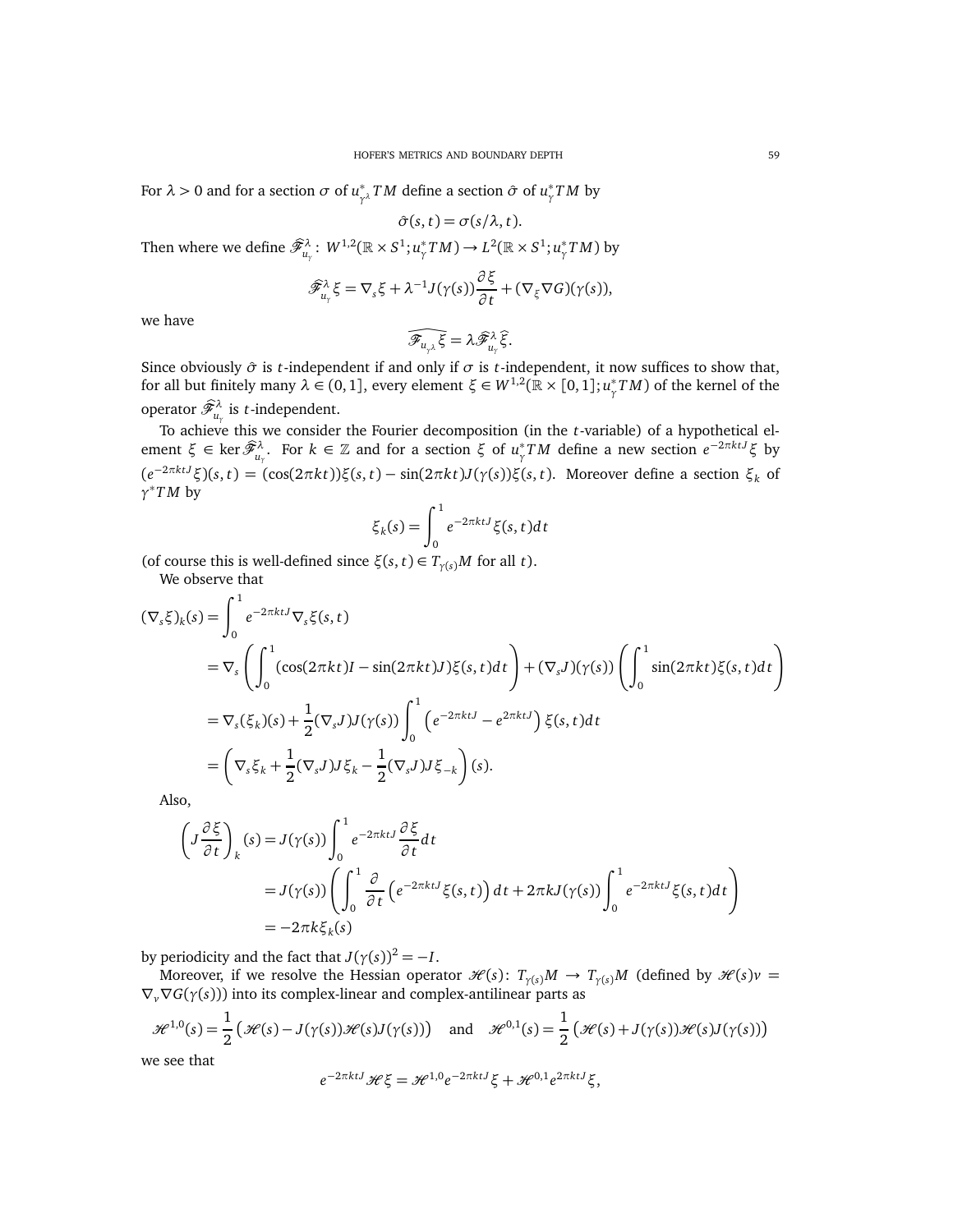and so

$$
(\mathcal{H}\xi)_k(s) = (\mathcal{H}^{1,0}\xi_k)(s) + (\mathcal{H}^{0,1}\xi_{-k})(s).
$$

These calculations show that, for  $\xi \in W^{1,2}(\mathbb{R} \times S^1; u_\gamma^*TM)$  and  $k \in \mathbb{Z}$ , we have

$$
\left(\widehat{\mathcal{F}}_{u_{\gamma}}^{\lambda}\xi\right)_{k} = \nabla_{s}\xi_{k} + \left(-2\pi k\lambda^{-1} + \mathcal{H}^{1,0} + \frac{1}{2}(\nabla_{s}J)J\right)\xi_{k} + \left(\mathcal{H}^{0,1} - \frac{1}{2}(\nabla_{s}J)J\right)\xi_{-k}.
$$

Thus an element *ξ* ∈ ker $\widehat{\mathscr{F}}^{\lambda}_{u_{_{\gamma}}}$  has, for each  $k$  ∈  $\mathbb{Z}_{>0}$ , (34)

<span id="page-59-4"></span>
$$
\nabla_s \left( \begin{array}{c} \xi_k \\ \xi_{-k} \end{array} \right) + \left( \begin{array}{cc} -2\pi k \lambda^{-1} I + \mathcal{H}^{1,0} + \frac{1}{2} (\nabla_s J) J & \mathcal{H}^{0,1} - \frac{1}{2} (\nabla_s J) J \\ \mathcal{H}^{0,1} - \frac{1}{2} (\nabla_s J) J & 2\pi k \lambda^{-1} I + \mathcal{H}^{1,0} + \frac{1}{2} (\nabla_s J) J \end{array} \right) \left( \begin{array}{c} \xi_k \\ \xi_{-k} \end{array} \right) = 0
$$

Now let us choose a unitary trivialization of *γ* <sup>∗</sup>*T M* which, over those *s* ∈ R with |*s*| large enough such that  $\gamma(s)$  lies in one of the Darboux charts around the critical points  $p_+$  in which *J* was assumed to be standard and the Hessian  $\mathcal{H}_+$  of *H* was assumed constant, coincides with the trivialization of *γ* <sup>∗</sup>*T M* induced by these Darboux charts. Rewriting [\(34\)](#page-59-4) in terms of this trivialization gives equations, for  $v_k: \mathbb{R} \to \mathbb{R}^{2n} \times \mathbb{R}^{2n}$  and  $k \in \mathbb{Z}_{>0}$ ,

(35) 
$$
\frac{d v_k}{ds} + (2\pi k\lambda^{-1}E + B(s))v_k(s) = 0
$$

where the smooth map  $B\colon\mathbb R\to Hom_\mathbb R(\mathbb R^{2n}\times\mathbb R^{2n},\mathbb R^{2n}\times\mathbb R^{2n})$  is independent of  $k$  and  $\lambda$  and coincides with  $\left( \begin{array}{cc} \mathcal{H}^{1,0}_\pm & \mathcal{H}^{0,1}_\pm \\ \mathcal{H}^{0,1}_\pm & \mathcal{H}^{0,1}_\pm \end{array} \right)$  $\mathscr{H}^{0,1}_\pm$   $\mathscr{H}^{1,0}_\pm$ ). **when**  $\pm$ **s** is large enough such that  $γ(s)$  is in the Darboux chart around  $p_±$ . Now  $\mathscr{H}^{1,0}_\pm$  and  $\mathscr{H}^{0,1}_\pm$  are symmetric since  $\mathscr{H}_\pm$  is, and we have  $\|\mathscr{H}^{1,0}_\pm\|$   $+\|\mathscr{H}^{0,1}_\pm\|\leq 2\|\mathscr{H}_\pm\|< 2\pi$ . So by Proposition [A.2](#page-54-1) the set

<span id="page-59-5"></span>
$$
S = \left\{ \mu \in [1, \infty) \middle| \text{ There is a nonzero, class-}W^{1,2} \text{ solution to} \atop \frac{dv}{ds} + (2\pi\mu E + B(s))v(s) = 0 \right\}
$$

is finite. If  $k_0$  is any integer larger than the largest element of  $S$  it in particular follows that for  $k \geq k_0$  there is no  $\lambda \in (0,1]$  such that [\(35\)](#page-59-5) has a nontrivial  $W^{1,2}$  solution. Moreover, since *S* is finite, for any  $k \in \{1, ..., k_0 - 1\}$  there are only finitely many  $\lambda \in (0, 1]$  such that [\(35\)](#page-59-5) has a nontrivial  $W^{1,2}$  solution. Combining these two facts shows that there are only finitely many  $\lambda \in (0, 1]$  such that there exists any *k* so that [\(35\)](#page-59-5) has a  $W^{1,2}$  solution.

Consequently we obtain that, if  $\lambda \in (0, 1]$  is not among these finitely many exceptional values, then any element *ξ* ∈ ker  $\widehat{\mathcal{F}}_{u_r}^{\lambda}$  has  $\xi_k = 0$  for all  $k \in \mathbb{Z} \setminus \{0\}$ . So the section <u>ξ</u> defined by <u>ξ</u>(*s*, *t*) =  $\xi(s,t) - \xi_0(s)$  has  $\underline{\xi}_k = 0$  for all  $k \in \mathbb{Z}$ . Thus  $\underline{\xi}$  is  $L^2$ -orthogonal to any section of the form  $(s, t) \mapsto e^{2\pi k t J} \zeta(s)$  for  $\zeta \in L^2(\gamma^*TM)$ . Since linear combinations of sections of this latter form are dense in *L*<sup>2</sup> it follows that *ξ* = 0, and hence that *ξ*(*s*, *t*) = *ξ*<sub>0</sub>(*s*) for all *s*. This proves that, for all but finitely many values of  $\lambda$ , all elements of ker  $\widehat{\mathscr F}_{u_{_Y}}^\lambda$  are *t*-independent, which as explained earlier suffices to prove the theorem.  $\Box$ 

### **REFERENCES**

- <span id="page-59-3"></span>[BaC07] J.-F. Barraud and O. Cornea. *Lagrangian intersections and the Serre spectral sequence*. Ann. of Math. (2) **166** (2007), 657–722. MR2373371.
- <span id="page-59-1"></span>[BE87] W. Ballmann and P. Eberlein. *Fundamental groups of manifolds of nonpositive curvature*. J. Differential Geom. **25** (1987), no. 1, 1–22. MR0873453.
- <span id="page-59-0"></span>[BT01] A. Bertram and M. Thaddeus. *On the quantum cohomology of a symmetric product of an algebraic curve*. Duke Math. J. **108** (2001), no. 2, 329–362. MR1833394.
- <span id="page-59-2"></span>[BiC07] P. Biran and O. Cornea. *Quantum structures for Lagrangian submanifolds*, [arXiv:0708.4221.](http://arxiv.org/abs/0708.4221)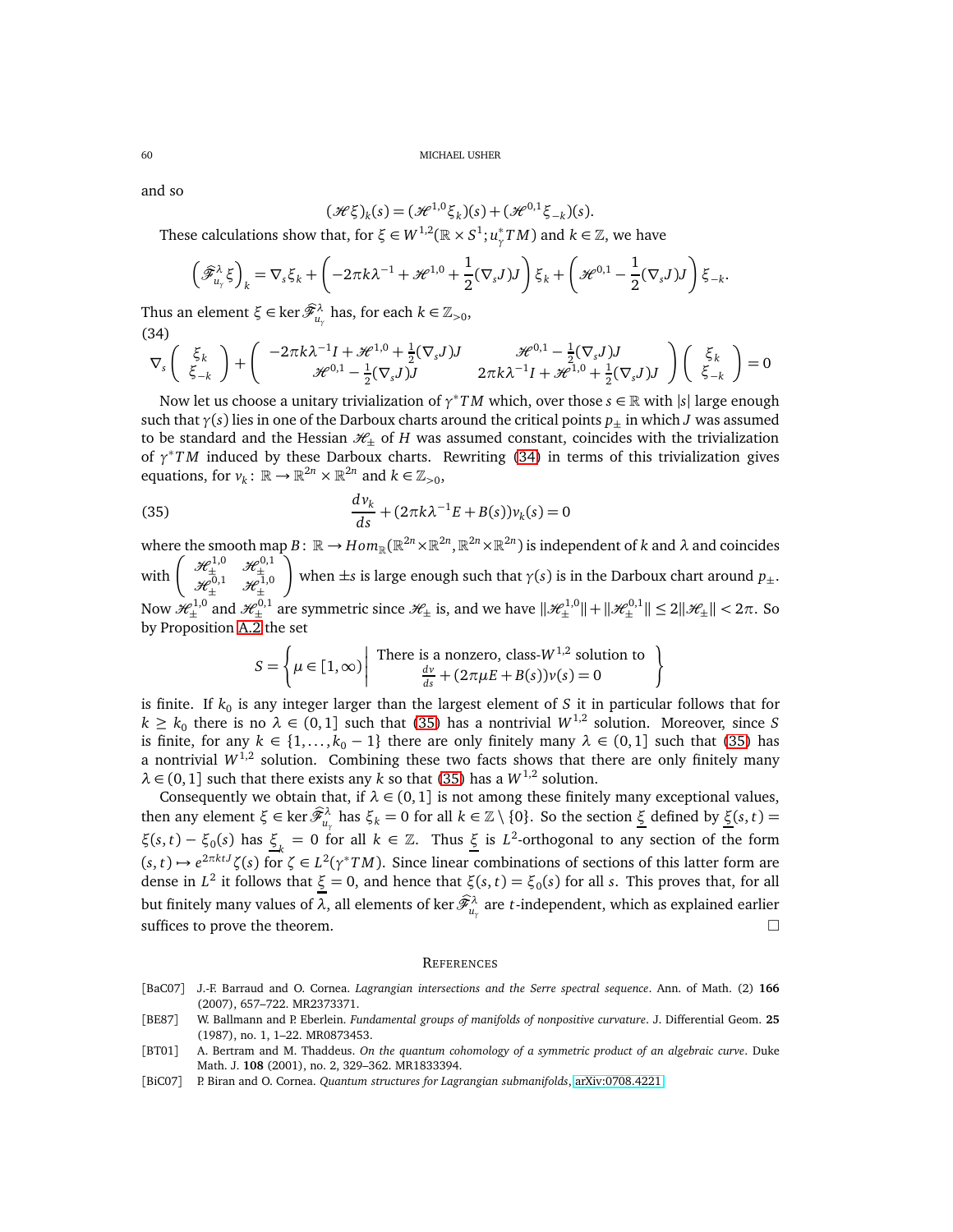- <span id="page-60-29"></span>[BPS03] P. Biran, L. Polterovich, and D. Salamon. *Propagation in Hamiltonian dynamics and relative symplectic homology*. Duke Math. J. **119** (2003), no. 1, 65–118. MR1991647.
- <span id="page-60-18"></span>[Ch98] Yu. Chekanov. *Lagrangian intersections, symplectic energy, and areas of holomorphic curves*. Duke Math. J. **95** (1998), 213–226. MR1646550.
- <span id="page-60-11"></span>[Ch00] Yu. Chekanov. *Invariant Finsler metrics on the space of Lagrangian embeddings*. Math. Z. **234** (2000), 605–619. MR1774099.
- <span id="page-60-20"></span>[CL05] O. Cornea and F. Lalonde. *Cluster homology*, [arXiv:math](http://arxiv.org/abs/math/0508345)/0508345v1.
- <span id="page-60-8"></span>[EP03] M. Entov and L. Polterovich. *Calabi quasimorphism and quantum homology*. Int. Math. Res. Not. **2003**, no. 30, 1635–1676. MR1979584.
- <span id="page-60-27"></span>[Fl88] A. Floer. *Morse theory for Lagrangian intersections*. J. Differential Geom. **28** (1988), no. 3, 513–547. MR0965228.
- <span id="page-60-30"></span>[Fl89] A. Floer. *Witten's complex and infinite-dimensional Morse theory*. J. Differential Geom. **30** (1989), no. 1, 207–221. MR1001276.
- <span id="page-60-26"></span>[FHS95] A. Floer, H. Hofer, and D. Salamon. *Transversality in elliptic Morse theory for the symplectic action*. Duke Math. J. **80** (1995), no. 1, 251–292. MR1360618.
- <span id="page-60-15"></span>[FO99] K. Fukaya and K. Ono. *Arnold conjecture and Gromov–Witten invariants*. Topology **38** (1999), 933–1048. MR1688434.
- <span id="page-60-14"></span>[FOOO09a] K.Fukaya, Y.-G. Oh, H. Ohta, and K. Ono. *Lagrangian Intersection Floer Theory: Anomaly and Obstruction*. 2 vols. AMS, Providence, 2009. MR2553465.
- <span id="page-60-19"></span>[FOOO09b] K. Fukaya, Y.-G. Oh, H. Ohta, and K. Ono. *Anti-symplectic involution and Floer cohomology*. arXiv:0912:2642v2.
- <span id="page-60-23"></span>[FOOO09c] K. Fukaya, Y.-G. Oh, H. Ohta, and K. Ono. *Canonical models of filtered A*∞*-algebras and Morse complexes*. In *New perspectives and challenges in symplectic field theory*, CRM Proc. Lecture Notes, **49**, Amer. Math. Soc., Providence, RI, 2009, 201–227. MR2555938.
- <span id="page-60-21"></span>[FOOO11] K. Fukaya, Y.-G. Oh, H. Ohta, and K. Ono. *Displacement of polydisks and Lagrangian Floer theory*. [arXiv:1102.4267v](http://arxiv.org/abs/1102.4267)1.
- <span id="page-60-24"></span>[GG67] L. Gerritzen and U. Güntzer. *Über restklassennormen auf affinoiden algebren*. Invent. Math. **3** (1967), 71–74. MR0214814.
- <span id="page-60-2"></span>[Go95] R. Gompf. *A new construction of symplectic manifolds*. Ann. Math. (2) **142** (1995), 527–595. MR1356781.
- <span id="page-60-0"></span>[Ho90] H. Hofer. *On the topological properties of symplectic maps*. Proc. Roy. Soc. Edinburgh Sect. A **115** (1990), no. 1-2, 25–38. MR1059642.
- <span id="page-60-17"></span>[HS95] H. Hofer and D. Salamon. *Floer homology and Novikov rings*. In *The Floer memorial volume*. Progr. Math. **133**, Birkhäuser, Basel, 1995, 483–524. MR1362838.
- <span id="page-60-5"></span>[HV92] H. Hofer and C. Viterbo. *The Weinstein conjecture in the presence of holomorphic spheres*. Comm. Pure Appl. Math. **45** (1992), no. 5, 583–622. MR1162367.
- <span id="page-60-28"></span>[HL10] S. Hu and F. Lalonde. *A relative Seidel morphism and the Albers map*. Trans. Amer. Math. Soc. **362** (2010), no. 3, 1135–1168. MR2563724.
- <span id="page-60-6"></span>[Ir07] H. Iritani. *Convergence of quantum cohomology by quantum Lefschetz*. J. Reine Angew. Math. **610** (2007), 29–69. MR2359850.
- <span id="page-60-31"></span>[Ka76] T. Kato. *Perturbation Theory for Linear Operators*. 2nd ed. Grundlehren der Mathematischen Wissenschaften **132**. Springer-Verlag, Berlin, 1976. MR0407617.
- <span id="page-60-12"></span>[Kh09] M. Khanevsky. *Hofer's metric on the space of diameters*. J. Topol. Anal. **1** (2009), no. 4, 407–416. MR2597651.
- <span id="page-60-13"></span>[Le08] R. Leclercq. *Spectral invariants in Lagrangian Floer theory*. J. Mod. Dyn. **2** (2008), no. 2, 249–286. MR2383268.
- <span id="page-60-1"></span>[LM95a] F. Lalonde and D. McDuff. *The geometry of symplectic energy*. Ann. of Math. (2) **141** (1995), no. 2, 349–371. MR1324138.
- <span id="page-60-7"></span>[LM95b] F. Lalonde and D. McDuff. *Hofer's L*∞*-geometry: energy and stability of Hamiltonian flows. I, II*. Invent. Math. **122** (1995), no. 1, 1–33, 35–69. MR1354953.
- <span id="page-60-10"></span>[LPe99] F. Lalonde and C. Pestieau. *Stabilisation of symplectic inequalities and applications*. In *Northern California Symplectic Geometry Seminar*,Amer. Math. Soc. Transl. Ser. 2, **196**, Amer. Math. Soc., Providence, RI, 1999, 63–71. MR1736214.
- <span id="page-60-3"></span>[LPo97] F. Lalonde and L. Polterovich. *Symplectic diffeomorphisms as isometries of Hofer's norm*. Topology **36** (1997), no. 3, 711–727. MR1422431.
- <span id="page-60-22"></span>[Li04] W. Li. *The* Z*-graded symplectic Floer cohomology of monotone Lagrangian sub-manifolds*. Algebr. Geom. Topol. **4** (2004) 647–684. MR2100676.
- <span id="page-60-16"></span>[LT98] G. Liu and G. Tian. *Floer homology and Arnold conjecture*. J. Diff. Geom. **49** (1998), no. 1, 1–74. MR1642105.
- <span id="page-60-25"></span>[Lu04] G. Lu. *An explicit isomorphism between Floer homology and quantum homology*. Pacific J. Math. **213** (2004), no. 2, 319–363. MR2036923.
- <span id="page-60-4"></span>[Lu06] G. Lu. *Gromov-Witten invariants and pseudo symplectic capacities*. Israel J. Math. **156** (2006), 1–63. MR2282367.
- <span id="page-60-9"></span>[M09] D. McDuff. *Monodromy in Hamiltonian Floer theory*. Comment. Math. Helv. **85** (2010), no. 1, 95–133. MR2563682.